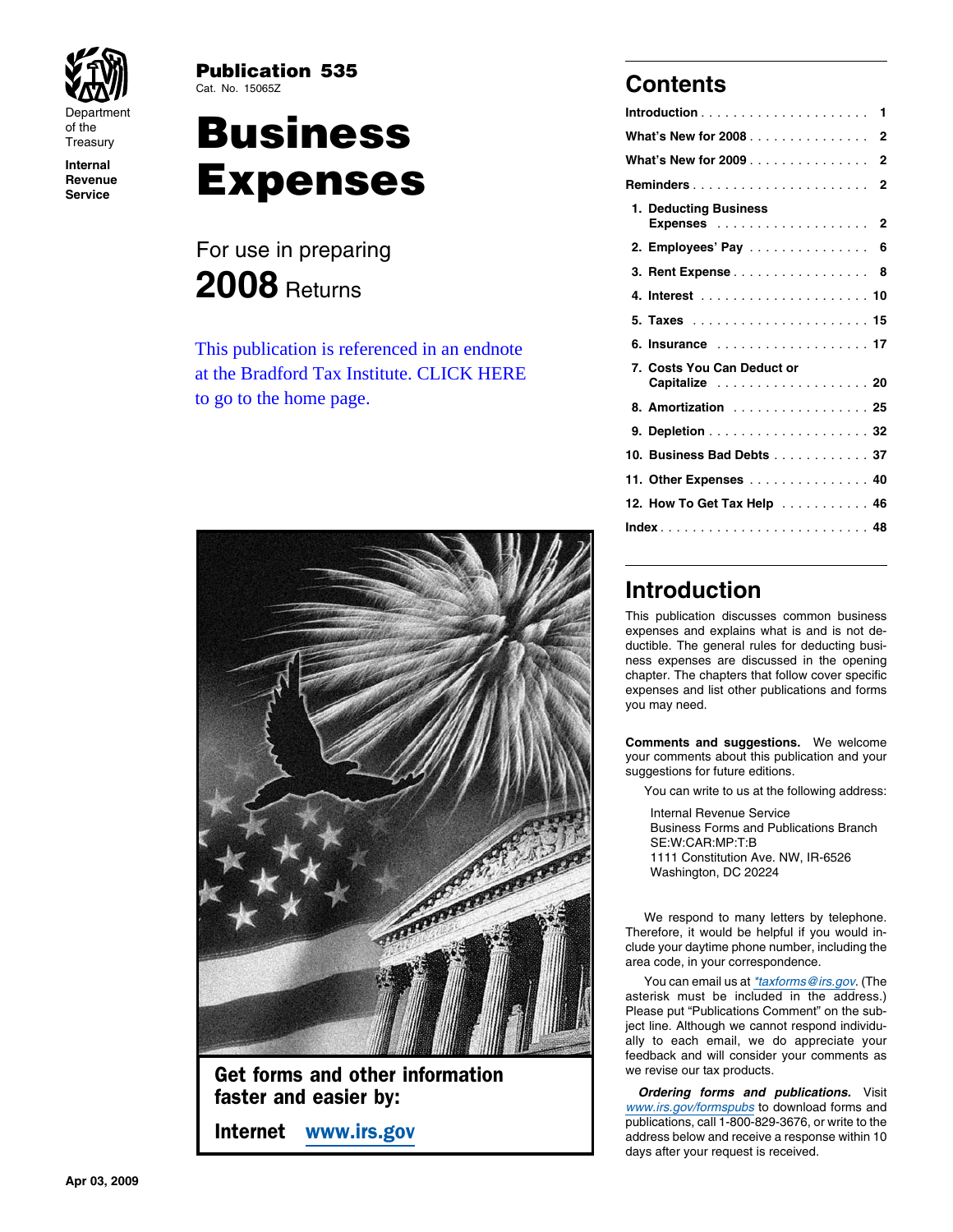1201 N. Mitsubishi Motorway Bloomington, IL 61705-6613 **Publication**

*Tax questions.* If you have a tax question, check the information available on www.irs.gov **QRS** <del></del> <del>D</del> <del>**Channel Carroll 1-800-820-4033**</del> We cannot answer tax **D CRS D CRS D CRS** Expenses or call 1-800-829-4933. We cannot answer tax questions sent to either of the above addresses. ◯ **525** Taxable and Nontaxable Income

You can use one of the following IRS e-file <br>
The following items highlight some changes in options.<br> **Q** 1996 of file an authorized IDS of file an authorized IDS of the requisiter and **ISA2** Corporations

❏ **<sup>547</sup>** Casualties, Disasters, and Thefts **Standard mileage rate.** For 2008, the stan- • Use a personal computer. dard mileage rate for the cost of operating your<br>
car, van, pickup, or panel truck for each mile of virtal or Tax Counceling for the Elderly (Including Use by Daycare

- 50.5 cents per mile for the period January
- 58.5 cents per mile for the period July 1 **Deduction Deduction Deduction Deduction**

to deduct rather than capitalize any qualified (1-800-843-5678) if you recognize a child. Presumption Applies I hat an disaster expenses you paid or incurred after disaster expenses you paid or incurred after

**Election to amortize business start-up and publications and forms.** publications and forms. **organizational costs.** You are no longer required to attach a statement to your tax return to quired to attach a statement to your tax return to  $\blacksquare$ paid or incurred after September 8, 2008. See **Can I Deduct?** 

Meal expenses when subject to "hours of **EXAMP CITUDE COME SERVITE SUBSEX SERVICE"** sable to be considered necessary.<br>
Service" limits. For 2008, you can deduct experience the same of the is important to distinguish busine consume while away from their tax home on **Introduction**<br>
consume while away from their tax home on **Introduction**<br> **Consume while away from their tax home on** 

age rate for the cost of operating your car, van,  $\bullet$  When you can deduct

temporary suspension of the taxable income limit on percentage depletion from the marginal pense. The matrix of the matrix of pense. production of oil and natural gas is available for The following are types of expenses that go expenses that go tax years beginning in 2009. See chapter 9. into figuring cost of goods sold.

### Internal Revenue Service **Reminders** You may want to see:

### **IRS** *e-file* **(Electronic Filing)** ❏ **<sup>334</sup>** Tax Guide for Small Business



You can file your tax returns electronically using  $□$  **529** Miscellaneous Deductions an IRS *e-file* option. The benefits of IRS *e-file* include faster refunds, increased accuracy, and 
<br> **What's New for 2008** acknowledgment of IRS receipt of your return. Individuals, Estates, and Trusts

- the tax law for 2008. ❏ **<sup>542</sup>** Corporations Use an authorized IRS e-file provider.
	-
- car, van, pickup, or panel truck for each mile of visit a Volunteer income Tax Assistance<br>business use is: (Including business use is: Providers) (Including business use is: Providers)

50.5 cents per mile for the period January<br>1 through June 30, 2008, and<br>1 income tax package. The package and income tax package. 1 through June 30, 2008, and income tax package.

**Photographs of missing children.** The Inter-<br>nal Revenue Service is a proud partner with the ◯ 946 How To Depreciate Property **Environmental cleanup costs.** The election<br>to deduct qualified environmental cleanup costs<br>has been extended to cover costs paid or in-<br>has been extended to cover costs paid or in-<br>curred in 2008 and 2009. See chapter 7. **Qualified disaster expenses.** You can elect photographs and calling 1-800-THE-LOST Determination as To Whether the<br>to deduct rather than capitalize any qualified (1-800-843-5678) if you recognize a child. Presumption Appl

### **Useful Items**

- 
- 
- 
- 
- 
- 
- 
- 
- 
- 
- 
- 

- 
- 

2007. See chapter 7. See chapter 12 for information about getting

Chapter 8.<br>
Marginal production of oil and gas. The<br>
temporary suspension of the taxable income<br>
limit on percentage depletion from the marginal<br>
production of oil and natural gas is not available<br>
production of oil and na

- 
- 
- 

## **Topics**<br> **Cost of Goods Sold**<br> **This chapter discusses:**<br> **Cost of Goods Sold**

**What's New for 2009** The This chapter discusses:<br>following items highlight some changes in the **the secure of the secure of the secure of the secure of the secure of the secure of the security must have low to purchases t Standard mileage rate.** The standard mile-<br> **•** How much you can deduct the standard for the cost of operating your can year and the standard standard Some of your business expenses may be in-When you can deduce club cluded in figuring cost of goods sold. Cost of pickup, or panel truck in 2009 is 55 cents a mile From the methods of the control of the Mot-for-profit activities and is deducted from your gross receipts for all business miles. to figure your gross profit for the year. If you **Marginal production of oil and gas.** The include an expense in the cost of goods sold, include an expense in the cost of goods sold, include an expense in the cost of goods sold, include an expense in the cost of goods so

business during, or incident to, any period sub- This chapter covers the general rules for deduct- sold, ject to the Department of Transportation's ing business expenses. Business expenses are • Capital expenses, and<br>"hours of service" limits. See chapter 11. be costs of carrying on a trade or business, and the costs of carrying on a trade or business, and they are usually deductible if the business is • Personal expenses. operated to make a profit.

- 
- 
- 
- Not-for-profit activities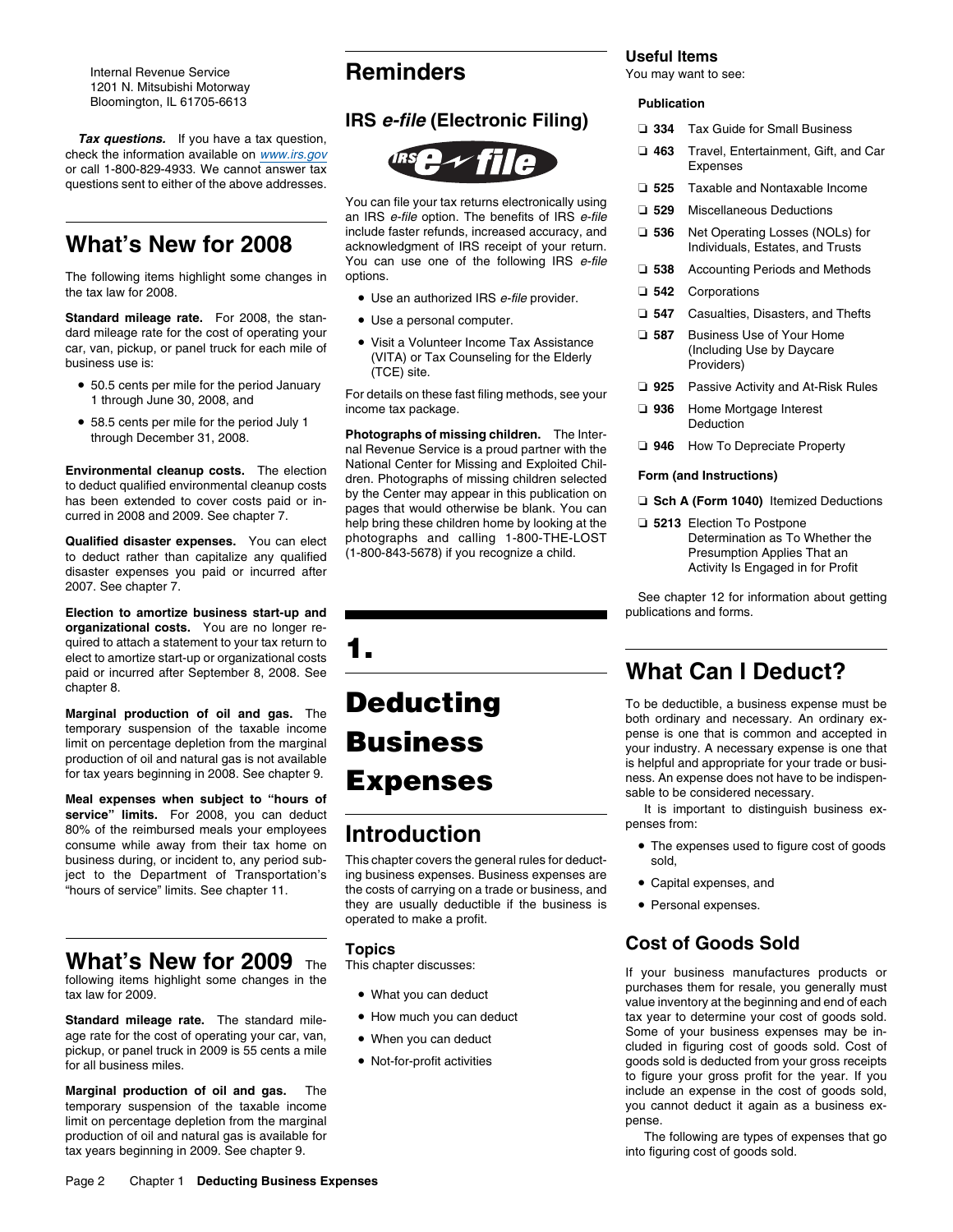- The cost of products or raw materials, in-
- 
- 
- 

Under the uniform capitalization rules, you **if you do not go into business**. If you are an You can recover its cost formula deductivate the direct costs and part of the individual and your attempt to go into business is t

- 
- 
- 

You must capitalize, rather than deduct, some a deduction for these costs. You will recover the **Machinery parts.** Unless the uniform capitali-<br>costs. These costs are a part of your investment costs of these assets when yo penses." Capital expenses are considered as-<br>sets in your business. There are, in general, **Business Assets deductible expense** deductible expense.<br>three types of costs you capitalize.

- 
- Business assets.
- 



not take a current deduction for a capital ex-<br>not take a current deduction for a capital ex-<br>nense, you may be able to recover the amount pense, you may be able to recover the amount<br>you spend through depreciation, amortization, the costs of making improvements to a busi-<br>or depletion. These recovery methods allow you<br>to deduct part of over covery methods al

you actually begin business operations, are cap- condition.<br>
ital expenses. These costs may include ex-<br>
ital expenses. These costs may include exital expenses. These costs may include ex-<br>nenses for advertising travel or wages for **Pestoration plan** Capitalize the cost of re- following tests. penses for advertising, travel, or wages for **Restoration plan.** Capitalize the cost of re-

business started as capital expenses. The business part of your home must be:<br> **business started as capital expenses.** The business part of your home must be:

• The cost of products or raw materials, in-<br>
cluding freight.<br>
expenses through depreciation. Generally, you can-<br>
not recover other costs until you sell the busi-<br>
Note cover other costs until you sell the busi-<br>
Expense Storage. ness or otherwise go out of business. However, To help you distinguish between capital and<br>• Direct labor (including contributions to you can choose to amortize certain costs for deductible expenses, different exa pension or annuity plans) for workers who setting up your business. See Starting a Busi-<br>produce the products. ness in chapter 8 for more information on busi-

- 
- 

■ Uniform capitalization rules—Publication<br>
<sub>go</sub> into a new trade or business is not success-

business are deductible expenses if the tools<br>Capital Expenses and the tools interesting the costs of any assets acquired during your<br>part of your basis in the assets. You cannot take cost is minor.

There are many different kinds of business as-<br>• Business start-up costs (See Tip below).<br>• Business start-up costs (See Tip below).<br>• sets; for example, land, buildings, machinery, from one heating system to another is a sets; for example, land, buildings, machinery, furniture, trucks, patents, and franchise rights. expense. • Improvements. The same of these as-<br>sets, including freight and installation charges.

Certain property you produce for use in your **Expenses**<br>You can elect to deduct or amortize trade or business must be capitalized under the<br>certain business start-up costs. See uniform capitalization rules. See Requlations certain business start-up costs. See uniform capitalization rules. See Regulations Generally, you cannot deduct personal, living, or<br>Chapters 7 and 8. section 1.263A-2 for information on these rules. family expenses. Howev

However, you can currently deduct repairs of your home for business, you may be able to<br>that keep your property in a normal efficient deduct expenses for the business use of your<br>operating condition as a business expense. Going Into Business<br>Treat as repairs amounts paid to replace parts of interest, insurance, utilities, repairs, and depre-<br>The costs of getting started in business, before a machine that only keep it in a normal operating c The costs of getting started in business, before a machine that only keep it in a normal operating ciation.<br>Vou actually begin business operations, are cap-condition.

training employees. a conditioning, improving, or altering your prop-<br>erty as part of a general restoration plan to make<br>If you go into business. When you go into it suitable for your business. This applies even if<br>busines

● Factory overhead. **Motor vehicles.** You usually capitalize the • Factory overhead. cost of a motor vehicle you use in your business.

For more information, see the following investment possibility. **Roads and driveways.** The cost of building a<br>Inte cost the cost of the cost in the private road on your business property and the sources. private road on your business property and the<br>Cost of goods sold—chapter 6 of Publica- quire or begin a specific business. These cost of replacing a gravel driveway with a con-<br>Cost of goods sold—chapter 6 of Pub • Cost of goods sold—chapter 6 of Publication 538.<br>
tion 334.<br>
exis are capital expenses and you can<br>
eleduct them as a capital loss.<br>
electing a private to depreciate. The cost of maintaining a private<br>
road on your busin road on your business property is a deductible

538 and section 263A of the Internal Rev-<br>enue Code and the related regulations.<br>Costs as a loss.<br>The section of the section of the section of the section of the costs as a loss.<br>The section of the section of the section o

## **Personal versus Business.**

family expenses. However, if you have an expense for something that is used partly for busi-**Cost recovery.** Although you generally can-<br> **Cost recovery.** Although you generally can-<br> **Improvements**<br> **Improvements**<br> **Improvements**<br> **Improvements**<br> **Improvements**<br> **Improvements**<br> **Improvements**<br> **In**e total cost b

- 
-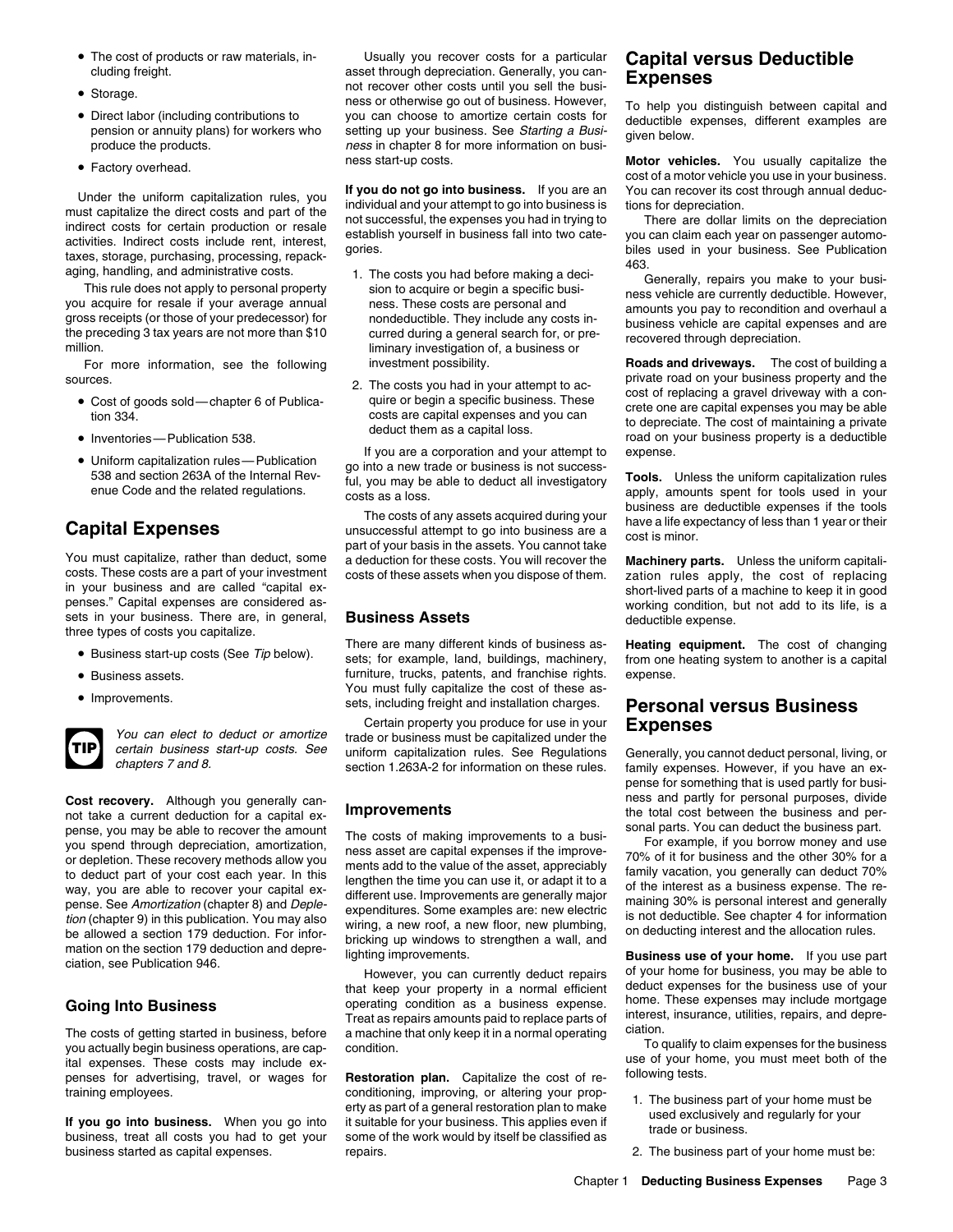- 
- 
- 

sive use test for the part of your home that you<br>requiarly use either for the storage of inventory **poyments in kind** If you provide services to For more information o

- You use the office exclusively and regu-
- You have no other fixed location where  $\qquad \qquad$  them as a business expense.

based on the following factors. The state of deduct. The sonable accuracy. Sonable accuracy.

- 
- 

Example these actual expenses, you may be<br>
registration fees. Or, instead of figuring the busi-<br>
respectively a security of these actual expenses, you may be<br>
able to use the standard mileage rate to figure<br>
your deduction

a. Your principal place of business, or same tax year in which you would have claimed b. A place where you meet or deal with a deduction, reduce your current year expense **When Can I** by the amount of the recovery. If you have a<br>patients, clients, or customers in the by the amount of the recovery. If you have a<br>pormal course of your trade or busipatients, clients, or customers in the *recovery in a later year, include the recovered* **Deduct an Expense?** ness, or example and the state of the state of the amount in income in that year. However, if part

regularly use either for the storage of inventory<br>or product samples, or as a daycare facility.<br>Your home office qualifies as your principal<br>place of business if you meet the following re-<br>quirements.<br>quirements.<br>deduct is

Similarly, if you pay a business expense in penses in the tax year you pay them. • You use the office exclusively and regu-<br>larly for administrative or management ac-<br>tivities of your trade or business.<br>included in the cost of goods sold, do not deduct<br>included in the cost of goods sold, do not deduct<br>

management activities of your trade or **Limits on losses.** If your deductions for an is met when:<br>
investment or business activity are more than a. All events have occurred that fix the fact investment or business activity are more than If you have more than one business location, the income it brings in, you have a loss. There of liability, and<br>determine your principal place of business may be limits on how much of the loss you can<br>headed the following f

• The relative importance of the activities *Not-for-profit limits.* If you carry on your business activity without the intention of making 2. Economic performance has occurred. performed at each location. a profit, you cannot use a loss from it to offset<br>• If the relative importance factor does not<br>• other income. See Not-for-Profit Activities, later.

- 
- -
	-

2008, and before January 1, 2009.<br>If you are self-employed, you can also de-<br>If you are self-employed, you can also de-<br>duct the business part of interest on your car activity in which you do not materially partici-<br>duct t loan, state and local personal property tax on the pate, or a rental activity. In general, deductions **Prepayment.** You generally cannot deduct car, parking fees, and tolls, whether or not you for losses from passive activ for losses from passive activities only offset in-<br>expenses in advance, even if you pay them in claim the standard mileage rate. come from passive activities. You cannot use advance. This rule applies to both the cash and For more information on car expenses and any excess deductions to offset other income. In accrual methods. It applies to prepaid interest, the rules for using the standard mileage rate, addition, passive activity credits c the rules for using the standard mileage rate, addition, passive activity credits can only offset prepaid insurance premiums, and any other ex-<br>See Publication 463. the tax on net passive income. Any excess loss pense paid far enough in advance to, in effect, the tax on net<br>or credits are carried over to later vears. Sus- create an asset with a useful life extending subor credits are carried over to later years. Sus- create an asset with a useful life extending sub-<br>pended passive losses are fully deductible in the stantially beyond the end of the current tax year. pended passive losses are fully deductible in the

more than your income for the year, you may 2009, and 2010, you can only deduct the rent for You can deduct the cost of a business expense have a "net operating loss." You can use a net 2008 on your 2008 tax return. You can deduct if it meets the criteria of ordinary and necessary operating loss to lower your taxes in other years. the rent for 2009 and 2010 on your tax returns and it is not a capital expense. See Publication 536 for more information See Publication 536 for more information. The for those years.

**Recovery of amount deducted (tax benefit See Publication 542 for information about Contested liability.** Under the cash method, **rule**). If you recover part of an expense in the net operating losses of corporations. Y

of the deduction for the expense did not reduce When you can deduct an expense depends on c. A separate structure (not attached to your tax, you do not have to include that part of your accounting method. An accounting method<br>your home) used in connection with the reserves emerging in income your home) used in connection with the recovered amount in income.<br>
your trade or business. The two<br>
your trade or business. The two For more information on recoveries and the basic methods are the cash method and the tax benefit rule, see Publication 525. You generally do not have to meet the exclu- tax benefit rule, see Publication 525. accrual method. Whichever method you choose

- you conduct substantial administrative or 1. The all-events test has been met. The test
	-
	-
	-

If the relative importance factor does not *income.* See Not-for-Profit Activities, later. **Economic performance.** You generally determine your principal place of busi-<br>ness, consider the time spent at each lo-<br>**At-risk li** ness, consider the time spent at each lo-**At-risk limits.** Generally, a deductible loss until economic performance occurs. If your ex-<br>cation. passes in the services provided to you. from a trade or business or other in- pense is for property or services provided to you,<br>come-producing activity is limited to the invest- or for your use of property, economic performor for your use of property, economic perform-For more information, see Publication 587. ment you have "at risk" in the activity. You are at ance occurs as the property or services are risk in any activity for the following. provided, or the property is used. If your **Business use of your car**. If you use your car risk in any activity for the following. provided, or the property is used. If your ex-<br>exclusively in your business, you can deduct car the money and adjusted basis of proper

expenses based on actual mileage. 2. Amounts you borrow for use in the activity<br>
You can deduct actual car expenses, which if:<br>
include depreciation (or losse payments), asset include depreciation (or lease payments), gas<br>a You are personally liable for repayment. Company did some repair work at your place of a. You are personally liable for repayment, Company did some repair work at your place of and and oil, tires, repairs, tune-ups, insurance, and or and oil, tires, repairs, tune-ups, insurance, and or provided it repairs, t

**How Much Can I** wear you completely dispose of the activity. For *Example.* In 2008, you sign a 10-year lease and immediately pay your rent for the first 3<br>Met operating loss. If your deductions are years. Even though you

rule). If you recover part of an expense in the net operating losses of corporations. you can deduct a contested liability only in the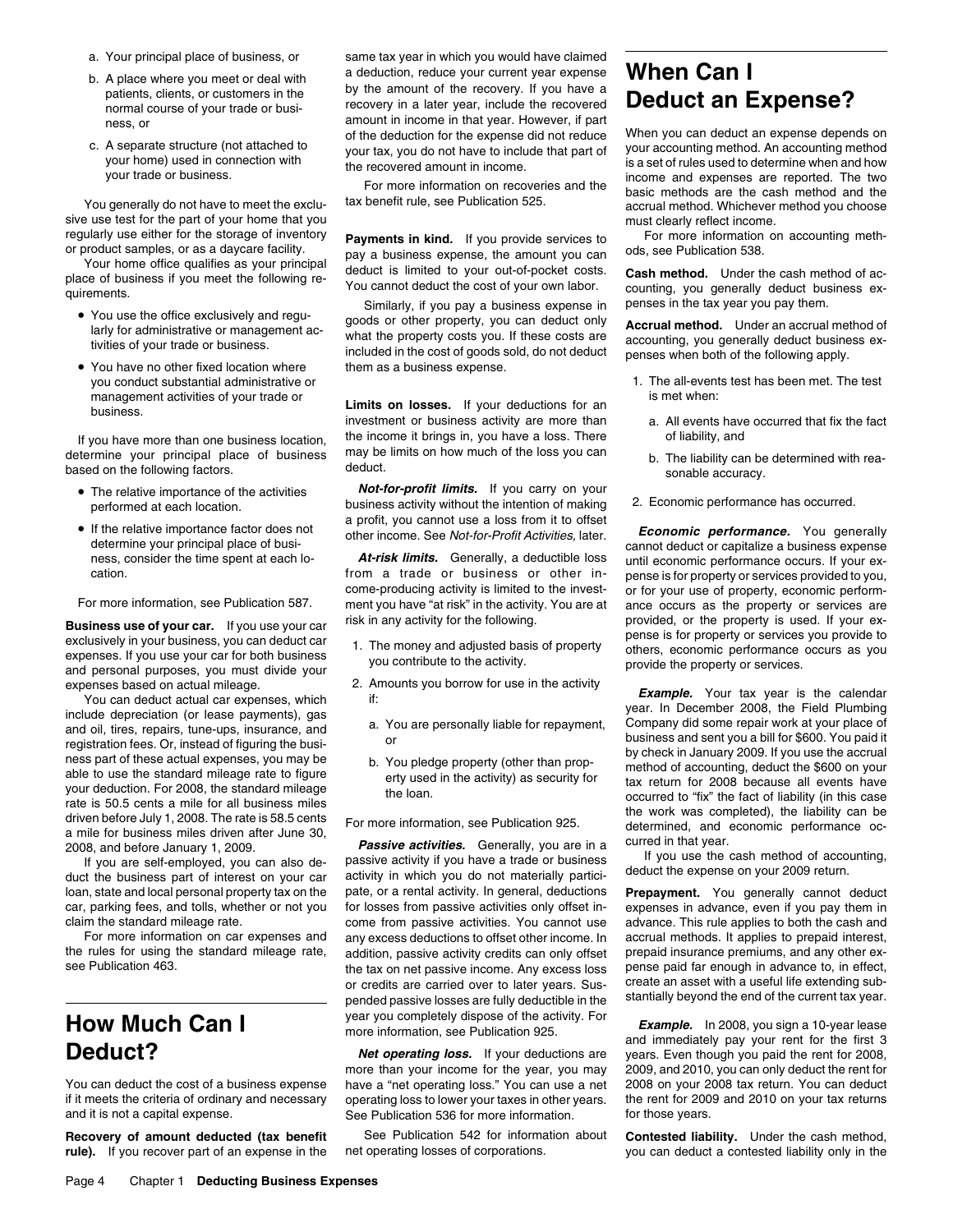method, you can deduct contested liabilities ing the current year. The activity must be sub-<br>such as taxes (except foreign or U.S. posses-<br>stantially the same for each year within this to mortgage interest, see Publication such as taxes (except foreign or U.S. posses-<br>stantially the same for each year within this sion income, war profits, and excess profits period. You have a profit when the gross income sion income, war profits, and excess profits period. You have a profit when the gross income<br>taxes) either in the tax year you pay the liability from an activity exceeds the deductions.<br>(or transfer money or other property

we are related and that person uses the cash<br>method of accounting, you must pay the ex-<br>pense before you can deduct it. Your deduction ing an activity and do not have 3 (or 2) years<br>is allowed when the amount is includible

ment activity to make a profit, you cannot use a loss from the activity to offset other income. whether your activity is engaged in for profit. **Example.** Ida is engaged in a not-for-profit loss from the activity to offset other income. Whether your activity is engaged i Activities you do as a hobby, or mainly for sport Accordingly, it will not restrict your deductions. activity. The incorrection and expenses of the activity. The income and expenses of the activity Activity and the sport o

- You carry on the activity in a businesslike
- 
- 
- 
- You change your methods of operation in  $\frac{\rho \nu \sin \rho}{\rho}$  and attempt to improve profitability,
- **Available for Category 3** ........ **\$ 300** You (or your advisors) have the knowl- **Limit on Deductions**
- 
- The activity makes a profit in some years,
- 

presumed carried on for profit if they produced a \$100 and exceeds 10% of your adjusted gross miscellaneous deductions on Schedule A (Form

year you pay the liability. Under the accrual profit in at least 2 of the last 7 tax years, includ- income. See Publication 547 for more informa-

means the limits discussed here will not apply.<br>accounting, you generally deduct expenses the activity, even for the years that you have a<br>when you incur them, even if you have not yet loss. You can rely on this presumptio

**Not-for-Profit Activities** (or 7) years have passed since you started the

If you do not carry on your business or invest-<br>ment activity to make a profit, you cannot use a<br>that the IRS will not immediately question or recreation, are often not entered into for profit. Rather, you will gain time to earn a profit in the The limit on not-for-profit losses applies to required number of years. If you show 3 (or 2)

and account. No one factor alone is decisive.<br>
period of limitations on any year in the 5-year (or<br>
Among the factors to consider are whether:<br>  $\frac{1}{2}$  used a strip the strip the student of 7-year) period to 2 years after the due date of the return for the last year of the period. The manner, period is extended only for deductions of the **Loss** ....................... **\$(500)** activity and any related deductions that might be •

• You depend on the income for your liveli- <br/>\n<b>TIP</b> <br/>\n<i>You must file Form 5213 within 3 years</i> <br/>\n<i>gross income she earned from the activity. The after the due date of your return (deter-<br/>\nlimit is reached in category (3) as follows You depend on the income for your livelihood, and the due date of your return (deter-<br>hood, mined without extensions) for the year **TIP** • Your losses are due to circumstances be- in which you first carried on the activity, or, if Limit on deduction ..............\$3,200 yond your control (or are normal in the earlier, within 60 days after receiving written<br>start-up phase of your type of business), notice from the Internal Revenue Service pro-<br>• You change your methods of operation in posi

edge needed to carry on the activity as a<br>successful business, successful in making a profit in deductions in the following order and only to the tween the automobile and machine as follows. • You were successful in making a profit in extent stated in the following order and only to the extent stated in the three categories. If you are similar activities in the past, an individual, these deductions may be tak only if you itemize. These deductions may be

• You can expect to make a future profit<br>from the appreciation of the assets used in<br>the activity.<br>Inte activity.<br>Inte activity.<br>Inte activity. deductions, such as those for home mortgage Ida includes the \$3,200 of gross income on **Presumption of profit.** An activity is pre-<br>stratest, taxes, and casualty losses, belong in line 21 of Form 1040.The \$1,600 for category (1)<br>sumed carried on for profit if it produced a profit this category. Deduct them o sumed carried on for profit if it produced a profit this category. Deduct them on the appropriate is deductible in full on the appropriate lines for in at least 3 of the last 5 tax years, including the lines of Schedule A in at least 3 of the last 5 tax years, including the lines of Schedule A (Form 1040). You can de-<br>current year. Activities that consist primarily of duct a casualty loss on property you own for Ida deducts the remaining \$1 duct a casualty loss on property you own for Ida deducts the remaining \$1,600 (\$1,300 for breeding, training, showing, or racing horses are personal use only to the extent it is more than category (2) and \$300 for category (3)) as other

You can elect to do this by filing Form 5213. Individuals must claim the amounts in<br>no this form postpones any determination  $\overline{TIP}$  categories (2) and (3) as miscellane-Filing this form postpones any determination **TIP** categories (2) and (3) as miscellane-<br>that your activity is not carried on for profit until 5 that your activity is not carried on for profit until 5 ous deductions on Schedule A (Form<br>(or 7) years have passed since you started the 1040). They are subject to the **TIP** 2%-of-adjusted-gross-income limit. See Publi-<br>cation 529 for information on this limit.

| The limit on not-for-profit losses applies to<br>individuals, partnerships, estates, trusts, and S                          | required number or years. If you show 3 (or 2)<br>years of profit at the end of this period, your                                                                                                    | Gross income $\ldots \ldots \ldots \ldots \ldots$ \$3,200                                    |                     |
|-----------------------------------------------------------------------------------------------------------------------------|------------------------------------------------------------------------------------------------------------------------------------------------------------------------------------------------------|----------------------------------------------------------------------------------------------|---------------------|
| corporations. It does not apply to corporations<br>other than S corporations.<br>In determining whether you are carrying on | deductions are not limited under these rules. If<br>you do not have 3 (or 2) years of profit, the limit<br>can be applied retroactively to any year with a<br>loss in the 5-year (or 7-year) period. | Subtract:<br>Real estate taxes<br>Home mortgage interest<br>$Insurance \ldots \ldots \ldots$ | \$700<br>900<br>400 |
| an activity for profit, several factors are taken                                                                           | Filing Form 5213 automatically extends the                                                                                                                                                           | Utilities                                                                                    | 700                 |
| into account. No one factor alone is decisive.                                                                              | period of limitations on any year in the 5-year (or                                                                                                                                                  | Maintenance                                                                                  | 200                 |
| Among the factors to consider are whether:                                                                                  | 7-year) period to 2 years after the due date of                                                                                                                                                      | Depreciation on an automobile                                                                | 600                 |
| • You carry on the activity in a businesslike                                                                               | the return for the last year of the period. The                                                                                                                                                      | Depreciation on a machine 200 3,700                                                          | ATFAN               |
| manner,                                                                                                                     | period is extended only for deductions of the                                                                                                                                                        | $\mathbf{1}$ $\mathbf{2}$                                                                    |                     |

indicate you intend to make it profitable, indicate with the activity affected. In the activity affected in the activity affected in the deductions to \$3,200, the

| Available for Category 3 \$300                                   |  |
|------------------------------------------------------------------|--|
| Category 2: Insurance,<br>utilities, and maintenance 1,300 2,900 |  |
| Category 1: Taxes and<br>interest \$1,600                        |  |
| Limit on deduction $\ldots \ldots \ldots \ldots$ \$3,200         |  |

| similar activities in the past,<br>• The activity makes a profit in some years,                                                      | extent stated in the three categories. If you are<br>an individual, these deductions may be taken<br>only if you itemize. These deductions may be | $\frac{$600}{$800}$ x \$300 |       |         | $=$ \$225 depreciation for the automobile |
|--------------------------------------------------------------------------------------------------------------------------------------|---------------------------------------------------------------------------------------------------------------------------------------------------|-----------------------------|-------|---------|-------------------------------------------|
| and                                                                                                                                  | taken on Schedule A (Form 1040).                                                                                                                  |                             |       |         | depreciation for the                      |
| • You can expect to make a future profit<br>stational also a compared with a contract and a contract of the stational station of the | Deductions you can take for per-<br>Category 1.                                                                                                   | $\frac{$200}{$800}$ x       | \$300 | $= $75$ | machine                                   |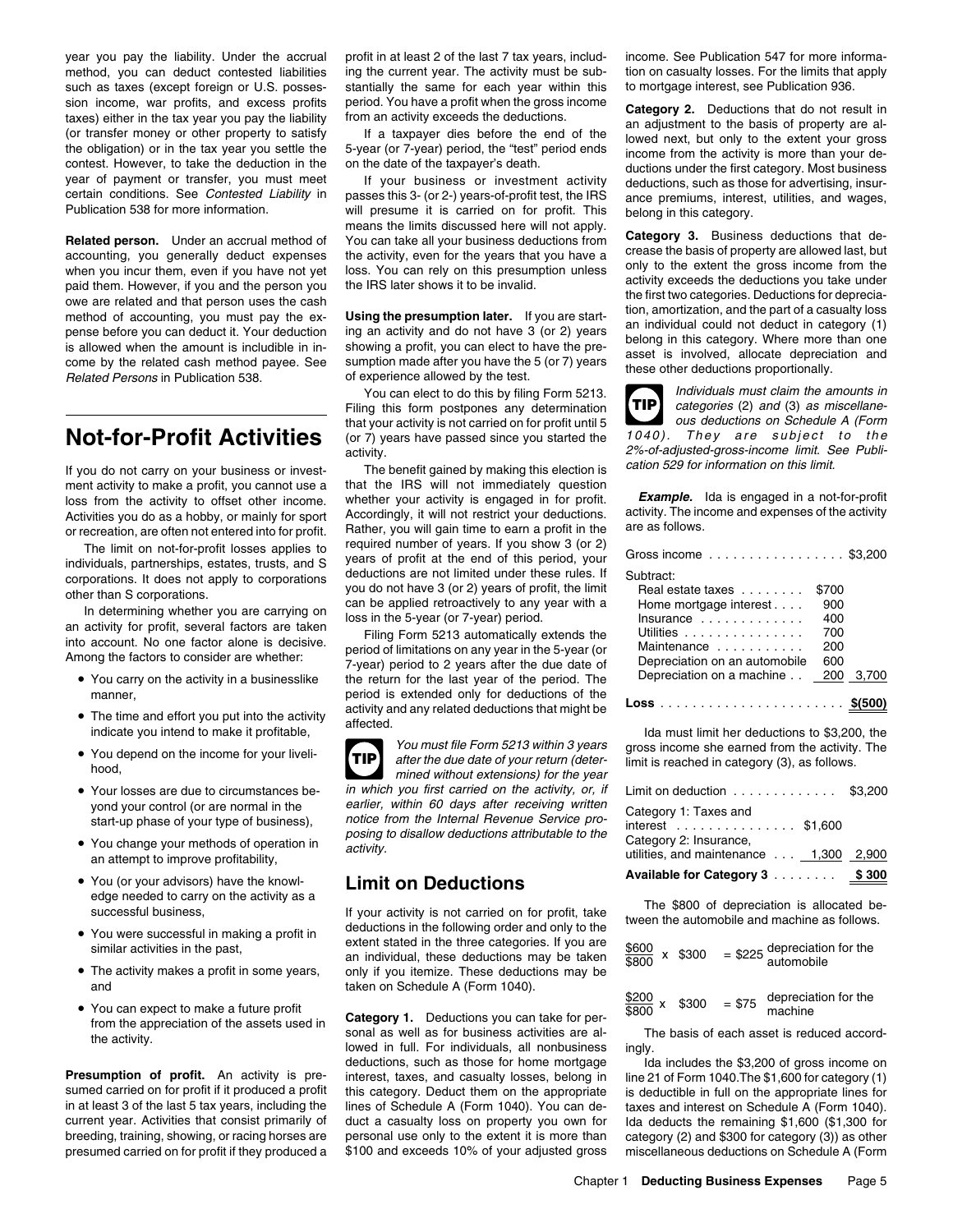nership or S corporation carries on a ments (claimed on Form 8<br>not-for-profit activity, these limits apply at the payments made in 2009). not-for-profit activity, these limits apply at the partnership or S corporation level. They are reflected in the individual shareholder's or part-<br>
Reduce your deduction for employee wages<br>
https://www.itty.com/https://www.itty.com/https://www.itty.com/https://www.itty.com/https://www.itty.com/https://www.itty.com/http

The complexities of your business. **More than one activity.** If you have several see the form on which the credit is claimed.<br>undertakings, each may be a separate activity or undertakings, each may be a separate activity or several undertakings may be combined. The several undertakings may be combined. The **Topics**<br>
following are the most significant facts and cir-<br>
This chapter discusses:<br> **Example 19** The ability and achievements of<br> **Example 19 The ability and achievements of**<br> **P** cumstances in making this determination. This chapter discusses: **• The ability and achievements of the indi-**

- The degree of organizational and eco-<br>nomic interrelationship of various under-
- served by carrying on the various under- **Useful Items** takings separately or together in a busi-<br>
You may want to see:<br>
Your policy regarding pay for all your emness or investment setting. **ployees** and the contract of the ployees. **ployees**.
- The similarity of the undertakings. **Publication** •

zation if it is supported by facts and circum- ❏ **15-A** Employer's Supplemental Tax **Test 2—For Services**

deductions and losses separately for each activ-



If you are carrying on two or more dif-<br>ferent activities, keep the deductions<br>and income from each one separate.<br>separately whether each is a  $\Box$  15-T New Wage Withholding and<br>separately whether each is a  $\Box$  15-T New

## **Employees' Pay** To be deductible, your employees' pay must be **Kinds of Pay**

pay may be in cash, property, or services. It may<br>include wages, or salaries, or other compensa-<br>tion. such as vacation allowances. bonuses.<br>**Test 2.** It must be for services performed. tion, such as vacation allowances, bonuses, commissions, and fringe benefits. For informa-<br>The form or method of figuring the pay does not



viduals who meet certain<br> **Viduals** who meet certain<br> **Test 1**—**Reasonableness** your deduction may be limited.

- 
- Credit for affected Midwestern disaster pay is the amount that like enterprises pay for <br>area employers (claimed on Form the same, or similar, services.<br>5884-A). service or safety achievement.
- Empowerment zone and renewal commu-
- 
- 
- **Partnerships and S corporations.** If a part-<br>nership or S corporation carries on a ments (claimed on Form 8932; only for **.** The duties performed by the employee.

ner's distributive shares. by the amount of any employment credits you its analyze the amount of any employment credits you claim. For more information about these credits,  $\bullet$  The complexities of your business.

- 
- 

- ❏ **<sup>15</sup>** (Circular E), Employer's Tax Guide The IRS will generally accept your characteri-
	- Guide **Performed**
	-
- Figure separately whether each is a  $\Box$  15-T New Wage Withholding and<br>
not-for-profit activity. Then figure the limit on Advanced Earned Income Credit **Employee-shareholder salaries.** If a corpo-<br>
deductions and losses

## **Publication 542, Corporations.**<br> **Deducting Pay CONSCRIP 1998**

an ordinary and necessary expense and you must pay or incur it. These and other require-<br>ments that apply to all business expenses are employees in addition to reqular wages or salaments that apply to all business expenses are

- 
- 

tion about deducting employment taxes, see<br>chapter 5.<br>You can claim the following employ-<br>and paid under an agreement made before the cash or property. If you aive property to an

### **Test 1—Reasonableness**

5884). Determine the reasonableness of pay by the award is an item of tangible personal property<br>facts and circumstances. Generally, reasonable that meets all the following requirements. facts and circumstances. Generally, reasonable<br>Credit for affected Midwestern disaster bay is the amount that like enterprises pay for

You must be able to prove that the pay is reasonable. Base this determination on the cir-<br>
e It is awarded as part of a meaningful pres-<br>
entation nity employment credit (claimed on Form cumstances that exist when you contract for the entation.<br>8844). services, not those that exist when the reasona- • It is awarded under conditions and circum-• Indian employment credit (claimed on bleness is questioned. If the pay is excessive, stances that do not create a significant Form 8845). The excess is disallowed. The excess is disallowed. The likelihood of disguised pay.

1040) subject to the 2%-of-adjusted- • Welfare-to-work credit (claimed on Form **Factors to consider.** To determine if pay is gross-income limit. **8861**). reasonable, consider the following items and<br>any other pertinent facts.

- 
- The volume of business handled.
- 
- 
- 
- 
- Tests for deducting pay **vidual employee performing the service.** Tests for deducting pay
- Tests for deducting pay non- **•** The pay compared with the gross and net<br>- Kinds of pay **interval** interval interval interval interval interval interval interval interval interval interval interval interval interval inte takings. **• Solution Community Community Community • Kinds of pay income of the business**, as well as with • The business purpose that is (or might be) distributions to shareholders if the busi-<br>control by exprime on the various under **Useful Items** expresses a corporation.
	-
	- The history of pay for each employee.

ity that is not for profit.<br>See chapter 12 for information about getting considering the services actually performed, the considering the services actually performed, the publications and forms. excessive part of the salary may be treated as a constructive distribution to the employee-shareholder. For more information on corporate distributions to shareholders, see

**Introduction**<br>
explained in chapter 1. The second in chapter is are discussed next. For specialized and<br>
leading the second metal and the second in chapter is the detailed information on employees' pay and the You can generally deduct the pay you give your lined addition, the pay must meet both of the detailed information on employees' pay and the employees or the services they perform. The following tests.<br>
pay may be in cash,

You can claim the following employ- and paid under an agreement made before the cash or property. If you give property to an ment credits if you pay wages to indi- services were performed, are both deductible. employee as services were performed, are both deductible. employee as an employee achievement award,

• Work opportunity credit (claimed on Form **Achievement awards.** An achievement

- 
- 
-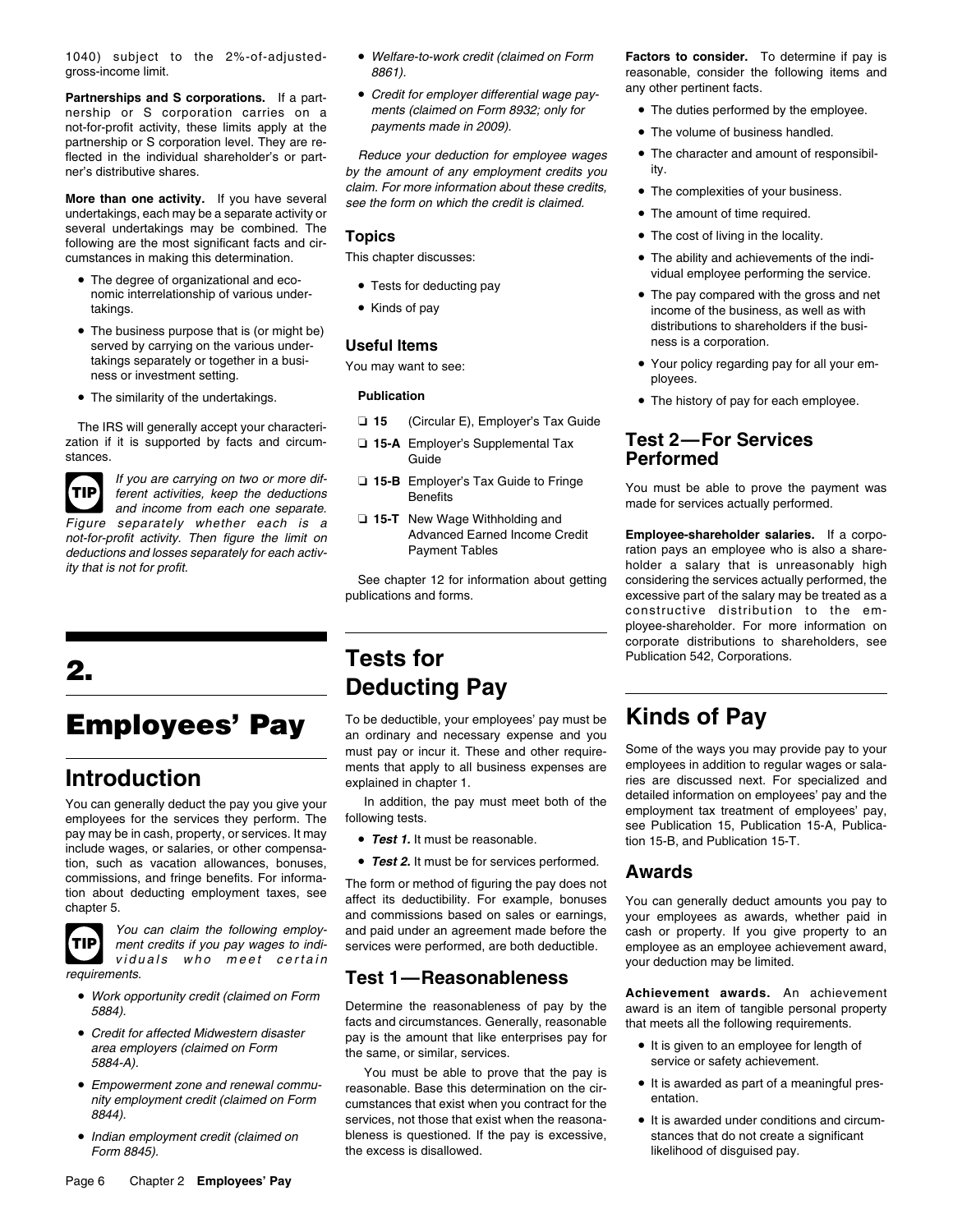qualify as a length-of-service award only if either ployee goodwill, you distribute food, or mer- furnish to crew members of certain comof the following applies. chandise of nominal value to your employees at mercial vessels (or would be required to

- 
- The employee did not receive another very small value) during the same year or deduction limit, see Meals and lodging, later.

**Safety achievement award.** An award for safety achievement will qualify as an achieve- If you pay or reimburse education expenses for oil or gas drilling rig located in Alaska.<br>ment award unless one of the following applies. an employee, you can deduct the payme

- 
- your employees, excluding those listed in (1), have already received a safety<br>achievement award (other than one of very **Fringe Benefits** achievement award (other than one of very **Fringe Benefits** • Dependent care assistance.

**Deduction limit.** Your deduction for the action of the cost of employee achievement awards given to cost of fringe benefits.<br>
any one employee during the tax year is limited value of some fringe benefits from your employ-

- \$400 for awards that are not qualified plan
- \$1,600 for all awards, whether or not qual-

- 
- 

more than \$400. To figure this average cost, meals to your employees. However, you can ignore awards of nominal value.

business expense on your return or business expense on your return or business ployee's wages. after-tax income of the fund. schedule.



services were performed. However, the total bo- • Meals you furnish to your employees as nuses, salaries, and other pay must be reasona- part of the expense of providing recrea- For more information, see sections 419(c) and ble for the services performed. If the bonus is tional or social activities, such as a com- 419A of the Internal Revenue Code and the paid in property, see Property, later. example any picnic. The related regulations.

*Length-of-service award.* An award will **Gifts of nominal value.** If, to promote em- • Meals you are required by federal law to • The employee receives the award after his bolidays, you can deduct the cost of these items furnish if the vessels were operated at The employee receives the award after his<br>or her first 5 years of employment.<br>The employee did not receive another subject to the 50% deduction limit that generally words transportation The employee did not receive another subject to the 50% deduction limit that generally water transportation.<br>In equipment of-service award (other than one of applies to meals. For more information on this very small value)

an employee, you can deduct the payments if they are part of a qualified educational assis-1. It is given to a manager, administrator, **EMPLO THE STAT CONG THE STAT CONG THE STAT CONG THE STAT CONG THE**<br>Clerical employee, or other professional benefit programs," or other appropriate line of efit programs include clerical employee, or other professional effect programs" or other appropriate line of<br>employee. benefit programs in a vour the following. benefit programs" or other appropriate line of your tax return. For information on educational • Accident and health plans.<br>assistance programs, see Educational Assis-2. During the tax year, more than 10% of assistance programs, see Educational Assis-<br>2. Nour employees excluding these listed in tance in section 2 of Publication 15-B.

small value).<br>A fringe benefit is a form of pay for the perform- • Educational assistance. **Deduction limit.** Your deduction for the ance of services. You can generally deduct the • Life insurance coverage.

ees' pay. You also may not owe employment You can generally deduct amounts you spend \$400 for awards that are not qualified plan taxes on the value of the fringe benefits. See on employee benefit programs on the applicable<br>awards. Table 2-1 in Publication 15-B for datails solid pay the rature. For example,

Your deduction for the cost of fringe benefits vide dependent care by operating a dependent for activities generally considered entertain-<br>for activities generally considered entertain-<br>care facility for your employees, de ified plan awards. for activities generally considered entertain-<br>ment, amusement, or recreation, or for a facility costs in whatever categories they fall (utilities

**Meals and lodging.** You can usually deduct ulations section 1.264-1 for more information. The employee was a 5% owner at any<br>
the cost of furnishing meals and lodging to your<br>
time during the year or the preceding year.<br>
2. The employee received more than<br>
\$105,000 in pay for the preceding year.<br>
You can choose Ployee was not also in the top 20% of employees motel, or rental property, deduct the cost of are any benefits other than deferred compensa-<br>ranked by pay for the preceding year. furnishing lodging to an employee as expens An award is not a qualified plan award if the for utilities, linen service, salaries, depreciation, Your deduction for contributions to a welfare<br>An award is limited to the fund's qualified cost

qualified plan awards except for this limit) is ally deduct only 50% of the cost of furnishing are more than its qualified<br>more than \$400. To figure this average cost, meals to your employees. However, you can over to the

- 
- Meals that qualify as a de minimus fringe You may not owe employment taxes<br>on the value of some achievement<br>awards you provide to an employee. This generally includes meals<br>awards you provide to an employee.  $\frac{1}{2}$  are furnish to employee the contraction of the Gee Publication 15-B.<br>
See Publication 15-B.<br>
BONUSES are provided the meals for your<br>
ployees are provided the meals for your<br>
convenience.
	- Meals you furnish to your employees at
	-
- 
- in any of the prior 4 years.<br> **Education Expenses** This includes meals you furnish at a sup-<br> **Education Expenses** This includes meals you furnish at a sup-**Education Expenses** This includes meals you furnish at a sup-<br>port camp that is near and integral to an

- 
- 
- Cafeteria plans.
- 
- 
- 
- 

Table 2-1 in Publication 15-B for details. line of your tax return. For example, if you pro-<br>Your deduction for the cost of fringe benefits vide dependent care by operating a dependent

ment, anusement, or recreation, or for a facility<br>award given as part of an established written<br>plan or program that does not favor highly com-<br>plan or program that does not favor highly com-<br>pensated employees as to eligi

average cost of all the employee achievement etc. being the state of the fund is limited to the fund's qualified cost awards given during the tax year (that would be *Deduction limit on meals.* You can gener-<br>qualified plan awards except for this limit) is ally deduct only 50% of the cost of furnishing are more than its qualified cost,

ore awards of nominal value.<br>
Deduct achievement awards as a nonwage velocit the full cost of the following meals.<br>
Deduct achievement awards as a nonwage velocit be als whose value you include in an em-<br>
Deduct achievemen

- 
- year. These claims can be for supplemen- You can generally deduct a bonus paid to an <br>employee if you intended the bonus as addi-<br>tional pay for services, not as a gift, and the the work site when you operate a restau-<br>tional pay for services, not as a gift, and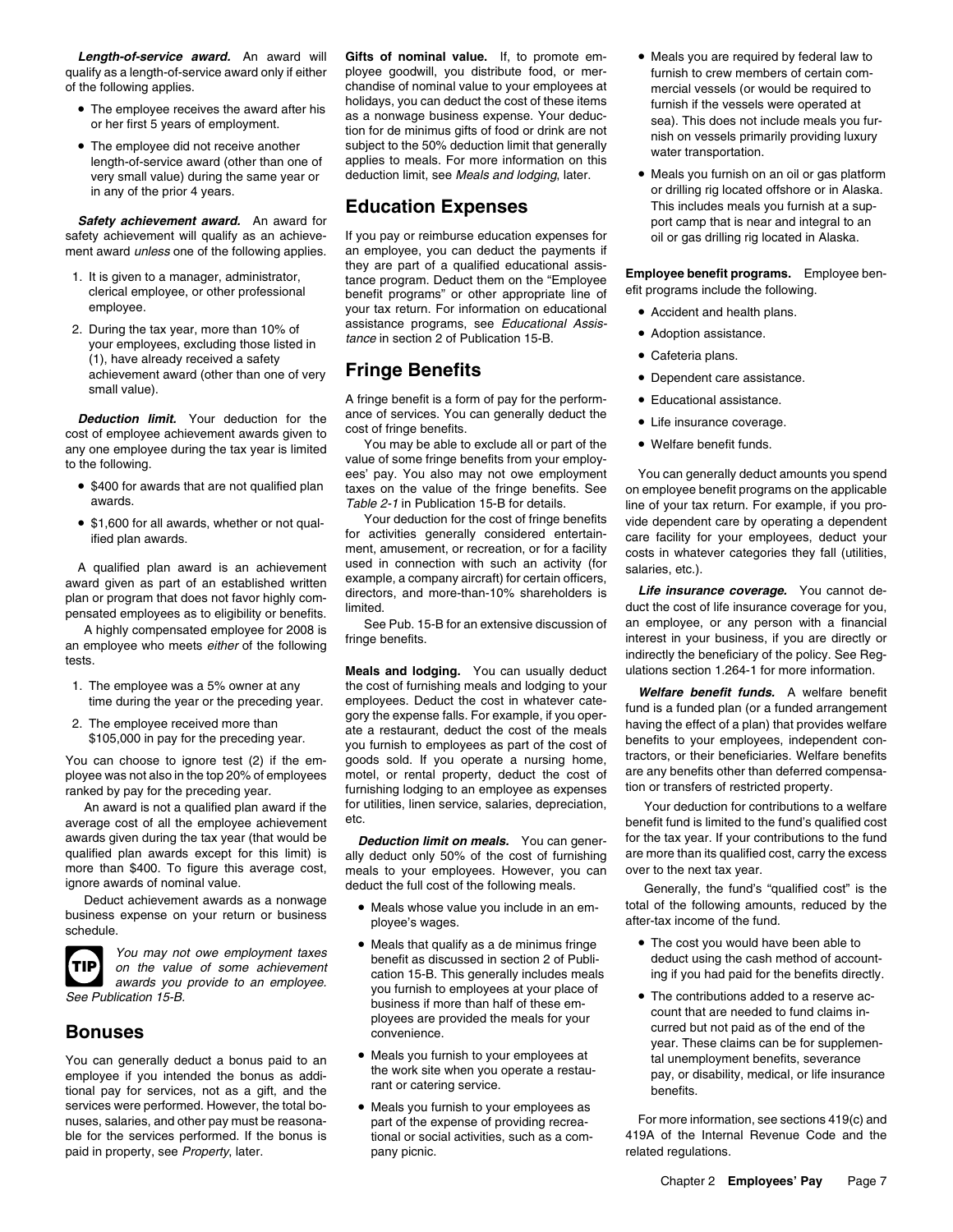You generally can deduct as wages an advance<br>
you make to an employee for services per-<br>
Sick and Vacation Pay<br>
you make to an employee for services per-<br>
Sick and Vacation Pay<br>
you make to an employee for services per-<br>
S you make to an employee for services per-<br>formed if you do not expect the employee to<br>**Belated** Formed if you do not expect the employee to<br>
performs no services, treat the amount you advanced as a loan. If the employee does not<br>
vanced as a loan. If the employee does not<br>
performs in the employee does not<br>
repay the

Below-market interest rate loans. On cer-<br>tain loans you make to an employee or share-<br>henefit. It includes amounts paid for unused<br>holder, you are treated as having received vacation leave. You can deduct vacation pay 2.

tion 267(f) of the Internal Revenue Code. If you transfer property (including your company's stock) to an employee as payment for Services, you can generally deduct it as wages.<br>
The amount you can deduct is the property's fair<br>
market value on the date of the transfer less any<br>
amount the employee paid for the property.<br>  $\bullet$  A fiduciary and a benef amount the employee paid for the property.<br>
You can claim the deduction only for the tax  $\overline{a}$ 

You can claim the deduction only for the tax year in which your employee includes the property's value in income. Your employee is **Rent Expense** of the same person is a grantor deemed to have included the value in income if  $\blacksquare$ you report it on Form W-2 in a timely manner.

You treat the deductible amount as received<br>in exchange for the property, and you must rec-<br>ogize any gain or loss realized on the transfer. This chapter discusses the tax treatment of rent<br>ogize any gain or loss realized payment for services. Your gain or loss is the use in your business but do not own. It also difference between the fair market value of the discusses how to treat other kinds of payments

transfer for services is subject to restrictions that **poration** and more than 50% of the capital affect its value, you generally cannot deduct it **Topics** or profits interest in the partnership.<br>and do not report gain or loss until it is substan-<br>This chapter discusses:<br> $\frac{11 - \text{True}}{11 - \text{True}}$ and do not report gain or loss until it is substantially vested in the recipient. However, if the and the recipient of the substantially vested in the recipient. However, if the **and a report to the control of the substant** any gain at the time of the transfer up to the any sons own more than 50% in value of the any gain at the time of the transfer up to the any  $\overline{S}$  Taxes on leased property any game as the amount paid.<br>amount paid. Taxes on leased property outstanding stock of each corporation.

"Substantially vested" means the property is • The cost of getting a lease not subject to a substantial risk of forfeiture. This  $\overline{\phantom{a}}$   $\overline{\phantom{a}}$  lmprovements by the lessee means that the recipient is not likely to have to **•** Improvements by the lessee is in satisfaction of a pecuniary bequest. give up his or her rights in the property in the  $\bullet$  Capitalizing rent expenses

You can generally deduct the amount you pay or reimburse employees for business expenses in-<br>
curred for your business. However, your deduc-<br> **Rent** on your home. If you rent your home curred for your business, you

Entertainment in chapter 11 for more informa-<br>the lessor are related. Rent paid to a related You can be rest of your payment only the use of your payment only

**Loans or Advances** explanation of accountable and nonaccountable same amount you would pay to a stranger for plans. use of the same property. Rent is not unreason-

holder, you are treated as having received vacation leave. You can deduct vacation pay 2. An individual and a corporation if the indi-<br>interest income and as having paid compensa-<br>only in the tax year in which the employee interest income and as having paid compensa-<br>tion or dividends equal to that interest. See Be- ally receives it. This rule applies regardless of the 50% in value of the outstanding stock tion or dividends equal to that interest. See Be-<br>low-Market Loans in chapter 4. This rule applies regardless of the corporation. whether you use the cash or accrual method of

ognize any gain or loss realized on the transfer, This chapter discusses the tax treatment of rent directly or indirectly, more than 50% in<br>unless it is the company's stock transferred as or lease payments you make for pro unless it is the company's stock transferred as or lease payments you make for property you value of the outstanding stock transferred as or the assement for services. Your gain or loss is the use in your business but do n difference between the fair market value of the discusses how to treat other kinds of payments<br>property and its adjusted basis on the date of you make that are related to your use of this<br>transfer.<br>These rules also apply t generally reported on Form 1099-MISC. sion about capitalizing (including in the cost of 10. A corporation and a partnership if the<br>property) certain rent expenses at the end of the same persons own more than 50% in property) certain rent expenses at the end of the **Restricted property.** If the property you chapter. value of the outstanding stock of the cor-

- 
- 
- 
- 
- 

tion may be limited.<br>
If you make the payment under an accounta-<br>
ble plan, deduct it in the category of the expense<br>
ble plan, deduct it in the category of the expense<br>
paid. For example, if you pay an employee for<br>
trave

duct it as wages and include it in the employee's **Unreasonable rent.** You cannot take a rental paid or accrued. If you pay rent in advance, you W-2. deduction for unreasonable rent. Ordinarily, the can deduct only the amount that applies to your See Reimbursement of Travel, Meals, and issue of reasonableness arises only if you and use of the rented property during the tax year. tion about deducting reimbursements and an person (defined below) is reasonable if it is the over the period to which it applies.

- 
- 
- accounting. **3.** Two corporations that are members of the **Property**<br>accounting. **3.** Two corporations that are members of the same controlled group as defined in sec-<br>tion 267(f) of the Internal Revenue Code.
	-
	-
	-
	-
	-
	-
	-
	-
	- 12. An executor of an estate and a beneficiary<br>of the estate unless the sale or exchange

Give up ins or her ngins in the property in the expensional capitalizing rent expenses<br>future. or indirectly owns any of the outstanding stock of See chapter 12 for information about getting a corporation, see *Related Persons* in Publica-**For Business Expenses**<br> **For Business Expenses**<br> **For Business Expenses**<br>
publications and forms.<br> **For Business Expenses** transactions between partners and partnerships, see Publication 541, Partnerships.

and use part of it as your place of business, you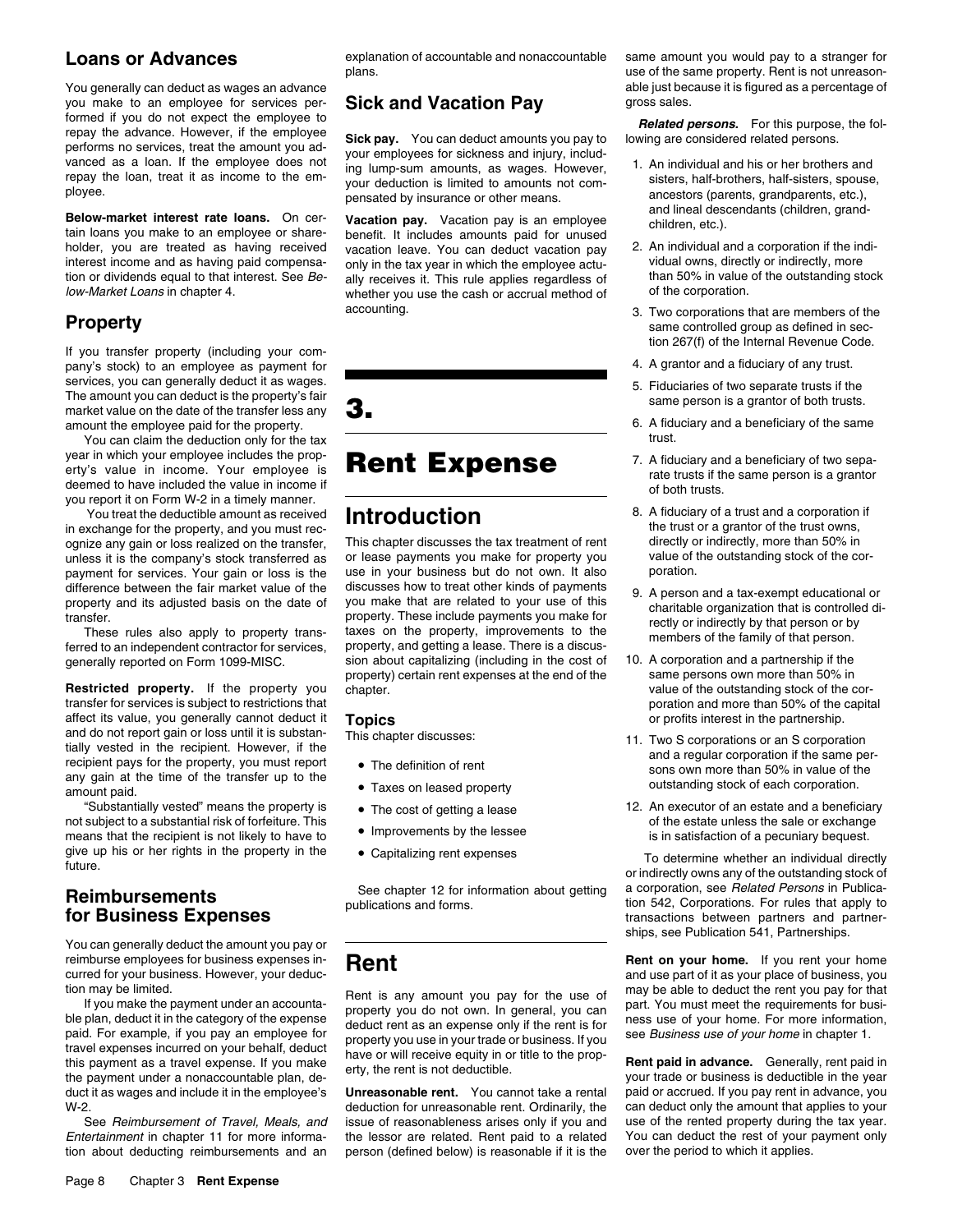payer and you leased a building for 5 years mine if a leveraged lease is a lease for federal calendar year to which the rent relates (or in the beginning July 1. Your rent is \$12,000 per year. income tax purposes. Revenue Procedure preceding or following calendar year). You paid the first year's rent (\$12,000) on June 2001-29 on page 1160 of the same Internal Generally, if the special rules apply, you must 30. You can deduct only \$6,000 ( $\frac{9}{12} \times $12,000$ ) Revenue Bulletin provides the

lease.

in which you must determine whether your pay-<br>in which you must determine whether your pay-<br>ments are for sont or for the purchase of the superty during the entire lease term. ments are for rent or for the purchase of the property. You must first determine whether your • The lessee may not have a contractual **Leased Property** agreement is a lease or a conditional sales con-<br>tract. Payments made under a conditional sales and the strant fair market value when the right lease business property, you can deduct<br>contract are not deductible as rent ex

**Conditional sales contract.** Whether an • The lessee may not invest in the property, **Conditional sales contract.** Whether an • The lessee may not invest in the property, taxes as additional rent depends on your acagreement is a conditional sales contract de-<br>pends on the intent of the parties. Determine 2 intent based on the provisions of the agreement **CASH method.** If you use the cash method of **Cash method.** If you use the cash method of **and the facts** and circumstances that exist when **CASH in the cash method** of **cont** and the facts and circumstances that exist when<br>you make the agreement. No single test, or lessor to buy the property or guarantee the<br>special combination of tests, always applies.<br>However, in general, an agreement may be sidered a conditional sales contract rather than • The lessor must show that it expects to **Accrual method.** If you use an accrual a lease if any of the following is true. receive a profit apart from the tax deduc- method of accounting, you can deduct taxes as

- ment toward an equity interest you will re-
- 
- The amount you must pay to use the propertion of the bullet in 2009-1 is available at *www.irs.gov/pub/*<br>erty for a short time is a large part of the amount you would pay to get title to the *irs-irbs/irb09-01.pdf*.<br>proper
- 
- You have an option to buy the property at
- 
- 

Leveraged leases. Leveraged lease trans-<br>actions may not be considered leases. Leveraged leases generally involve three parties: a the end of the calendar year following the liability under the lease becomes fixed.<br>Iessor, a lessee, and a lender to the lessor. Calendar year in which the use occurs and Usually the lease term covers a large part of the the rent is allocated). **Example 2.** The facts are the same as in

advance ruling. Revenue Procedure 2001-28 on These rules do not apply if your lease specifies earlier year. This is the year in which Oak's

**Example 1.** You are a calendar year tax- contains the guidelines the IRS will use to deter- lease term and all rent payments are due in the

- The lessor must maintain a minimum un-**Lease or purchase.** There may be instances conditional "at risk" equity investment in in which you must determine whether your nay. The property (at least 20% of the cost of
	-
	-
	-
	-

ceive. • That you have a liability for taxes on the<br>• You get title to the property after you make a tax ruling. For more information see Beyenue leased property. • You get title to the property after you make a tax ruling. For more information, see Revenue a stated amount of required payments. Procedure 2009-1, on page 1 of Internal Reve- • How much the liability is. • The amount you must pay to use the prop-<br>
arty fax a short time is a large next of the tin 2009-1 is available at www.irs.gov/pub/

property.<br>Intereface of limited-use property. mined by state or local law and the lease agree-<br>Youther Deasy of The IRS will not issue advance rulings on lever- ment. Economic performance occurs as you use • You pay much more than the current fair The IRS will not issue advance rulings on lever- ment. Economic performance occurs as you use • aged leases of so-called limited-use property. • the property. You pay much more than the current fair aged leases of so-called limited-use property.<br>
Limited-use property is property not expected to be either useful to or usable by a lessor at the **Example 1.** Oak Corporation is a calendar

- 
- 
- calendar year in which the use occurs and
- 

page 1156 of Internal Revenue Bulletin 2001-19 equal amounts of rent for each month in the liability under the lease becomes fixed.

30. You can deduct only \$6,000 ( $\frac{9}{12} \times \frac{512,000}{11}$  exerce Eulier provides the information re-<br>for the rent that applies to the first year. The rent of the first year. The parallel of the counting (and time<br>vance r

contract are not deductible as rent expense. as a same is exercised.<br>The is exercised or for the lessor. When you can deduct these

• The agreement applies part of each pay-<br>attributes. The agreement applies part of each pay-<br>attributes. And other tax betermine all the following.

- 
- 
- 

a nominal price compared to the value of end of the lease term except for continued leas- year taxpayer that uses an accrual method of the property when you may exercise the ing or transfer to a lessee. See Revenue Proce- accounting. Oak leases land for use in its busioption. Determine this value when you dure 2001-28 for examples of limited-use ness. Under state law, owners of real property make the agreement. **property and property that is not limited-use** become liable (incur a lien on the property) for • You have an option to buy the property at property.<br>
a particularies compared to the tatel the tatel the statel the tatel the tatel the tatel the tatel the tatel t • You have an option to buy the property at<br>
a nominal price compared to the total<br>
anominal price compared to the total<br>
anominal price compared to the total<br>
anominal price compared to the total<br>
anominal price compared • The agreement designates part of the pay-<br>more than \$250,000 and any of the following<br>the real estate taxes in the later year when the<br>tax bills are issued. If the lease ends before the<br>tax bills are issued. If the lease recognize as interest. • Rents increase during the lease. tax bill for a year is issued, Oak is not liable for<br>the taxes for that year.

• Rents decrease during the lease.<br>Oak cannot deduct the real estate taxes as • Rents are deferred (rent is payable after rent until the tax bill is issued. This is when Oak's

useful life of the leased property, and the **Example 1 except that, according to the terms of the sexe**'s payments to the lessor are enough to **•••** He and of the selective reservative that the lease, Oak becomes liable fo Lessee's payments to the lessor are enough to<br>
cover the lessor's payments to the lessor are enough to<br>
If you plan to take part in what appears to be<br>
a leveraged lease, you may want to get an<br>
a leveraged lease, you may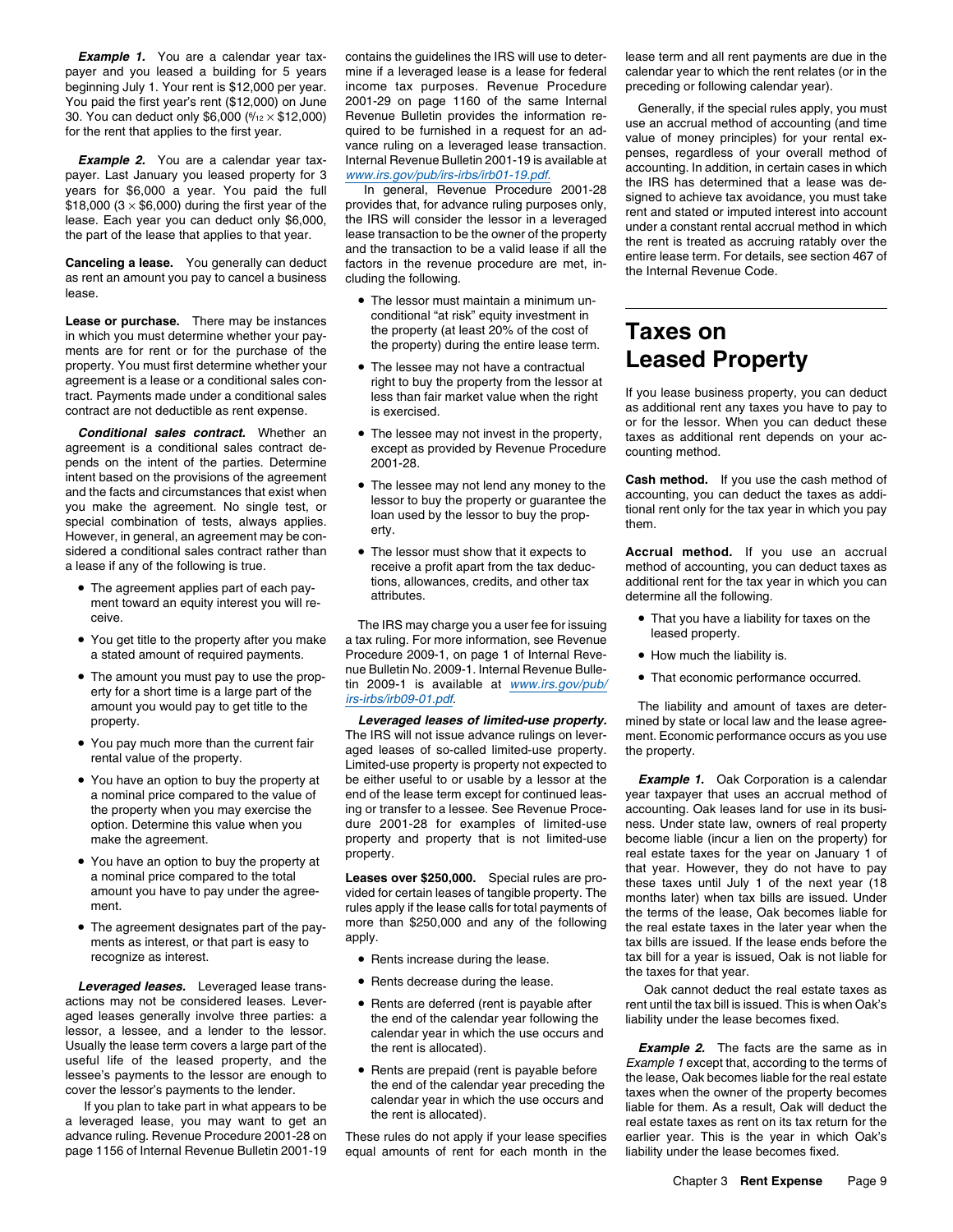## **COST Of** ments of \$50 each. renting or leasing equipment, facilities, or land.

from another lessee. Very often when you get an existing lease from another lessee, you must

lease over the remaining term of the lease. For **Loss on merchandise and fixtures.** If you <sup>2.</sup> Acquire property for resale.<br>example, if you pay \$10,000 to get a lease and sell at a loss merchandise and fixtures that you H

The cost of getting an existing lease of tangi-<br>ble property is not subject to the amortization ble property is not subject to the amortization  $$10$  million or less for the 3 prior tax years.<br>
The state of the 3 prior tax years.

**Option to renew.** The term of the lease for amortization includes all renewal options plus  $\overline{by}$  Lessee any other period for which you and the lessor  $\overline{by}$  Lessee property are \$200,000 or less. any other period for which you and the lessor reasonably expect the lease to be renewed. reasonably expect the lease to be fromved by you advailable of match with and be incomponent b. You use the cast method of accounting<br>the oxer ( getting the lease is for the learn 197% of improvements to issead any<br>enty. H

**Cost of a modification agreement.** You may without regard to the lease term. have to pay an additional "rent" amount over part **Interest** of the lease period to change certain provisions in your lease. You must capitalize these payments and amortize them over the remaining **Capitalizing**<br>
period of the lease. You cannot deduct the pay-<br>
ments as additional rent, even if they are de. **Rent Expenses** 

Getting a Lease it over the 20-year term of the lease. Your amor- Uniform capitalization rules. You may be tization deduction each year will be \$150 subject to the uniform capitalization rules if you tization deduction each year will be \$150 subject to the uniform capitalization rules if you<br>(\$3,000 - 20) You cannot deduct the \$600 (12  $\times$  do any of the following, unless the property is You may either enter into a new lease with the  $(\$3,000 \div 20)$ . You cannot deduct the \$600 (12  $\times$  do any of the following, unless the property is local to represe with the  $\$500$  that you will nav during each of the firs lessor of the property or get an existing lease \$50) that you will pay during each of the first 5 produced for your use other than in a business lessor of the first 5 produced for your use other than in a business lease of

existing lease from another lessee, you must<br>pay the previous lessee money to get the lease,<br>besides having to pay the rent on the lease.<br>If you get an existing lease on property or<br>equipment for your business, you general

year.<br>The cost of getting an existing lease of tangi-<br>lease.<br>
rease.<br>
your average annual gross receipts are

from less than 75% of the lotal cost of the lease investment in the improvements over the recov-<br>ery period of the property as discussed earlier,

starting on January 1. However, before you oc-<br>cupy it, you decide that you really need less<br>space. The lessor agrees to reduce your rent<br>ing them as a current deduction. You recover the<br>proton This chapter discusses: from \$7,000 to \$6,000 per year and to release costs through depreciation, amortization, or cost <br>the excess space from the original lease. In of goods sold when you use, sell, or otherwise <br>• Allocation of interest of goods sold when you use, sell, or otherwise exchange, you agree to pay an additional rent dispose of the property. **• Interest you can deduct** 

amount of \$3,000, payable in 60 monthly install- Indirect costs include amounts incurred for

- 
- 

- 
- rules for section 197 intangibles discussed in 2. Property you produce if you meet either of chapter 8.<br>
Option to renew. The term of the lease for **Improvements** the following conditions.
	-
	-

ments as additional rent, even if they are de.<br>Scribed as rent in the agreement.<br>Example. You are a calendar year taxpayer capitalize the direct costs and part of the indirect<br>and sign a 20-year lease to rent part of a bui

- 
- 
-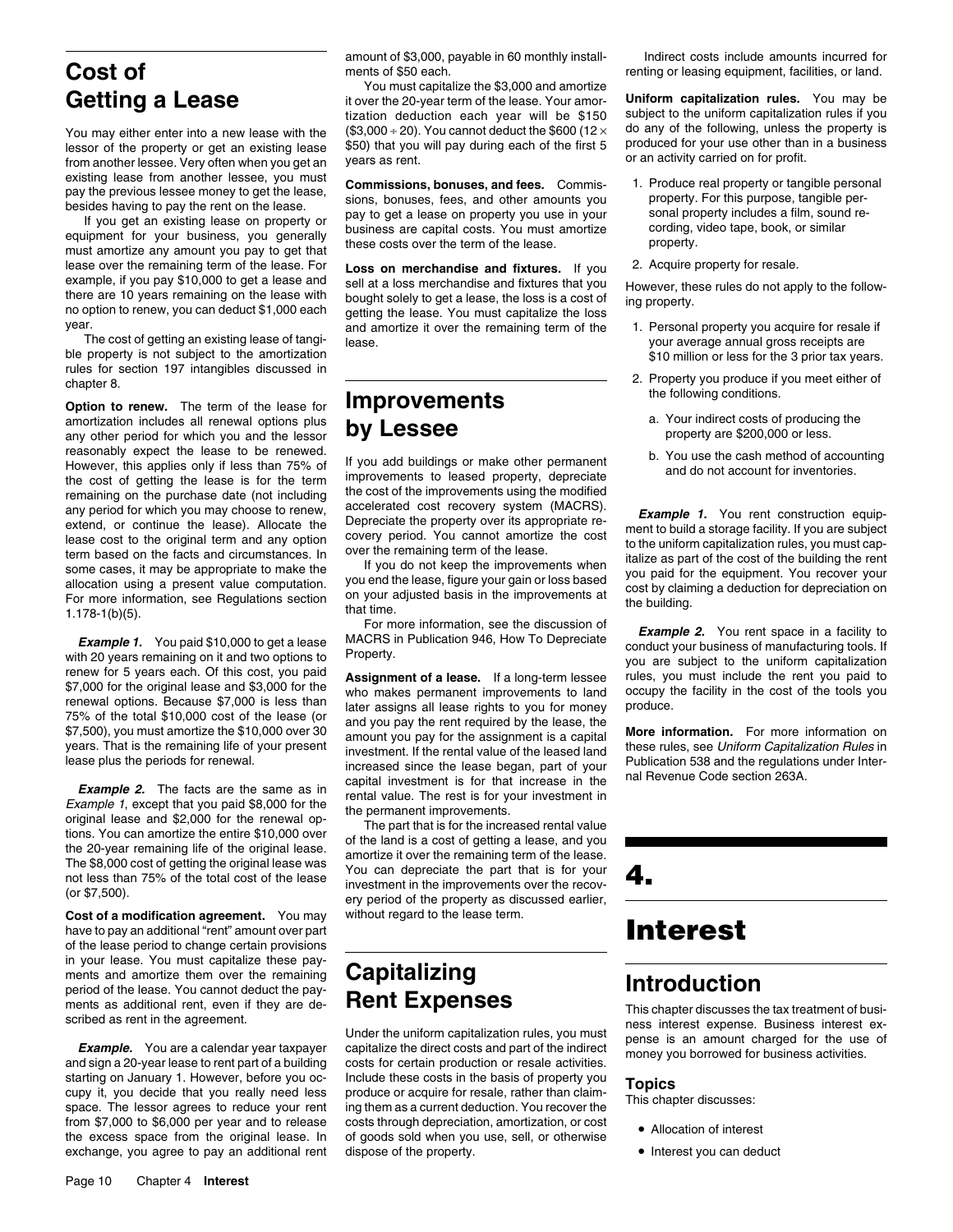- Interest you cannot deduct
- 
- When to deduct interest
- 

### **Publication Publication** If the property that secures the loan is January 14 **Fig. 14 property** that secures the loan is

- 
- 
- 

## **Form (and Instructions) Form (and Instructions) Form (and Instructions)**

- 
- 
- **□ Sch K-1 (Form 1065)** Partner's Share of **December 18 \$600 used for personal for personal for personal for personal for personal for personal for personal for personal for personal for personal for personal for personal** Income, Deductions, Credits, etc.
- 
- 
- 
- 
- 

on whether the loan proceeds are used for busi-<br>ness, personal, or investment activities. If you payer, borrows \$100,000 on January 4 and imness, personal, or investment activities. If you payer, borrows \$100,000 on January 4 and im-<br>use the proceeds of a loan for more than one mediately uses the proceeds to open a checking

- Nonpassive trade or business activity in-
- 
- 
- 
- 



affected by the use of property that secures the **Example.** On January 9, Edith opened a

■ Below-market loans **business.** You use the loan pro-<br>■ tions in the tax year. • the tax year. • the tax year. • the tax year. • the tax year. • the tax year. • the tax year. • tax year. • tax year. • tax year. • tax yea ceeds to buy an automobile for personal use. You must allocate interest expense on the loan **D Useful Items** to personal use (purchase of the automobile) J<sub>an</sub>uary 9 and Tomay want to see:<br>
You may want to see: even though the loan is secured by business property.



□ 537 Installment Sales<br>□ 550 Investment Income and Expenses interest. The interest is usually deductible as ⊑ 550 Investment Income and Expenses interest. The interest is usually deductible as<br>Pebruary 19 \$800 used for personal<br>Pow the loan proceeds are used. For more infor- February 27 \$700 used for passive purposes how the lo

□ Sch A (Form 1040) Itemized Deductions Allocation period. The period for which a  $\square$  **Sch E (Form 1040)** Supplemental loan is allocated to a particular use begins on the N Income and Loss date the proceeds are used and ends on the earlier of the following dates.

- 
- 

Accounting Method on your use of the funds. This applies whether treats the \$800 used for an investment as made<br>
1992 Investment Interest Expense you pay for property, services, or anything else entirely from the proceeds

See chapter 12 for information about getting<br>See chapter 12 for information about getting<br>publications and forms.<br>property held for investment It does not matter inter the property held for investment<br>property held for inv property held for investment. It does not matter whether the account pays interest. Any interest **Payments from checking accounts.** Gen-<br>you pay on the loan is investment interest ex-<br>erally, you treat a payment from a checking or you pay on the loan is investment interest ex-<br>pense. If you withdraw the proceeds of the loan, similar account as made at the time the check is pense. If you withdraw the proceeds of the loan, similar account as made at the time the check is<br>the funds. The funds areasonable period after you write if You can

was the proceeds of a loan for more than one<br>type of expense, you must make an allocation to<br>determine the interest for each use of the loan's<br>proceeds.<br>Allocate your interest expense to the follow-<br>account during the year

• Nonpassive trade or business activity in-<br>the account for personal purposes. after the proceeds are received in cash or de-<br>Under the interest allocation rules, the entire posited in your account.<br>Passive trade or busine • Personal interest<br>
In general, you allocate interest on a loan the through December 31, she must treat \$40,000<br>
same way you allocate the loan proceeds. You of the loan as used for personal purposes,<br>
allocate loan proce

**Order of funds spent.** Generally, you treat you received the cash instead of the date you<br>ments to specific uses is to keep the (spent) before either of the following amounts.<br>proceeds of a particular loan separate (spent

- 
- 

**• Capitalization of interest** loan. Checking account, depositing \$500 of the pro-<br> **• Capitalization of interest** ceeds of Loan A and \$1,000 of unborrowed **Example.** You secure a loan with property funds. The following table shows the transac-<br>ed in your business. You use the loan pro-<br>tions in her account during the tax year.

| You must allocate interest expense on the loan                                                                                              | Date        | <b>Transaction</b>                                                    |
|---------------------------------------------------------------------------------------------------------------------------------------------|-------------|-----------------------------------------------------------------------|
| to personal use (purchase of the automobile)<br>even though the loan is secured by business<br>property.                                    | January 9   | \$500 proceeds of Loan A<br>and \$1,000 unborrowed<br>funds deposited |
| If the property that secures the loan is<br>TIP)<br>your home, you generally do not allo-                                                   | January 14  | \$500 proceeds of Loan B<br>deposited                                 |
| cate the loan proceeds or the related<br>interest. The interest is usually deductible as<br>qualified home mortgage interest, regardless of | February 19 | \$800 used for personal<br>purposes                                   |
| how the loan proceeds are used. For more infor-<br>mation, see Publication 936.                                                             | February 27 | \$700 used for passive<br>activity                                    |
| <b>Allocation period.</b> The period for which a                                                                                            | June 19     | \$1,000 proceeds of Loan C<br>deposited                               |
| loan is allocated to a particular use begins on the<br>date the proceeds are used and ends on the                                           | November 20 | \$800 used for an<br>investment                                       |
| earlier of the following dates.<br>• The date the loan is repaid.                                                                           | December 18 | \$600 used for personal<br>purposes                                   |

❏ **Sch K-1 (Form 1120S)** Shareholder's • The date the loan is reallocated to another Edith treats the \$800 used for personal pur-Share of Income, Deductions, The Case of Loan and the S500 proceeds of Loan and the S500 proceeds of Loan Credits, etc.<br> **Credits, etc.** A and \$300 of the proceeds of Loan B. She<br> **Proceeds not dishursed to horrower** Even treats the \$700 used for a passive activity as **□ 1098** Mortgage Interest Statement **Proceeds not disbursed to borrower.** Even If the \$700 used for a passive activity as if the lender disburses the loan proceeds to a made from the remaining \$200 proceeds of the loan i Application for Change in **Exercic is a third party, the allocation of the loan is still based** Loan B and \$500 of unborrowed funds. She Accounting Method **in the third party, the allocation of the loan is still based** the ❏ **<sup>8582</sup>** Passive Activity Loss Limitations and \$400 of unborrowed funds.

a reasonable period after you write it. You can The rules for deducting interest vary, depending  $\blacksquare$ <br>The rules for details and the same day as written on whether the loan proceeds are used for busi-<br> $\blacksquare$ 

• Passive trade or business activity interest \$100,000 loan is treated as property held for account, you can apply this rule even if the rules investment for the period from January 4 • Investment interest **•** through Apri Investment interest stated the must from April 1. From April 2 through September of the order order order order order order order order order order order order order order order order order order order order order order pu In the passive activity and \$80,000 of the loan as used to their purposes. If you apply this rule to in the passive activity and \$80,000 of the loan as • any payments, disregard those payments (and

Frank gets a loan of \$1,000 on from any other funds.<br>*Frank gets a loan of \$1,000 on* Any unborrowed amounts held in the August 4 and receives the proceeds in cash.<br>Frank deposits \$1,500 in an account on August **Secured Ioan.** The allocation of loan pro- • Any amounts deposited after these loan 18 and on August 28 writes a check on the ceeds and the related interest is not generally proceeds. proceeds. The relations is not generally proceeds. Also, generally proceeds.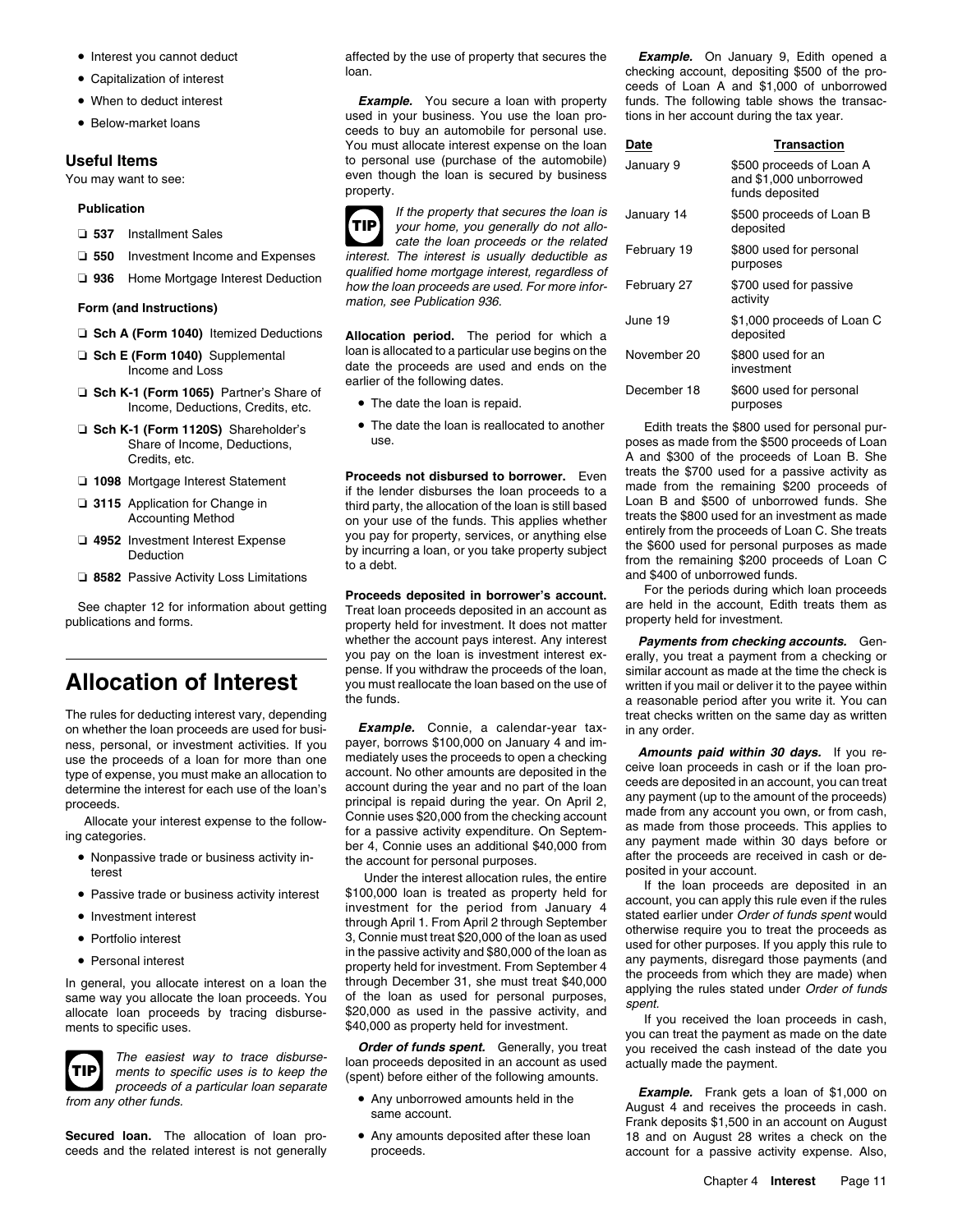Frank deposits his paycheck, deposits other 2. Treat borrowed funds or parts of borrowed deducting the interest currently, you may have loan proceeds, and pays his bills during the funds on which interest accrues at different to add it to the cost basis of the property as same period. Regardless of these other transac-<br>
fixed or variable rates as different loans. explained later under Capitalization of Interest.

- 
- 

being made first from the interest. When the tions, to determine the amount of interest ex- *Prepayment penalty.* If you pay off your interest earned is used up, any remaining pay- pense that can be reported on Schedule E mortgage early and pay the lender a penalty for ments are from loan proceeds. (Form 1040), line 28; enter "interest expense" doing this, you can deduct the penalty as inter-

the proceeds of this loan to open a new savings were used in an investment activity, enter the **Interest on employment tax deficiency.** Inaccount. When the account had earned interest interest on Form 4952. If the proceeds are used terest charged on employment<br>of \$867, you withdrew \$20,000 for personal pur- for personal purposes, the interest is generally on poses. You can treat the withdrawal as coming not deductible. first from the interest earned on the account,<br>first from the interest earned on the account,<br>\$867 and then from the loan proceeds \$19.133 of interest. A loan (mortgage or other debt) gen-<br>\$967 and then from the loan proce \$867, and then from the loan proceeds, \$19,133 of interest. A loan (mortgage or other debt) generally has OID when its proceeds are less than (\$20,000 – \$867). All the interest charged on the<br>loan from the time it was depo count until the time of the withdrawal is invest-<br>ment interest expense. The interest charged on **Can Deduct** and the issue price of the loan.<br>the part of the proceeds used for personal pur-<br>A loan's stated redemption pric the part of the proceeds used for personal pur-<br>poses (\$19,133) from the time you withdrew it<br>until you either repay it or reallocate it to another<br>until you either repay it or reallocate it to another<br>use is personal inte

a loan allocated to more than one use, treat it as <br>being repaid in the following order being repaid in the following order. • • You are legally liable for that debt. • • • on the loan is de minimis.

- 
- 
- 
- 
- 

The following rules apply if you have a line of can deduct your half of the total interest pay-

method to determine the date loan proceeds are<br>
reallocated to another use. You can treat all<br>
payments from loan proceeds in the account<br>
distribution occurs when a partnership or S cor-<br>
payments from loan proceeds in th The first day of that month.<br>
interest expense associated with the distributed<br>
The date the loan proceeds are deposited debt proceeds depends on your use of those<br>
in this chapter.<br>
Interest later<br>
in this chapter.

• The date the loan proceeds are deposited<br>
in the account.<br>
However, you can use this optional method only<br>
if you treat all payments from the account during<br>
if you treat all payments from the account during<br>
if you trea and the name of the partnership in column (a) est. **Example.** You borrowed \$20,000 and used and the amount in column (f). If the proceeds for personal purposes, the interest is generally

- 
- Both you and the lender intend that the
- 

4. Former passive activities.  $\qquad \qquad$  of the total interest paid or accrued.  $\qquad \qquad$  can deduct each year.

money. You are liable for 50% of the note. You use your half of the loan in your business, and  $\bullet$  On a straight-line basis over the term of Line of credit (continuous borrowings). you make one-half of the loan payments. You the loan, • In proportion to stated interest payments. credit or similar arrangement. ments as a business deduction.

1. Treat all borrowed funds on which interest Mortgage. Generally, mortgage interest paid accrues at the same fixed or variable rate or accrued on real estate you own legally or You make this choice by deducting the OID in a as a single loan. equitably is deductible. However, rather than manner consistent with the method chosen on

tions, Frank can treat \$1,000 of the deposit he<br>
made on August 18 as being paid on August 4<br>
from the loan proceeds. In addition, Frank can<br>
treat the passive activity expense he paid on<br>
Mugust 28 as made from the \$1,000 obsequence as a deposited in the decoding.<br>
Was allocated. Make the allocation only to the to a person (including a financial institution or a<br> **Computer of the contract of the course**<br> **Computer of the course** of the sour

Interest on a debt only if you meet all the follow-<br>Loan repayment. When you repay any part of the loan allocated to more than one use treat it as<br>a loan allocated to more than one use treat it as sections are using the co

Both you and the lender intend that the **De minimis OID.** The OID is de minimis if it to the repaid.<br>2. Investments and passive activities (other **a** You and the lender have a true stated redemption price of the loan at ma Investments and passive activities (other **stated redemption price of the loan at maturity**<br>
deptor-creditor relationship definity and the lumber of full years from the than those included in (3).<br>
The state of elationship.<br>
The state of elationship and the lender have a true<br>
than those included in (3).<br>
The off original issue to maturity (the term of the<br>
debtor-creditor relationship.<br>

- 5. Trade or business use and expenses for **Example.** You and your brother borrow On a constant-yield basis over the term of certain low-income housing projects.
	-
	-
	- In its entirety at maturity of the loan.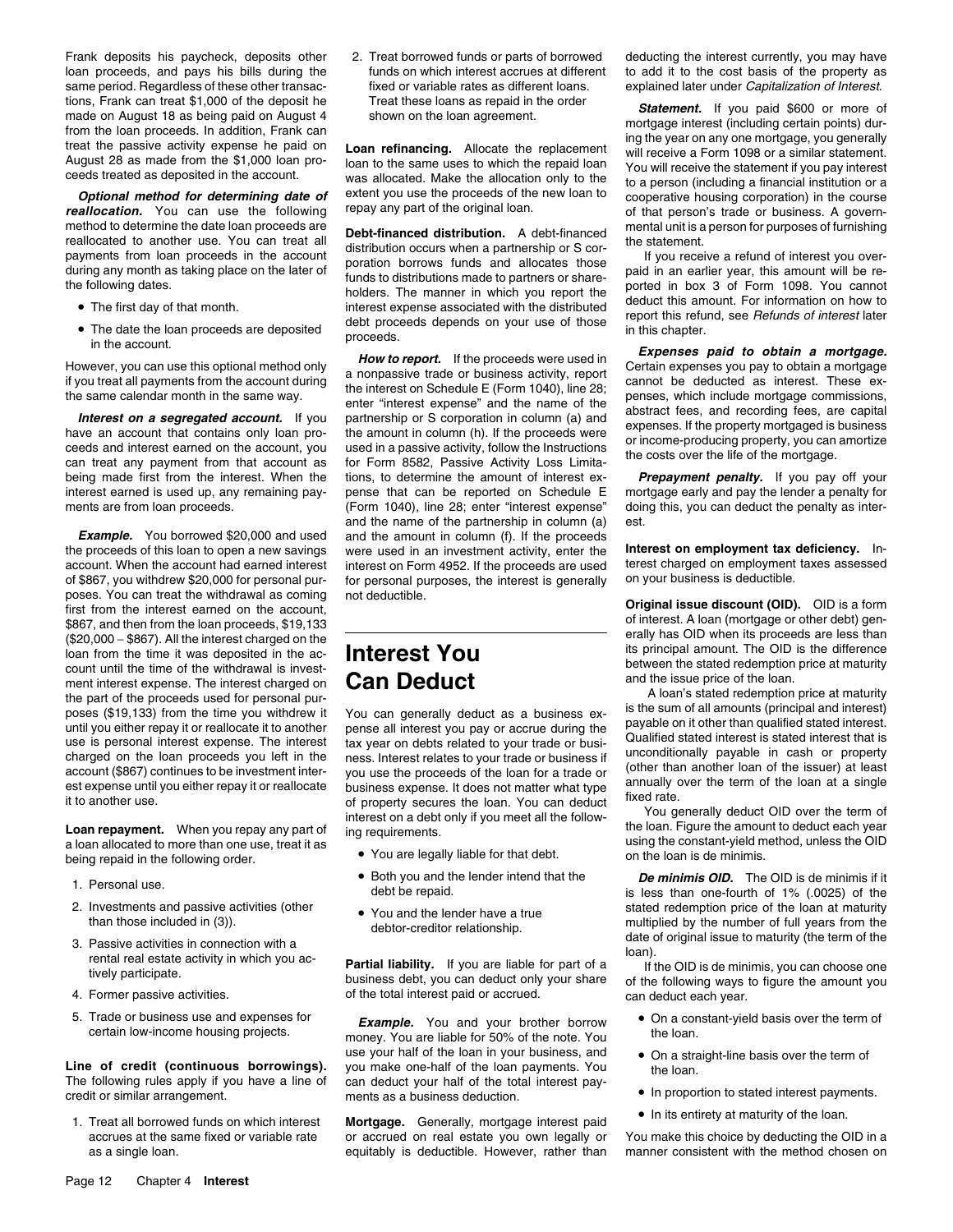which the loan is issued. These charges are also called loan origination interest. Add this interest to the basis of the

**Example.** On January 1, 2008, you took out premium charges. If any of these charges a \$100,000 discounted loan and received (points) are solely for the use of money, they are a \$100,000 discounted loan and received (points) are solely for the use of money, they are **Commitment fees or standby charges.** January 1, 2018 (a 10-year term), and the<br>
\$100,000 principal is payable on that date. Inter-<br>
\$100,000 principal is payable on that date. Inter-<br>
section of the full amount in the funds, are not deductible as interest pa

*Constant-yield method.* If the OID is not de minimis, you must use the constant-yield **Partial payments on a nontax debt.** If you **Interest on income tax.** Interest charged on year. You figure your deduction for the first year debt owed the IRS), the payments are applied, tax return is not a business deduction even

- 1. Determine the issue price of the loan. Gen-<br>erally, this equals the proceeds of the loan. Gen-<br>If you paid points on the loan (as dis-<br>If you paid points on the loan (as dis-<br>cussed later), the issue price generally is<br>
- 
- 

the adjusted issue price in step (1). To get the pense. For more information on installment adjusted issue price and the issue price a key person, and the policy or contract contract contract contract contract contract con OID previously deducted. Then follow steps (2)

the literature you receive from your lender. If you  $\overline{\mathbf{r}}$   $\mathbf{r}$   $\mathbf{r}$   $\mathbf{r}$   $\mathbf{r}$   $\mathbf{r}$   $\mathbf{r}$   $\mathbf{r}$   $\mathbf{r}$   $\mathbf{r}$   $\mathbf{r}$   $\mathbf{r}$   $\mathbf{r}$   $\mathbf{r}$   $\mathbf{r}$   $\mathbf{r}$   $\mathbf{r}$   $\mathbf{r}$   $\mathbf$ or tax advisor. In general, the yield to maturity is **Cannot Deduct** and age-Monthly Average the discount rate that, when used in computing **Cannot Deduct** rate) for that month.

previous example, except that you deduct the You cannot currently deduct interest that • Five individuals. OID on a constant yield basis over the term of must be capitalized, and you generally cannot • The lesser of 5% of the total officers and the loan. The yield to maturity on your loan is deduct personal interest. on a constant yield basis over the term of this be capitalized, and you generally cannot with the loan. The yield to maturity on your loan is deduct personal interest.<br>10.2467%, compounded annually. For 2008,<br>you can dedu



certain of the charges paid, or treated as paid, example, by assuming the debt and any interest Revenue Code.

your timely filed tax return for the tax year in by a borrower to obtain a loan or a mortgage. accrued on the property), you cannot deduct the fees, maximum loan charges, discount points, or property.

make partial payments on a debt (other than a income tax assessed on your individual income debt owed the IRS), the payments are applied,  $\frac{1}{1}$  tax return is not a business deduction even using the following steps. in general, first to interest and any remainder to though the tax due is related to income from<br>principal. You can deduct only the interest. This your trade or business. Treat this interest as a

2. Multiply the result in (1) by the yield to tract between you and the seller generally maturity. **provides for the payment of interest.** If no interest or a low rate of interest is charged under the **Interest on loans with respect to life insur-**3. Subtract any qualified stated interest pay-<br>ments from the result in (2). This is the payable under the contract may be recharacter-<br>interest on a debt incurred with respect to any ments from the result in (2). This is the payable under the contract may be recharacter- interest on a debt incurred with respect to any<br>OID you can deduct in the first year. The as interest (unstated interest). The amount ized as interest (unstated interest). The amount life insurance, annuity, or endowment contract<br>recharacterized as interest reduces your basis lithat covers any individual unless that individual To figure your deduction in any subsequent recharacterized as interest reduces your basis that covers any individual unless that individual year, follow the above steps, except determine in the property and increases your

original lender under Interest You Cannot De- deduct interest you are required to capitalize rule applies to contracts issued after June 8,<br>under the uniform capitalization rules See Capi- 1997, that cover someone other th under the uniform capitalization rules. See Capi- 1997, that cover someone other than an officer, talization of Interest, later. In addition, if you buy director, employee, or 20% owner. For more Points. The term "points" is used to describe property and pay interest owed by the seller (for information, see section 264(f) of the Internal

\$98,500 in proceeds. The loan will mature on interest.<br>January 1, 2018 (a 10-year term), and the Recause points are prepaid interest you, on a standby basis, but not for the actual use of

the difference between the proceeds and<br>the points.<br>Multiply the requit in (1) by the vigid to the set of business property, the con-<br>Multiply the requit in (1) by the vigid to the set of business property, the con-<br>Multip

adjusted issue price, add to the issue price any sales and unstated interest, see Publication you can deduct the interest on up to \$50,000 of OID previously deducted. Then follow steps (2) 537. and (3) above. **any month cannot** be more than the interest The yield to maturity is generally shown in **Figure 1** and the strategies of the strategies of the strategies of the strategies of the strategies of the strategies of the strategies of the strategies of the strategies of t do not have this information, consult your lender **Interest You** Moody's Corporate Bond Yield Aver-<br>or tax advisor. In general, the yield to maturity is **Corporate De also that is a** ge-Monthly Average Corporates) (Moody

the present value of all principal and interest<br>payments, produces an amount equal to the Certain interest payments cannot be deducted.<br>principal amount of the loan. In addition, certain other expenses that may officer or

- 
- 

 $(10,000]$ . For 2009, you can deduct \$103 **nal lender.** If you use the cash method of **Exceptions for pre-June 1997 contracts.**<br> **Exceptions for pre-June 1997 contracts.**<br> **Loan or mortgage ends.** If your loan or with fun

maining OID in the year in which the *with any interest you pay on the second loan*, **cash value.** Corporations and partnerships refinancing occurs, but you may be able to de-<br>duct it over the term of the new mortgage or<br>allocable to unborrowed cash values of life inallocable to unborrowed cash values of life inloan. See Interest paid with funds borrowed from **Capitalized interest.** You cannot currently surance, annuity, or endowment contracts. This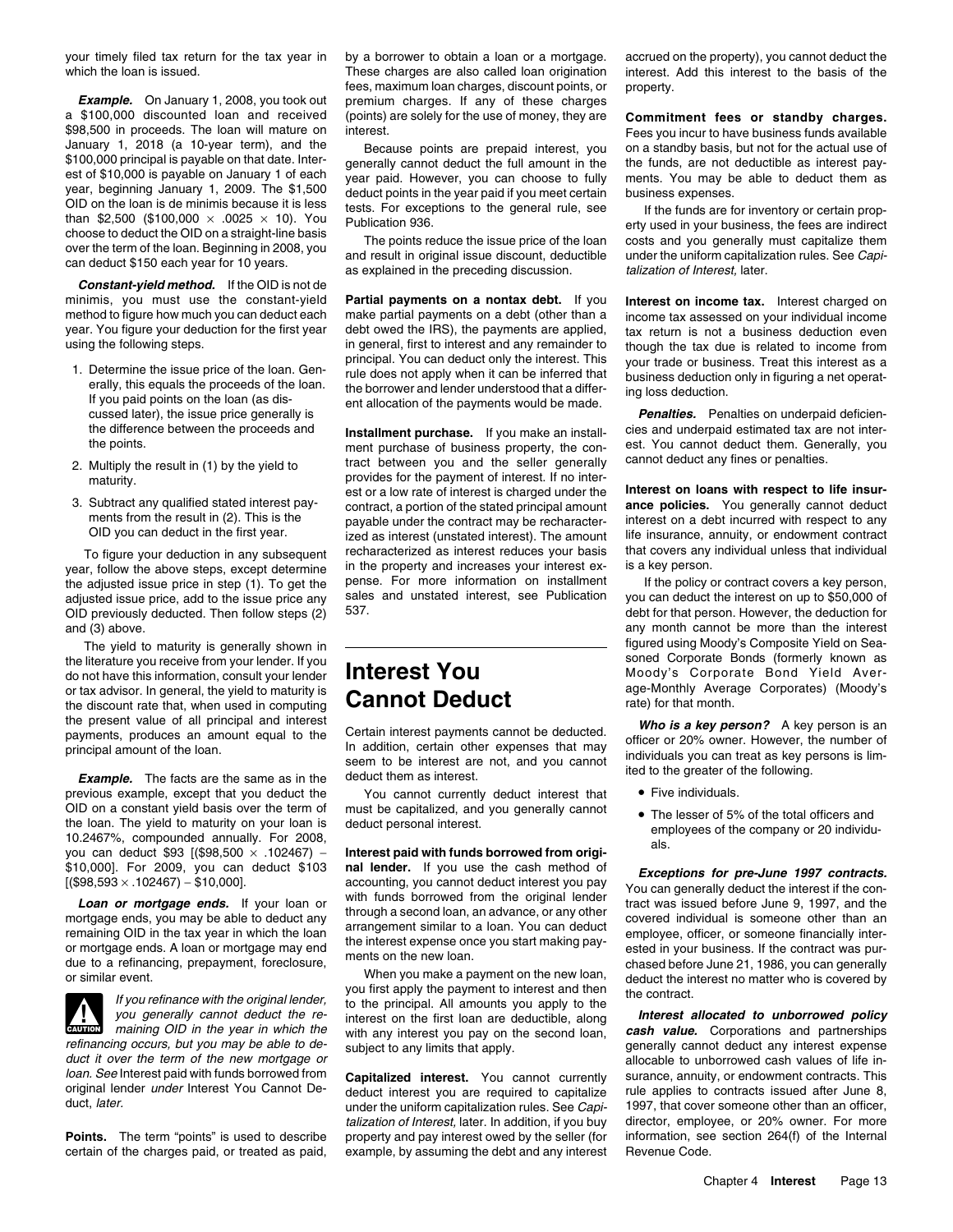erally must capitalize interest on debt equal to **WHEN TO** low-market loan generally is considered an your expenditures to produce real property or arm's-length transaction in which you, the borcertain tangible personal property. The property **Deduct Interest** rower, are considered as having received both must be produced by you for use in your trade or<br>business or for sale to customers. You cannot If the uniform capitalization rules, discussed business or for sale to customers. You cannot If the uniform capitalization rules, discussed<br>
capitalize interest related to property that you under *Capitalization of Interest*, earlier, do not

- Real property.
- 
- 
- 

**Property you produce.** You produce property Froperty you produce. The produce property<br>if you construct, build, install, manufacture, de-<br>velop, improve, create, raise, or grow it. Treat then receive a refund in the same tax year of any **TIP** by the IRS each month i velop, improve, create, raise, or grow it. Treat then receive a refund in the same tax year of any **TIP** by the IRS each month in the Internal Revenue<br>property produced for you under a contract as part of the interest, red property produced for you under a contract as part of the interest, reduce your interest deduc-<br>produced by you up to the amount you pay or tion by the refund. If you receive the refund in a Bulletins are available on the produced by you up to the amount you pay or tion by the refund. If you receive the refund in a<br>Bullet tax year, include the refund in your income

**Carrying charges.** Carrying charges include taxes you pay to carry or develop real estate or takes you pay to carry of develop real estate of<br>to carry, transport, or install personal property. **Accrual method.** Under an accrual method, **Loans subject to the rules.** The rules for be-<br>You can choose to capitalize ca not subject to the uniform capitalization rules if during the tax year.<br>
they are otherwise deductible. For more infor-<br>
mation, see chapter 7. above. above.<br>
2. Compensation-related loans (be-<br>
2. Compensation-related loa

**Capitalized interest.** Treat capitalized inter-<br>est as a cost of the property produced. You above. above and an employee or between an indeper est as a cost of the property produced. You above. and an employee or between an indepen-<br>recover your interest when you sell or use the **Tex deficiency.** If you center a federal in dent contractor and a person for whom th Fraction of line interest when you sell or use the<br>property. If you contest a federal in-<br>capitalized interest through cost of goods sold. If<br>the property is inventory, recover<br>the property is used in your trade or busines

est capitalization rules are applied first at the not designate the payment as a cash bond, then 5. Loans to qualified continuing care facilities partnership or S corporation level. The rules are the interest is deductible partnership or S corporation level. The rules are the interest is deductible in the year paid. under a continuing care contract (made af-

then applied at the partners' or shareholders'<br>
level to the extent the partnership or Scorporation as insufficient debt to support the production candical component<br>
tion has insufficient debt to support the production or

applying the uniform capitalization rules are be- loan and use the proceeds in your trade or 31. If you use the loan proceeds in your trade or

**Capitalization** 1.263A-15 of the regulations and Notice 88-99. *Ioans* later in this discussion.<br>Notice 88-99 is in Cumulative Bulletin 1988-2. A below-market loan is a loan on which no

capitalize interest related to property that you under Capitalization of Interest, earlier, do not<br>acquire in any other manner. apply to you, deduct interest as follows.<br>Interest you paid or incurred during the pro-<br>ductio cause it is a promise to pay and not an actual dend, contribution to capital, payment of com-

of 20 years or more.<br>Tangible personal property with an estimate of the transaction of the transaction. **Property with an estimate of the transaction** of the transaction. **Property with a property of the transaction** of th • Tangible personal property with an esti-<br>
duct any interest paid before the year it is due.

• Tangible personal property with an esti-<br> **Discounted loan.** If interest or a discount is applicable federal rate and was payable mated production period of more than 1 subtracted from your loan proceeds, it is not a annually on December 31,<br>wer if the estimated cest of production is payment of interest and you cannot deduct it minus year if the estimated cost of production is<br>
when you get the loan. For more information,<br>
see *Original issue discount (OID)* under *Interest*<br>
You Can Daduct ariser carier than \$1 million.<br>
You Can Daduct ariser to ther You Can Deduct, earlier.

to the extent the deduction for the interest re-<br>duced your tax.

information, see sections 1.263A-8 through interest. See Treatment of gift and demand

**Of Interest Cumulative Bulletin 1988-2. A below-market loan is a loan on which interest** is charged or on which interest is charged at a rate below the applicable federal Under the uniform capitalization rules, you gen-<br>  $\blacksquare$  rate. A gift or demand loan that is a be-<br>
low-market loan generally is considered an

- 
- 

• Tangible personal property with a class life payment.<br>
of 29 years or more or material payment, depending on the • substance of the transaction.

- Tangible personal property with an estimated and the tax year in which it is due.<br>
The interest that would be payable for that<br>
years.<br>
Tangible personal property with an estimated because the tax year in which it is due.<br>
	-

**TIP** incur for the property.<br>incur for the property. later tax year, include the refund in your income www.irs.gov/irb. You can also contact an IRS<br>to the extent the deduction for the interest re-<br>office to get these rates.

- 
- 
- 
- 
- 

**Additional information.** The procedures for If you receive a below-market gift or demand ered to occur annually, generally on December yond the scope of this publication. For more business, you may be able to deduct the forgone business, you can deduct the forgone interest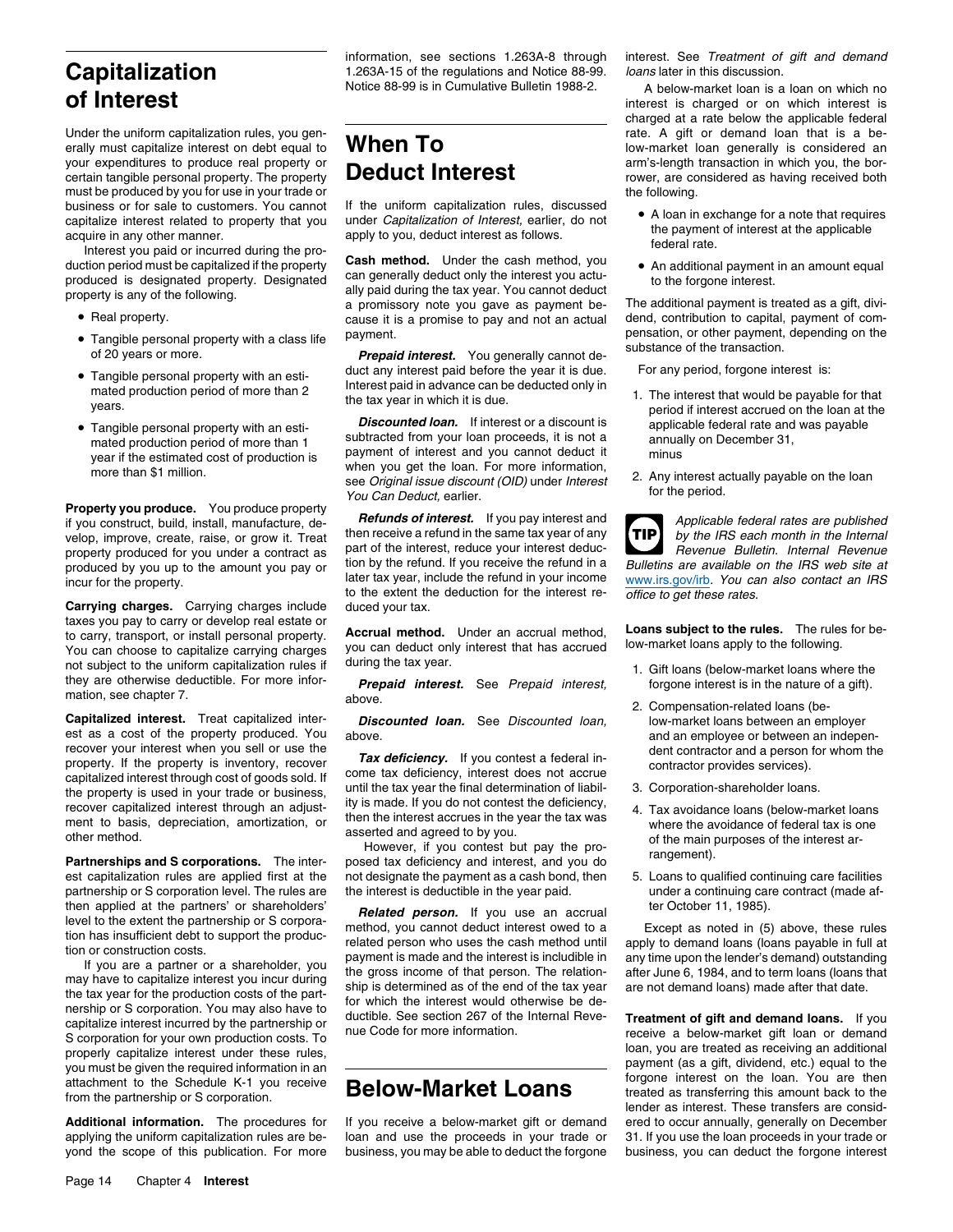lender must report it as interest income.  $\Box$  and circumstances. Consider all the follow- the regulations.

ing factors. *Limit on forgone interest for gift loans of* **\$100,000 or less.** For gift loans between indi-<br>viduals, forgone interest treated as transferred one of income and deduction<br>operated by the loan offset each other viduals, forgone interest treated as transferred generated by the loan offset each other.<br>back to the lender is limited to the borrower's net investment income for the year. This limit  $ap$ - b. The amount of the items. plies if the outstanding loans between the lender plies if the outstanding loans between the lender c. The cost of complying with the be-<br>and borrower total \$100,000 or less. If the bor-<br>rower's net investment income is \$1,000 or less,<br>to apply rower's net investment income is \$1,000 or less, to apply.<br>
it is treated as zero. This limit does not apply to a<br>
loan if the avoidance of any federal tax is one of the avoidance of any federal taxes, for<br>
the main purpos loan if the avoidance of any federal tax is one of d. Any reasons, other than taxes, for **Taxes**<br>the main purposes of the interest arrangement. structuring the transaction as a be-

**Treatment of term loans.** If you receive a below-market term loan other than a gift or de- **Exception for loans to qualified continuing Introduction** mand loan, you are treated as receiving an additional cash payment (as a dividend, etc.) on the **care facilities.** The below-market interest You can deduct various federal, state, local, and tional cash payment (as a dividend, etc.) on the rules do not apply to a loan date the loan is made. This payment is equal to<br>the loan owed by a qualified foreign taxes directly attributable to your trade or<br>the loan amount minus the present value, at the<br>applicable federal rate, of all payments due issue discount of the bank of completed more facilities (excluding nursing homes) meet-<br>ing the requirements listed below. taxes.<br>Deduct, earlier.

**Exceptions for loans of \$10,000 or less.** The <sup>1.</sup> Designed to provide services under contin-<br>
rules for below-market loans do not apply to any uing care contracts (defined below). This chapter discusses: day on which the total outstanding loans be-<br>the an independent living unit, and<br>tween the borrower and lender is \$10,000 or either an assisted living or nursing facility, tween the borrower and lender is \$10,000 or either an assisted living or nursing facility, • When to deduct taxes less. This exception applies only to the follow- or both. •

- 1. Gift loans between individuals if the loan is unit residents and directly used to buy or carry inexample care contracts.<br>  $\blacksquare$  The care contracts.<br>  $\blacksquare$  The Employment taxes
- 

This exception does not apply to a term loan described in (2) above that was previously subdescribed in (2) above that was previously sub-<br>ject to the below-market loan rules. Those rules<br>will continue to apply even if the outstanding<br>balance is reduced to \$10,000 or less.<br>balance is reduced to \$10,000 or less.<br>

**Exceptions for loans without significant tax** spouse in an:<br> **Exceptions for loans are specifically ex-**<br>
a. independent living unit (which has addi-<br> **a. 538** Accounting Periods and Methods and Methods a. independent empted from the rules for below-market loans a. independent living unit (which has addi- ◯ **551** Basis of Assets<br>hoceuse, their interest arrangements do not tional available facilities outside the unit

- because their interest arrangements do not<br>
tional available facilities outside the unit<br>
thave a significant effect on the federal tax liabil-<br>
tiv of the borrower or the lender.<br>
the borrower or the lender.<br>
the sonal ca
- municipal government that are made avail- ity, as required for the health of the individ-<br>able under a program of general applica- ual or the individual's spouse. publications and forms.<br>tion to the public. For more inform
- 3. Certain employee-relocation loans. the Internal Revenue Code.
- 4. Certain loans to or from a foreign person, unless the interest income would be effec-
- 

- 
- 
- 
- low-market loan.

- 
- 
- 3. Substantially all of the independent living<br>unit residents are covered by continuing

come-producing assets.<br>
Compensation-related loans or corpora-<br>
tract between an individual and a qualified con-<br>
Compensation-related loans or corpora-<br>
tract between an individual and a qualified con-2. Compensation-related loans or corpora- tract between an individual and a qualified con-<br>tion-shareholder loans if the avoidance of tinuing care facility that includes all of the tion-shareholder loans if the avoidance of tinuing care facility that includes all of the **Useful Items**<br>any federal tax is not a principal purpose of following conditions.

- any federal tax is not a principal purpose of following conditions.<br>the interest arrangement. The individual or individual's spouse must<br>entitled to use the facility for the rest of **Publication**<br>entitled to use the facili
	- -
		-
	-

**Sale or exchange of property.** generally apply to a loan connected with the sale tively connected with the conduct of a U.S. or exchange of property. If the loan does not **Deduct Taxes** trade or business and not exempt from provide adequate stated interest, part of the **Deduct Taxes** U.S. tax under an income tax treaty.<br>
5. Any other loan if the taxpayer can show<br>
that the interest arrangement has no signif-<br>
to these loans. See Unstated Interest and Origi-<br>
to these loans. See Unstated Interest and Or

est arrangement has a significant effect on **More information.** For more information on tax before you pay it if you meet the exception the federal tax liability of the lender or the below-market loans, see section 7872 of the for recurring items discussed under Economic

each year as a business interest expense. The borrower will be determined by all the facts Internal Revenue Code and section 1.7872-5 of

**CAUTION** 

- 
- 
- **·** Income taxes
- 
- 

- 
- 
- 
- 
- 

- 
- 
- 

## **When To**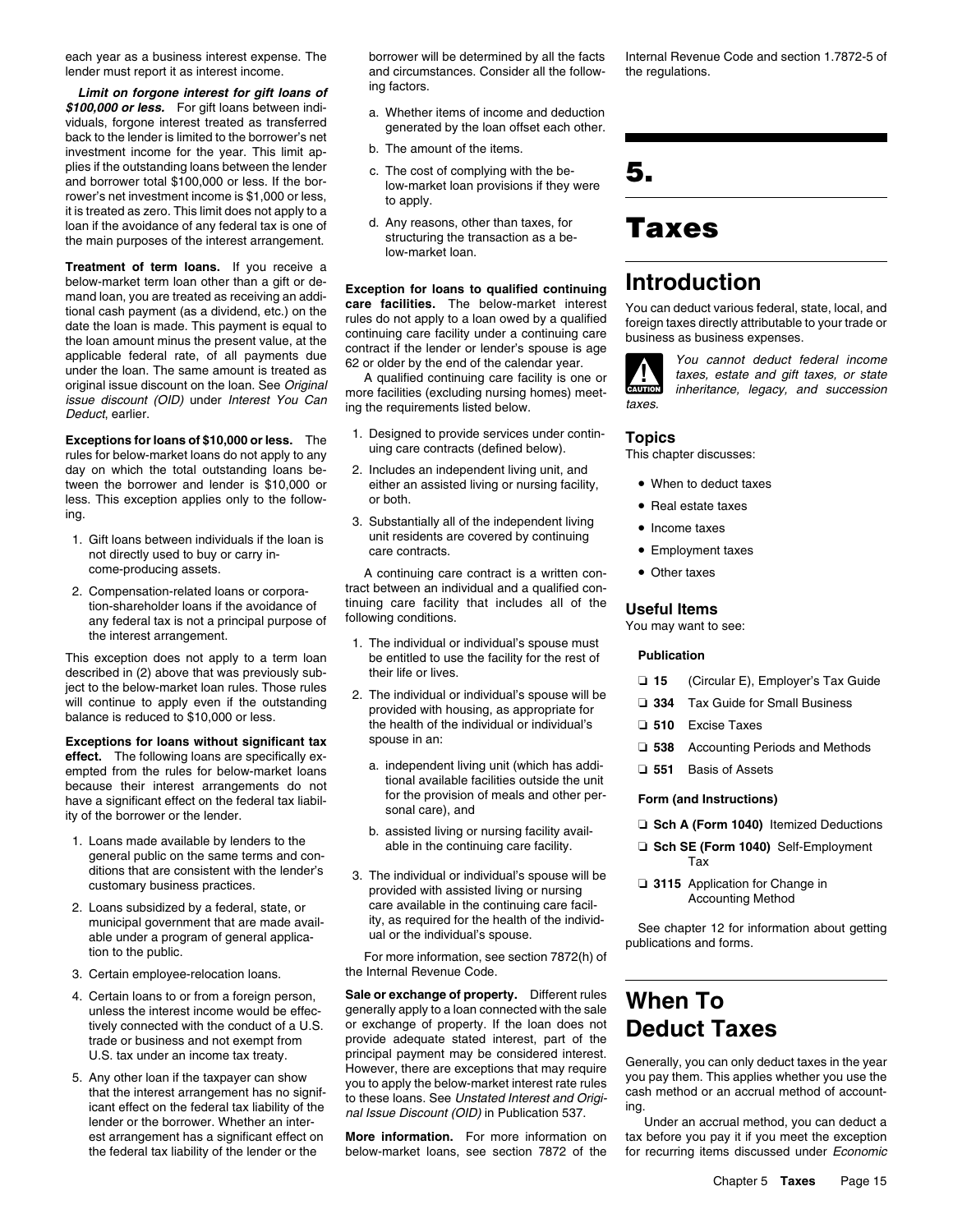method, and can deduct the tax before you pay<br>
that, use the original accrudiate for the year of only if the taxes are for minienearce, repairs, or<br>
the metodiate of the year of minienearce, repairs, or account for them se

**Uniform capitalization rules.** Uniform capi-<br>
talization rules apply to certain taxpayers who not deductible as taxes or as business ex-<br>
produce real property or tangible personal prop-<br>
ernses, but are depreciable capit who acquire property for resale. Under these that these the set of the vear without elect-<br>rules, you either include certain costs in inven-<br>tory or capitalize certain expenses related to the and other service charges asse

taxes you pay to carry or develop real estate or<br>to carry, transport, or install personal property.<br>The buyer and the seller.<br>You can elect to capitalize carrying charges not<br>subject to the uniform capitalization rules if

any taxes you deducted in an earlier year, in-<br>clude the refund in income to the extent the date of sale You can usually find this informa- Form 3115. deduction reduced your federal income tax in tion on the settlement statement you received at the earlier year. For more information, see Re-<br>closing.<br>rive



improvements that increase the value of the crual method, you can elect to accrue real estate *Accrual of contested income taxes.* If you

cannot accrue real estate taxes until you pay deduct any contested amount in the tax year in them to the government authority. However, you *Example.* John Smith is a calendar year which the liability is finally determined. can elect to ratably accrue the taxes during the taxpayer who uses an accrual method. His real If additional state or local income taxes for a year. See Electing to ratably accrue, later. estate taxes for the real property tax year, July 1, prior year are assessed in a later year, you can

Performance in Publication 538. You can also **Taxes for local benefits.** Generally, you can- 2008, to June 30, 2009, are \$1,200. July 1 is the elect to ratably accrue real estate taxes as dis- not deduct taxes charged for local benefits and assessment and lien date. cussed later under Real Estate Taxes. improvements that tend to increase the value of If John elects to ratably accrue the taxes, **Limit on accrual of taxes.** A taxing jurisdiction can require the use of a date for accruing and public parking facilities. You should in-<br>tion can require the use of a date for accruing and public parking facilities. Yo

subject to the uniform capitalization rules if they estate taxes according to the number of days in **Form 3115.** If you elect to ratably accrue for<br>are otherwise deductible. For more information, the real property tax year see chapter 7. The tax imposed relates) that each owned the estate taxes or if you want to revoke your elec-<br>orgoerty. Treat the seller as paying the taxes up tion to ratably accrue real estate taxes, file Form property. Treat the seller as paying the taxes up tion to ratably accrue real estate taxes, file Form<br>to but not including the date of sale. Treat the 3115. For more information, including applicable **Refunds of taxes.** If you receive a refund for to but not including the date of sale. Treat the 3115. For more information, including applicable any taxes you deducted in an earlier year, in-<br>any taxes you deducted in an date of sale. You can usually find this informa-

covery of amount deducted (tax benefit rule) in If you (the seller) use an accrual method and chapter 1. have not elected to ratably accrue real estate **Income Taxes** You must include in income any inter- taxes, you are considered to have accrued your

**Example.** Al Green, a calendar year accrual<br>method taxpayer, owns real estate in Elm<br>County. He has not elected to ratably accrue federal income taxes.<br>property taxes. November 30 of each year is the<br>**State and local inco** From the calendary perty taxes. November 30 of each year is the **State and local income taxes**. A corporation and the mate for the current real expectible real estate taxes are any state, local, sold the property on June 3

perty. See Taxes for local benefits, later. use an actreated to a definite period ratably over that if you use an accrual method, you generally period.

your property. These include assessments for \$600 will accrue in 2008 (\$1,200  $\times$  6/12, July

- 
- 
- 

**Carrying charges.** Carrying charges include **Purchase or sale of real estate.** If real estate anended return and write "Filed pursuant to **Carrying charges** include **Purchase or sale of real estate.** If real estate sectio

part of the tax on the date you sell the property. This section discusses federal, state, local, and est you receive on tax refunds.

or local income tax liability, you must accrue and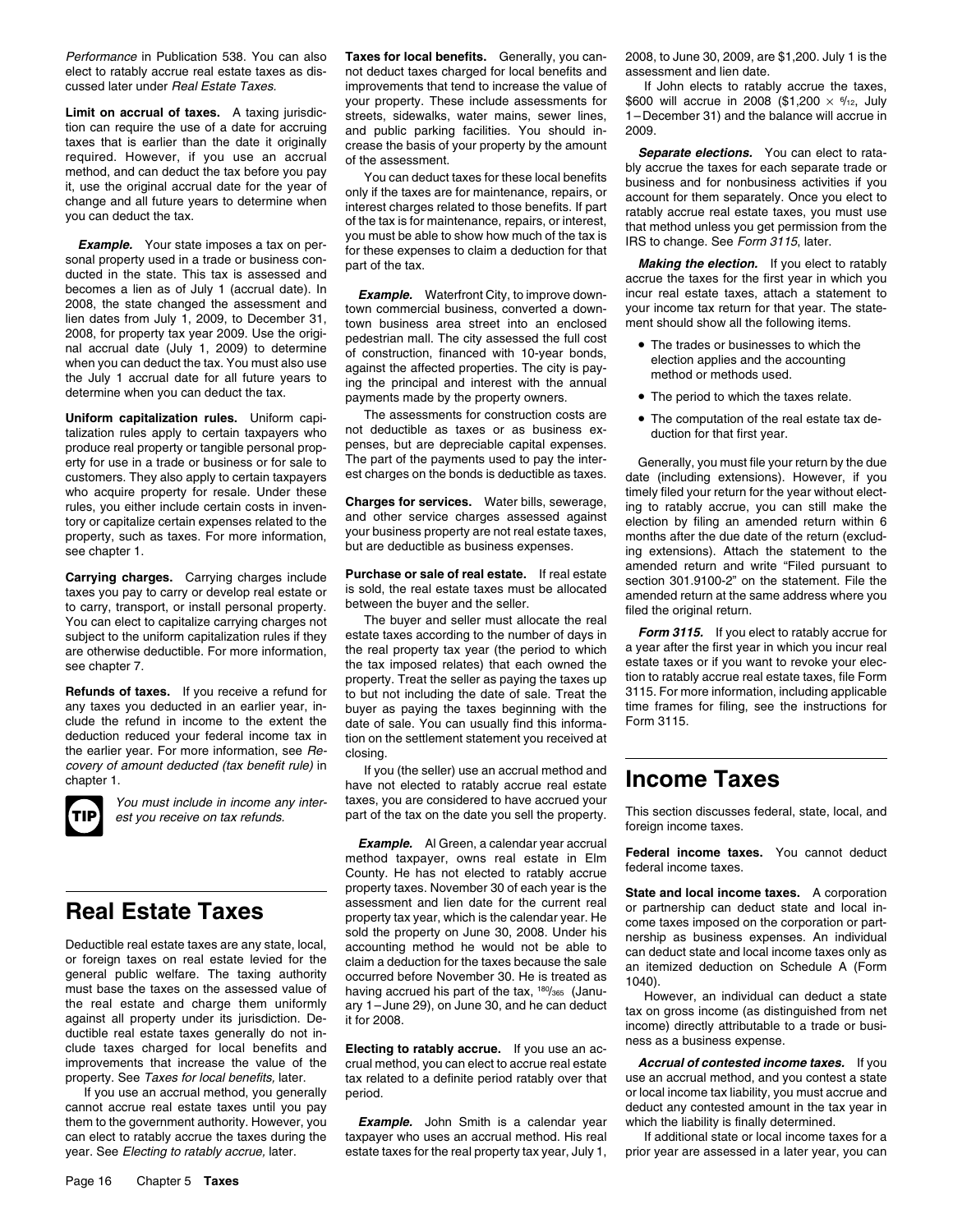deduct the taxes in the year in which they were originally imposed (the prior year) if the tax liabiloriginally imposed (the prior year) if the tax liabil-<br>ity is not contested. You cannot deduct them in<br>the year in which the liability is finally deter-<br>mined. The following are other taxes you can deduct if<br>wou incur the



The filing of an income tax return is not trade or business. The tiling of an income tax return is not trade or business.<br>
considered a contest and, in the absence of an overt act of protest, you

there was no contest), you must continue to do rules. For more information, see *Capitalized* so. You cannot take a deduction in the earlier<br>vear unless you receive permission to change **Fuel taxes.** Taxes on gasoline, diesel fuel, year unless you receive permission to change **Fuel taxes.** Taxes on gasoline, diesel fuel, your method of accounting. For more informa- and other motor fuels that you use in your busi- **Topics**<br>tion on accounting methods, see When Can I ness are usually included as part of the cost of This chapter discusses: Deduct an Expense? in chapter 1. The fuel. Do not deduct these taxes as a sepa-

take either a deduction or a credit for income federal excise tax you paid on fuels used for <br>taxes imposed on you by a foreign country or a certain purposes. For more information, see **Capitalized premiums** U.S. possession. However, an individual cannot Publication 510. take a deduction or credit for foreign income taxes paid on income that is exempt from U.S. **Occupational taxes.** You can deduct as a **Useful Items** tax under the foreign earned income exclusion<br>or the foreign housing exclusion. For information<br>on these exclusions, see Publication 54, Tax<br>Guide for U.S. Citizens and Resident Aliens working or conducting a business in t Abroad. For information on the foreign tax credit, ❏ **15-B** Employer's Tax Guide to Fringe see Publication 514, Foreign Tax Credit for Indi-<br>viduals. You can deduct any<br>tax imposed by a state or local government on

your employees' pay as wages on your tax re-<br>turn. You can deduct the employment taxes you taxes imposed on the buyer that you trade or business.

a year. However, after you withhold various 2. Credit insurance that covers losses from the covers losses from the covers losses from the covers for the covers from the covers from the covers from the covers from the cover taxes, your employee receives \$14,500. You<br>also pay an additional \$1,500 in employment **Self-employment tax.** You can deduct<br>taxes. You should deduct the full \$18,000 as one-half of your self-employment tax as a busi-<br>wage

can deduct the tax in the prior year. Also, you **Excise taxes.** You can deduct as a business can deduct any additional taxes in the prior year expense all excise taxes that are ordinary and **Introduction**<br>if you do not show some affirmative evidence of necessary expenses of carrying on your trade or<br>doniel of the

rate item. •

Foreign income taxes. Generally, you can You may be entitled to a credit or refund for • Nondeductible premiums certain purposes. For more information, see<br>Publication 510. • When to deduct premiums

tax imposed by a state or local government on **□ 525** Taxable and Nontaxable Income personal property used in your trade or busi- **□ 538** Accounting Periods and Methods ness.

**Employment Taxes**<br>**Sales tax.** Treat any sales tax you pay on a **Form (and Instructions)**<br>**If you have employees** you must withhold you service or on the purchase or use of property as If you have employees, you must withhold variable with the purchase or use of property as<br>ous taxes from your employees' pay. Most employe is a part of the cost of the service or property. If the<br>ployers must withhold thei

must collect and pay over to the state **!** must pay from your own funds as taxes.<br>
or local government. Also, do not include these<br> **Example.** You pay your employee \$18,000 taxes in gross receipts or sales.<br>
a year. However, after you withhold various

Vour own funds as taxes.<br>
For more information on employment taxes, the set our net earnings from the set Publication 15 (Circular E).<br>
See Publication 15 (Circular E).<br>
To deduct the tax, enter on Form 1040, line<br>
27, the

disability benefit fund. Deduct these payments For more information on self-employment it generally can deduct them, but must<br>as taxes. It as taxes. It as taxes exploitation 334.

business. However, see Fuel taxes, later. You generally can deduct the ordinary and nec-<br>essary cost of insurance as a business expense However, if you consistently deduct addi-<br>Itional assessments in the year they are paid or<br>Itional assessments in the year they are paid or<br>Itinally determined (including those for which<br>Itinally determined (including thos

- Deductible premiums
- 
- 
- 

- 
- 
- 
- ❏ **547** Casualties, Disasters, and Thefts

- 
- 
- -
	- also include them in the shareholder's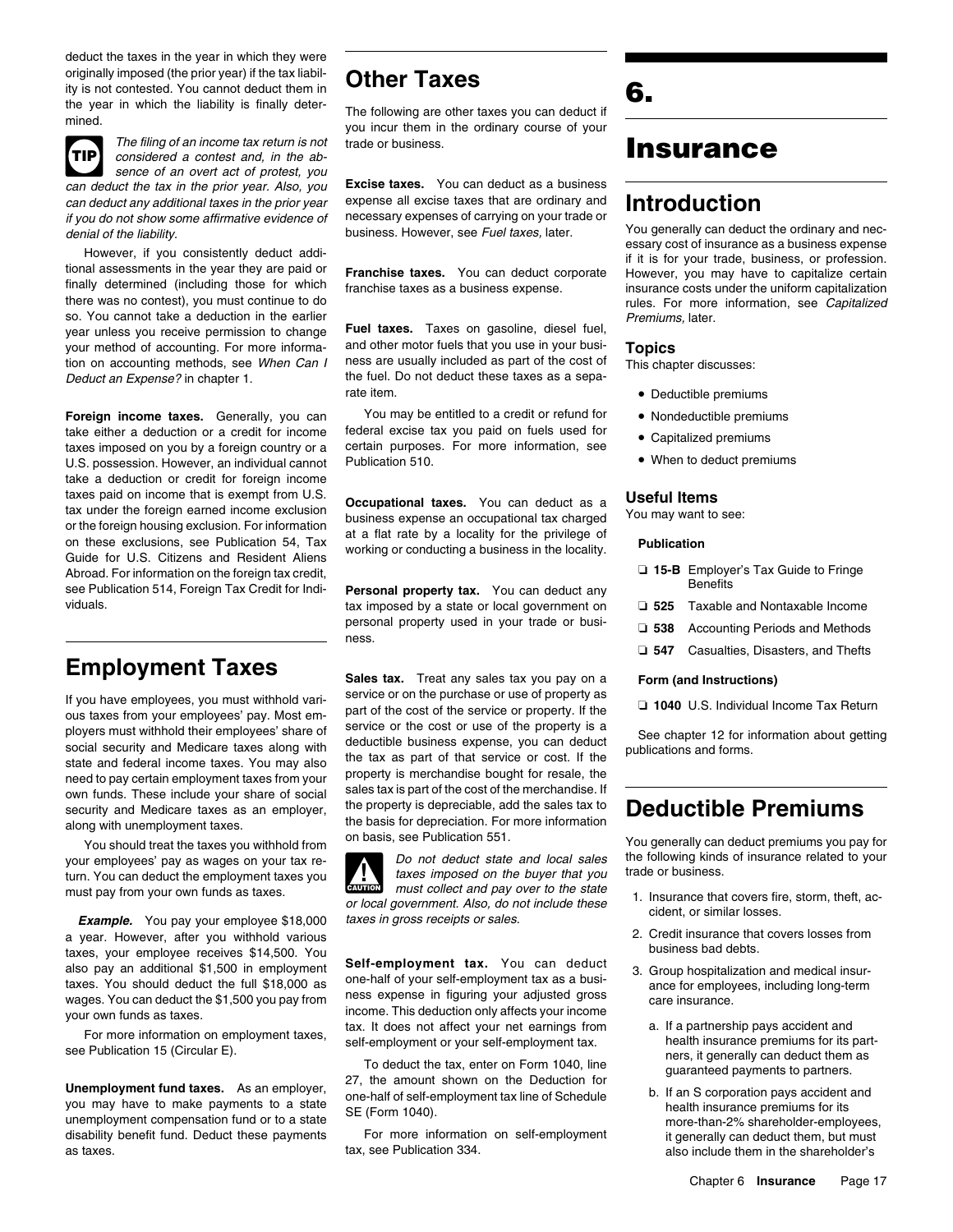- 
- ices. The contract must meet all the following<br>personal liability for professional negli-<br>gence resulting in injury or damage to pa- under your business.<br>gence resulting in injury or damage to pa- under your business.
- -
	-
- surance fund are deductible as taxes if
- 
- 
- 
- 

- 
- code A. e. Age 71 or older–\$3,850 ize deductions.

- tients or clients. For self-employed individuals filing a lt must provide that refunds, other than
- employees in your business, regardless of  $\bullet$  For partners, the policy can be either in may be used only to reduce future premifault. **the name of the partnership or in the name** and the partnership or in the name and the name of the partnership or in the name of the partner. You can either pay the pre-<br>miums yourself or your partnership can<br>you e or other money that can be paid a. If a partnership pays workers' compension premiums for its partners, it generally can deduct them as guaranteed<br>
e and the partnership can and report the premium amounts<br>
payments to partners.<br>
payments to partners.<br>
pa b. If an S corporation pays workers' com-<br>your name and you pay the premiums would be reimbursed under Medicare, ex-<br>your name and you pay the premiums would be reimbursed under Medicare, expensation premiums for its would be reimbursed under Medicare, ex-<br>more-than-2% shareholder-employees, your name and you pay the premiums would be reimbursed under Medicare, ex-<br>it generally can deduct them, but must you a it generally can deduct them, but must you and report the premium amounts on<br>also include them in the shareholder's Schedule K-1 (Form 1065) as guaranteed periodic payments without regard to ex-<br>research payments to be inc payments to be included in your gross in-<br>come. Otherwise, the insurance plan will 7. Contributions to a state unemployment in-<br>curance fund are deductible as taxes if<br>vour business.<br>vour business.<br>price of the stablished under fied long-term care services are:
- are considered taxes under state law. <br>B. Overhead insurance that pays for business icy can be either in the name of the S<br>overhead expenses you have during long corporation or in the name of the share-<br>nabilitative servic periods of disability caused by your injury holder. You can either pay the premiums • Maintenance or personal care services.<br>or sickness. 9. Car and other vehicle insurance that cov-<br>
19. Car and other vehicle insurance that cov-<br>
Insurance that cov-<br>
Insurance that cov-<br>
Insurance that cov-<br>
Insurance in your business for lia-<br>
lighty, damages, and other lo
- **TIP** health insurance deductions allowed under the 11. Business interruption insurance that pays beath insurance deductions allowed under the <br>for lost profits if your business is shut down rules explained above. Shareholders s

**Insurance Deduction Qualified long-term care insurance.** You licensed health care practitioner within the prevican include premiums paid on a qualified ous 12 months. You may be able to deduct premiums paid for<br>medical and dental insurance and qualified spouse, or your dependents when figuring your<br>long-term care insurance for you, your spouse, deduction. But, for each person covered, y

- 
- 
- 
- 
- 
- 
- 

wages subject to federal income tax • A shareholder owning more than 2% of *Qualified long-term care insurance con*withholding. See Publication 15-B. the outstanding stock of an S corporation **tract.** A qualified long-term care insurance with wages from the corporation reported contract is an insurance contract that only pro-4. Liability insurance. on Form W-2, Wage and Tax Statement. vides coverage of qualified long-term care serv-<br>ices. The contract must meet all the following

- 
- Example the internation insurance set by<br>
Example the contract of the policy can be<br>
a the policy can be<br>
Schedule C, C-EZ, or F, the policy can be<br>
state law that covers any claims for bodily<br>
injuries or job-related dise
	-
	-

- they are considered taxes under state law. For more-than-2% shareholders, the pol-<br>• Necessary diagnostic, preventive, thera-
	-

- cannot deduct any car insurance premi-<br>ums. daily living without substantial assistance<br>daily living without substantial assistance 10. Life insurance covering your officers and<br>employees if you are not directly or indi-<br>rectly a beneficiary under the contract.<br>rectly a beneficiary under the contract.<br>year returns to take any self-employed continence.
- Fri. Business interruption insurance that pays<br>for lost profits if your business is shut down<br>due to a fire or other cause.<br>Self-Employed Health<br>Self-Employed Health<br>Self-Employed Health<br>Self-Employed Health<br>Self-Employed

• A self-employed individual with a net profit 1. The amount paid for that person. **Other coverage.** You cannot take the deduc-<br> **Contracted on Schodule C (Form 1040)**<br> **Contracted on Schodule C (Form 1040)** • A self-employed individual with a net profit 1. The amount paid for that person.<br>
reported on Schedule C (Form 1040),<br>
Profit or Loss From Business, Schedule<br>
C-EZ (Form 1040), Net Profit From Busi-<br>
examples the end of A partner with net earnings from  $h$  b. Age 41 to 50-\$580<br>However, any medical insurance payments not self-employment reported on Schedule c. Age 51 to 60-\$1,150 deductible on Form 1040, line 29, can be in-K-1 (Form 1065), Partner's Share of In-<br>
come, Deductions, Credits, etc., box 14, d. Age 61 to 70–\$3,080 come, Deductions, if you item-<br>
come, Deductions, Credits, etc., box 14,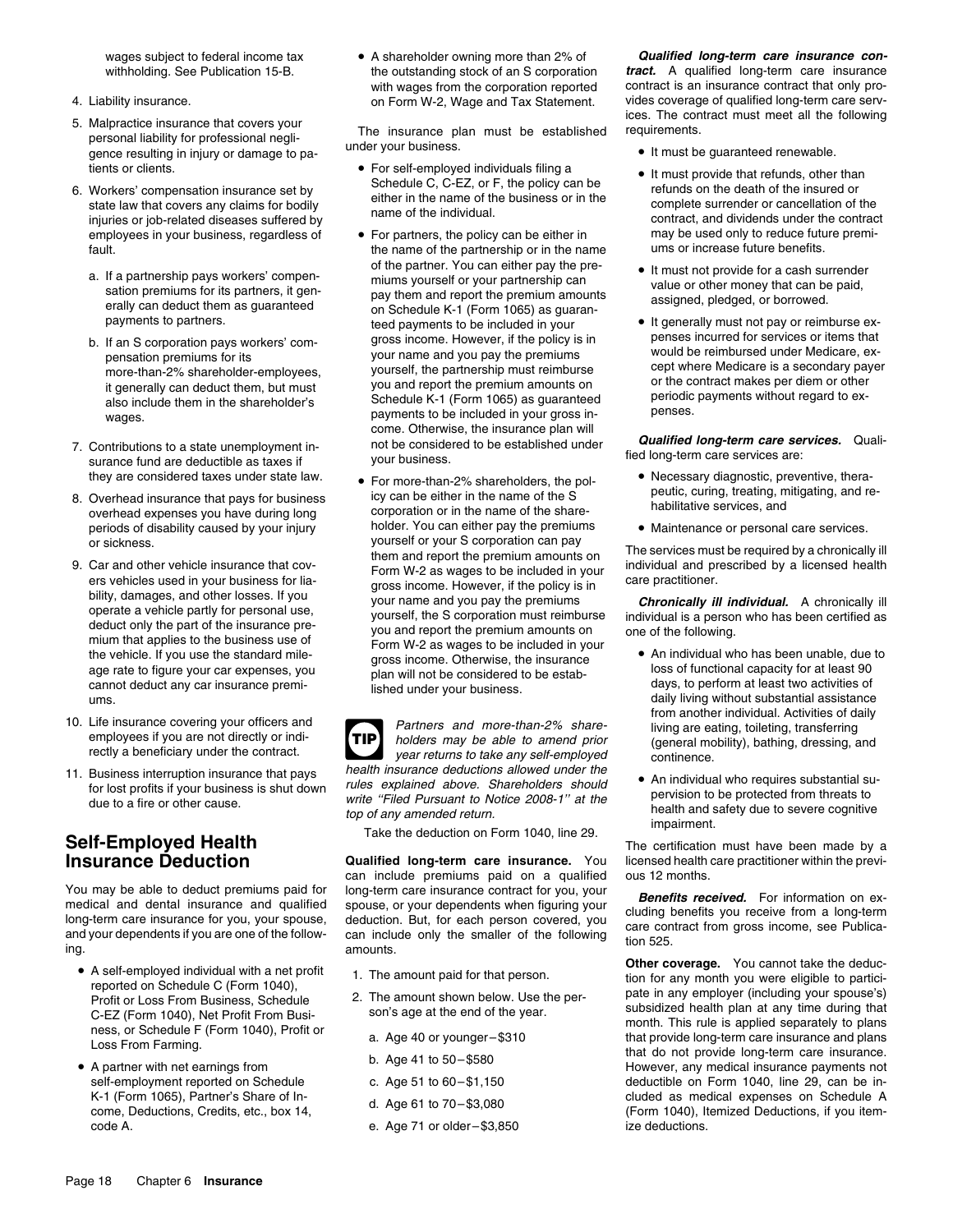**Effect on itemized deductions.** Subtract the Worksheet 6-A. **Self-Employed** health insurance deduction from your medical **Health Insurance Deduction** insurance when figuring medical expenses on **Worksheet** Manual Charles Reprise that Meep for Your Records Schedule A (Form 1040) if you itemize deductions.

the following apply, you must use Worksheet 6-A in this chapter.

- You had more than one source of income  $\qquad \qquad \bullet$
- You file Form 2555, Foreign Earned In-
- 

If you are claiming the health coverage  $\frac{1}{10}$  the year.<br>
credit, complete Form 8885, Health Coverage  $\frac{1}{3310}$ 

**Health coverage tax credit.** You may be  $\left| \right|$  \$1,150—if age 51 to 60 able to take this credit only if you were an eligible  $\sim$  \$3,080—if age 61 to 70 trade adjustment assistance (TAA) recipient, al-<br>ternative TAA (ATAA) recipient, or Pension Ben-<br>**Do not include** payments fo

- Any amounts you included on Form 8885,
- Any qualified health insurance premiums
- Any health coverage tax credit advance

up for self-insurance. This applies even if you cannot get business insurance coverage for certain business risks. However,

- **1.** Enter total payments made during the year for health insurance **Effect on self-employment tax.** Do not sub-<br>
coverage established under your business for you, your spouse, tract the health insurance deduction when figur- and your dependents. **Do not include** payments for any month ing net earnings for your self-employment tax.  $\vert$  you were eligible to participate in a health plan subsidized by your **Frame the deduction.** Generally, you or your spouse's employer or:<br>
can use the worksheet in the Form 1040 instruc-<br> **•** Any amounts paid from retirement plan distributions that were Any amount prompted in the Form 1040 instruc-<br>
that were can use that were can use the form 1040 instructions to the form 1040 instructions to figure you are a retired public safety officer,<br>  $\bullet$  Any amounts you included •Any qualified health insurance premiums you paid to "U.S.<br>Treasury-HCTC," or You had more than one source of income<br>subject to self-employment tax.<br>box 1 of Form 1099-H. Also, do not include payments for qualified long-term care come, or Form 2555-EZ, Foreign Earned insurance. ...................................... **1.** Income Exclusion. **2.** For coverage under a qualified long-term care insurance contract, • You are using amounts paid for qualified enter for each person covered the **smaller** of the following enter for each person covered the **smaller** of the following Vong-term care insurance to figure the de-<br>
a) Total payments made for that person during the year.<br>
b) The amount shown below. Use the person's age at the end of credit, complete Form 8885, Health Coverage  $\overline{\phantom{0}}$  \$310—if that person is age 40 or younger Tax Credit, before you figure this deduction. ternative TAA (ATAA) recipient, or Pension Ben- *Do not include* payments for any month you were eligible to efit Guaranty Corporation pension recipient. participate in a long-term care insurance plan subsidized by<br>Use Form 8885 to figure the amount, if any, of your or your spouse's employer. If more than one person is Use Form 8885 to figure the amount, if any, of your or your spouse's employer. If more than one person is this credit. the credit.<br>
When figuring the amount to enter on line 1<br>
Covered, figure separately the amount to enter for each<br>
person. Then enter the total of those amounts When figuring the amount to enter on line 1 person. Then enter the total of those amounts ............<br>**2.** Add the total of lines 1 and 2 of Worksheet 6-A, do not include the following. **3.** Add the total of lines 1 and 2 ......................... **3.** Any amounts you included on Form 8885, **4.** Enter your net profit\* and any other earned income\*\* from the trade or business under which the insurance plan is establishe trade or business under which the insurance plan is established. If the business is an S corporation, skip to line  $11$  ............. Any qualified health insurance premiums **5.** Enter the total of all net profits\* from: Schedule C (Form 1040), you paid to "U.S. Treasury-HCTC." line 31; Schedule C-EZ (Form 1040), line 3; Schedule F (Form 1040), line 36; or Schedule K-1 (Form 1065), box 14, code A; plus payments shown in box 1 of Form 1099-H, any other income allocable to the profitable businesses. See the Health Coverage Tax Credit (HCTC) Ad- Instructions for Schedule SE (Form 1040). *Do not include* any vance Payments. net losses shown on these schedules. ................... **5. 6.** Divide line 4 by line 5 ............................... **6.** *More than one health plan and business.* **7.** Multiply Form 1040, line 27, by the percentage on line 6 ...... **7.** If you have more than one health plan during the **8.** Subtract line 7 from line 4...............................<br>year and each plan is established under a differ- **9** Foter the amount if any from Form 1040 line 28 attribut year and each plan is established under a differ-<br>ent business, you must use separate work-<br>sheets (Worksheet 6-A) to figure each plan's net<br>earnings limit. Include the premium you paid<br>**10** Subtroot line 0 from line 8 earnings limit. Include the premium you paid<br>
under each plan on line 1 or line 2 of that separate worksheet and your net profit (or wages)<br>
from that business on line 4 (or line 11). For a<br>
plan that provides long-term ca **13.** Subtract line 12 from line 10 or 11, whichever applies ........ **13. 14.** Compare the amounts on lines 3 and 13 above. Enter the *smaller* **Nondeductible** of the two amounts here and on Form 1040, line 29. *Do not include* this amount when figuring a medical expense deduction **Premiums** on Schedule A (Form 1040). .......................... **14.** You cannot deduct premiums on the following \* If you used either optional method to figure your net earnings from self-employment from any
- kinds of insurance.<br>
kinds of insurance.<br>
that business from Schedule SE (Form 1040), line 4b.
- 1. Self-insurance reserve funds. You cannot <sup>\*</sup> *\* Earned income* includes net earnings and gains from the sale, transfer, or licensing of property you deduct amounts credited to a reserve set created. However, it does not include capital gain income.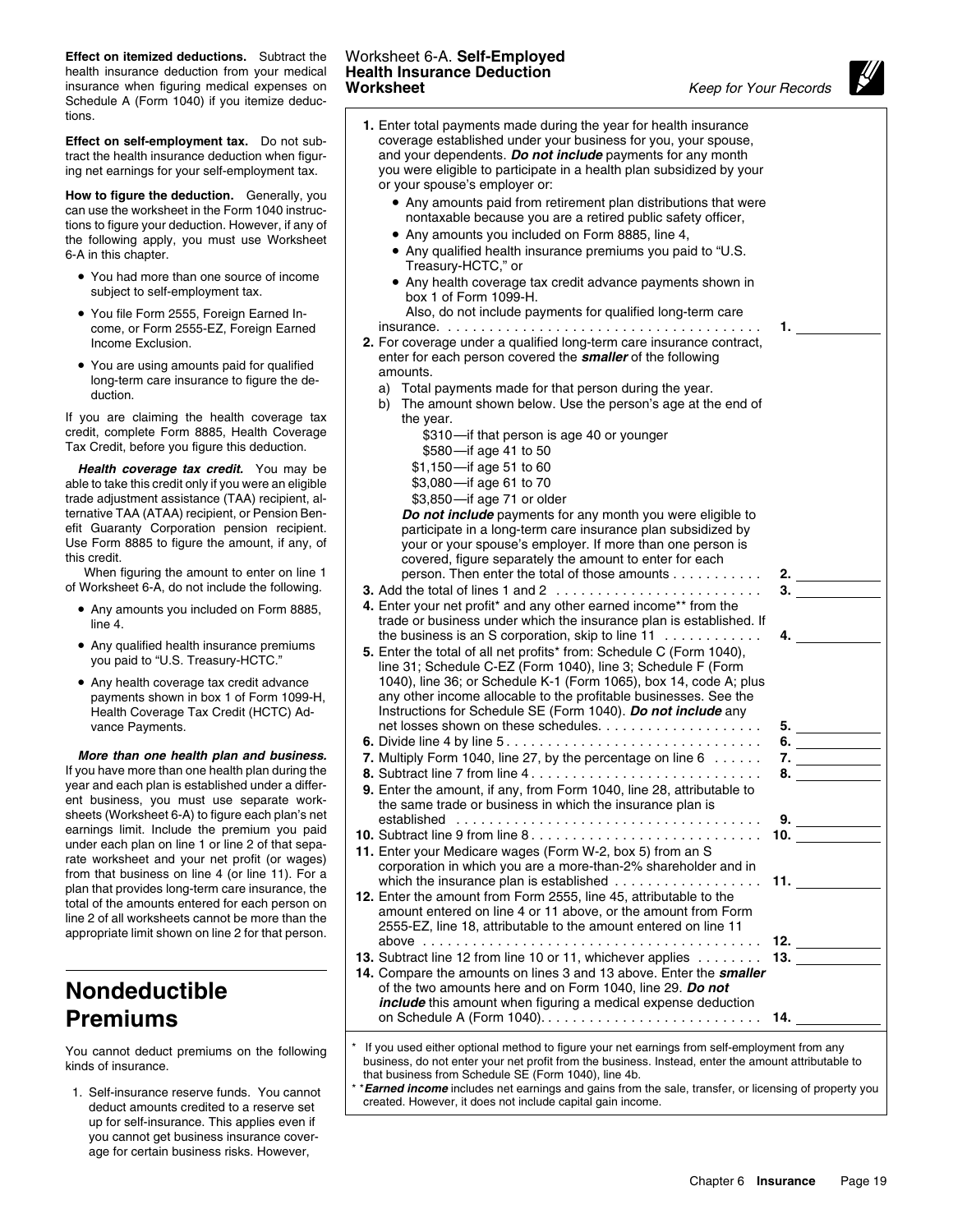- 2. Loss of earnings. You cannot deduct pre-<br>
miums for a policy that pays for lost earn-<br>
ings due to sickness or disability. However,<br>
see the discussion on overhead insurance,<br>
item (8), under *Deductible Premiums*, ear-
- - a. For contracts issued before June 9, ing property. 1997, you cannot deduct the premiums<br>on a life insurance policy covering you,<br>an employee, or any person with a fi-<br>nancial interest in your business if you  $\begin{array}{c} 1. \text{ $\text{Personal property you acquire for resale if}} \\ 3. \text{D million or less for the 3 prior tax years.} \end{array}$$ possible beneficiaries of the policy if the policy owner is obligated to repay a a. Your indirect costs of producing the loan from you using the proceeds of the property are \$200,000 or less. policy. A person has a financial interest b. You use the cash method of accounting<br>in your business if the person is an and to not account for inventories. in your business if the person is an and do not account for inventories. **or Capitalize** has lent money to the business.
	-
	-
- a policy on your life or on the life of an-<br>a policy on your life or on the life of an-<br>other person with a financial interest in<br>your business to get or protect a business<br>loan, you cannot deduct the premiums as<br>a busines

Include these costs in the basis of property you useful life extending substantially beyond the<br>produce or acquire for resale, rather than claim-<br>include them as a current deduction. You recover the Expenses such as insura Expenses such as insurance are generally minimum tax (AMT) if you deduct re-<br>costs through depreciation, amortization, or cost allocable to a period of time. You can deduct<br>of goods sold when you use sell or otherwise insu costs through depreciation, and business through depreciation, amortization, development<br>of goods sold when you use, sell, or otherwise insurance expenses for the year to which they drilling, exploration, development<br>dispo

- 
- 2. Acquire property for resale.<br>3. Certain life insurance and annuities.

However, these rules do not apply to the follow-

- 
- are directly or indirectly a beneficiary of 2. Property you produce if you meet either of the policy. You are included among the following conditions.
	-
	-

b. For contracts issued after June 8, 1997, **More information.** For more information on For contracts issued after June 6, 1997, these information. The more information on<br>you generally cannot deduct the premi-<br>ums on any life insurance policy, en-<br>Publication 538 and the regulations under Inter-Publication 538 and the regulations under Inter-<br>nal Revenue Code section 263A.

retain their investments in the partner-<br>ship, you are considered a beneficiary. The tax year to which they apply. 2007. See Qualified Disaster Expenses.

You cannot deduct the insurance premi-<br>ums.<br>accounting, you generally deduct insurance pre-<br>re-4. Insurance to secure a loan. If you take out miums in the tax year you actually paid them, **Introduction** 

counting, see chapter 1. For information about the basis of property to which it relates.<br>the exception for recurring items, see Publica **A** partnership corporation estate

Under the uniform capitalization rules, you must<br>capitalize the direct costs and part of the indirect<br>costs for certain production or resale activities.<br>Include these costs in the basis of property you useful life extendin

ance on your plant or facility, machinery, equip-<br>ment, materials, property produced, or property surance contract. Even though you paid the pre-<br>following forms. miums for 2008, 2009, and 2010 when you<br>acquired for resale. signed the contract, you can only deduct the dividuals signed the contract, you can only deduct the dividuals.<br>**Uniform capitalization rules.** You may be premium for 2008 on your 2008 tax return. You subject to the uniform capitalization rules if you can deduct in 2009 and 2010 the premium allo- • Form 4626, Alternative Minimum Taxdo any of the following, unless the property is cable to those years. The corporations corporations.

your actual losses may be deductible. See produced for your use other than in a business Dividends received. If you receive dividends Publication 547. **Exercise 3 and 20 an** activity carried on for profit. **From business insurance and you deducted the** 

## **Costs You Can Deduct**

dowment contract, or annuity contract if nal Revenue Code section 263A. **Environmental cleanup costs.** The election you are directly or indirectly a benefi-<br>ciary. The disallowance applies without the state of the state of the costs of the costs paid or inciary. The disallowance applies without extended to include costs paid or in-<br>
regard to whom the policy covers.<br>
regard to whom the policy covers. regard to whom the policy covers.<br>**When To Deduct** Cleanup Costs. Cleanup Costs.

ship, you take out an insurance policy<br>on your own life and name your part-<br>ners as beneficiaries to induce them to<br>ratain their investments in the partner.<br>You can usually deduct insurance premiums in disaster expenses th

Free exception for recurring items, see Publica A partnership, corporation, estate, or trust<br>
tion 538.<br>
Trepayment. You cannot deduct expenses in costs discussed in this chapter except for explo-<br>
Under the uniform capita



dispose of the property.<br>Indirect costs include premiums for insur-<br>Indirect costs include premiums for insur-<br>ance on your plant or facility, machinery, equip-<br>ance on your plant or facility, machinery, equip-<br>ance on you

- 
-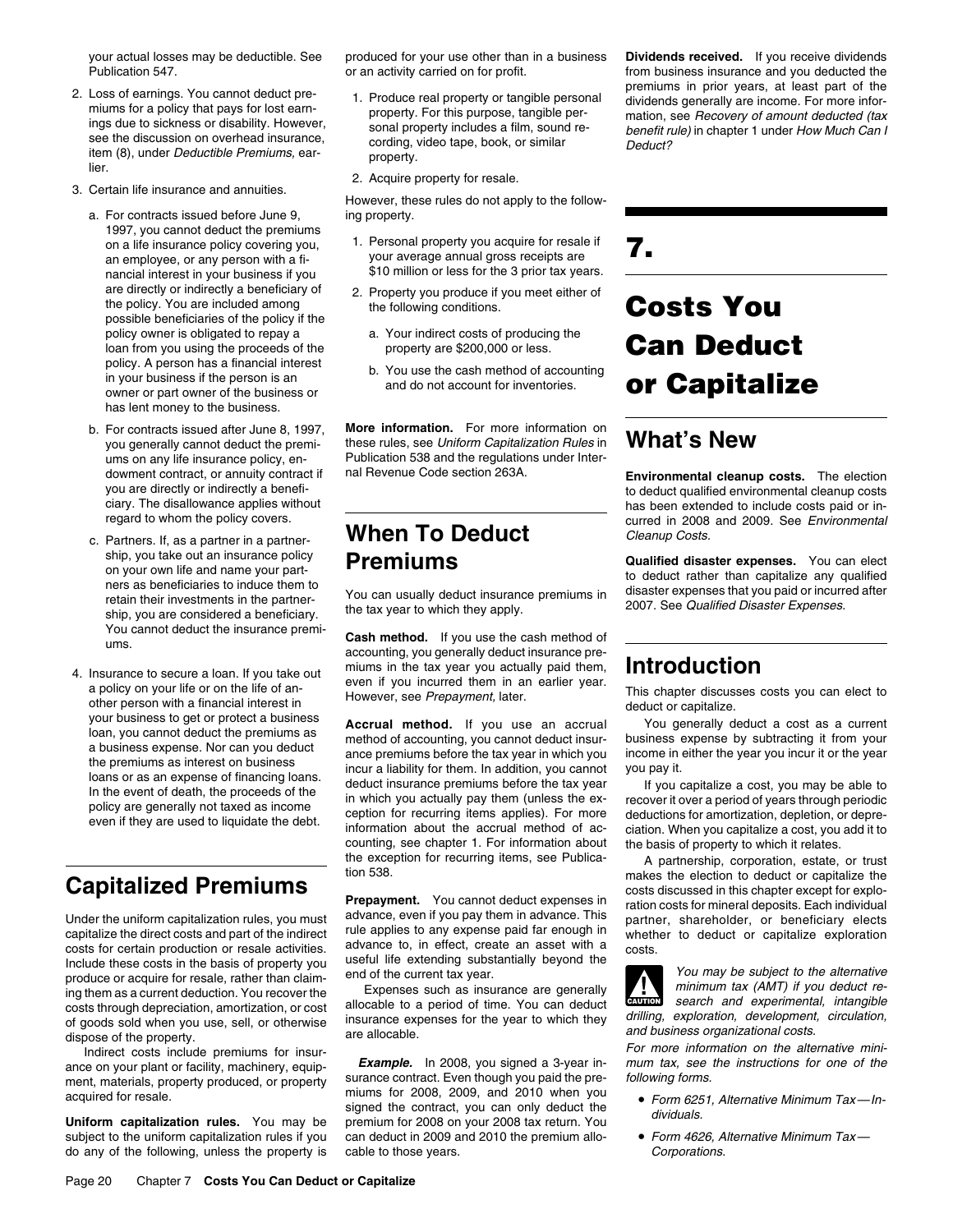- 
- 
- Intangible drilling costs
- 
- Development costs
- Circulation costs
- Environmental cleanup costs
- 
- Business start-up and organizational costs
- Reforestation costs
- Retired asset removal costs
- Barrier removal costs
- Film and television production costs

- 
- 

See chapter 12 for information about getting publications and forms. **Research and experimental costs defined. Research credit.** If you pay or incur qualified

you pay to carry or develop real property or to establish how to develop or improve a product or you pay to carry or develop real property or to establish how to develop or improve a product. Of **Intangible** carry, transport, or install personal property. the appropriate design of a product. Whether **Intangible** Certa Certain carrying charges must be capitalized costs qualify as research and experimental<br>under the uniform capitalization rules. (For infor-costs depends on the nature of the activity to mation on capitalization of interest, see chapter which the costs relate rather than on the nature 4.) You can elect to capitalize carrying charges of the product or improvement being developed The costs of developing oil, gas, or geothermal or the level of technological advancement wells are ordinarily capital expendit not subject to the uniform capitalization rules, or the level of technological advancement. wells are ordinarily capital expenditures. You or the level of technological advancement. wells are ordinarily capital expenditure

property remains unimproved and unproductive. **Product.** The term "product" includes any of preparing a well for the production of oil, gas, or property remains unimproved and unproductive. **Product.** The term "product" in For other real property, your election to capital- the following items.<br>
ize carrying charges remains in effect until con-<br>
For the strive of the costs of the costs of ize carrying charges remains in effect until con-<br>struction or development is completed. For<br>struction or development is completed. For struction or development is completed. For items with no salvage value. These include<br>nersonal property vour election is effective until the invention. personal property, your election is effective until  $\bullet$  Invention.<br>
the date vou install or first use it. whichever is a patent of the state of the lated to drilling wells and preparing them for the date you install or first use it, whichever is • Patent.<br>later.

ment saying which charges you elect to capitalize. Attach it to your original tax return for • Property similar to the items listed above. You can also elect to deduct the cost of

| Topics                            | IF you $\dots$                                                  | THEN                                                                                                     |
|-----------------------------------|-----------------------------------------------------------------|----------------------------------------------------------------------------------------------------------|
| This chapter discusses:           | Elect to deduct research and<br>experimental costs as a current | Deduct all research and experimental costs in the<br>first year you pay or incur the costs and all later |
| • Carrying charges                | business expense                                                | years.                                                                                                   |
| • Research and experimental costs | Do not deduct research and                                      | If you meet the requirements, amortize them over at                                                      |
| • Intangible drilling costs       | experimental costs as a current<br>business expense             | least 60 months, starting with the month you first<br>receive an economic benefit from the research. See |
| • Exploration costs               |                                                                 | Research and Experimental Costs in chapter 8.                                                            |

of the due date of the return (excluding exten-<br> **Costs not included.** Research and experisions). Attach the statement to the amended mental costs do not include expenses for any of return and write "Filed pursuant to section the following activities. return and write "Filed pursuant to section<br>2010 07" on the statement File the amonded 301.9100-2" on the statement. File the amended return at the same address you filed the original • Consumer surveys. return.

**Research and • Quality control testing.** 

Useful Items<br>You may want to see:<br>generally capital expenses. However, you can between the acquisition of another's patent, model, elect to deduct these costs as a current business<br>
expense. Your election to deduct these costs is<br> **Publication and how to elect.** You make the elec-<br> **Publication**<br>
Sales and Other Dispositions of binding for the year it

Experimental Costs in chapter 8. The same only with approval from the IRS.

Research and experimental costs are reasona-<br>ble costs you incur in your trade or business for esearch credit. For more information about the ble costs you incur in your trade or business for research credit. For more information about the activities intended to provide information that research credit, see the instructions to Form activities intended to provide information that **Carrying Charges** would eliminate uncertainty about the develop- 6765, Credit for Increasing Research Activities. ment or improvement of a product. Uncertainty Carrying charges include the taxes and interest exists if the information available to you does not costs quality as research and experimental **Drilling Costs** 

- Formula.
- 
- 
- Pilot model
- 
- 
- 

- Advertising or promotions.
- 
- Efficiency surveys.
- Management studies.
- 
- **Experimental Costs**<br>**Experimental Costs**<br>**identity** torical, or similar projects.
	-

❏ **<sup>544</sup>** Sales and Other Dispositions of binding for the year it is made and for all later tion to deduct research and experimental costs Assets years unless you get IRS approval to make a by deducting them on your tax return for the year change. in which you first pay or incur research and **Form (and Instructions)** If you meet certain requirements, you may experimental costs. If you do not make the elec-**□ 3468** Investment Credit experito defer and amortize research and experi-<br>mental costs. For information on electing to de-<br>**□ 8826** Disabled Access Credit for and amortize these costs, see *Research and* costs, you can costs, you can deduct the costs in a later year

but only if they are otherwise deductible.<br>
You can elect to capitalize carrying charges attorneys' fees paid or incurred in making and<br>
separately for each project you have and for<br>
each type of carrying charge. For unimp

production. Your cost for any drilling or development work done by contractors under any form **How to make the election.** To make the elec- **of contract is also an IDC.** However, see • **and the election** of contract is also an IDC. However, see • **and the capital-** of contract is also an IDC. However, see *and* a Process. tion to capital-<br>
Process. the capital-<br> *ized*, later.

the year the election is to be effective. However,<br>If you timely filed your return for the year without It also includes products used by you in your location and delineation of offshore hydrocarbon if you timely filed your return for the year without It also includes products used by you in your location and delineation of offshore hydrocarbon making the election, you can still make the elec- trade or business or held for sale, lease, or deposits if the shaft is capable of conducting tion by filing an amended return within 6 months license. tion by filing an amended return within 6 months license.<br>
hydrocarbons to the surface on completion. It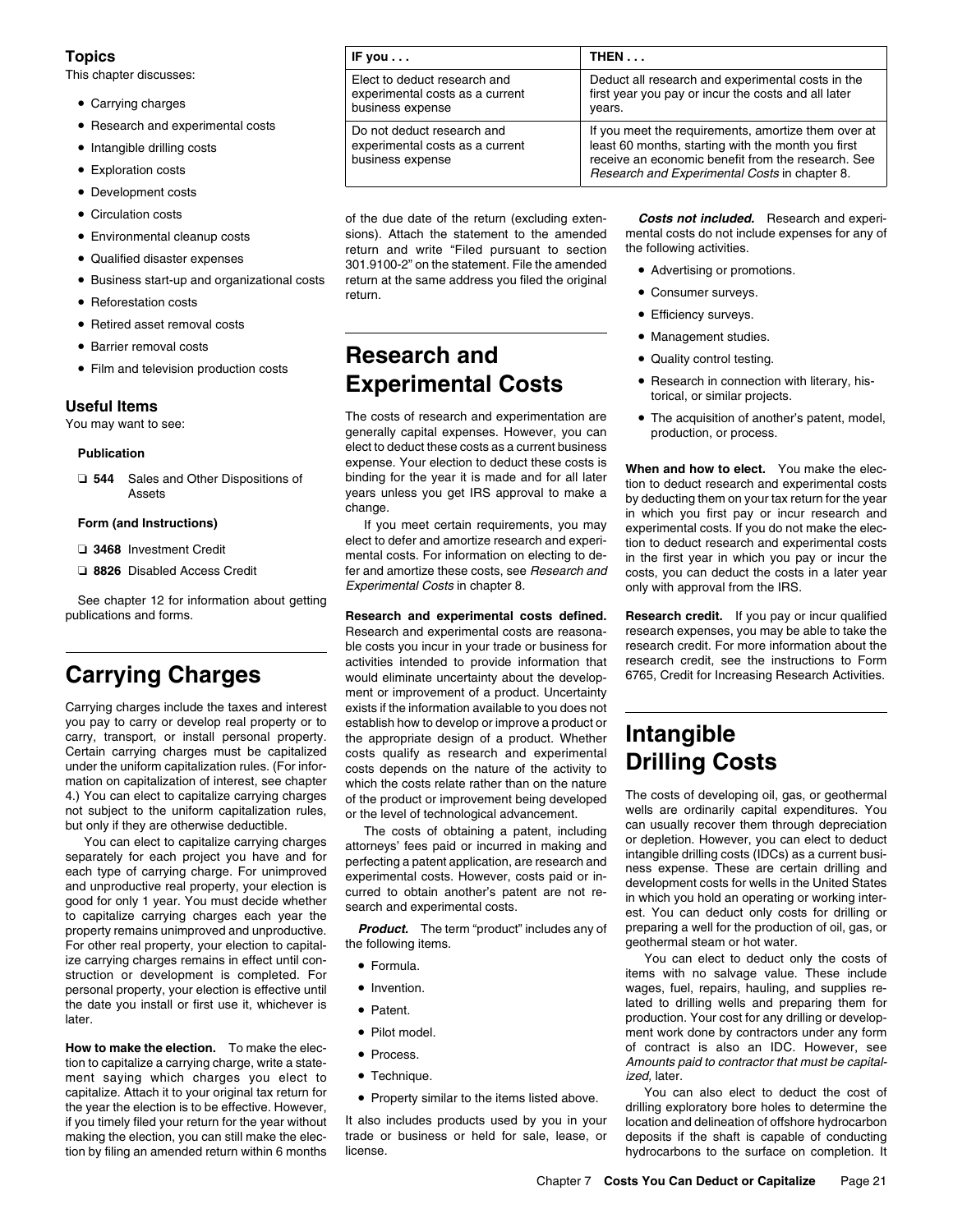- 
- 

ice during the tax year, you may be able to claim ter 3 of Publication 544. You can deduct costs paid or incurred during the a business energy credit. See the instructions These rules also apply to the deduction of tax year for developing a mine or any other for Form 3468 for more information. development costs by corporations. See Devel- natura

extent, or quality of any mineral deposit are Method 2—Do not claim any depletion de- ing the election, you can still make the election ordinarily capital expenditures if the costs lead duction for the tax year the mine reaches by filing an amended return within 6 months of to the development of a mine. You recover these the producing stage and any later tax years the due date of the return (excluding extenmoved from the ground. However, you can elect equals the exploration costs you deducted.

does not matter whether there is any intent to to deduct domestic exploration costs paid or You also must recapture deducted explora-

**Amounts paid to contractor that must be**<br> **capitalized.** Amounts paid to a contractor income tax return, or on an amended deducted.<br>
must be capitalized if they are either:<br>
you wish to deduct the costs paid or incurred y • Amounts properly allocable to the cost of during the tax year. Your return must adequately you deducted, recapture the balance by treating depreciable property, or describe and identify each property or mine, and all or part of your gain as ordinary income.<br>Clearly state how much is being deducted for under these eigenvalues and all or part of these eigenvalu • Amounts paid only out of production or clearly state now much is being deducted for Under these circumstances, you generally each one. The election applies to the tax year treat as ordinary income all of your gain if it

cipient. **Partnerships.** Each partner, not the part- respect to the mine. If your gain is more than cipient.<br>nership.elects whether to capitalize or to deduct your adjusted exploration costs, treat as ordinership, elects whether to capitalize or to deduct your adjusted exploration costs, treat as ordi-<br>that partner's share of exploration costs. That yincome only a part of your gain, up to the

**Energy credit for costs of geothermal wells.** ject to recapture as ordinary income on a dispo-If you capitalize the drilling and development sition of the property. See Section 1250 **Development Costs** costs of geothermal wells that you place in serv- Property under Depreciation Recapture in chap-

development costs by corporations. See Devel- natural deposit (other than an oil or gas well)

Nonproductive well. If you capitatize your *operal costs*, later. These costs must<br>productive well as an ordinary loss. You your mine receivers when the paid or incurred after the discovery of ores or<br>nonproductive. You ca

produce hydrocarbons. incurred before the beginning of the develop- tion costs if you receive a bonus or royalty from If you do not elect to deduct your IDCs as a ment stage of the mine (except those for oil, gas, mine property before it reaches the producing current business expense, you can elect to de- and geothermal wells).<br>
duct them over the 60-month period beginning<br>
duct them over the 60-month period beginning the tax year you receive the bonus or royalty and with the month they were paid or incurred. **How to make the election.** You elect to de-<br>duct exploration costs by taking the deduction have deducted equals the exploration costs you

proceeds from production if these<br>announts are depletable income to the re-<br>**Partnerships.** Each partner, not the part-<br>**Partnerships.** Each partner, not the part-<br>respect to the mine. If your gain is more than

How to make the election. You elect to de-<br>
that partner's share of exploration costs.<br>
any income of your gain, up to the<br>
duct IDDs as a current busines expense by<br>
taking the deduction or your income tax return<br>
for the

costs through depletion as the mineral is re-<br>moved from the ground. However, you can elect equals the exploration costs you deducted. amended return and write "Filed pursuant to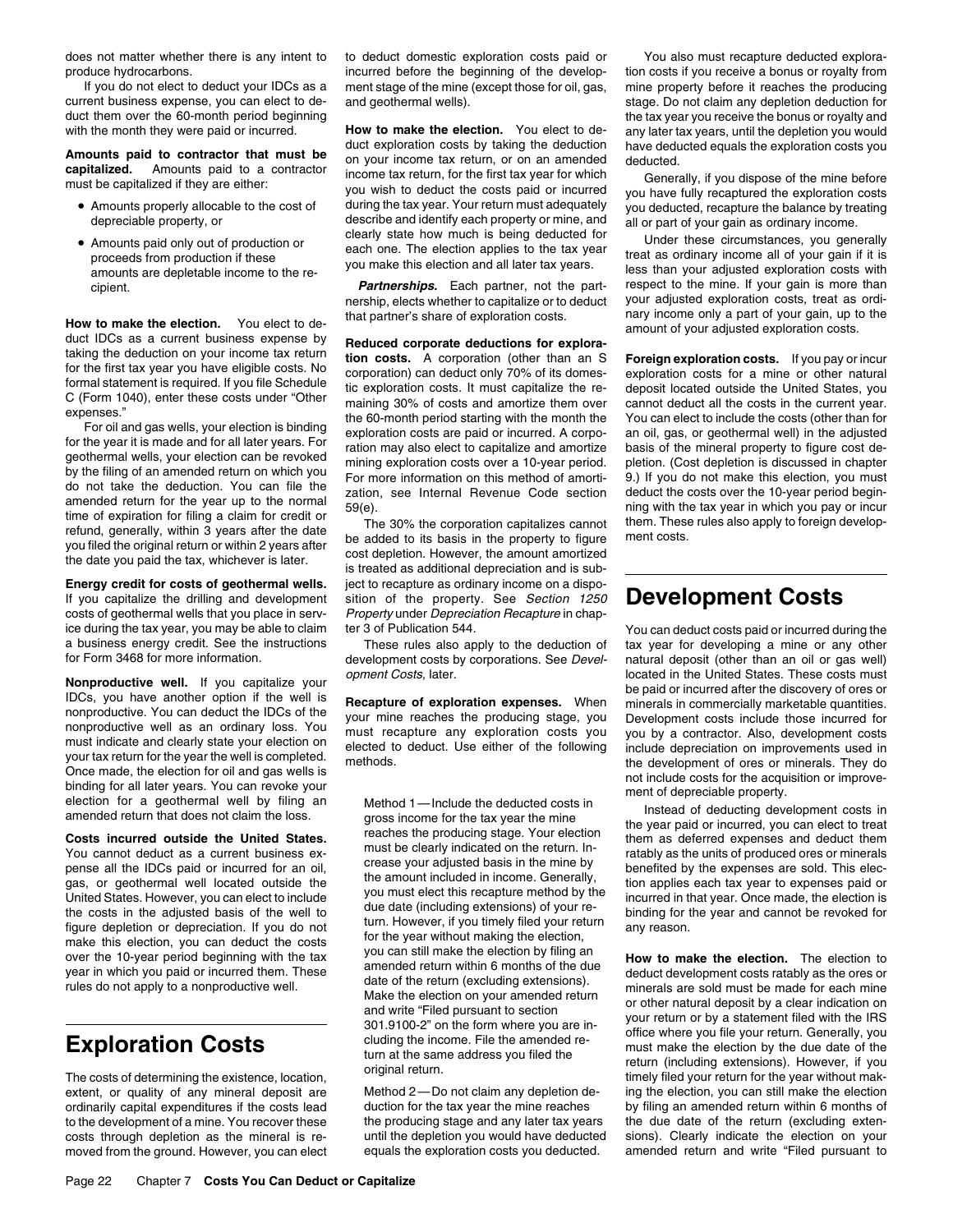This rule does not apply to the following 1. You hold it for use in a trade or business, **More information.** For more information costs that must be capitalized.

- The purchase of land or depreciable property. 2. There has been a release, threat of re-
- The acquisition of circulation through the<br>
purchase of any part of the business of<br>
another publisher of a newspaper, maga-<br>
zine, or other periodical, including the<br>
purchase of another publisher's list of sub-<br>
scribe

do not want to deduct circulation costs as a montal response, compensation, and clasming<br>current business expense, you can elect one of Act of 1980. To find out if a site is on the national aster expense is an expenditure

- 
- Amortize circulation costs over the 3-year

**How to make the election.** You elect to caping the rivise allocated to the qualified contami-<br>talize circulation costs by attaching a statement and the treated as an environmental<br>to your return for the first tax year the

duct these costs as a current business expense included in "Other Expenses" write "Section 198<br>if certain requirements (discussed later) are met. Flection" on the line next to the environmental This special tax treatment is generally available cleanup costs.<br>
for environmental cleanup costs you pay or incur<br> **All other has contained by the Clared by the President to be eligible for** 

at a qualified contaminated site. pense included in "Other Deductions" write of income or (b) that is stock in trade or other

the same address you filed the original return. disaster area on or after the applicable disaster amount for environmental cleanup costs. Foreign development costs. The rules dis-<br>cussed earlier for foreign exploration costs apply<br>the release (or threat of release) or dispo-<br>cussed earlier for foreign exploration costs apply<br>to foreign development costs.<br>Red

stances are defined in section 101(14) of the on other years. You must make a separate elec-<br>Comprehensive Environmental Response, tion for each year in which you intend to deduct Comprehensive Environmental Response, tion for each year in which you intend to detain to detain to detain to to the Costs.<br>Compensation, and Liability Act of 1980 and environmental cleanup costs.

- 
- The acquisition of circulation through the lease, or disposal of any hazardous sub-<br>purchase of any part of the business of stance at or on the site.

**Other treatment of circulation costs.** If you 105(a)(8)(B) of the Comprehensive Environ- incurred after 2007.<br>do not want to deduct circulation costs as a mental Response, Compensation, and Liability the following ways to recover these costs.<br>
Protection Agency.

properly chargeable to a capital account.<br>
You cannot deduct the cost of acquiring depre-<br>
You cannot deduct the cost of acquiring depre-Amortize circulation costs over the 3-year ciable property used in connection with the<br>
period beginning with the tax year they abatement or control of hazardous substances<br>
at a qualified contaminated site. However, the 3 at a qualified contaminated site. However, the 3. Is for one of the following purposes. part of the depreciation for such property that is

approval to revoke it.<br>
approval to revoke it.<br>
duction on the income tax return (filed by the due<br>
duction on the income tax return (filed by the due<br>
date including extensions) for the tax year in<br>
which the costs are pa of business entity involved.

**COSTS**<br> *Individuals* Deduct the environmental<br>
Cheanup costs are generally capible of Schedule C, E, or F (Form 1040). If the schedule<br>
Environmental cleanup costs are generally capible of Schedule C, E, or F (Form 1040) Election" on the line next to the environmental **Federally declared disaster.** A federally de-

for environmental cleanup costs you pay or incur<br>before January 1, 2010 (2011 for certain Mid-**All other entities.** All other taxpayers (in-<br>duding S corporations, partnerships, and trusts)<br>deduct the environmental cleanup **Environmental cleanup costs.** Environmen- "Other Deductions" line of the appropriate fed- **Business-related property.** Busital cleanup costs are generally costs you pay or eral income tax return. On a schedule attached ness-related property is property you held (a) for incur to abate or control hazardous substances to the return that separately identifies each ex- use in a trade or business or for the production

section 301.9100-2." File the amended return at For costs paid or incurred in a Midwestern "Section 198 Election" on the line next to the

ment costs. The rules discussed earlier for the state of the state and elect to capitalize another expenditure and elect to capitalize another expenditure and elect to capitalize another expenditure and elect to capitalize *Hazardous substance.* Hazardous sub- duct an expenditure for one year has no effect

A publisher can deduct as a current business<br>expense the costs of establishing, maintaining, product are designated as hazard-<br>expense the costs of establishing, maintaining, products are texted as hazardous substances.<br>or

for the production of income, or as inven-<br>about the environmental cleanup cost deduction, see Internal Revenue Code section 198.

the national priorities list under section any qualified disaster expenses that you paid or

- Capitalize all circulation costs that are<br>**Expenditures for depreciable property.** Trade or business or with business-related<br>reperty oberseed to a sopital account
	-
	- -
		-
		-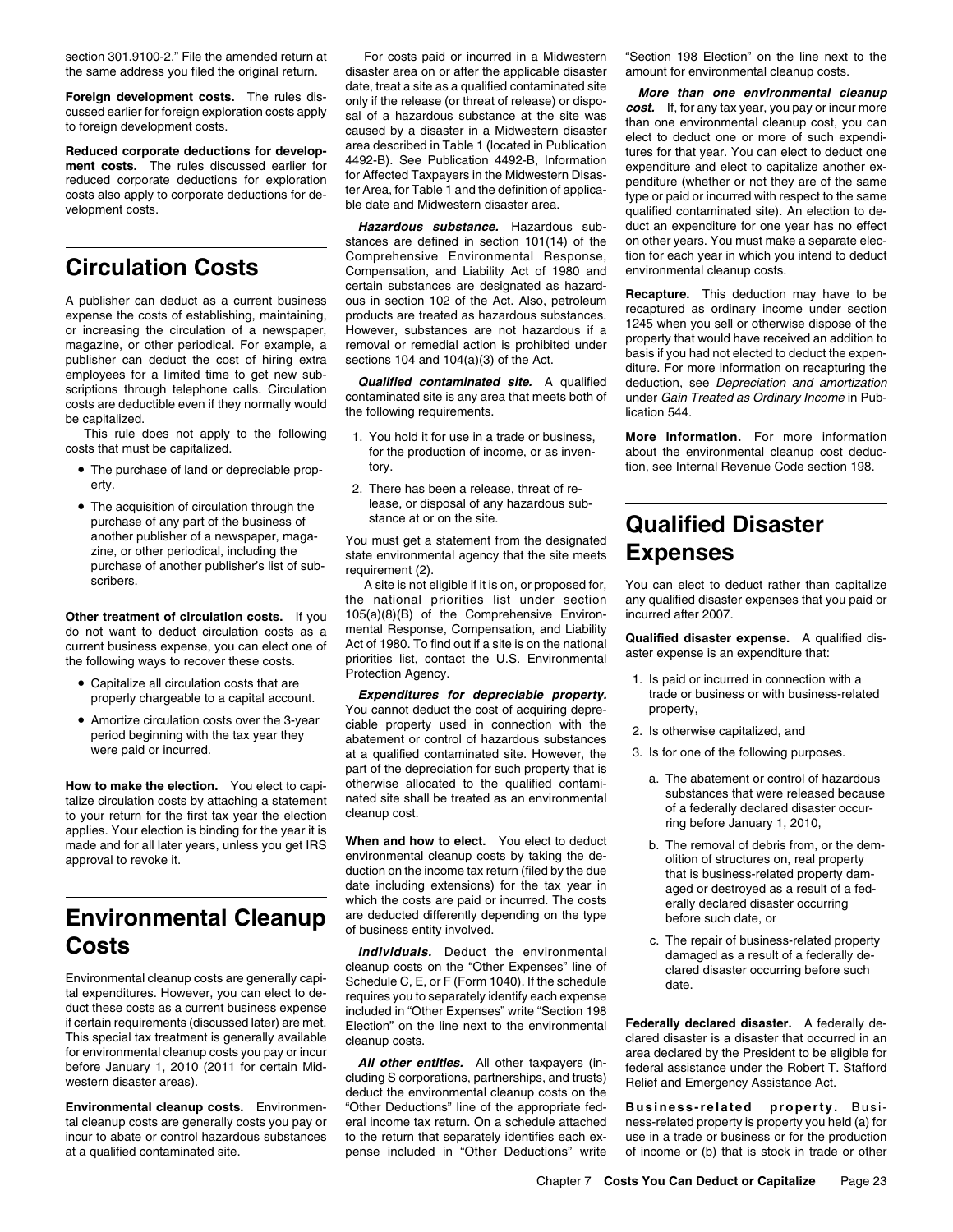sale to customers. **on aualifying reforestation costs and qualified Retired Asset Removal** 

**Recapture.** If you made the election to deduct<br>
qualified disaster expenses, the deduction may by the value of the deduct qualified reforestation Recapture. If you made the election to deduct<br>qualified disaster expenses, the deduction may lif you elect to deduct qualified reforestation<br>have to be recaptured as ordinary income under costs, create and maintain separat have to be recaptured as ordinary income under<br>section 1245 when you sell or otherwise dispose counts for each qualified timber property and<br>different and remove a depreciable asset in<br>addition to basis had you not made th

generally capital expenditures. However, you can elect to deduct up to \$5,000 of business  $\bullet$  The total number of acres reforested dur-<br>A facility is all or any part of buildings, strucstart-up and \$5,000 of organizational costs paid ing the tax year. tures, equipment, roads, walks, parking lots, or<br>or incurred after October 22, 2004. The \$5,000 similar real or personal property. A public trans-<br>deductio deduction is reduced by the amount your total • The nature of the reforestation treatments. portation vehicle is a vehicle, such as a bus or start-up or organizational costs exceed \$50,000. • The total amounts of qualified reforesta-<br>Any remaining costs must be amortized. For<br>fine expanditures eligible to be emortized to the public (including service for your c

Start-up costs include any amounts paid or<br>incurred in connection with creating an active<br>trade or business or investigating the creation or year without making the election, you can still<br>acquisition of an active trade or nizational costs include the costs of creating a within 6 months of the due date of the return business.<br>corporation. For more information on start-up (excluding extensions). Clearly indicate the corporation. For more information on start-up

begins. However, if you timely filed your return If you elected to deduct qualified timber costs **Partners and partnerships.** The \$15,000 for the year without making the election, you can on a federal income tax return fil

\$10,000 (\$5,000 if married filing separately; \$0 *Example.* John Duke's distributive share of

erty that contains trees in significant commercial lication 544. Could not deduct \$6,000 (\$14,000 – \$8,000) of

property included in inventory or held mainly for quantities. See chapter 8 for more information

return (including extensions) for the tax year the **Barrier Removal Costs** expenses were paid or incurred. If Form T (Timber), Forest Activities Schedule, is required, The cost of an improvement to a business asset complete Part IV of Form T. If Form T is not is normally a capital expense. However, you can required, attach a statement contai **Organizational Costs** lowing information for each qualified timber public transportation vehicle more accessible to<br>
property for which an election is being made and usable by those who are disabled or elderly.

- 
- The total number of acres reforested dur-
- 
- 

**How to make the election.** You elect to de-<br>duct the start-up or organizational costs by<br>claiming the deduction on the income tax return the original return. The election applies when<br>(filed by the due date including exte

for the year without making the election, you can on a federal income tax return filed before June limit applies to a partnership and also to each still make the election by filing an amended 15 2006 but did not include th still make the election by filing an amended 15, 2006, but did not include the above informa-<br>return within 6 months of the due date of the tion complete Part IV of Form T or the required the \$15,000 limit in any manner am return within 6 months of the due date of the<br>return (excluding extensions). Clearly indicate<br>the election on your amended return and write<br>"Filed pursuant to section 301.9100-2." File the tax return you file after June 14 amended return at the same address you filed in a prior year to deduct qualitied thinger costs. The partnership can add any<br>the original return. The election applies when in a prior year you may be able to do so by filing computing taxable income for the current tax Form 3115, Application for Change in Account-<br>year and all subsequent years.<br>A part ing Method. For more information, see Notice ing Method. For more information, see Notice and partnership must be able to show that any<br>2006-47 on page 892 of Internal Revenue Bulle-a mount added to basis was not deducted by the tin 2006-20. Internal Revenue Bulletin 2006-20 partner and that it was over a partner's \$15,000

Reforestation costs are generally capital expen-<br>ditures. However, you can elect to deduct up to costs, see chapter 8.<br>ditures. However, you can elect to deduct up to costs, see chapter 8.

For a trust) of qualifying reforestation costs paid<br>or incurred after October 22, 2004, for each<br>qualified timber property. The remaining costs<br>qualified timber property. The remaining costs<br>can be amortized over an 84-mon costs of planting or seeding for forestation or deduction, see *Depreciation* and amortization own expenses to the basis of the property used<br>reforestation Qualified timber property is prop- under *Gain Treated as Ordinary* reforestation. Qualified timber property is prop- under Gain Treated as Ordinary Income in Pub- in his business. Also, if ABC can show that John erty that contains trees in significant commercial lication 544.

and usable by those who are disabled or elderly.<br>Pou must own or lease the facility or vehicle for<br>generally capital expenditures. However, you • The unique stand identification numbers. use in connection with your trade o

State-up of organizational costs exceed \$50,000.<br>Any remaining costs must be amortized. For<br>information about amortizing start-up and orga-<br>nizational costs, see chapter 8.<br>nizational costs, see chapter 8.

and organizational costs, see chapter 8. election on your amended return and write "Filed **Deduction limit.** The most you can deduct as

amount added to basis was not deducted by the **is available at www.irs.gov/pub/irs-irbs/irb06-20.** limit (as determined by the partner). If the part-<br>nership cannot show this, it is presumed that the<br>partner was able to deduct the distributive share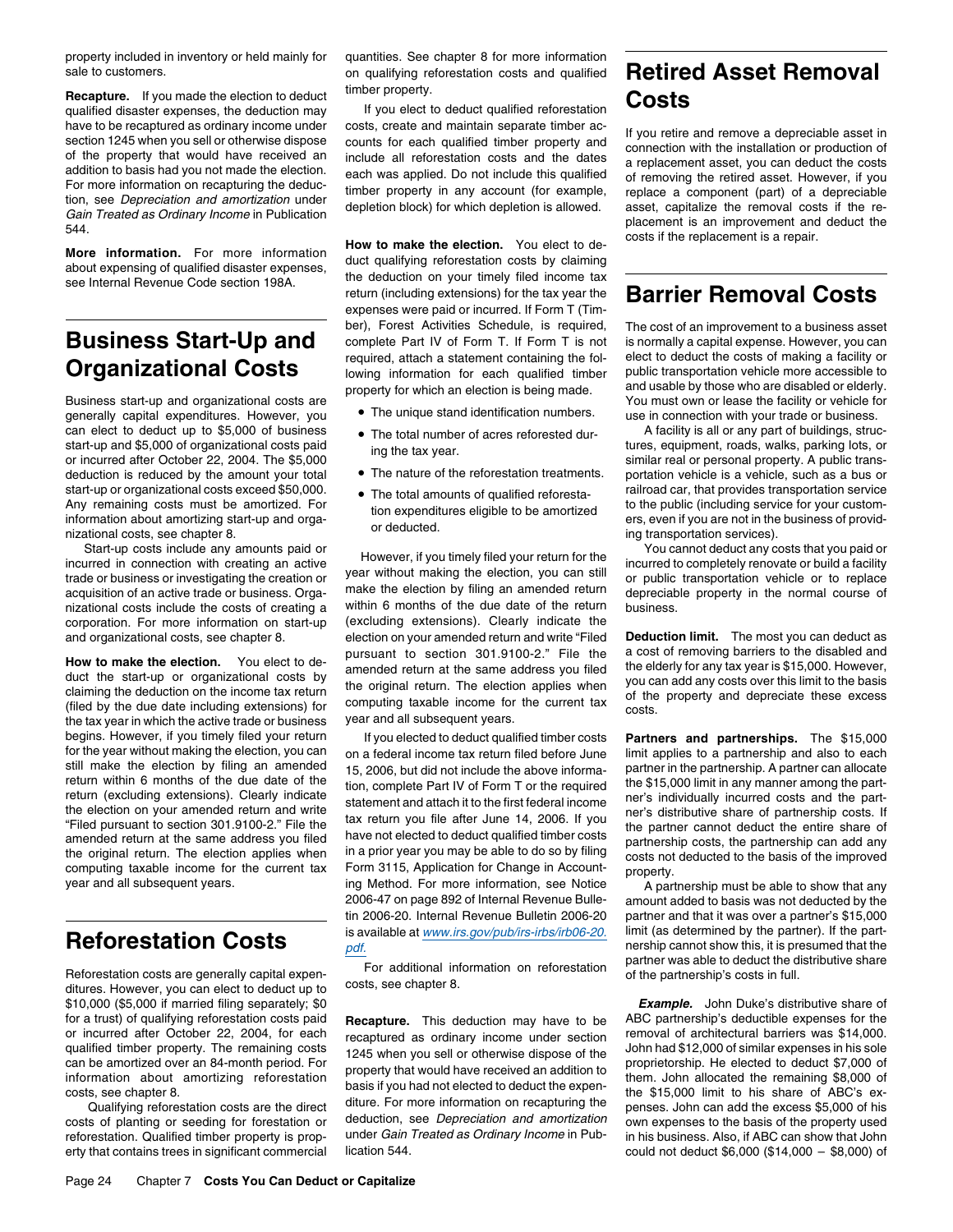his share of the partnership's expenses because vehicle by a major group of persons who of how John applied the limit, ABC can add have a disability or are elderly. **Introduction** \$6,000 to the basis of its property.

- Ground and floor surfaces.
- 
- 
- 
- **•** Entrances.
- 
- 
- Floors.
- Toilet rooms.
- Water fountains.
- 
- 
- 
- Controls.
- Signage.
- Alarms.
- Protruding objects.
- Symbols of accessibility.

You can find the ADA guidelines and require- ❏ **<sup>550</sup>**Investment Income and Expenses ments for architectural barrier removal at www. **Film and Television**

The following is a list of some deductible

- Rail facilities.
- Buses.
- Rapid and light rail vehicles.

You can find the guidelines and requirements for<br>transportation barrier removal at www.fta.dot. sections 1.181-1T through 1.181-6T. gov.<br>See chapter 12 for information about getting

publications and forms. Also, you can access the ADA website at www.ada.gov for additional information.

*Other barrier removals.* To be deductible, expenses of removing any barrier not covered **8. How To Deduct** by the above standards must meet all three of the following tests. **Amortization**

- 1. The removed barrier must be a substantial The removed partier must be a substantial **Amortization** To deduct amortization that begins during the who have a disability or are elderly.
- 
- 

**Qualification standards.** You can deduct **How to make the election.** If you elect to ing) certain capital costs over a fixed period of<br>your costs as a current expense only if the bar-<br>tier removal meets the guidelines an The following is a list of some architectural must maintain adequate records to support your **Topics**<br>barrier removal costs that can be deducted. deduction. This chapter discusses:<br>• Ground and floor surfaces **For your ele** 

must file your return by its due date, including • Deducting amortization of Walks.<br>• Walks. extensions. However, if you timely filed your **extension** extensions. However, if you timely filed your • Parking lots.  $\bullet$  **Parking lots.**  $\bullet$  starting the election, you can still make the election by filing an • Ramps. amended return within 6 months of the due date of the return (excluding extensions). Clearly indi- • Amortizing costs of section 197 intangibles •cate the election on your amended return and • Amortizing reforestation costs •• Doors and doorways. • Stairs. • Chains of the amended return at the same address you • Amortizing costs • Chains and geofiled the original return. Your election is irrevocable after the due date, including extensions, of ble after the due date, including extensions, of <br>your return.<br>ties

business accessible to persons with disabilities • Elevators. **Amortizing costs of certain tax preferences** • election of certain tax preferences you may be able to claim the disabled access credit. If you choose to claim the credit, you must **Useful Items** reduce the amount you deduct or capitalize by You may want to see:<br>the amount of the credit.

> For more information about the disabled ac-<br>**Publication** cess credit, see Form 8826.

## **Production Costs**

**Form (and Instructions)**<br>transportation barrier removal costs.<br>**Film and television production costs are gener-**<br>**Film and television production costs are gener-**<br>**Example 2** 4562 Depreciation and Amortization<br>**Example 2** ally capital expenses. However, you can elect to deduct costs paid or incurred for certain produc- **Q 4626** Alternative Minimum Taxtions that begin after October 22, 2004. For Corporations more information, see section 181 of the Internal Revenue Code and Temporary Regulations **□ 6251** Alternative Minimum Tax—<br>Revenue Code and Temporary Regulations **□ 6251** Alternative Minimum Tax—

3. The barrier must be removed without cre- elect to amortize start-up or organizational costs lease on line 42 of your 2008 Form 4562. Report ating any new barrier that significantly im- paid or incurred after September 8, 2008. See amortization from the 2007 lease on line 43 of pairs access to or use of the facility or Starting a Business, later. The Starting 2008 Form 4562.

Amortization is a method of recovering (deduct-

- 
- Amortizing costs of starting a business
- Amortizing costs of getting a lease
- 
- 
- Amortizing costs of geological and geo-
- 
- Water fountains.<br>• Telephones. Disabled access credit. If you make your **mentation** Telephones.
	- Amortizing costs of certain tax preferences

- ❏ **<sup>544</sup>**Sales and Other Dispositions of •
- 
- 

- 
- 
- 

public transportation vehicle by persons<br>who have a disability or are elderly example that is experience and attach it to your income tax return.

2. The removed barrier must have been a<br>
barrier for at least one major group of per-<br>
sons who have a disability or are elderly<br>
(such as people who are blind, deaf, or<br>
wheelchair users). **Election to amortize business s**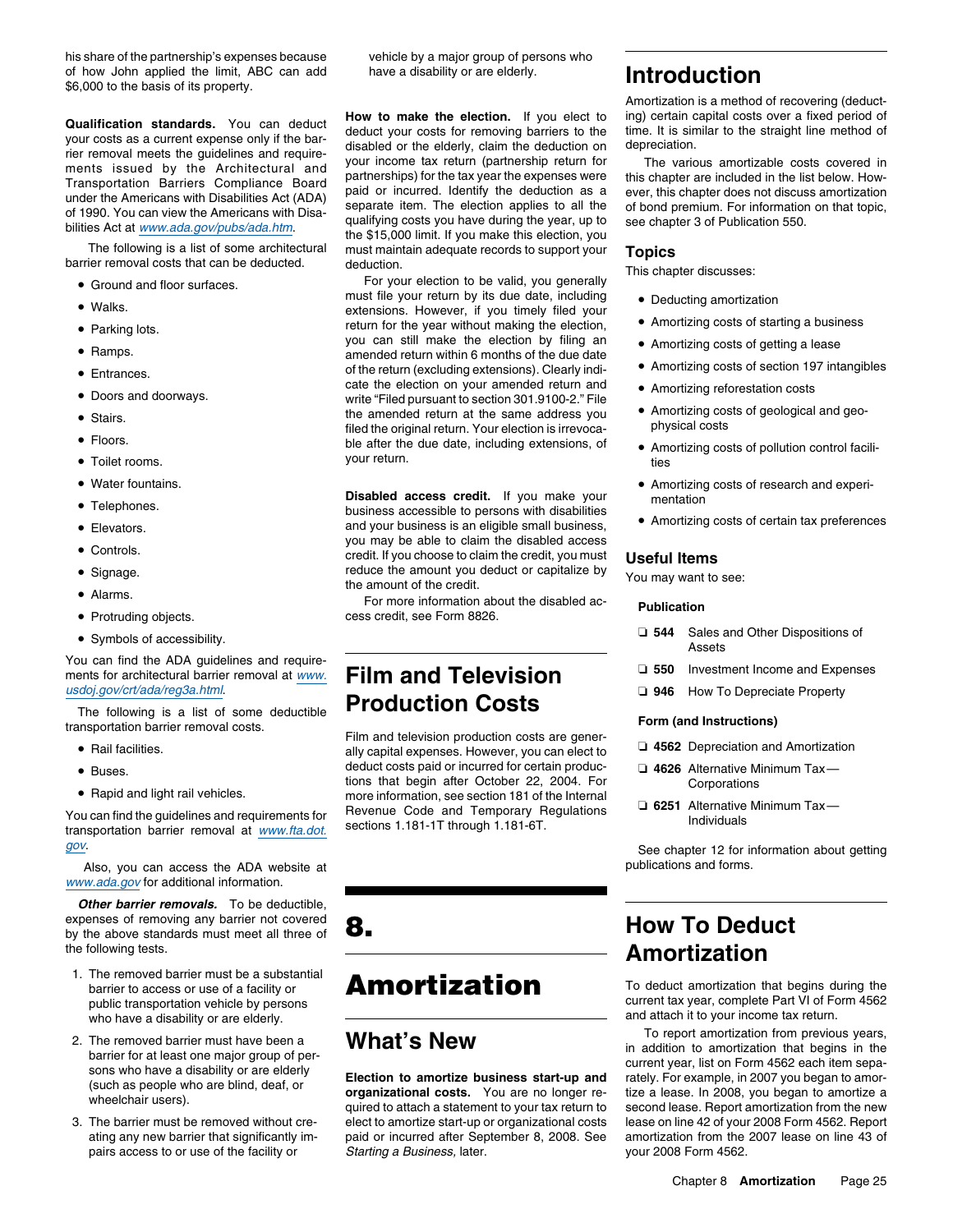depreciation). Report the current year's deduc-<br>tion for amortization that began in a prior year **Qualifying costs.** A start-up cost is amortiz- Amounts paid to organize a corporation are the<br>directly on the "Other deducti pense line" of your return.  $\bullet$  It is a cost you could deduct if you paid or

### **Starting a Business** one you entered into).<br> **Starting a Business •** Chargeable to a capital account,

you incur before you begin operating the busi-<br>ness as capital expenditures which are part of the start-up costs include amounts paid for the **and the corporation had a fixed life**, and<br>ness as capital expenditures which a cover costs for particular assets through depre-<br>ciation deductions. However, you generally expression and products labor supply transportation facilciation deductions. However, you generally products, labor supply, transportation facil-<br>counting can amortize organizational costs until you sell the ities etc. cannot recover other costs until you sell the ities, etc. counting can amortize organizational costs in-<br>counting can amortize organizational costs in-<br>curred within the first tax vear, even if it does not Advertisements for the operators for the Capital Examples of organizational costs include:<br>
business.<br>
Examples of organizational costs include:<br>
business include:<br>
Examples of organizational costs include:<br>
Examples of or

For costs paid or incurred after September 8, are being trained and their instructors. 2008, you can deduct a limited amount of<br>example of Travel and other necessary costs for sedivided to the costs. The costs that the cost in the cost of the cost of the cost of the cost of the cost of the amortized<br>
are not deducted currently can be amortized to currently can be amortized to the cost of legal ser tion period starts with the month you begin oper- • Salaries and fees for executives and conating your active trade or business. You are not<br>
required to attach a statement to make this elec-<br>
ices.<br>
ices.<br>
ices.<br>
capital expenses that cannot be amortized:<br>
capital expenses that cannot be amortized:<br>
capital expe Temporary Regulations sections 1.195-1T,<br>1.248-1T and 1.709-1T<br>1.248-1T and 1.709-1T

1.248-17, and 1.709-117. **Nonqualifying costs.** Start-up costs do not<br>
The postes for issues, or research and selling stock or securities, such as commissions, profes-<br>
For costs paid after October 22, 2004, and include e

For costs paid or incurred before October 23,<br>2004, you can elect to amortize business would result only after a purchase agreement<br>3004, you can elect to amortize business would result only after a purchase agreement<br>31.

- A business start-up cost.
- 
- 

## the business and therefore must be capitalized. How To Amortize, later.<br>**Business Start-Up Costs Disposition of business.** If you completely • It is for a type of item normally expected to

investigating the creation or acquisition of an ing deferred start-up costs. However, you can

If you do not have any new amortizable ex-<br>penses for the current year, you are not required production of income in anticipation of the activ-<br>to complete Form 4562 (unless you are claiming ity becoming an active trade or

- incurred it to operate an existing active tional cost it must be: trade or business (in the same field as the • For the creation of the corporation, one you entered into).
- It is a cost you pay or incur before the day

- 
- 
- Salaries and wages for employees who
- 
- 

of the election. Otherwise the provisions under<br>Regulations section 1.195-1(b), 1.248-1(c), and increase is a ship trade or business.<br>1.709-1(c) will apply. prepared and submitted a letter of intent to XYZ, • It is chargea start-up and organization costs over an amorti-<br>
zation period of 60 months or more. See How To<br>
Make the Election later.<br>
Make the Election later.<br>
Make the Election later.<br>
of XYZ's books and records and the preparation It is incurred by the due date of the part-<br> **It is incurred by the due date of the part-**<br> **A business start-up cost**<br> **A business start-up cost**<br> **A business start-up cost**<br> **A business start-up cost**<br> **A business start-**

the business before October 22nd are amortizable investigative costs. Amounts paid on or • An organizational cost for a partnership. able investigative costs. Amounts paid on or pays the cost after the end of its first tax after that date relate to the attempt to purchase year, see Cash method partnership unde

Start-up costs are amounts paid or incurred for: dispose of your business before the end of the benefit the partnership throughout its en-**(a)** creating an active trade or business; or **(b)** amortization period, you can deduct any remain- tire life. active trade or business. Start-up costs include deduct these deferred start-up costs only to the Organizational costs include the following amounts paid or incurred in connection with an extent they qualify as a loss from a business. fees.

Qualifying costs. To qualify as an organiza-

- 
- 
- When you start a business, treat all eligible costs your active trade or business begins.<br>you incur before you begin operating the busi-
	-

business or otherwise go out of business. See exercisements for the opening of the curred within the first tax year, even if it does not capital Expenses in chapter 1 for a discussion

- 
- The cost of organizational meetings. •
- 
- 

- 
- 

- 
- 
- 
- A business start-up cost. signed a purchase agreement with XYZ, Inc. the first tax year in which the partnership<br>All amounts paid or incurred to investigate<br>An organizational cost for a corporation. the business before Oct
	-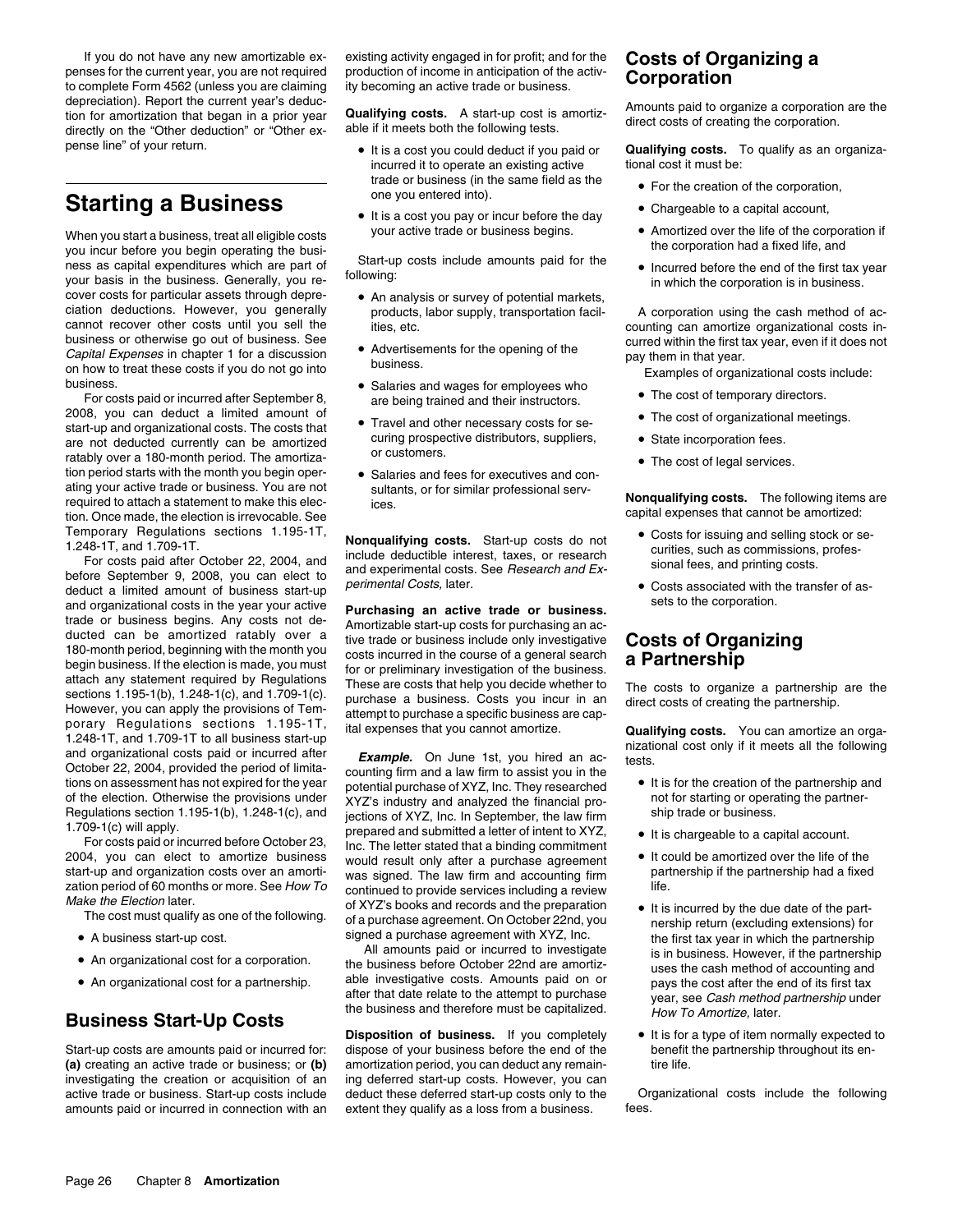- Legal fees for services incident to the or-
- 
- Filing fees.

- The cost of acquiring assets for the part-
- The cost of admitting or removing part-
- The cost of making a contract concerning amortize these costs.
- 

liquidated before the end of the amortization <br>period, the unamortized amount of qualifying curred.<br>organizational costs can be deducted in the **and the state of the cost of the cost** of Form 4562 if you are deducting amor Expansion to the second of the second of the second of the second of the second of the second of the second of the second of the second of the second of the second of the second of the second of the second of the second of

equal amounts over the applicable amortization period (discussed earlier). You can choose an ment with a return for any tax year before the amortization period for start-up costs that is dif-<br>gear your active business begins. If you file the period (discussed earlier). You can choose an intent with a return for any tax year before the **Section 197 Intangibles**<br>amortization period for start-up costs that is dif-<br>ferent from the period you choose for organiza-<br>s ferent from the period you choose for organizain the month of the tax year your active business Generally, you may amortize the capitalized<br>applicable amortization period. Once you begins.

the amortization period. The result is the amount cost you previously treated on your return as a<br>cost other than a start-up cost. You can file the

**Cash method partnership.** A partnership using the cash method of accounting can deduct<br>an organizational costs election statement. If<br>the end of the tax year. However, any cost the<br>partnership could have deducted as an organi-<br>zational costs election statement and paid that year) can be deducted in the tax year of information.<br>The 15-year period begins with the later of:

To elect to amortize start-up or organizational<br>costs, you must complete and attach Form 4562 • The month your corporation or partnership costs, you must complete and attach Form 4562<br>and an accompanying statement (explained began active business (or acquired the You cannot deduct amortization for the month<br>later) to your return for the first tax year you ar in business. If you have both start-up and orga- • The number of months in your amortiza- If you pay or incur an amount that increases nizational costs, attach a separate statement to tion period (which is generally 180 the basis of an amortizable section 197 intangiyour return for each type of cost. months). Coverage months ble after the 15-year period begins, amortize it

ganization of the partnership, such as ne- date (including any extensions). However, if you a cash basis partnership must also indicate the vear tor each contate the vear for each basis partnership must also indicate the v gotiation and preparation of the timely filed your return for the year without mak- amount paid before the end of the year for each partnership agreement. ing the election, you can still make the election cost.<br>by filing an amended return within 6 months of by filing an amended return within 6 months of The Vou do not need to separately list any part-<br>the crassization of the pertacretic of the due date of the return (excluding exten-<br>the crassizational cost that is less than

Once you make the election to amortize incurred.<br>start-up or organizational costs, you cannot re-

• The cost of acquiring assets for the part-<br>nership can elect to amortize its start-up or<br>nership or transferring assets to the part-<br>nership can elect to amortize its start-up or<br>organizational costs. A shareholder or pa cannot make this election. You, as a share- The cost of daminuing of temoving part-<br>ners, other than at the time the partnership<br>is first organized.<br>ship. Only the corporation or partnership can

• The costs for issuing and marketing inter- partnership interest. (and any other period for which you and the partnership interest.)

registration, and legal fees and printing **Start-up costs election statement.** If you newed). However, renewal periods are not in-<br>costs These "syndication fees" are capital elect to amortize your start-up costs, attach a costs. These "syndication fees" are capital elect to amortize your start-up costs, attach a cluded if 75% or more of the cost of acquiring the expansion on expanses that cannot be depreciated or separate statement that con expenses that cannot be depreciated or separate statement that contains the following lease is for the term of the lease remaining on<br>information.

- A description of the business to which the continue the lease). start-up costs relate. **Liquidation of partnership.** If a partnership is
	-
	-
	-

Deduct start-up and organizational costs in **Filing the statement early.** You can elect equal amounts over the applicable amortization to amortize your start-up costs by filing the state-

cost other than a start-up cost. You can file the You may not be able to amortize sec-<br>revised statement with a return filed after the tion 197 intangibles acquired in a trans-

- A description of each cost.
- The amount of each cost.
- The date each cost was incurred.
- 
- 

Generally, you must file the return by the due **Partnerships.** The statement prepared for

Accounting rees for services incluent to<br>the due date of the return (excluding exten-<br>the organization of the partnership.<br>Filing fees.<br>Filing fees on the partnership.<br>Filing fees the structure of these<br>filing fees on the costs with the dates the first and last costs were

**Nonqualifying costs.** The following costs start-up or organizational costs, you cannot re-<br>cannot be amortized. The following costs woke it.<br>If your business is organized as a corpora-<br>in the start of the space of the spa

For the operation of the partnership trade or<br>business including a contract between a<br>partner and the partnership.<br>partner and the partnership.<br>if y as business start-up costs if you acquire the cost pual-<br>if y as business ests in the partnership such as brokerage,<br> **Start-up costs election statement.** If you newed). However, renewal periods are not in-<br>
registration and legal fees and printing **Start-up costs election statement.** If you new information. amortized. the acquisition date (not including any period for • A description of the business to which the which you may choose to renew, extend, or

applicable amortization period. Once you begins.<br>
choose an amortization period, you cannot<br>
change it.<br>
To figure your deduction, divide your total divide in your original statement. However, you can file a revised<br>
state

return on which you elected to amortize your **CAUTION** action that did not result in a significant return on where shange in ownership or use. See Anti-Churning **CAUTION** 

- The month the intangible is acquired, or
- How To Make the Election **Find all Cost. How To Make the Election Find the amount of each cost. •** The month the trade or business or activity engaged in for the production of income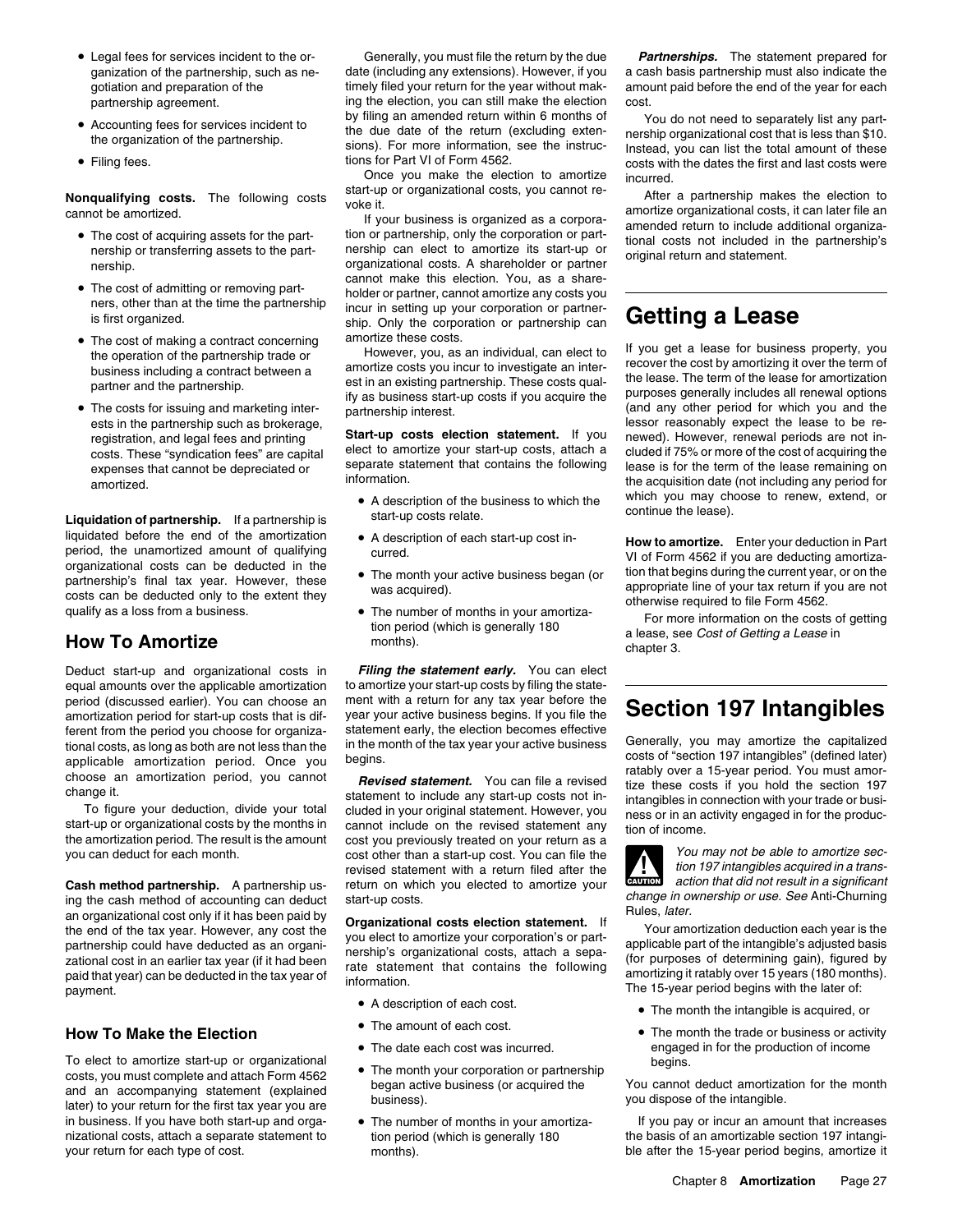over the remainder of the 15-year period begin- **Going concern value.** This is the additional • A favorable relationship with distributors

or amortization deduction for an amortizable of an ongoing business activity. It includes value • A favorable credit rating.<br>
based on the ability of a business to continue to • A favorable credit rating.

**Cost attributable to other property.** The composition of a workforce (for example, its ex-<br>rules for section 197 intangibles do not apply to periodic direction or training). It also includes hardware or other tangible property and you<br>
consistently treat it as part of the cost of the<br>
hardware or other tangible property, these rules<br>
hardware or other tangible property, these rules<br>
do not apply. Similarly, no

- 
- 
- 
- 
- sign, pattern, know-how, format, or similar
- 
- 
- 
- 9. A license, permit, or other right granted by <br>• A circulation base. We can also whether the interest is outright or in trust. a governmental unit or agency (including<br>issuances and renewals);
- 10. A covenant not to compete entered into in **Section 197 Intangibles**<br>
connection with the acquisition of an inter-<br> **A** mortgage servicing contract.
- 11. Any franchise, trademark, or trade name;<br>• Any other relationship with customers in-
- 



that you created rather than acquired tomers before the acquisition of a trade or busi-<br>Nu created them in acquiring assets that pess are not section 197 intangibles.

unless you created them in acquiring assets that ness are not section 197 intangibles.<br>
make up a trade or business or a substantial part **Supplier-based intangible.** This is the value<br>
of a trade or business. (See Compute

ness based on expected continued customer For example, you must amortize the part of connection with the acquisition of a trade patronage due to its name, reputation, or any the purchase price of a business that is for the or business or a substantial part of a trade other factor. **EXIST CONCOCOLLET ACT CONCOCOLLET ACT CONCOCOLLET ACT CONCOCOLLET ACT CONCOCOLLET ACT CONCOCOLLET ACT CONCOCOLLET ACT CONCOCOLLET ACT CONCOCOLLET ACT CONCOCOLLET ACT CONCOCOLLET ACT CONCOCOLLET ACT CONCOCOLL** 

ning with the month the basis increase occurs. value of a trade or business that attaches to (such as favorable shelf or display space You are not allowed any other depreciation property because the property is an integral part at a retail outlet). based on the ability of a business to continue to<br>function and generate income even though . A favorable supply contract. function and generate income even though **Tax-exempt use property subject to a lease.** there is a change in ownership (but does not The amortization period for any section 197 in-<br>The amortization period for any section 197 in-<br> $\frac{1}{2}$  include any other section

rules for section 197 intangibles do not apply to<br>any amount that is included in determining the terms and conditions of employment,<br>cost of property that is not a section 197 intangi-<br>ble. For example, if the cost of comp

**Section 197** training manuals or programs, data files, and reasonable compensation for those services or<br>**Intenguibles Defined** accounting or inventory control systems. It also for that property or its use. **Intangibles Defined**<br>includes the counting of inventory control systems. It also for that property or its use.<br>lists insurance expirations nation client files **Franchise**, trademark, or trade name. A lists, insurance expirations, patient or client files, **Franchise, trademark, or trade name.** <sup>A</sup>

2. Going concern value;<br>3. Workforce in place;<br>3. Workforce in place;<br>4. Business books and records operating under Assets That Are Not Section 197 In-<br>4. Business books and records operating under Assets That Are Not Sect

5. A patent, copyright, formula, process, de-<br>sign pattern know-how format or similar goods or services because of relationships with customers in the ordinary course of business. **Contract for the use of, or a term interest in, a** item; For example, you must amortize the part of the 6. A customer-based intangible;<br>purchase price of a business that is for the tangibles include any right under a license, con-<br>existence of the following intangibles.<br>The tangibles include any right under a license, con-<br>t

- 
- 
- An undeveloped market or market growth. **Assets That Are Not**
- Insurance in force.
- 
- An investment management contract.
- 12. A contract for the use of, or a term interest volving the future provision of goods or<br>in, any item in this list. services services.

You cannot amortize any of the in-<br>tangibles listed in items (1) through (8) income for goods or services provided to cus-<br>tangibles listed in items (1) through (8) income for goods or services provided to cus- principal c tangibles listed in items (1) through (8) income for goods or services provided to cus-<br>that you created rather than acquired tomers before the acquisition of a trade or busi-<br>similar financial contract.

resulting from the future acquisition of goods or  $\frac{4}{100}$  services used or sold by the business because software, later.) Goodwill. This is the value of a trade or busi-<br>
of business relationships with suppliers.<br>
5. Any of the following assets not acquired in

- 
- 
- 

The amortization period for any section 197 include any other section 197 intangible). It also covernment-granted license, permit, etc.<br>
tangible leased under a lease agreement en-<br>
tered into after March 12, 2004, to a ta **Workforce in place, etc.** This includes the lion or license, or a television or radio broadcast-<br>composition of a workforce (for example, its ex-<br>

intangible. **Business books and records, etc.** This in-<br>cludes the intangible value of technical manuals, amount paid under the arrangement represents amount paid under the arrangement represents

The following assets are section 197 intangibles<br>and lists of newspaper, magazine, radio, and<br>television advertisers.<br>Transfer than changible. You must amortize its purchase<br>or renewal costs, other than certain contingent or renewal costs, other than certain contingent 1. Goodwill; **Patents, copyrights, etc.** This includes pack- payments that you can deduct currently. For

4. Business books and records, operating under Assets That Are Not Section 197 In-<br>systems, or any other information base, tangibles.<br>including lists or other information concern-<br>ing current or prospective customers;<br>ing

7. A supplier-based intangible; existence of the following intangibles.<br>8. Any item similar to items (3) through (7);<br>8. Any item similar to items (3) through (7);<br>8. Any item interest in any section 197 intangible.

connection with the acquisition of an inter-<br>est in a trade or business; and **•** An investment management contract.<br>angibles.<br>and <sup>†</sup> angibles.

- 
- 2. Any interest under an existing futures con-
- 
- 
-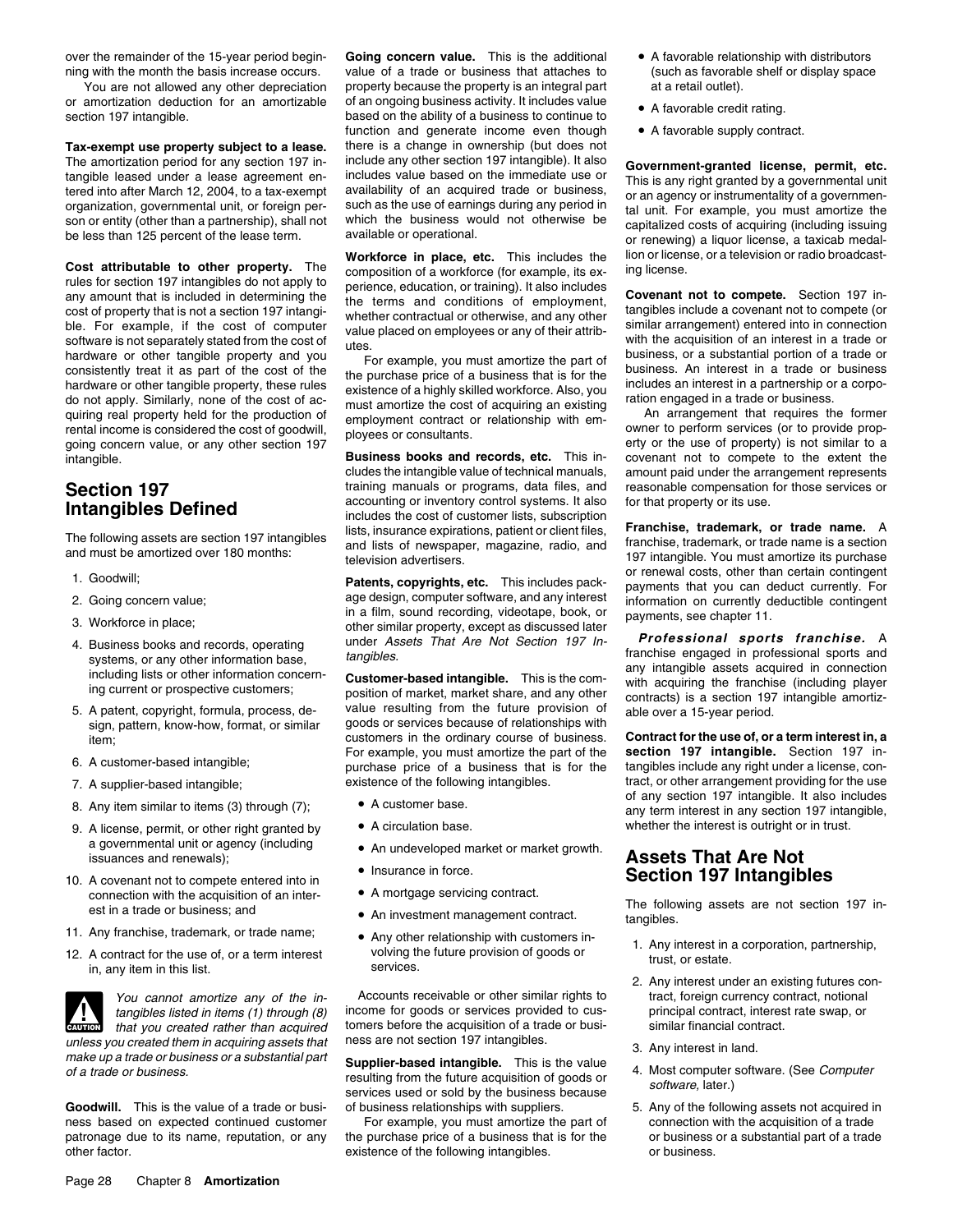- 
- 
- 
- or amount. (See Rights of fixed duration
- 6. An interest under either of the following. An interest under either of the following. An interest under either of the following.
	-
	- b. A debt that was in existence when the  $\bullet$  A covenant not to compete. Fair market value.
- 7. A right to service residential mortgages un-<br>less the right is acquired in connection with tomer-based intangible, or similar item.<br>does not apply if the transaction in which
- quired it are part of a series of a series of a series to a corporate organization or reorgan-<br>transactions.

gible property, see *Intangible Property* under Creative property costs include costs paid or  $\bullet$  A corporation and an individual who owns,<br>What Method Can You Use To Depreciate Your incurred to acquire and develop screen

- -
	-
	- C. It has not been substantially modified.<br>
	This requirement is considered met if<br>
	the cost of all modifications is not more<br>
	than the greater of 25% of the price of<br>
	the publicly available unmodified<br>
	Anti-churning rules
- 

**Computer software defined.** Computer computer computer and programs designed to software includes all programs designed to cause a computer to perform a desired function.<br>
It also includes any database or similar item tha

25, 1991, through August 10, 1993. **Rights of fixed duration or amount.** Section • A corporation and a partnership if the 197 intangibles do not include any right under a 2. You acquired the intangible from a persons as same persons own more than 20% of the 20% of the 2. You acquired the intangible from a persons own more than 20% of the corcontract or from a governmental agency if the who held it at any time during the period in value of the outstanding stock of the corright is acquired in the ordinary course of a trade (1) and, as part of the transaction, the user poration and more than 20% of the capital or business (or in an activity engaged in for the did not change. The state of profits interest in the partnership.

a. An interest in a film, sound recording, production of income) but not as part of a 3. You granted the right to use the intangible

- 
- d. Certain rights that have a fixed duration unit-of-production method of cost recov-<br>exaggeneum (See Rights of fixed duration erver a fixed duration erver a fixed duration.

or amount, later.) The However, this does not apply to the following intangibles. **Exceptions.** The anti-churning rules do not

- Goodwill.
- 
- A covenant not to compete.
- 
- 

ization in which any part of a gain or loss is If you are engaged in the trade or business of  $\bullet$  The gain-recognition exception, discussed<br>not recognized. Intervalsed film production, you may be able to amortize the late film production, you may be able to amortize the Intangible property that is not amortizable<br>under the rules for section 197 intangibles can<br>be depreciated if it meets certain requirements.<br>You generally must use the straight line method<br>over its useful life. For certain From the depreciation period is specified in the law and<br>regulations. For example, the depreciation period is specified in the law and<br>regulations. For example, the depreciation pe-<br>regulations. For example, the depreciati

What Method Can You Use To Depreciate Your incurred to acquire and develop screenplays, directly or indirectly, more than 20% of the corporation's outstanding Property? in chapter 1 of Publication 946. Property? in chapter 1 of Publication 946. scripts, story outlines, motion picture production value<br>
stock. scripts, to books and plays and other cimilary stock. rights to books and plays, and other similar **Computer software.** Section 197 intangibles properties for purposes of potential future film • Two corporations that are members of the do not include the following types of computer development, production, and exploitat

1. Software that meets all the following re-<br>see Revenue Procedure 2004-36, 2004-24 stituted for "at least 80%" in that definition<br>I.R.B. 1063, available at and the determination is made without re-<br>and the determination i



software or \$2,000. most section 197 intangibles if the transaction in • The grantor and fiduciary, and the fiduci-<br>which you acquired them did not result in a early and beneficiary, of any trust. which you acquired them did not result in a 2. Software that is not acquired in connection significant change in ownership or use. These •with the acquisition of a trade or business rules apply to goodwill and going concern value, the fiduciaries and beneficiaries of two dif-<br>or a substantial part of a trade or business. and to any other section 197 intangib

- 
- 

video tape, book, or similar property. experience of a trade or business and either: to a person (or a person related to that purchase of a trade or business and either: to a person) who held or used it at any time b. A right to receive tangible property or • Has a fixed life of less than 15 years, or services under a contract or from a gov- • Is of a fixed amount that, except for the during the period in (1). This applies only if se rules for section 197 intangibles, would be right and the transaction in which you acc. An interest in a patent or copyright. recovered under a method similar to the quired the intangible are part of a series of

- a. An existing lease or sublease of tangi-<br>ble property. **•** Going concern value. **•** Going the intangible from a dece-<br>dent and its basis was stepped up to its dent and its basis was stepped up to its
- interest was acquired.  **A** franchise, trademark, or trade name. The intangible was amortizable as a sec-• A customer-related information base, cus-<br>
feror you acquired it from. This exception the acquisition of a trade or business or a state of a you acquired the intangible and the transsubstantial part of a trade or business. **Safe Harbor for Creative** action in which the seller or transferor ac-<br>Cartein transaction aceta inquired by normal **Dranarty Coots** 
	-

- 
- 
- do not include the following types of computer development, production, and exploitation.<br>Software. Mortize these costs using the rules of Rev- tion 1563(a) of the Internal Revenue a. It is, or has been, readily available for www.irs.gov/irb/2004-24\_IRB/ar16.html. gard to subsections (a)(4) and (e)(3)(C) of purchase by the general public. purchase by the general public.<br>b. It is subject to a nonexclusive license.<br>b. It is subject to a nonexclusive license.<br>property costs is a change in method of<br>property costs is a change in method of
	- **CAUTION A TENSO ALCOMENDENT ACCOUNTING ACCOUNTING.** A trust fiduciary and a corporation if more than 20% of the value of the corporation's
		-
		-
		-
		-
		-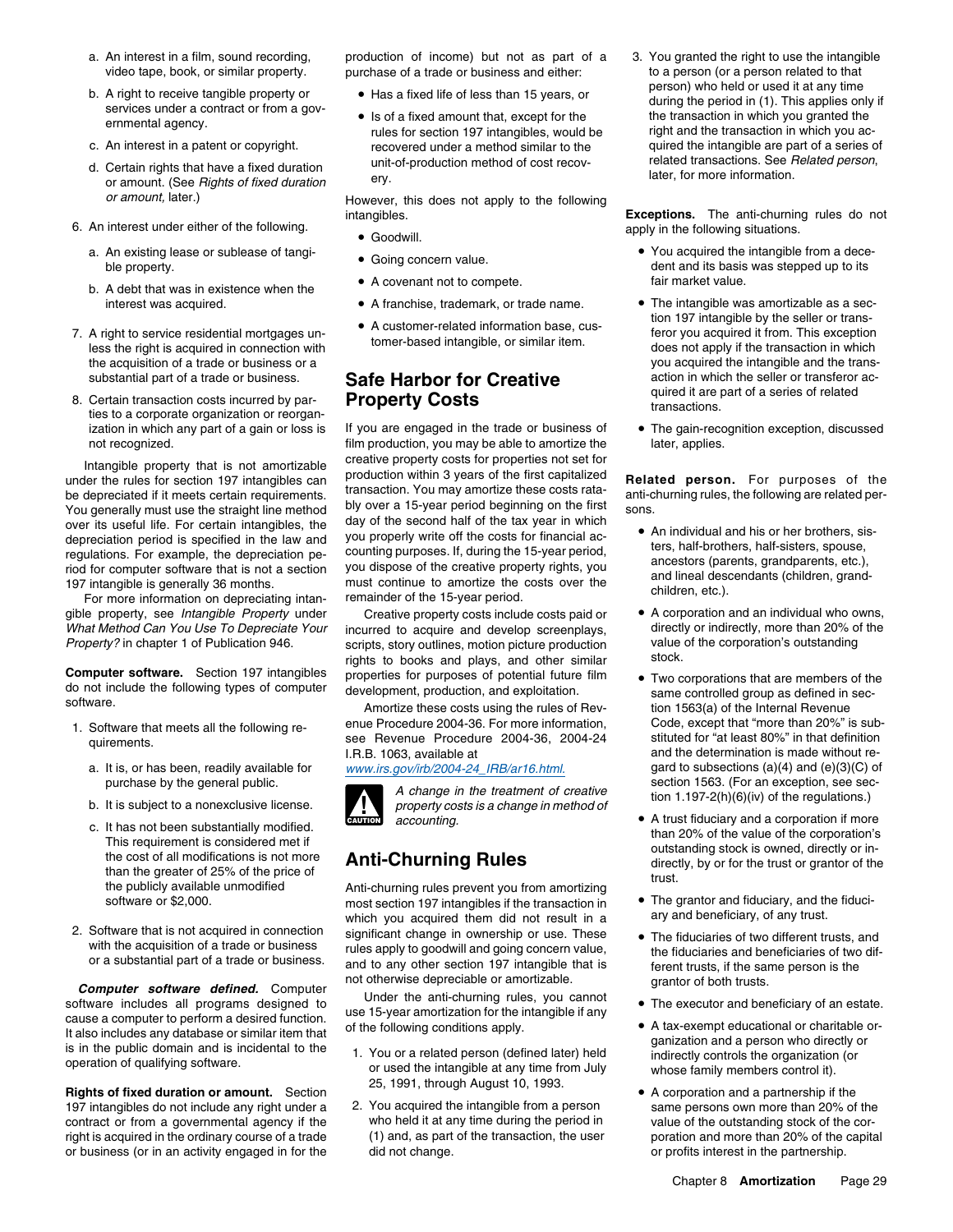- Two S corporations, and an S corporation *rate.* See chapter 2 in Publication 544 for **•** A change in the amortization method, pesons own more than 20% of the value of the value of the value of the value of the value of the value of the value of the value of the value of the value of the value of the value of the value of the value of the value of t
- 
- A partnership and a person who owns,<br>directly or indirectly, more than 20% of the rules for this exception, that person must<br>capital or profits interests in the partner-<br>ship. asset account.
- 

**When to determine relationship.** Persons<br>are treated as related if the relationship existed<br>at the following time.<br>**•** To avoid any of the anti-churning rules.<br>**•** To avoid any of the anti-churning rules.<br>**•** To avoid any at the following time. • To avoid any of the anti-churning rules.

- In the case of a single transaction, imme- Generally, the making of a late amortizatransaction in which the intangible was ac-
- In the case of a series of related transac-  $\overline{\phantom{a}}$  and  $\overline{\phantom{a}}$  and  $\overline{\phantom{a}}$  and  $\overline{\phantom{a}}$  and  $\overline{\phantom{a}}$  of an amortizable asset. tions (or a series of transactions that com-<br> **Incorrect Amount of** See section 1.446-1(e)(2)(ii)(a) of the Regula-<br> **Incorrect Amount of** See section 1.446-1(e)(2)(ii)(a) of the Regulaprise a quanned stock purchase diner<br>section 338(d)(3) of the Internal Revenue **Amortization Deducted** tions for more information and examples.

or for a corporation, partnership, estate, or trust is considered owned proportionately by or for its For more information, see Revenue Proceshareholders, partners, or beneficiaries. **Amended Return** dure 2006-12 and Revenue Procedure 2008-52

**Rule 2.** An individual is considered to own if you deducted an incorrect amount for amorti-<br>the stock directly or indirectly owned by or for his zation, you can file an amended return to correct amount or<br>or her family. F sisters, half-brothers and half-sisters, spouse,<br>ancestors, and lineal descendants. • A mathematical error made in any year. See Revenue Procedure 2008-52, 2008-36

**Rule 3.** An individual owning (other than by • A posting error made in any year.<br>applying Rule 2) any stock in a corporation is • An amortization deduction for a section See Announcement 2008-84, 2008-81 I.R.B.

*Rule 4.* For purposes of applying Rule 1, 2, or 3, treat stock constructively owned by a per-<br>son under Rule 1 as actually owned by that<br>person. Do not treat stock constructively owned<br>by an individual under Rule 2 or 3 as owned by<br>by an individual under Rule 2 or 3

- That person would not be related to you
- That person chose to recognize gain on

the outstanding stock of each corporation. If this exception applies, the anti-churning • A change in the accounting for amortiz-For any to the accounting in the accounting for amount of your adjusted<br>Two partnerships if the same persons besis in the intensible that is more than the gain able assets from a single asset account to

partnerships. *Notification.* If the person you acquired the • A partnership and a person who owns, intangible from chooses to recognize gain under • A change in the accounting for amortiz-<br>- directly a limit in the accounting for amortiz-<br>- directly a limit in the second of the sec

**• Two persons who are engaged in trades Anti-abuse rule.** You cannot amortize any Changes in amortization that are not a change in trades **• Anti-abuse rule.** You cannot amortize any **• Changes in amortization that are** or businesses under common control (as section 197 intangible acquired in a transaction described in section 41(f)(1) of the Internal for which the principal purpose was either of the • A change in computing amortization in the **Francisco in the structure** 

- To avoid the requirement that the intangi-
- 

diately before or immediately after the **More information.** For more information tion election or the revocation of a timely transaction in which the intangible was ac-<br>the anti-churning rules, including addi-<br>valid amorti quired. tional rules for partnerships, see Regulations • section 1.197-2(h).

Code), immediately before the earliest<br>transaction or immediately after the last<br>transaction.<br>**Change is the sect of the sect of the sect of the section** for a section 197<br>**Change is a correction** for that you may be able

- A mathematical error made in any year.
- 
- applying Fulle 2) any stock in a corporation is  $\bullet$  An amortization deduction for a section  $\bullet$  See Announcement 2008-84, 2008-38 I.R.B.<br>
considered to own the stock directly or indirectly and the strangible for which yo

- 
- 

income tax on the gain at the highest tax method of accounting for amortization.

- and a regular corporation, if the same per-<br>information on making this choice. This covery, or convention of an amor-
- own, directly or indirectly, more than 20% basis in the intangible that is more than the gain<br>own, directly or indirectly, more than 20% recognized by the transferor.<br>of the capital or profits interests in both recognized
	- A change in the accounting for amortiz-

- Revenue Code). The revenue Code in the Revenue Code). The Revenue Code is the Revenue Code in which your use of the asset
	-
	-
	- Any change in the placed-in-service date<br>of an amortizable asset.

*Rule 1.* Stock directly or indirectly owned by Your Accounting Method, later. The matic approval procedures, and a list of excep-<br>for a corporation, partnership, estate, or trust

I.R.B. 587, available at

by an individual under Rule 2 or 3 as owned by<br>the individual for reapplying Rule 2 or 3 to make<br>another person the constructive owner of the the searly is considered filed on the due date.)<br>stock. The state of the searly **Gain-recognition exception.** This exception **Calcular** This exception **Calcular** This exception **Calcular** This exception **Calcular** The *anti-churning rules* applies if the person that year.<br>
you acquired the intangible meets both of the following requirements. **Changing Your** series of related transactions, treat all of the<br>• That person would not be related to you **Accounting Method** section 197 intangibles as if they were a single • That person would not be related to you<br>
(as described under *Related person*, ear-<br>
lier) if the 20% test for ownership of stock<br>
and partnership interests were replaced by<br>
a 50% test.<br>
a 50% test.<br>
a 50% test. accounting for amortization. loss. For more information on ordinary or capital the disposition of the intangible and pay The following are examples of a change in gain or loss on business property, see chapter 3<br>income tax on the gain at the highest tax method of accounting for amortization. [15] in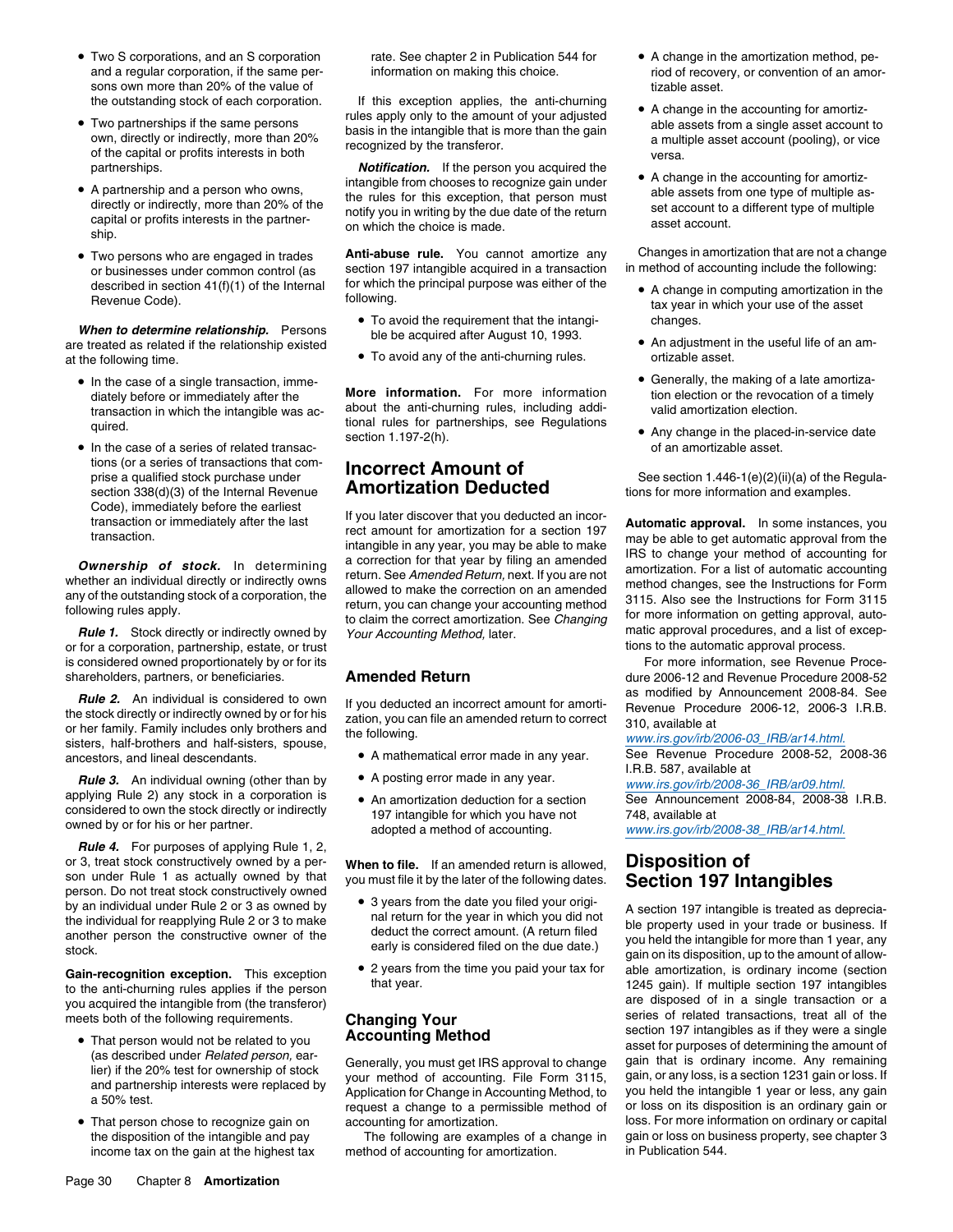**Nondeductible loss.** You cannot deduct any of your amortization deduction for reforestation any gain as ordinary income up to the amortizaloss on the disposition or worthlessness of a costs paid or incurred during the tax year. tion you took. See chapter 3 of Publication 544 section 197 intangible that you acquired in the The election to amortize reforestation costs for more information. same transaction (or series of related transac-<br>tions) as other section 197 intangibles you still tate must be made by the partnership, corpora-<br>have. Instead, increase the adjusted basis of tion, or estate. A partner, sha loss. Figure the increase by multiplying the non-<br>deductible loss on the disposition of the intangi-<br>for allocating items of income, loss, deduction,<br>vou incurred them. deductible loss on the disposition of the intangi- for allocating items of income, loss, deduction, you incurred them.

- The numerator is the adjusted basis of The numerator is the adjusted basis of the estate and the income beneficiary based on each remaining intangible on the date of the estate allocable to each. grown. the disposition.
- 

compete, or similar arrangement, is not consid-<br>
Site preparation.<br>
the election by filing an amended return within 6 ered disposed of or worthless before you dis- • Seeds or seedlings. pose of your entire interest in the trade or business for which you entered into the cove-<br>  $\blacksquare$  Labor.<br>  $\blacksquare$  Labor. nant. •

**Nonrecognition transfers.** If you acquire a **Convertion on equipment used in plant**<br>section 197 intangible in a nonrecognition trans-<br>fer, you are treated as the transferor with respect<br>to the part of your adjusted basis

basis in the acquired intangible that is not more • It is held for the growing and cutting of basis in the acquired manyible that is not more<br>than your adjusted basis in the exchanged or<br>zation period of the exchanged or converted<br>in the commercial production of timber<br>in the commercial production of timber<br>in the intangible. Amortize over a new 15-year period<br>
the part of your adjusted basis in the acquired • It consists of at least one acre planted with Passthroughs and Special Industries<br>
intangible that is more than your adjuste intangible that is more than your adjusted basis tree seedlings in the manner normally co:PSI:6<br>in the exchanged or converted intangible. Used in forestation or reforestation. The manner normally constitution Ave., N.W., I in the exchanged or converted intangible.

you have amortized for 4 full years. It has a property on which you have planted shelter belt<br>remaining unamortized basis of \$30,000. You or ornamental trees, such as Christmas trees. remaining unamortized basis of \$30,000. You exchange the asset plus \$10,000 for a like-kind<br>section 197 intangible. The nonrecognition prodetation period. The 84-month amorti-<br>visions of like-kind exchanges apply. You amortization period starts on the first day of t

reforestation costs paid or incurred during the amortization purposes.<br>The costs paid or incurred after December 19, 2007).<br>If you retire or abandon the property during tax year. See Reforestation Costs in chapter 7. You can elect to amortize the qualifying costs **Recapture.** If you dispose of qualified timber the amortization period, no amortization deducthat are not deducted currently over an property within 10 years after the tax year you tion is allowed in the year of retirement or aban-84-month period. There is no limit on the amount incur qualifying reforestation expenses, report donment.

ble by the following fraction.<br>
ortizable costs of an estate are divided between • A description of the type of timber being ortizable costs of an estate are divided between **A description of the type of timber being ortizable** costs of an estate are divided between **s** grown and the purpose for which it is

• The denominator is the total adjusted ba-<br>ses of all remaining amortizable section<br>197 intangibles on the date of the disposi-<br>197 intangibles on the date of the disposi-<br>197 intangibles on the date of the disposi-<br>197 i

- Site preparation.
- 
- Labor.
- 
- 

- 
- 
- 

**Example.** You own a section 197 intangible Qualified timber property does not include<br>Nu have amortized for 4 full years It has a property on which you have planted shelter belts

son holds the property for life with the remainder expenses were paid or incurred. For major inte-<br>going to another person, the life tenant is entitled grated oil companies (as defined in section **Reforestation Costs** going to another person, the life tenant is entitled grated oil companies (as defined in section to the full amortization for qualifying reforesta-<br>tion costs incurred by the life tenant. Any re- bly tion costs incurred by the life tenant. Any re-You can elect to deduct a limited amount of mainder interest in the property is ignored for curred after May 17, 2006 (a 7-year period for reforestation costs paid or incurred after December 19, 2007).

- 
- 

the disposition.<br>• The denominator is the total adjusted ba-**Qualifying costs.** Reforestation costs are the • for which you amortize reforestation costs.

costs for the following items. ever, if you timely filed your return for the year **Covenant not to compete.** A covenant not to without making the election, you can still make months of the due date of the return (excluding extensions). Attach Form 4562 and the state- Tools. pursuant to section 301.9100-2" on Form 4562. File the amended return at the same address

justed basis. You amortize this part of the cost-sharing program, unless you include the revoke the election must include your name,<br>adjusted basis over the intangible's remaining reimbursement in your income. and address,



Washington, DC 20224

Life tenant and remainderman. If one per-<br>son holds the property for life with the remainder<br>expenses were paid or incurred. For major inte-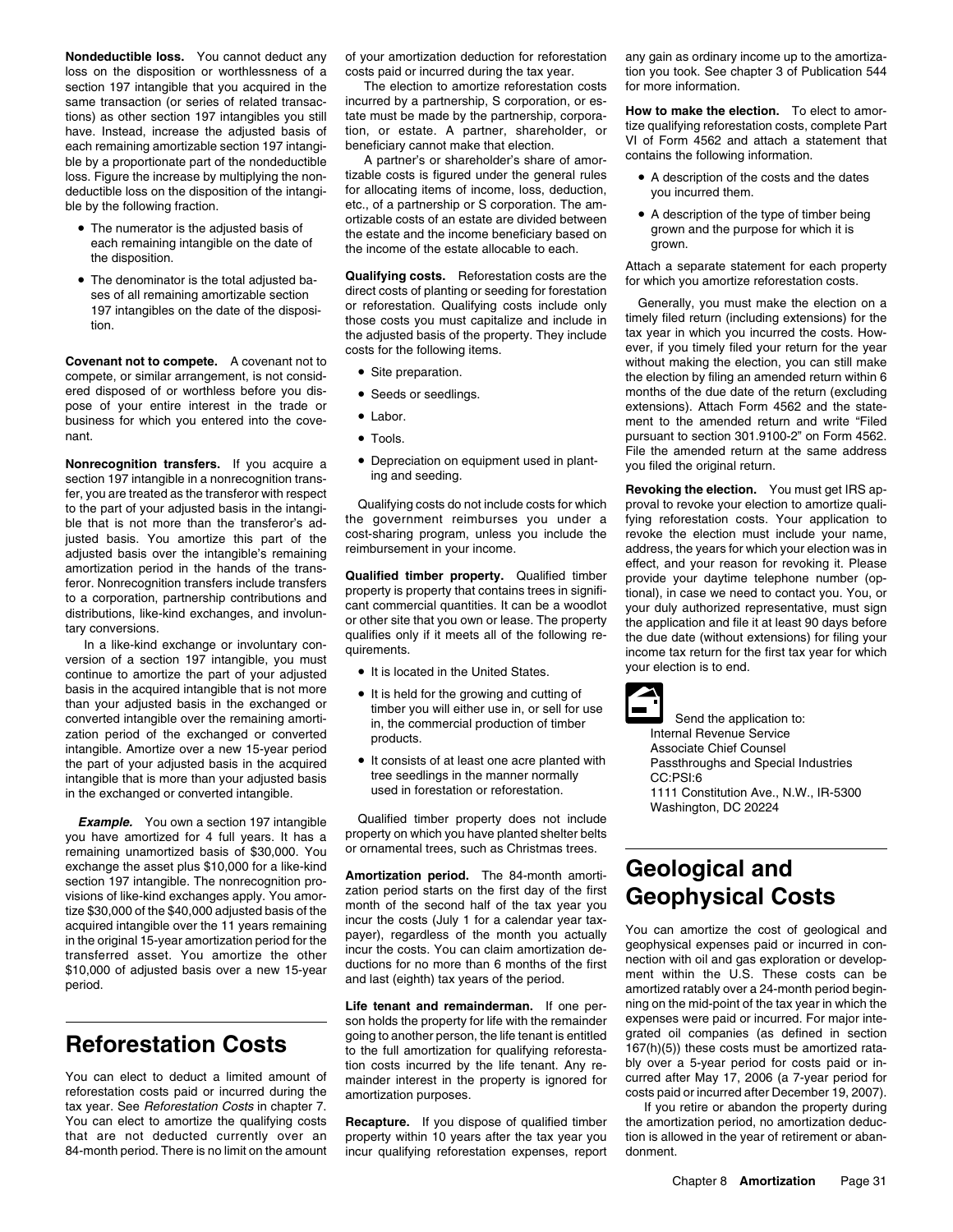You can elect to amortize the cost of a certified pollution control facility over 60 months. How **Research and**<br>
ever, see *Atmospheric pollution control facilities*<br>
facility that is not eligible for amortization can be<br>
facility that is not eligible for amortization can

A certified pollution control facility is a new<br>
identifiable treatment facility used in connection<br>
in g them as current business expenses, see timely filed return (including extensions) for the<br>
inthe plant or other prop

The facility must not significantly increase<br>the output or capacity, extend the useful life, or<br>reduce the total operating costs of the plant or costs chargeable to a capital account if you meet<br>other property. Also, it mu

your property to the extent it appears you will recover (over the property's useful life) all or part<br>of its cost from the profit based on its operation **How to make the election.** To elect to amor- all of the information necessary to demonstrate of its cost from the profit based on its operation **How to make the election.** To elect to amor- all of the information necessary to demonstrate **Austion** (such as through sales of recovered wastes), tize research and expe (such as through sales of recovered wastes). tize research and experimental costs, complete the rare and unusual circumstances that would<br>The federal certifying authority will describe the Part VI of Form 4562 and attach i The federal certifying authority will describe the Part VI of Form 4562 and attach it to your in-<br>nature of the potential cost recovery. You must come tax return. Generally, you must file the ocation is approved, any unamo nature of the potential cost recovery. You must come tax return. Generally, you must file the ocation is approved, any unamortized costs are then reduce the amortizable basis of the facility return by the due date (includi then reduce the amortizable basis of the facility

**New identifiable treatment facility.** A new make the electron by filling an amended return<br>identifiable treatment facility is tangible depre-<br>ciable property that is identifiable as a treatment<br> $\frac{1}{2}$  (excluding exten

the original return. **Atmospheric pollution control facilities.** Your election is binding for the year it is can be amortized over 84 months. To qualify, Certain atmospheric pollution control facilities the following must apply. The method.

- The facility must be acquired and placed The facility must be acquired and placed<br>in service after April 11, 2005. If acquired, **with any contract and all any contract and S** New the original use must begin with you after Ine original use must begin with you after **Optional Write-off** Marginal production of oil and gas. The tem-<br>April 11, 2005.
- The facility must be used in connection
- 

ration must reduce the amortizable basis of a pollution control facility by 20% before figuring the amortization deduction.  $-60$  months,  $-60$  months,  $-60$  months,  $-60$  months,  $-60$  months,  $-60$  months,  $-60$  months,  $-60$  months,  $-60$  months,  $-60$  months,  $-60$  months,  $-60$  months,  $-60$  months,  $-60$  months

**More information.** For more information on • Mining exploration and development costs **Pollution** the amortization of pollution control facilities,  $-10$  years, and see Code sections 169 and 291(c) and the re-<br>lated regulations.  $\bullet$  Research and experimental costs - 10 **Control Facilities Experimental control Facilities Research Accord Lated regulations.** The state of the vears.

- 
- 

by this potential recovery.<br>  $\begin{array}{ccc}\n\bullet \\
\bullet \\
\bullet \\
\bullet\n\end{array}$  However, if you timely filed your return for the<br>
year without making the election, you can still clable property that is identifiable as a treatment<br>facility. It does not include a building and its<br>structural components unless the building is ex-<br>clusively a treatment facility.<br> $\blacksquare$ <br>clusively a treatment facility.<br>

> approval from the IRS to change to a different made and for all later years unless you obtain **Depletion**

• If you construct, reconstruct, or erect the You can elect to amortize certain tax preference<br>focility only the bosin ettributable to the items over an optional period beginning in the • If you construct, reconstruct, or erect the<br>facility, only the basis attributable to the<br>construction, reconstruction, or erection<br>completed after April 11, 2005, qualifies.<br>The applicable costs and the optional recovery periods are as follows: Depletion is the using up of natural resources by

- 
- 
- 
- 

- 
- 

change the nature of the manufacturing or pro-<br>duction process or facility.<br>trade or business.<br>request to revoke the election must be submitrequest to revoke the election must be submit-The federal certifying authority will not certify vertify extination of a letter ruling before the form of a letter ruling before extent it appears you will

porary suspension of the taxable income limita- • The facility must be used in connection **of Certain Tax** tion on percentage depletion from the marginal with an electric generation plant or other property placed in operation after Decem-<br> **Preferences Preferences** fo ber 31, 1975, that is primarily coal fired. And the state of the state of the state of the state for tax years beginning in 2009.

**Basis reduction for corporations.** A corpo-<br> **e** Circulation costs - 3 years, and the amortizable basis of a **base of contact of the ential of the deple-** ration deduction allows an owner or operator to • Intangible drilling and development costs account for the reduction of a product's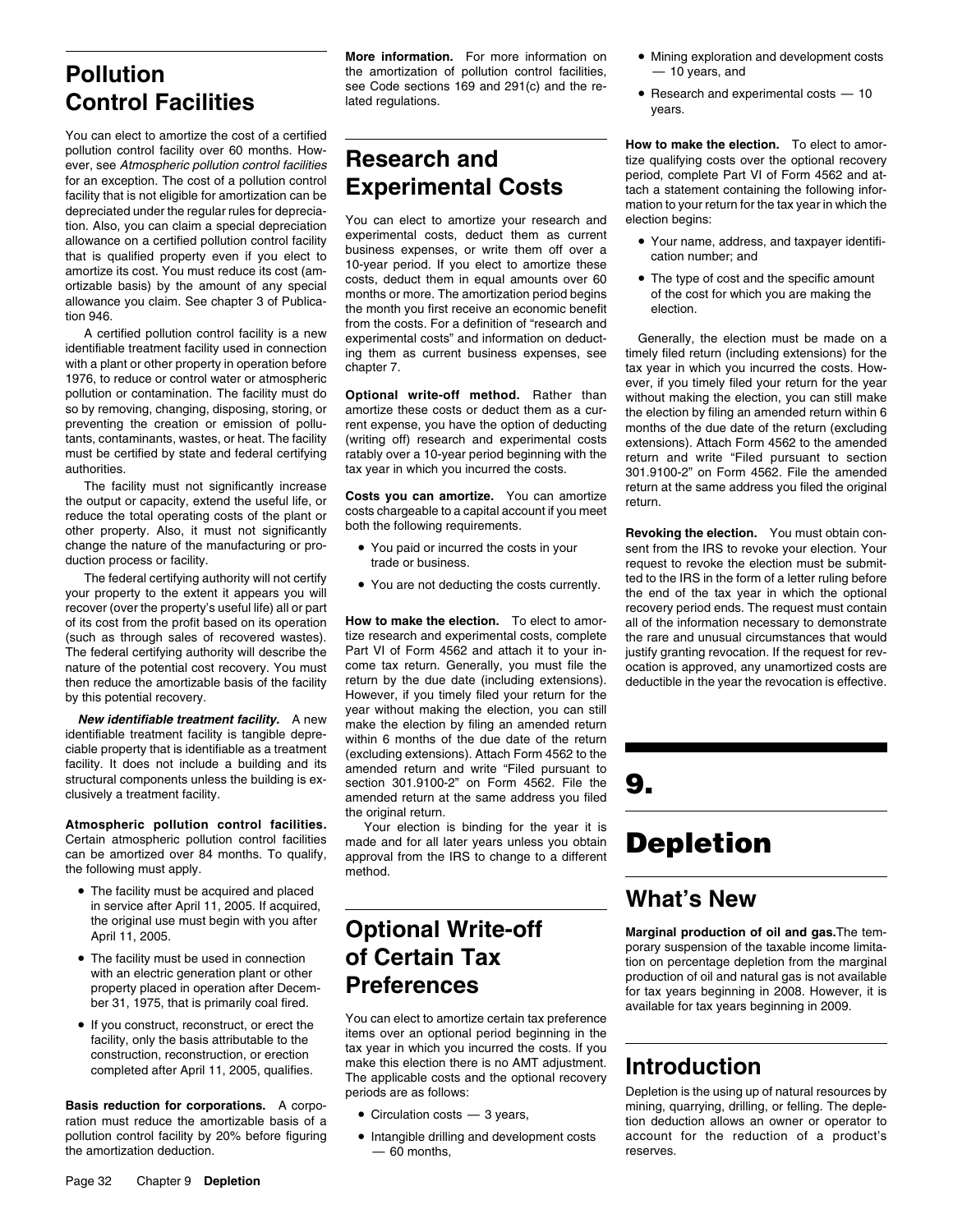mineral property, you generally must use the To figure cost depletion you must first determine tions were allowed or allowable in earlier years. method that gives you the larger deduction. For the following.<br>standing timber, you must use cost depletion.

- $\bullet$  Who can claim depletion
- Mineral property
- Timber

## **Claim Depletion?** b. Deferred expenses (including deferred

If you have an economic interest in mineral prop-<br>
erty or standing timber, you can take a deduction<br>
for depletion. More than one person can have an<br>
economic interest in the same mineral deposit or<br>  $\frac{1}{2}$ . The residu

- You have acquired by investment any in-
- 



"property" means each separate interest you<br>own in each mineral deposit in each separate interest you<br>tract or parcel of land. You can treat two or more number of units sold during the tax year based<br>separate interests as

- 
- Percentage depletion.

you did not income) for the tax year.<br>
you generally cannot use percentage depletion<br>
you generally cannot use percentage depletion<br>
for oil and gas wells. See *Oil and Gas Wells*,<br>
for oil and gas wells. See *Oil and Gas* later. the contract of the lessor. The contract of the lessor. The contract of the lessor.

- 
- 
- The number of units of mineral sold during<br>the tax year.

- 1. Amounts recoverable through:
	-
	- exploration and development costs),
	-
- 
- 

• You have a legal right to income from the certain additions and improvements, and minus dure 2004-19 on page 563 of Internal Revenue<br>extraction of the mineral or cutting of the certain deductions such as depletion allow of your capital investment. basis can never be less than zero. See Publica-<br>fight pass of Assets for more information your timely filed (including extensions) original

- 
- **•** The number of units of mineral sold during the tax year (determined under your method of accounting, as explained next). **Percentage Depletion**

Vou must estimate or determine recoverable<br>
Mineral Property<br>
Mineral property includes oil and gas wells,<br>
mineral and the measure) of mineral produces, barrels, thousands<br>
Mineral property includes oil and gas wells,<br>
mi

| Revenue Code and the related regulations for<br>rules on how to treat separate mineral interests.<br>There are two ways of figuring depletion on | IF you<br>use           | THEN the units sold<br>during the year are      | <b>Gross income.</b> When figuring your percent<br>age depletion, subtract from your gross income<br>from the property the following amounts. |
|--------------------------------------------------------------------------------------------------------------------------------------------------|-------------------------|-------------------------------------------------|-----------------------------------------------------------------------------------------------------------------------------------------------|
| mineral property.                                                                                                                                | The cash                | The units sold for which                        | • Any rents or royalties you paid or incurred                                                                                                 |
| • Cost depletion.                                                                                                                                | method of<br>accounting | you receive payment<br>during the tax year      | for the property.                                                                                                                             |
| • Percentage depletion.                                                                                                                          |                         | (regardless of the year of<br>sale).            | • The part of any bonus you paid for a lease                                                                                                  |
| Generally, you must use the method that gives                                                                                                    |                         |                                                 | on the property allocable to the product                                                                                                      |
| you the larger deduction. However, unless you<br>are an independent producer or royalty owner,                                                   | An accrual<br>method of | The units sold based on<br>your inventories and | sold (or that otherwise gives rise to gross<br>income) for the tax year.                                                                      |
| you generally cannot use percentage depletion<br>for oil and gas wells. See Oil and Gas Wells,                                                   | accounting              | method of accounting for<br>inventory.          | A bonus payment includes amounts you paid as<br>a lessee to satisfy a production payment re-                                                  |

There are two ways of figuring depletion: **Cost Depletion Cost The number of units sold during the tax year cost depletion and percentage depletion. For does not include any for which depletion deduc-<br>
Cost Depletion def** 

• The property's basis for depletion. **Figuring the cost depletion deduction.** • The property's basis for depletion. Once you have figured your property's basis for **Topics •** The total recoverable units of mineral in depletion, the total recoverable units, and the This chapter discusses: the property's natural deposit. This chapter of units sold during the tax year, you can figure your cost depletion deduction by taking<br>the following steps.

| • Mineral property |                                                                                                                                                | <b>Step</b>    | <b>Action</b>                                                                 | Result                  |
|--------------------|------------------------------------------------------------------------------------------------------------------------------------------------|----------------|-------------------------------------------------------------------------------|-------------------------|
| $\bullet$ Timber   | <b>Basis for depletion.</b> To figure the property's<br>basis for depletion, subtract all the following<br>from the property's adjusted basis. |                | Divide your property's<br>basis for depletion by<br>Itotal recoverable units. | Rate per<br>lunit.      |
|                    | 1. Amounts recoverable through:                                                                                                                | $\overline{2}$ | Multiply the rate per                                                         | Cost                    |
| Who Can<br>- -     | a. Depreciation deductions,                                                                                                                    |                | unit by units sold<br>during the tax year.                                    | depletion<br>deduction. |

<sup>21</sup>. The cost or value of land acquired for pur-<br>3. The cost or value of land acquired for pur-<br>property. Owners of oil and gas property may<br>poses other than mineral production. use an elective safe harbor in determining use an elective safe harbor in determining the You have acquired by investment any in-<br>The adjusted basis of your computing cost depletion. If this election is terest in mineral deposits or standing tim-<br>nonerty is your original cost or other basis olus made, special rules apply. See Revenue Proceproperty is your original cost or other basis, plus made, special rules apply. See Revenue Proce-<br>certain additions and improvements, and minus dure 2004-19 on page 563 of Internal Revenue

A contractual relationship that allows you an tion 551, Basis of Assets, for more information your timely filed (including extensions) original<br>economic or monetary advantage from products on adjusted basis.<br>of the mineral of the mineral deposit or standing timber is not,<br>in itself, an economic interest. A production pay-<br>ment carved out of, or retained on the sale of,<br>mineral property is not an economic interest.<br>mineral property is not an • The number of units of mineral remaining made and all subsequent years. It cannot be at the end of the year (including units re-<br>revoked for the tax year in which it is elected, but at the end of the year (including units re-<br>Individuals, corporations, estates, and<br>trusts who claim depletion deductions<br>may be liable for alternative minimum • The number of units of mineral sold during<br>may be liable for

- 
-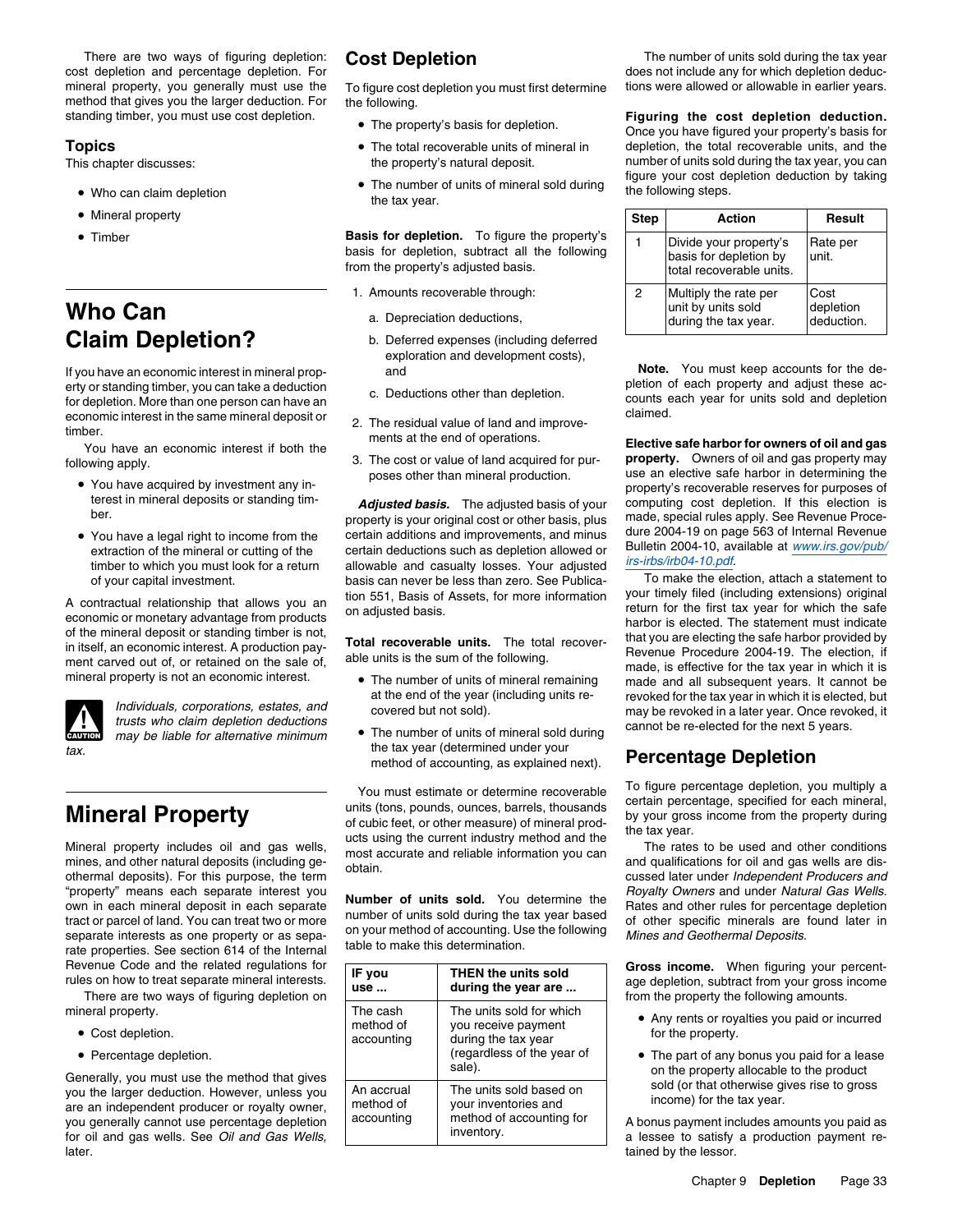the bonus you must subtract. for wells that produce natural gas that is either uting of the bonus you must subtract.

- Operating expenses.
- 
- Administrative and financial overhead.
- Depreciation.
- Intangible drilling and development costs.
- Exploration and development expendi-

taxable income from the property for purposes tate, or trust and anyone who holds a significant est in the person.<br>
of the taxable income limit. 
ownership interest in it are related persons. A

- Do not deduct any net operating loss de-<br>duction from the gross income from the ing apply.<br> $\frac{1}{2}$  ach of them.<br>Each of the related person rules  $\frac{1}{2}$  apply.
- 
- If, during the year, you dispose of an item The value of the outstanding stock of a •The interest in the profits or capital of a your customers.<br>
any allowable deduction for mining ex-<br>
partnership.<br>
partnership.<br> **•** There are no arrangements for the retailer<br>
• There are no arrangements for the retailer to the mineral property. See section by the mineral property. See section by the retailer.<br>1.613-5(b)(1) of the regulations for infor-<br>the mineral property. See section by the retailer.

or gas well unless at least one of the following tion if both the following apply. **Transferees who cannot claim percentage**

- 
- The well produces natural gas that is ei-

If you are an independent producer or royalty owner, see Independent Producers and Royalty to use a trademark, trade name, or **Figuring percentage depletion.** Generally, Owners, next. service mark or name owned by you or as an independent producer or royalty owner,

Use the following fraction to figure the part of For information on the depletion deduction a related person in marketing or distrib-<br>e bonus you must subtract. In for wells that produce natural gas that is either uting oi sold under a fixed contract or produced from by-products.

Taxable income limit. The percentage deple-<br>tion deduction generally cannot be more than<br>50% (100% for oil and gas property) of your wour depletable oil or domestic natural gas up to<br>50% (100% for oil and gas property) of Taxable income from the property means claim percentage depletion. For information on formation of one of one from the property means claim percentage depletion. For information on a distrial users.<br>Taxable income from the

pletion or qualified domestic production<br>activities) attributable to mining processes, in-<br>cluding mining transportation. These deductible<br>items include, but are not limited to, the follow-<br>items include, but are not limit Operating expenses. based on average (rather than actual) daily re-<br>
Certain selling expenses.<br>
For the tax year. The average daily<br>
refinery run is computed by dividing total refinery<br> **Related person**. To determine refinery run is computed by dividing total refinery **Related person.** To determine if you and runs for the tax year by the total number of days another person are related persons, see Reruns for the tax year by the total number of days another person are related persons, see Re-<br>in the tax year.

> *Related person.* You and another person Interpret are related persons if either of you holds a signif-<br> **Sales through a related person.** You are identifying the considered to be selling through a related per-

For example, a corporation, partnership, es-<br>tate, or trust and anyone who holds a significant<br>est in the person the taxable income limit. ownership interest in it are related persons. A<br>bo not deduct any net operating loss de-<br>Do not deduct any net operating loss de-<br>partnership and a trust are related persons if one • • • • • • •

• Corporations do not deduct charitable con- significant ownership interest means direct or interest in the retailer. tributions from the gross income from the indirect ownership of 5% or more in any one of

- 
- 
- The beneficial interests in an estate or

mation on how to figure the ordinary gain Any interest owned by or for a corporation, . Neither you nor the retailer knows of or

You cannot claim percentage depletion for an oil **pletion.** You cannot claim percentage deple-

- -
	- b. To any person who is required under an  $1.613A-7(p)$  of the regulations.<br>agreement with you or a related person

- No. of units sold in the tax year Bonus Bonus are operation of the see Natural Gas Wells,<br>
Property and gas wells and geothermal depos-<br>
For oil and gas wells and geothermal depos-<br>
Its, gross income from the property is d
- than a geothermal deposit or an oil and gas well,<br>gross income from the property is defined later and the you figure percentage depletion using a (not counting resales) of oil, natural gas, or<br>under *Mines and Geothermal D*

- 
- 
- 

lated person under Refiners who cannot claim<br>percentage depletion, earlier.

Exploration and development expendi-<br>a third person holds a significant ownership in-<br>for if any sale by the related person produces tures. a third person holds a significant ownership in-<br>terest in both of you. gross income from which you may benefit be-<br>The following rules apply when figuring your For example, a corporation, partnership, es-<br>For examp

- For purposes of the related person rules,  $\bullet$  You do not have a significant ownership<br>
inticant ownership interest means direct or interest in the retailer.
- Triputions from the gross income from the indirect ownership of 5% or more in any one of vou sell your production to persons who the following.
- The retailer does not buy oil or natural gas of section 1245 property that was used in corporation.<br>The interest in the profits or capital of a from your customers or persons related to connection with mineral property, re
- penses by the part of any gain you must<br>report as ordinary income that is allocable  $\bullet$  The beneficial interests in an estate or  $\bullet$  to acquire oil or natural gas you produced report as ordinary income that is allocable  $\bullet$  The beneficial interests in an estate or to acquire oil or natural gas you produced report as ordinary income that is allocable  $\bullet$  The beneficial interests in an estate or
- mation on now to figure the ordinary gain<br>allocable to the property.<br>
allocable to the property.<br> **Oil and Gas Wells**<br>
and Gas Wells<br>
and Gas Wells<br>
and Gas Wells<br>
and Gas Wells<br>
and Gas Wells<br>
and Gas Wells<br>
and Gas Wells

applies.<br>**1.** You sell oil or natural gas or their a pletion. You cannot claim percentage de-<br>1. by-products directly or through a related in a proven by transfer after 1974 and **•** You are either and independent producer a royalty owner. The products of through a related oil or gas property by transfer after 1974 and a royalty owner. The well produces natural gas that is ei-<br>ther sold under a fixed contract or pro-<br>duced from geopressured brine. or a related person.<br>duced from geopressured brine.<br>in proven oil or gas property," see section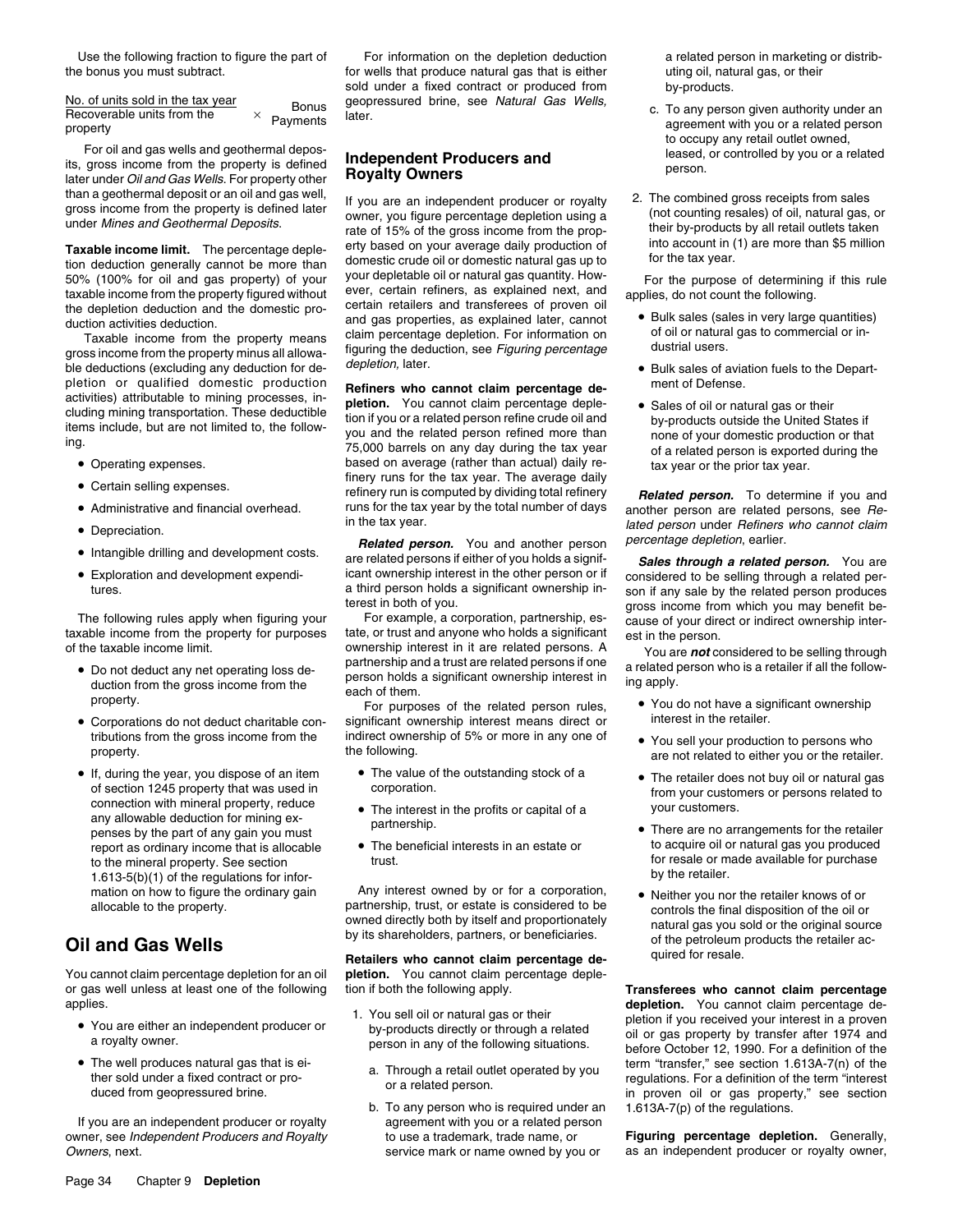you figure your percentage depletion by comput-<br>If you have production from marginal wells, depletion allowance for that property for ing your average daily production of domestic oil see section 613A(c)(6) of the Internal Revenue the year. or gas and comparing it to your depletable oil or Code to figure your depletable oil or natural gas gas quantity. If your average daily production quantity.<br>
does not exceed your depletable oil or gas quan-<br>
tity, you figure your percentage depletion by<br>
multiplying the gross income from the oil or gas<br>
property (defined make an allocation as explained later under  $Av-$  Corporations, trusts, and estates if 50% or depletion and the deduction for domestic erage daily production exceeds depletable more of the beneficial interest is owned by production activities under section 199 of quantities. the same or related persons (considering the Internal Revenue Code. For a defini-

depletion deduction. See Taxable income limit, beneficial interest). See Taxable income limit, beneficial inter<br>later and unit of You and your applicance and minor objiding and Mineral Property. American Charles Courses and Windows Children. Mineral Property.<br>
ater. The Mineral Property.

of \$110,000 (\$200,000 – \$90,000). Paul re- If you sold gas after you removed it from the partnership or S corporation makes the alloca-<br>ceived income of \$22.000 (\$110,000 × 20) for premises for a price that is lower than t ceived income of \$22,000 (\$110,000  $\times$  .20) for premises for a price that is lower than the RMFP, tion as c<br>his net property for property.

en processuit is a set of the context of the property.<br>
duction from the property. income.

**Depletable oil or natural gas quantity.** Gen-<br>
begins the quantity is 1,000 bar-<br>
begins the quantities. If your depleted be the action of the year is the search of the year is the oil quantities. The search of the year i

**Example.** You have both oil and natural gas<br>production. To figure your depletable natural gas<br>gas quantity, you choose to apply 360 barrels of<br>your 1000-barrel depletable oil quantity. Your<br>depletable oil quantity. Your<br>d cubic feet of gas (360  $\times$  6000). You must reduce tion, the numerator of which is the result your depletable oil quantity to 640 barrels (1000 figured in (2) and the denominator of which **Reporting the deduction.** Information that

- 
- 

**Average daily production.** Figure your aver-<br>
age daily production by dividing your total do-<br>
age daily production by dividing your total do-<br>
metate proses in charge loss in charge is the consister and the Nonedauti-<br>

divide the income you receive for your net profits<br>increase of percentage depletion, gross income to allowance, later.) Each partner or share-<br>Then multiply the gross rotation from the property. Tor pur-<br>Then multiply the

his net profits interest.<br>
net property for determine gross income from the property for<br>
percentage depletion purposes without regard

received) by \$200,000 (the gross revenue from Gross income from the property does not cording to that partner's interest in partnership<br>the property) Paul determined his share of the include lease bonuses, advance royaltie

- 
- 
- 
- 

- In addition, there is a limit on the percentage only persons that own at least 5% of the tion of taxable income from the property,<br>
oletion deduction, See Taxable income limit beneficial interest). See Taxable income limit
	- 65% of your taxable income from all

Paul determined his percentage participation<br>to be 11% by dividing \$22,000 (the income he<br>received) by \$20,000 (the income he<br>received) by \$20,000 (the gross revenue from the Sample of the property does not cording to that the property). Paul determined his share of the include lease bonuses, advance royalties, or capital. However, in some cases, it is figured<br>oil production to be 1.100 barrels (10,000 bar. other amounts payable without rega oil production to be 1,100 barrels (10,000 bar- other amounts payable without regard to pro- according to the partner's interest in partnership

The partnership or S corporation adjusts the



<sup>−</sup> 360). is the result figured in (1). This is your you, as a partner or shareholder, use to figure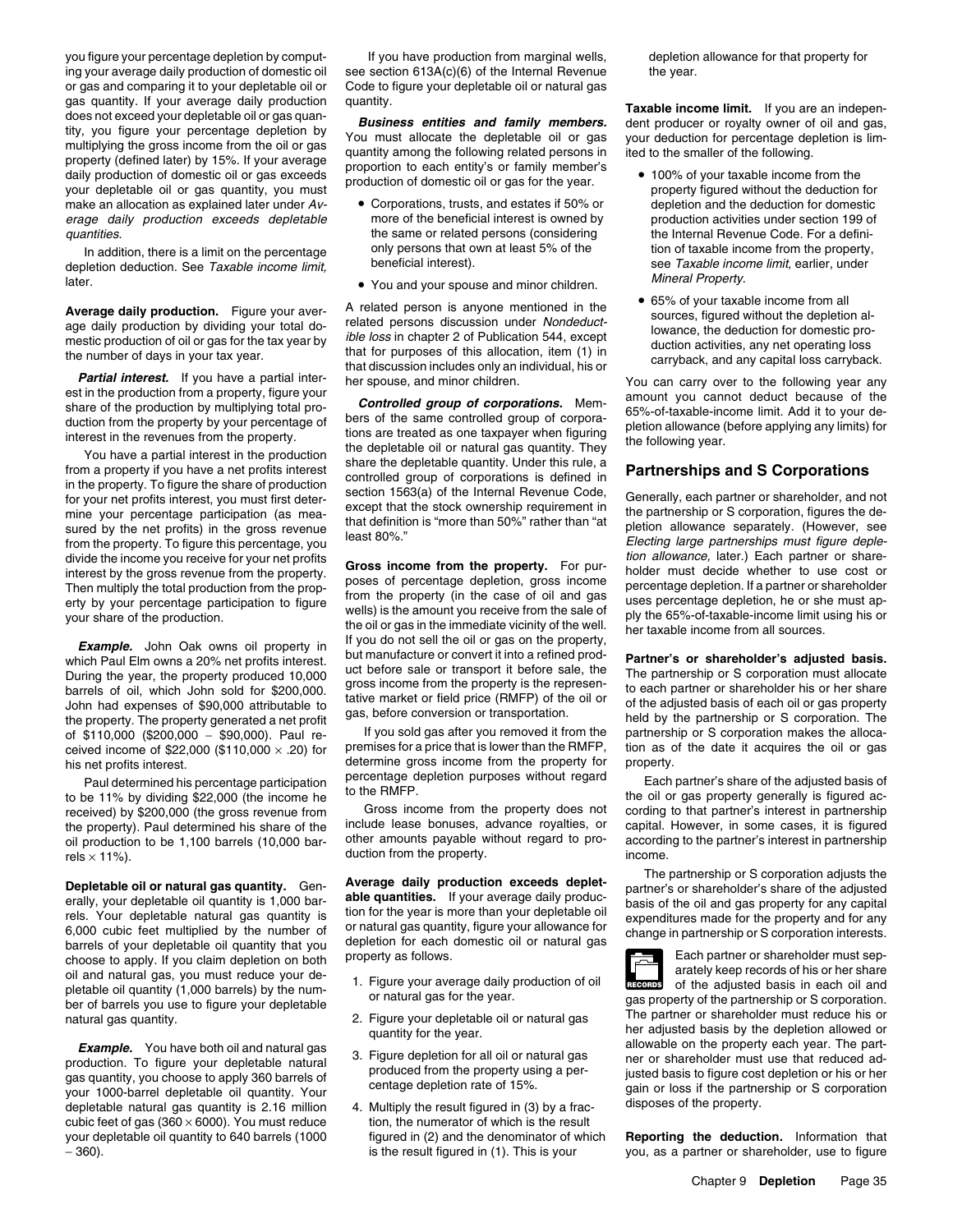ties is reported by the partnership or S corpora- ified natural gas from geopressured brine is eli- ground.<br>tion on Schedule K-1 (Form 1065) or on quible for a percentage depletion rate of 10%. Schedule K-1 (Form 1120S). Deduct oil and gas This is natural gas that is both the following.<br>Schedule K-1 (Form 1120S). Deduct oil and gas This is natural gas that is both the following. • Transporting ores or minerals (g depletion for your partnership or S corporation • Produced from a well you began to drill • Transporting ores or minerals (generally, interest on Schedule E (Form 1040). The deple-<br>
• Produced from a well you began to dril tion deducted on Schedule E is included in figuration to the plants of mills in which ing income or loss from rental real estate or •royalty properties. The instructions for Schedule 503 of the Natural Gas Policy Act of 1978<br>E explain where to report this income or loss and to be produced from geopressured brine.<br>Whether you need to file either of the f

- 
- Form 8582, Passive Activity Loss Limita- benefits. **benefits.**

**pletion allowance.** An electing large partner-<br>ship, rather than each partner, generally must<br>figure the depletion allowance. The partnership ural deposit, the percentage of your gross in-<br>figures the depletion allowance limit and the depletable oil or natural gas quan-<br>tity. Also, the adjusted basis of a partner's inter-<br>est in the partnership is not affected by the<br>est in the partnership is not affected by the

- 
- The partnership chooses to be an electing

- Refiners who cannot claim percentage de-
- 
- Any partner whose average daily produc-• Any partner whose average daily production of domestic crude oil and natural gas than stone used or sold for use by<br>
is more than 500 barrels during the tax a mine owner or operator as<br>
year in which the partnership tax

Natural gas sold under a fixed contract qualifies the tax year (figured without regard to this • You disposed of it under a contract under the tax year (figured without regard to this • You disposed of it under a contract  $\frac{1}{2}$  disposed of its under  $\frac{1}{2}$  a contract under  $\frac{1}{2}$  a percentage depletion rate of 22%. This is reduction, minus which you retain an economic interest in domestic natural gas sold by the producer under •• domestic hatural gas sold by the producer under<br>a contract that does not provide for a price in-<br>crease to reflect any increase in the seller's tax<br>liability because of the repeal of percentage de-<br>liability because of the pletion for gas. The contract must have been in effect from February 1, 1975, until the date of **Gross income from the property.** For prop-<br>sale of the gas. Price increases after February 1, erty other than a geothermal deposit or an oil or and apply if you dispose of t liability into account unless demonstrated other-<br>wise by clear and convincing evidence. all the following.<br>
all the following.<br>
all the following.<br>
Whication 544).

your depletion deduction on oil and gas proper- **Natural gas from geopressured brine.** Qual- • Extracting ores or minerals from the gible for a percentage depletion rate of  $10\%$ . • Applying certain treatment processes.

- 
- Determined in accordance with section the treatment processes are applied.

tions.<br>
Certain mines, wells, and other natural deposits, **Extraction.** Extracting ores or minerals<br>
including geothermal deposits, qualify for per-<br>
ting large partnerships must figure de-<br>
centage depletion.

| An electing large partnership is one that                                                                                                                                             | <b>PLF VOITU</b>                                                                                                                                 | 11715            | processes must be applied by the mine owner or                                                                                                                                          |
|---------------------------------------------------------------------------------------------------------------------------------------------------------------------------------------|--------------------------------------------------------------------------------------------------------------------------------------------------|------------------|-----------------------------------------------------------------------------------------------------------------------------------------------------------------------------------------|
| meets both the following requirements.                                                                                                                                                | Sulphur, uranium, and, if from                                                                                                                   |                  | operator. For a listing of treatment processes<br>considered as mining, see section $613(c)(4)$ of                                                                                      |
| • The partnership had 100 or more partners<br>in the preceding year.                                                                                                                  | deposits in the United States,<br>asbestos, lead ore, zinc ore, nickel<br>ore, and mica $\ldots \ldots \ldots \ldots$                            | 22%              | the Internal Revenue Code and the related requ-<br>lations.                                                                                                                             |
| • The partnership chooses to be an electing<br>large partnership.                                                                                                                     | Gold, silver, copper, iron ore, and<br>certain oil shale, if from deposits in<br>the United States                                               | 15%              | Transportation of more than 50 miles. If<br>the IRS finds that the ore or mineral must be<br>transported more than 50 miles to plants or mills                                          |
| <b>Disqualified persons.</b> An electing large                                                                                                                                        |                                                                                                                                                  |                  | to be treated because of physical and other                                                                                                                                             |
| partnership does not figure the depletion allow-<br>ance of its partners that are disqualified per-<br>sons. Disqualified persons must figure it<br>themselves, as explained earlier. | Borax, granite, limestone, marble,<br>mollusk shells, potash, slate,<br>soapstone, and carbon dioxide<br>produced from a well                    | 14%              | requirements, the additional authorized trans-<br>portation is considered mining and included in<br>the computation of gross income from mining.                                        |
| All the following are disqualified persons.                                                                                                                                           | Coal, lignite, and sodium chloride                                                                                                               | 10%              | If you wish to include transportation of<br>ZX                                                                                                                                          |
| • Refiners who cannot claim percentage de-<br>pletion (discussed under Independent Pro-<br>ducers and Royalty Owners, earlier).                                                       | Clay and shale used or sold for<br>use in making sewer pipe or bricks<br>or used or sold for use as sintered<br>or burned lightweight aggregates | $7\frac{1}{2}\%$ | more than 50 miles in the computation<br>of gross income from mining, file an<br>application in duplicate with the IRS. Include on<br>the application the facts concerning the physical |
| • Retailers who cannot claim percentage<br>depletion (discussed under Independent<br>Producers and Royalty Owners, earlier).                                                          | Clay used or sold for use in<br>making drainage and roofing tile,<br>flower pots, and kindred products,                                          |                  | and other requirements which prevented the<br>construction and operation of the plant within 50<br>miles of the point of extraction. Send this appli-                                   |
| • Any partner whose average daily produc-                                                                                                                                             | and gravel, sand, and stone (other                                                                                                               |                  | cation to:                                                                                                                                                                              |

their percentage depletion rates in section Washington, DC 20224

613(b) of the Internal Revenue Code.<br>Disposal of coal or iron ore. You cannot take<br>You can use percentage depletion for a well that The percentage depletion deduction of a corpo-<br>or iron ore mined in the United States if b

You can use percentage depletion for a well that The percentage depletion deduction of a corpo-<br>produces natural gas either sold under a fixed ration for iron ore and coal (including lignite) is following apply.<br>contract o

- **Natural gas sold under a fixed contract.** The percentage depletion deduction for than 1 year.<br>Natural gas sold under a fixed contract qualifies the tax year (figured without regard to this
	-

wise by clear and convincing evidence. all the following. The same state of the Publication 544).

- 
- 
- 

forms.<br> **Forms** and to the sale of coal to **Mines and** to the sale of coal to the excise tax the **Mines and** to the excise tax the • Form 6198, At-Risk Limitations. **Mines and Compensate the operator for the excise tax the Geothermal Deposits** mine operator must pay to finance black lung<br>benefits.

**Electing large partnerships must figure de-** centage depletion.<br> **pletion allowance.** An electing large partner-<br> **pletion allowance.** An electing large partner-

depletion allowance.<br> **DEPOSITS RATE RATE EXECUTE: RATE RATE RATE EXECUTE: PHONOGYPTER ADDED RATE** *RODE <b>RATE RODE <b>RATE <i>RODE <b>PHONOGYPTER RDEPOSITS RDEPOSITS RDEPOSITS RDEPOSIT* An electing large partnership is one that processes must be applied by the mine owner or<br>meets both the following requirements. Sulphur, uranium, and, if from operator. For a listing of treatment processes exa section the following requirements. Operator. Operator. Operator. The following of the United States,<br>The partnership had 100 or more partners deposits in the United States, the United States of the United States, The partnership had 100 or more partners asbestos, lead ore, zinc ore, nickel the Internal Revenue Code and the related regu- in the preceding year. ore, and mica lations. . . . . . . . . . . . . . 22%

- You disposed of it after holding it for more
-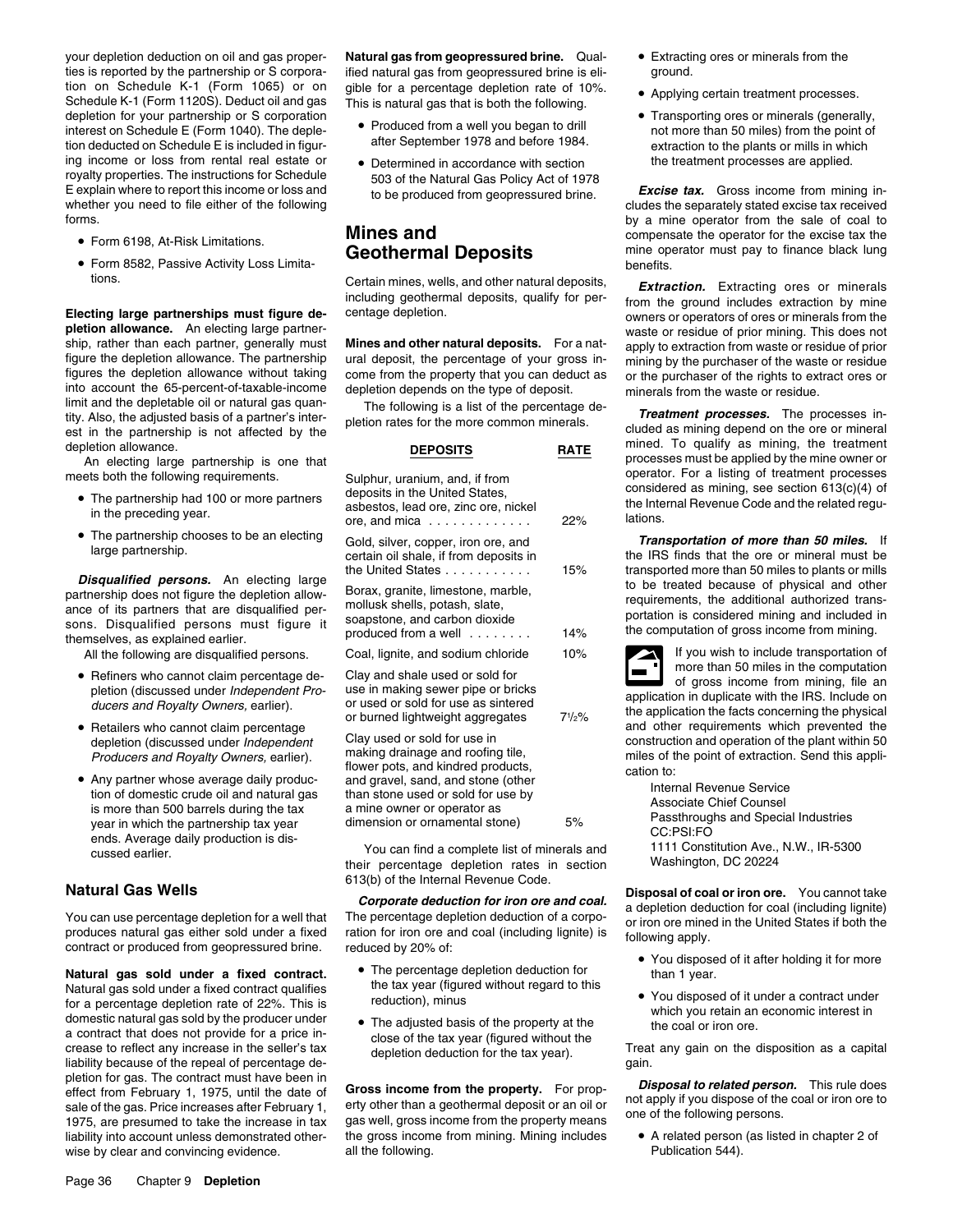• A person owned or controlled by the same

Figure gross income from the property for a obtaining production. geothermal steam well in the same way as for oil *Example.* Assume the same facts as in the and gas wells. See Gross income from the prop-<br>
erty earlier under Oil and Gas Wells Percent-<br>
erty earlier under Oil and Gas Wells Percent-<br>
of the timber products in the cutting year. You erty, earlier, under Oil and Gas Wells. Percent-<br>age depletion on a geothermal deposit cannot **Timber** and the studied would deduct \$20,000 of the \$40,000 depletion age depletion on a geothermal deposit cannot **TIMDEF**<br>he more than 50% of your taxable income from **TIMDEF** by that year. You would add the remaining \$20,000 helphaneled by the \$40,000 of the \$40,000 depletion that year. You would add the remaining \$20,000<br>The property of timber of timber depletion only by the cost depletion to your closing inventory of timber

However, for oil, gas, or geothermal property, infinition to carrifying your depletion deduction<br>gross income does not include lease bonuses, when the quantity of cut timber is first accurately<br>advanced royalties, or other

**Figuring cost depletion.** To figure cost de-<br>pletion on a bonus, multiply your adjusted basis nomic interest in standing timber in each tract or tion) is disregarded for purposes of making a pletion on a bonus, multiply your adjusted basis nomic interest in standing timber in each tract or tion) is disregarded for purposes of making a<br>in the property by a fraction, the numerator of block representing a separat in the property by a fraction, the numerator of block representing a separate timber account. Subsequent election. See Form T (Timber), For-<br>which is the bonus and the denominator of which entity and the separate timber ac is the total bonus and royalties expected to be<br>received. To figure cost depletion on advanced<br>royalties, use the computation explained earlier and explained earlier and explained earlier and attach form T (Timber)<br>royalti royalties, use the computation explained earlier the timber on hand at the beginning of the timber cost of the timber on hand at the beginning of the timber depletion, choose to treat the sum its for which the advanced roy

Figuring percentage depletion. In the Property. case of mines, wells, and other natural deposits 2. Add to the amount determined in (1) the other than gas, oil, or geothermal property, you cost of any timber units acquired during may use the percentage rates discussed earlier the year and any additions to capital. under Mines and Geothermal Deposits. Any bo-<br>
nus or advanced royalty payments are generally<br>
part of the gross income from the property to<br>
which the rates are applied in making the calcu-<br>
lation. However, in the case of lation. However, in the case of independent prolation. However, in the case of independent pro-<br>ducers and royalty owners of oil and gas adding (or subtraction) any correction to property, bonuses and advance royalty pay- the estimate of the number of timber units

**Terminating the lease.** If you receive a bo- 4. Divide the result of (2) by the result of (3). nus on a lease that expires, terminates, or is This is your depletion unit. abandoned before you derive any income from **Introduction**

claimed on minerals for which the advanced \$80). business income tax return.

royalties were paid if the minerals were not pro-<br> **When to claim depletion.** Claim your deplejusted basis in the property by the amount you

or vapor. For percentage depletion purposes, a rentals can be avoided by either abandoning the determining gain or loss in the tax year you sell geothermal deposit is not considered a gas well. lease, beginning development

The property.<br>The property extends the property of the property of the property of the products. method. Percentage depletion does not apply to timber. Base your depletion on your cost or other

makes before production to a lessor for the grant **Timber units.** When you acquire timber your basis for figuring your ordinary gain or loss of rights in a lease or for minerals, gas, or oil to property, you must make an e of rights in a lease or for minerals, gas, or oil to property, you must make an estimate of the on the sale or other disposition of the products be extracted from leased property. If you are the quantity of marketable timber that exists on the cut from the timber. For more information, see<br>Lessor, vour, income from bonuses, and ad. property. You measure the timber lessor, your income from bonuses and ad-<br>vanced royalties received is subject to an allow-<br>ance for depletion.<br>ance for depletion.<br>imber, you must adjust the original estimate. This of the are are election to treat the cut

- 
- 
- adding (or subtracting) any correction to property, bonuses and advance royalty pay-<br>ments are not a part of gross income.<br>remaining in the account.<br>**Bad Debts** 
	-

the extraction of mineral, include in income for<br>the year of expiration, termination, or abandon-<br>ment, the depletion deduction you took. Also<br>increase your adjusted basis in the property to<br>increase your adjusted basis in tion allowance would be \$40,000 (500 MBF  $\times$  You can deduct business bad debts on your

interests that own or control you. duced before termination. Increase your ad-<br>justed basis in the property by the amount you or other disposition of the products cut from the Geothermal deposits. Geothermal deposits include in income.<br>Iocated in the United States or its possessions **Delay rentals.** These are payments for defer-<br>quality for a percentage depletion rate of 15%. A<br>geothermal deposi

**Lessor's Gross Income**<br>A lessor's gross income from the property that<br>differences the cost of land or any amounts recoverable<br>all for more than 1 year as a sale or exchange. You can elect, under cer-<br>dualifies for percent without regard to production from the property.<br> **Eiguring cost depletion.** To figure your cost<br>
depletion allowance, you multiply the number of<br>
Mou generally report the gain or loss on the cutting.<br>
Mou generally report

For advanced royalties, include in income for 1,000). If you cut 500 MBF of timber, your deple-<br>the year of lease termination, the depletion tion allowance would be \$40,000 (500 MBF  $\times$  You can deduct business bad debts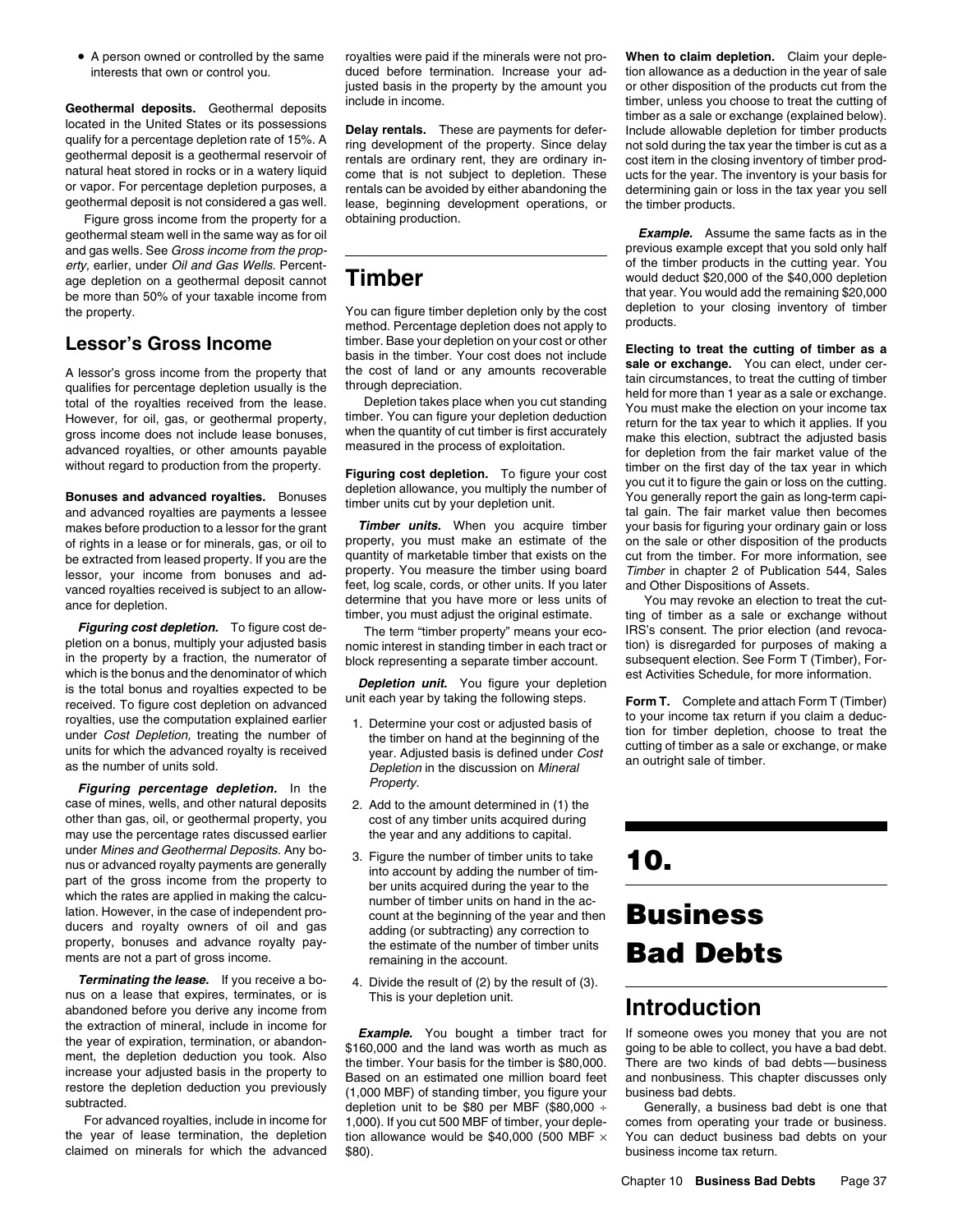All other bad debts are nonbusiness bad You can claim a bad debt deduction 2. More than 30% of your receivables acdebts and are deductible only as short-term cap-<br>
ital losses on Schedule D (Form 1040). For more **caution** previously included in gross income. Sales to political parties. ital losses on Schedule D (Form 1040). For more **CAUTION** previously included in gross income.<br>information on nonbusiness bad debts, see Pub-<br>This applies to amounts owed to you from all

- Definition of business had debt
- 
- 
- Recovery of a bad debt

- 
- 
- 
- 
- 

- Created or acquired in your trade or busi-
- 

**Credit sales.** Business bad debts are mainly<br>the result of credit sales to customers. Goods<br>that have been sold, but not yet paid for, and money to a client, supplier, employee, or distribute in the year paid, unless you paid for, are recorded in your books as either after making attempts to collect, the loan receiv-<br>accounts receivable or notes receivable. After a able becomes worthless, you have a business make payment on a loan you guar accounts receivable or notes receivable. After a able becomes worthless, you have a business make payment on a loan you guaranteed, you reserve the right to take the place of the receivable pariod of time if you have tried reasonable period of time, if you have tried to bad debt.<br>
collect the amount due, but are unable to do so,<br>
the uncollectible part becomes a business had<br> **Debts of political parties.** If a political party this right, or

Accounts or notes receivable valued at fair<br>
market value (FMV) when received are deducti-<br>
ble only at that value, even though the FMV may<br>
be less than the face value. If you purchased an<br>
account receivable for less tha worthless, the most you are allowed to deduct is services in the ordinary course of your **Sale of mortgaged property.** If mortgaged or<br>the amount you paid to acquire it. trade or business. pledged property is sold for less



information on nonbusiness bad debts, see Pub-<br>
sources of taxable income, including sales,<br>
services rents and interest.<br>
services rents and interest.

method of accounting, generally, you report in-<br>come as you earn it. You can only claim a bad to a corporation if, based on the facts and circome as you earn it. You can only claim a bad corporation it, based on the facts and cir-<br>debt doduction for an uncellectible receivable if cumstances, the loan is actually a contribution to debt deduction for an uncollectible receivable if cumstances, the local is action for an uncollectible receivable if • When a debt becomes worthless you have previously included the entire uncol-<br>starting

> crual-experience method of accounting dis-<br>Cussed later. Under this method, you do not have to pay more than your pro rata share. If you cussed later. Under this method, you do not have to pay more than your pro rata share. If you<br>have to accrue income that, based on your ex- pay any part of the insolvent partner's share of

For the amount of the amount of the amount of the amount of the amount of accounting, generally, you report income<br>Publication of accounting, generally, you report income of accounting, generally, you report income when you receive payment. You cannot claim a **Business loan guarantee.** If you guarantee a bad debt deduction for amounts owed to you debt that subsequently becomes worthless, the <p>■ 525 Taxable and Nontaxable Income bad debt deduction for amounts owed to you<br/>\n 536 Net Operating Losses (NOLs) for<br/>\n Individuals, Estados, and Trust<br/>\n cannot claim a bad debt deduction if a client fails<br/>\n cannot claim a bad debt deduction if a client fails</p>\n<p>Now, the following requirements are met.</p> The mate the guarantee in the course of course of to pay the bill because the architect's fee was your trade or business.<br>Assets never included in income.

0. Subseting the set of Netter Allies and Expenses<br>
556 Examination of Returns, Appeal **Debts from a former business.** If you sell<br>
9. Subset of Returns, Appeal your business but retain its receivables, these Rights, and out of your trade or business. If any of these would not have to pay the debt without full<br>publications and forms. The loss is still a business bad debt without full<br>the loss is still a business bad debt the loss is still a business bad debt.

acter of a loss from debts of a business acquired quirement if you made the guarantee in<br>from a decedent is determined in the same way accord with normal business practice or **Definition of Business** from a decedent is determined in the same way accord with normal business practice or for a good faith business purpose. **Bad Debt** decedent's estate treats any loss from the debts of the debts were closely as a business bad debt if the debts were closely **Example.** Jane Zayne owns the Zayne<br>related to the decedent's trade or business Dress Company She quaranteed payment of a A business bad debt is a loss from the worth-<br>When they became worthless. Otherwise, a loss \$20,000 note for Flegant Fashions a dress outwhen they became worthless. Otherwise, a loss \$20,000 note for Elegant Fashions, a dress out-<br>from these debts becomes a nonbusiness bad let that is not a "related person." Elegant Fash-<br>excepted or acquired in your trade

Closely related to your trade or business and some of your accounts receivable become<br>when it became partly or totally worthless. worthless, they become business bad debts. She can claim a business bad debt deduc-<br>She can

business bad debt.

the uncollectible part becomes a business bad<br>(or other organization that accepts contributions ment from the borrower, you cannot claim a bad<br>or spends money to influence elections) owes debt deduction until these rights

- 
- 

**Topics**<br>**Accrual method.** If you use the accrual **Loan or capital contribution.** You cannot<br>method of accounting generally you report in claim a bad debt deduction for a loan you made

lectible amount in income.<br>If you qualify, you can use the nonac- ness partnership breaks up and one of your busi-<br>If you qualify, you can use the nonac- ness partnership breaks up and one of your hess partnership breaks up and one of your<br>former partners becomes insolvent, you may **Useful Items** invertigative to accrue income that, based on your ex-<br>
perience, you do not expect to collect. The debts, you can claim a bad debt deduction<br>
for the amount you paid that is attributable to the

- 
- You have a legal duty to pay the debt.
- 
- You receive reasonable consideration for **Debt acquired from a decedent.** The char-<br>ter of a loss from debts of a business acquired quirement if you made the guarantee in

Created or acquired in your trade or busi- debt for the decedent's estate. ins is one of Zayne's largest clients. Elegant<br>Reshions later defaulted on the loan. As a result ness, or<br>■**Example 2019 Liquidation.** If you liquidate your business Fashions later defaulted on the loan. As a result,<br>• Closely related to your trade or business and some of your accounts receivable become Ms. Zayne p

A debt is closely related to your trade or busi-<br>
Types of Business Bad<br>
is business if your primary motive for incurring the debt<br>
is business related. Bad debts of a corporation<br>
are always business bad debts.<br>
The follo

pledged property is sold for less than the debt,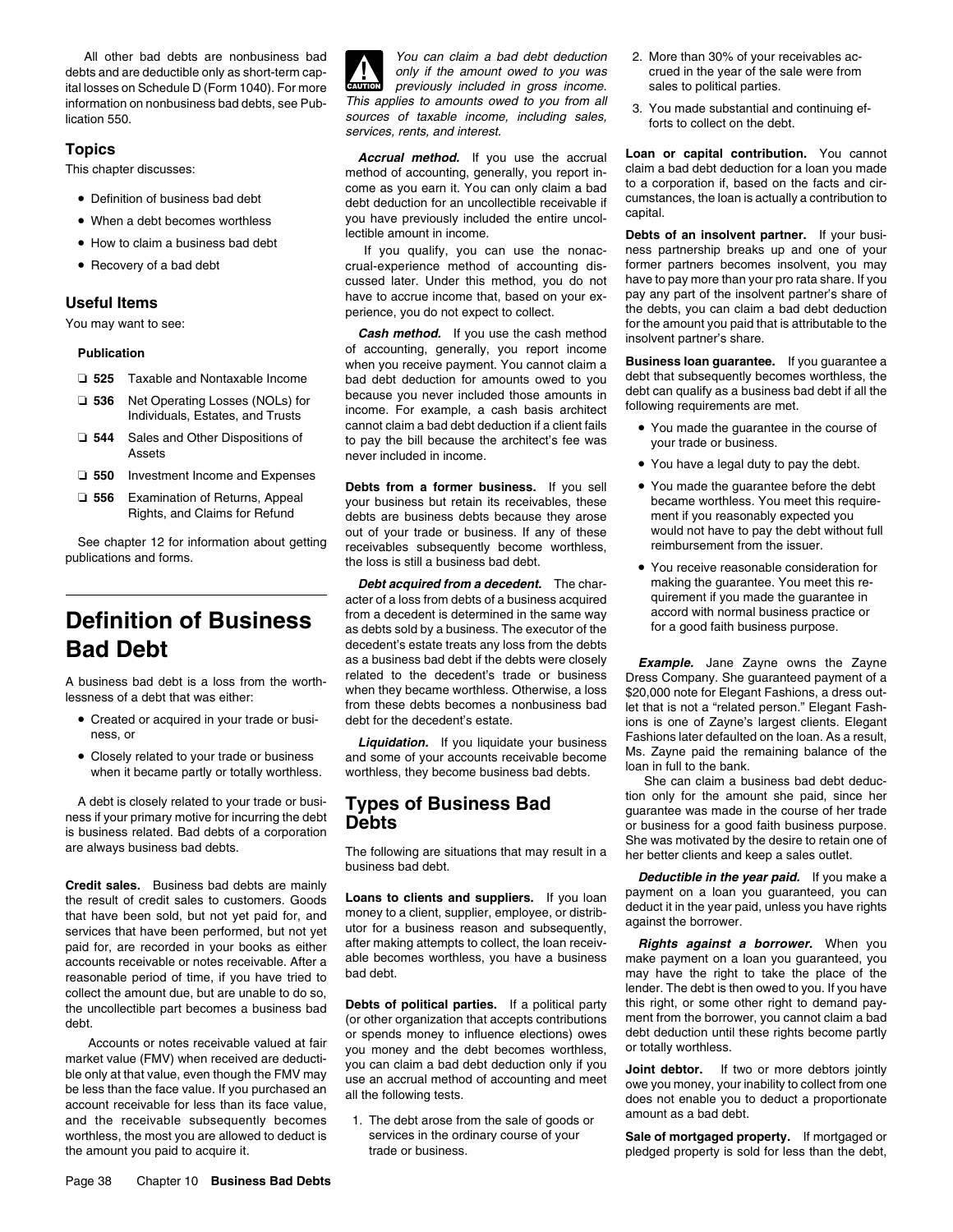bad debt. charge off in that year plus the disallowed crual-experience method for accounts receiva-

## **Worthless Worthless Totally worthless debts.** If a debt becomes performing arts, or

determine whether it is worthless. A debt be-

Eankruptcy of your debtor is generally good evi-<br>dence of the worthlessness of at least a part of that tax year. A deduction of a partly worthless<br>an unsecured and unpreferred debt. bad debt is limited to the amount actual

## **Business Bad Debt** ing dates.

3 years from the date you filed your origi- payment as an adjustment to gross in- There are two methods to claim a business bad nal return. come in the year of payment. debt.

- The specific charge-off method.
- The nonaccrual-experience method.

crual-experience method if you meet the re- tion 6511(h).<br>
quirements discussed later under  $\epsilon$  is a series of the results of Modified Black Motor method. quirements discussed later under • Fordetails and more information about filing a • Modified Black Motor method.<br>Nonaccrual-Experience Method. claim, see Publication 556. Use one of the fol- • Modified moving average metho

## **Alternative Charge-Off Method** Table 10-1. **Forms Used To File a** method. Table 10-1. **Forms Used To File a**

If you use the specific charge-off method, you **Claim Claim** Apply the nonaccrual-experience method sepa-<br>
Can deduct specific business bad debts that **Claim Claim** Apply the nonaccrual-experience method sepa-<br>
Claim A can deduct specific business bad debts that become either partly or totally worthless during

Significantly modified debt. An exception<br>to the charge-off rule exists for debt which has **Nonaccrual-Experience**<br>been significantly modified and on which the **Mothed** been significantly modified and on which the **Mothed** holder recognized gain. For more information, **Method**

claim a partial bad debt deduction only in the you can use the nonaccrual-experience method year you make the charge-off on your books. If, for bad debts. Under this method, you do not year you make the charge-off on your books. If, tion and the debt becomes partly worthless in a uncollectible.

the unpaid, uncollectible balance of the debt is a later tax year, you can deduct the amount you Generally, you can use the nonacamount charged-off in the earlier year. The ble for services you performed only if: charge off in the earlier year, unless reversed on<br>your books, fulfills the charge-off requirement for<br>example a state of later setting a state of later state of the state

totally worthless in the current tax year, you can •You do not have to wait until a debt is due to deduct the entire amount, less any amount de-<br>determine whether it is worthless. A debt be- ducted in an earlier tax year when the debt was

- 
- 2 years from the date you paid the tax. <sup>apply</sup>

you must file the claim by the later of the follow-

- 3 years from the date you filed your origi-
- 2 years from the date you paid the tax.

unable to manage your financial affairs due to a Generally, you must use the specific charge-off physical or mental impairment. Such an impair-<br>method. However, you may use the nonac- ment requires proof of existence. See Code sec-<br>a laturel superiores method method. However, you may use the nonac- ment requires proot of existence. See Code sec-<br>crual-experience method if you meet the re- tion 6511(h).

lowing forms to file a claim.  $\bullet$  Alternative nonaccrual-experience

| become either partly or totally worthless during<br>the tax year.                                                                                 | IF you filed as<br>а         | ITHEN file                        | Generally, you cannot change from one<br>method to another without IRS approval. You                               |
|---------------------------------------------------------------------------------------------------------------------------------------------------|------------------------------|-----------------------------------|--------------------------------------------------------------------------------------------------------------------|
| <b>Partly worthless debts.</b> You can deduct spe-<br>cific bad debts that become partly uncollectible                                            | Sole proprietor or<br>farmer | Form 1040X                        | may be able to obtain automatic consent to<br>change your method of accounting. See Regula-                        |
| during the tax year. Your tax deduction is limited<br>to the amount you charge off on your books                                                  | Corporation                  | Form 1120X                        | tions section 1.448-2 for more information on<br>obtaining consent to change to a nonac-                           |
| during the year. You do not have to charge off<br>and deduct your partly worthless debts annually.                                                | S corporation                | Form 1120S<br>(check box $H(4)$ ) | crual-experience method (other than one of the<br>safe harbor methods) or to change from one<br>method to another. |
| You can delay the charge off until a later year.<br>However, you cannot deduct any part of a debt<br>after the year it becomes totally worthless. | Partnership                  | Form 1065<br>(check box G(5))     | For more information about the nonac-<br>crual-experience method, including the \$5 mil-                           |

see Regulations section 1.166-3(a)(3).<br> **Deduction disallowed.** Generally, you can qualify under the rules explained in this section,<br>
claim a partial bad debt deduction only in the you can use the nonaccrual-experience me

- accounting, actuarial science, architecture,<br>consulting, engineering, health, law, or the
	- You meet the \$5 million gross receipts test

chance the amount owed will be paid. The view of that the paid of the set of the amount owed will be paid. The view of the model of the model of the model of the model of the paid. The set of the model of the model of the

an unsecured and unpreferred debt. bad debt is limited to the amount actually<br>
charged off.<br> **Property received for debt.** If you receive<br>
property in partial settlement of a debt, reduce<br>
the debt by the FMV of the proper

You can deduct the remaining debt as a bad became worthless, you can file a claim for a<br>debt if and when it becomes worthless. credit or refund. If the bad debt was totally worth-<br>If you later sell the property, any gain is not a recovery of a bad debt. For information <br>on the sale of an asset, see Publication 544. was due (not including extensions). ing of interest or a penalty if both the following

- You otherwise accrue the full amount due **How To Claim a** If the claim is for a partly worthless bad debt, as gross income at the time you provide<br>vou must file the claim by the later of the follow-<br>the services.
	- You treat the discount allowed for early

You may have longer to file the claim if you were<br>You may have longer to file the claim if you were following nonaccrual-experience methods.

- 
- 
- 
- 
- 

However, you cannot deduct any part of a debt Form leasing Form 1065 For more information about the nonac-<br>after the year it becomes totally worthless.

under audit, the IRS does not allow your deduc- accrue service related income you expect to be If you claim a deduction for a bad debt on your tion and the debt becomes partly worthless in a uncollectible.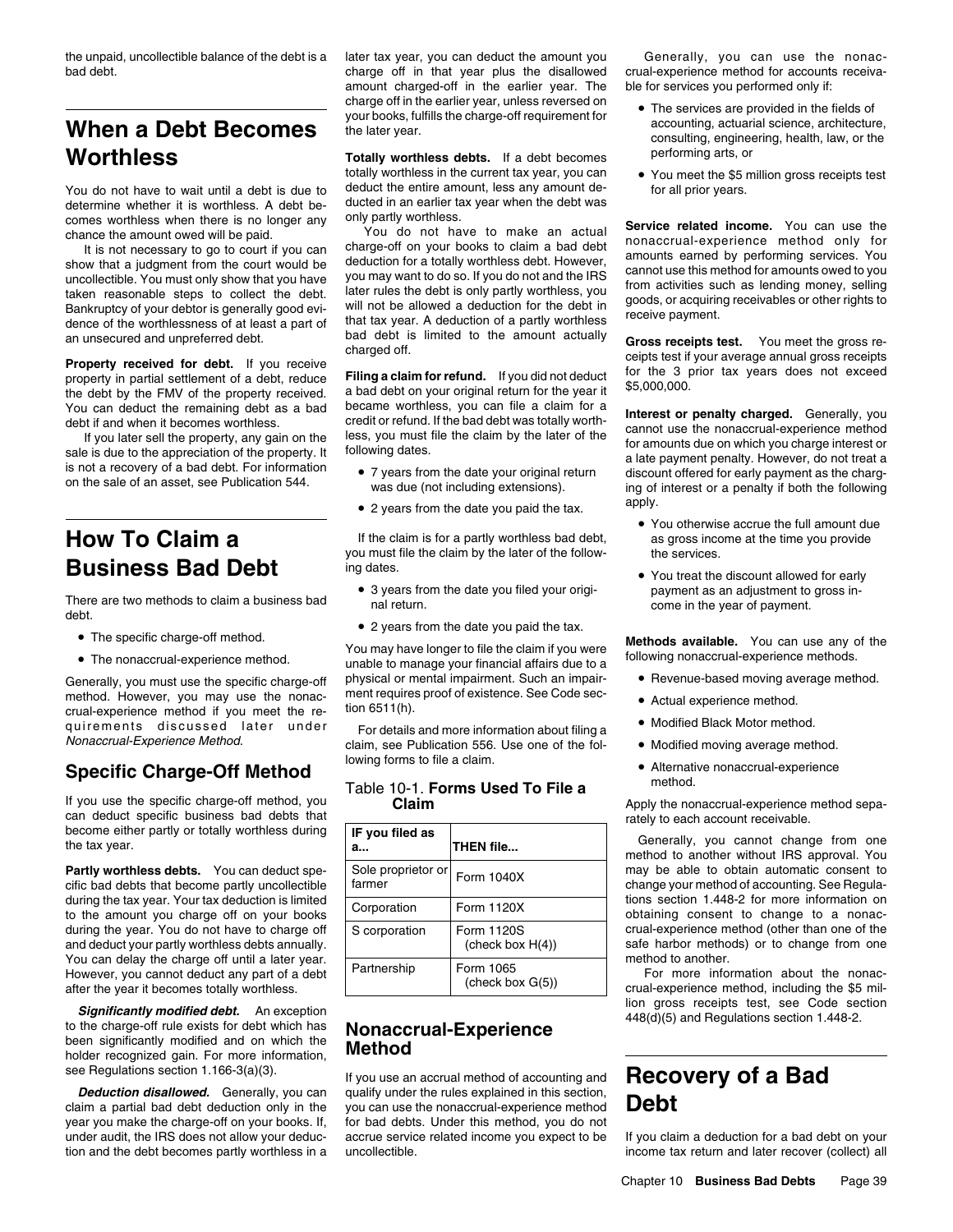the recovery in gross income. The amount you include is limited to the amount you actually deducted. However, you can exclude the amount deducted that did not reduce your tax. Report the recovery as "Other income" on the appropriate business form or schedule.

## **Other Expenses**

### **What's New**

Standard mileage rate. For 2008, the stan-<br> **Standard mileage rate for each mile of business use** • Other miscellaneous expenses incurred for travel, meals, and entertainment<br>
is:

- 50.5 cents per mile for the period January
- 

Meal expenses when subject to "hours of Expenses<br>
Service" limits. For 2008, you can deduct<br>
Service" limits and Carricoloms consume while away from their tax home on<br>
business during, or incident to, any period sub-<br>
jec

may not have been explained to you, as a busi- However, for tax purposes, only 50% of these ness owner, in previous chapters of this publica-<br> **costs are allowed by law as a tax deduction.**<br> **c**<br> **d c**<br> **d f**<br> **d f**<br> **d f**<br> **d f**<br> **d f**<br> **d f**<br> **d f**<br> **d f**<br> **d f**<br> **d f**<br> **d f**<br> **d f**<br>

- Travel, meals, and entertainment
- Bribes and kickbacks
- 
- 
- Lobbying expenses

### or part of it, you may have to include all or part of Table 11–1. **Reporting Reimbursements**

| and recovery in groco income. The amount you<br>include is limited to the amount you actually<br>deducted. However, you can exclude the                                                                 | IF the type of reimbursement (or other<br>expense allowance) arrangement is under                                                             | THEN the employer reports on Form W-2                                                                                                   |  |  |
|---------------------------------------------------------------------------------------------------------------------------------------------------------------------------------------------------------|-----------------------------------------------------------------------------------------------------------------------------------------------|-----------------------------------------------------------------------------------------------------------------------------------------|--|--|
| amount deducted that did not reduce your tax.<br>Report the recovery as "Other income" on the                                                                                                           | An accountable plan with:                                                                                                                     |                                                                                                                                         |  |  |
| appropriate business form or schedule.<br>See Recoveries in Publication 525 for more<br>information.                                                                                                    | Actual expense reimbursement:<br>Adequate accounting made and excess<br>returned                                                              | No amount.                                                                                                                              |  |  |
| Net operating loss (NOL) carryover. If a<br>bad debt deduction increases an NOL carryover<br>that has not expired before the beginning of the                                                           | Actual expense reimbursement:<br>Adequate accounting and return of excess<br>both required but excess not returned                            | The excess amount as wages in box 1.                                                                                                    |  |  |
| tax year in which the recovery takes place, you<br>treat the deduction as having reduced your tax.<br>A bad debt deduction that contributes to a net<br>operating loss helps lower taxes in the year to | Per diem or mileage allowance up to the<br>federal rate:<br>Adequate accounting made and excess<br>returned                                   | No amount.                                                                                                                              |  |  |
| which you carry the net operating loss. See<br>Publication 536 for more information about net<br>operating losses.                                                                                      | Per diem or mileage allowance up to the<br>federal rate:<br>Adequate accounting and return of excess<br>both required but excess not returned | The excess amount as wages in box 1. The<br>amount up to the federal rate is reported only<br>in box $12$ —it is not reported in box 1. |  |  |
| 11.                                                                                                                                                                                                     | Per diem or mileage allowance exceeds the<br>federal rate:<br>Adequate accounting made up to the federal<br>rate only and excess not returned | The excess amount as wages in box 1. The<br>amount up to the federal rate is reported only<br>in box 12-it is not reported in box 1.    |  |  |
|                                                                                                                                                                                                         | A nonaccountable plan with:                                                                                                                   |                                                                                                                                         |  |  |
| <b>Other Expenses</b>                                                                                                                                                                                   | Either adequate accounting or return of<br>excess, or both, not required by plan                                                              | The entire amount as wages in box 1.                                                                                                    |  |  |
|                                                                                                                                                                                                         | No reimbursement plan                                                                                                                         | The entire amount as wages in box 1.                                                                                                    |  |  |
|                                                                                                                                                                                                         |                                                                                                                                               |                                                                                                                                         |  |  |

- Penalties and fines
- 
- 

- 
- 
- 
- 
- 
- 
- 

# **This chapter discusses: Travel, Meals, and plan or (2) a non-**

• Charitable contributions **being any reimbursements** or allowances you may any reimbursements or allowances you may figrit you reimburse these expenses under a<br>provide for travel, meals, and entertainment ex-ponaccountable plan, then you must report the provide for travel, meals, and entertainment ex-<br>penses when incurred by your employees. If you reimbursements as wages on Form W-2, Wage penses when incurred by your employees. If you are self-employed and report your income and and Tax Statement, and deduct them as wages

expenses on Schedule C or C-EZ (Form 1040),

incurred for travel, meals, and entertainment must be ordinary and necessary expenses in-■ 50.5 cents per mile for the period January<br>
1 through June 30, 2008, and<br>
■ 1 You may want to see:<br>
■ 58.5 cents per mile for the period July 1<br>
■ You may want to see:<br>
■ 1 You may want to see:<br>
■ 1 through June 30, 200 For the per mile for the period July 1 related to, or associated with, the conduct of<br>through December 31, 2008.<br>**Publication Publication Publication** your trade or business. For more information on<br>travel, meals, and For more information, see Car and truck ex-<br>
penses, under Miscellaneous Expenses. <br>
Benefits **Benefits**Benefits **Benefits**Benefits **Benefits Benefits Benefits Benefits Benefits Benefits Benefits Benefits** 

amount on your tax return. Because of differ- ❏ **<sup>1542</sup>** Per Diem Rates ences between accounting methods and tax **Introduction** See chapter 12 for information about getting<br>publications and forms.<br>Function of the cost of the cost of the cost of the cost of the cost of the cost of the cost of publications and forms. This chapter covers business expenses that publications and forms.<br>may not have been explained to you as a busi-<br>However, for tax purposes, only 50% of these

tion. A reimbursement or allowance arrangement **Reimbursement of** (including per diem allowances, discussed later) **Topics**<br> **Travel, Meals, and** depends on whether you have: (1) an accounta-<br>
This chanter discusses: **The Community of the Community of the Community of the Community of the <b>Travel, Meals, and** reimburse these expenses under an accounta- **Entertainment** ble plan, then you can deduct the amount allowable to the extent of the tax law as travel, meal, The following discussion explains how to handle and entertainment expenses on your tax return.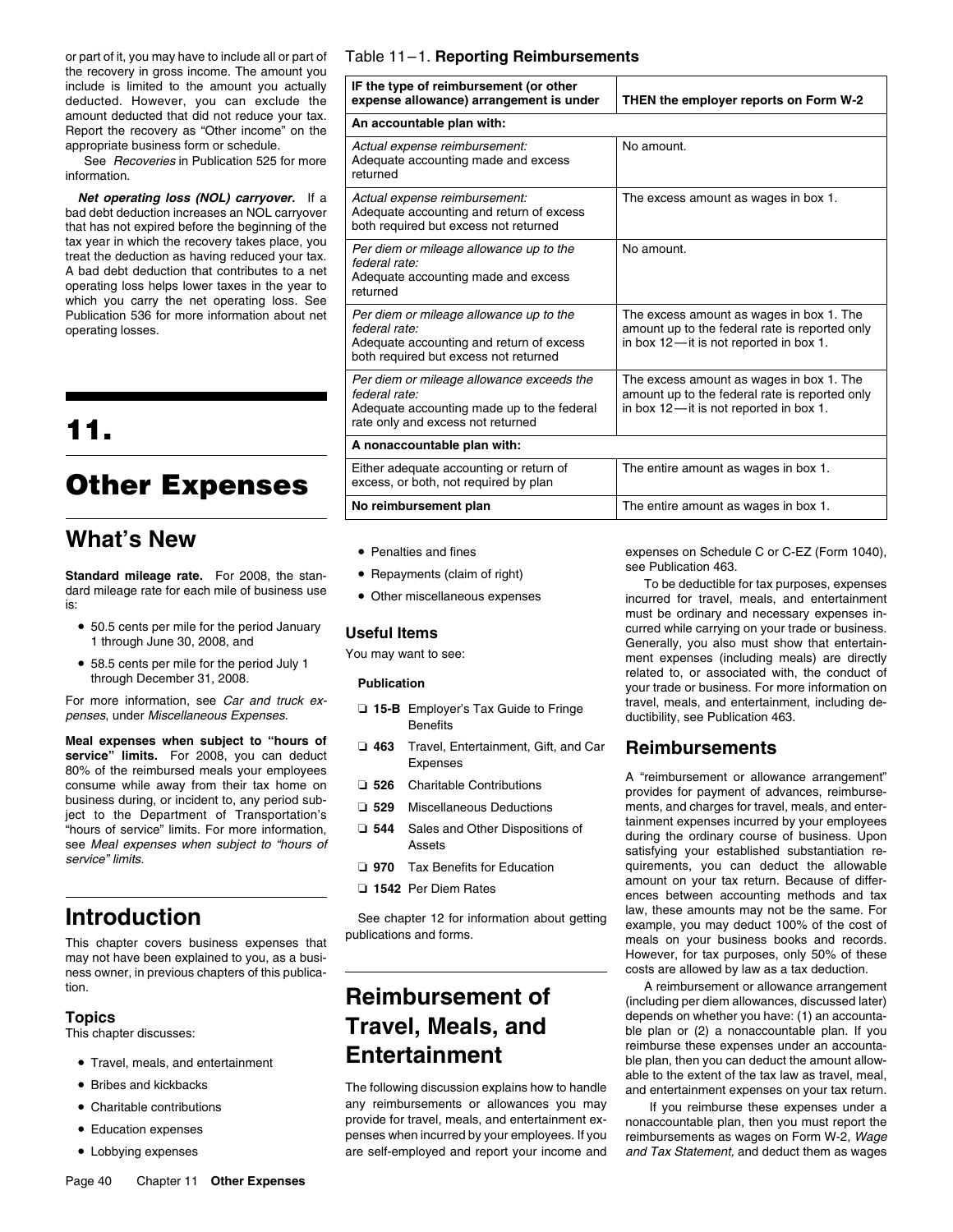make a single payment to your employees and it their expenses within 60 days after the ex- using a fixed and variable rate (FAVR) allow-<br>includes both wages and an expense reim- penses were paid or incurred. ance. This is includes both wages and an expense reim-<br>
penses were paid or incurred.<br>  $\frac{1}{2}$  ance. This is an allowance that includes a com-

- 1. Have paid or incurred deductible expenses
- 
- 

money to employees is treated as meeting (3) 1040) or line 2, Schedule C-EZ (Form 1040). Federal government will pay to its employees<br>above only if the following requirements are also fit you are filing an income tax retur above only if the following requirements are also if you are filing an income tax return for a while away from h<br>met. components: comproments: components:

- 
- •

• You make the advance within a reasona-<br>
ble period of time.<br>
If any expenses reimbursed under this ar-<br>
as provided in the instructions for that return.<br>
The rates are different for different locations.<br>
Per Diem and Car

give you documentary evidence of their travel, pense, species pense, such as the provider and other employee business exmileage, and other employee business ex- purpose.<br>
penses. This is evidence should include items<br>  $\begin{array}{ccc}\n & \text{First, for least one has a local solution, and so on the second solution, and so on the second solution, and so on the third solution, and so on the third solution, and so on the third solution, and so on the third solution, and so on the third solution, and so on the third solution, and so on the third solution, and so on the third solution, and so on the third solution, and so on the third solution, and so on the third solution, and so on the third solution, and so on$ e You do not have reasonable belief that<br>such as receipts, along with either a statement<br>of expenses, an account book, a day-planner, or using any one of the following methods.<br>The federal rate are figured and body in the similar record in which the employee entered 1. For per diem amounts:<br>
each expense at or near the time the expense similar to that used in computing the em-

**Excess reimbursement or allowance.** An b. The standard meal allowance. excess reimbursement or allowance is any c. The high-low rate. **Internet access.** Per diem rates are avail-<br>amount you pay to an employee that is more and a sumplement of the liternet. You can access per diem amount you pay to an employee that is more than the business-related expenses for which 2. For car expenses: rates at www.gsa.gov. the employee adequately accounted. The employee must return any excess reimbursement

- 
- 
- 

while performing services as your employ-<br>travel, meals, and entertainment expenses if ally substantiates to you the other elements (dis-<br>ees ees, travel, meals, and entertainment expenses if ally substantiates to you the other elements (dis-<br>you reimburse your employees for these ex-<br>cussed earlier) of the expenses reimbursed 2. Adequately account to you for these ex-<br>
penses under an accountable plan. Generally, using the per diem allowance, how you report<br>
penses within a reasonable period of time,<br>
3. Return any excess reimbursement or al-<br> the travel reimbursement on line 24a and the time. deductible part of the meals and entertainment *Regular federal per diem rate.* The regular reimbursement on line 24b. Schedule C (Form federal per diem rate is the highest amount the An arrangement under which you advance reimbursement on line 24b, Schedule C (Form federal per diem rate is the highest amount the money to employees is treated as meeting (3) 1040) or line 2 Schedule C-FZ (Form 1040) fede

corporation, the reimbursement should be in-• The advance is reasonably calculated not cluded with the amount claimed on the Other The advance is reasonably calculated not the active interactions line of Form 1120, U.S. Corporation to exceed the amount of anticipated ex-<br>necome Tax Return. If you are filing any other 2. Meal and incidental expense (M penses. Income Tax Return. If you are filing any other 2. Meal and income Tax Return. If you are filing any other business income tax return, such as a partner-

treat the reimbursed expenses as paid under a some other fixed allowance. In these cases, • You pay the employee for actual expenses nonaccountable plan, discussed later. for lodging based on receipts submitted to your employee is considered to have accounted for lodging based on receipts submitted to to you for the amount of the expense that does you, Adequate accounting. Your employees must not exceed the rates established by the federal • You provide for the lodging, adequately account to you for their travel government. Your employee must actually subadequately account to you for their travel, government. Your employee must actually sub-<br>meals, and entertainment expenses. They must stantiate to you the other elements of the ex- • You pay for the actual expense of the meals, and entertainment expenses. They must stantiate to you the other elements of the ex- • You pay for the actual expense<br>give you documentary evidence of their travel pense, such as time, place, and business bodging di

- -
	-
- 
- -
	-

**Reasonable period of time.** A reasonable **Car allowance.** Your employee is considered hates the need to keep a current list of the period of time depends on the facts and circum-<br>stances. Generally, actions that take plac

- 
- through December 31, 2008.

on the appropriate line of your tax return. If you 2. Your employees adequately account for You can choose to reimburse your employees bursement, you must specify the amount attribu-<br>
table to reimbursement and report it accordingly.<br>
See Table 11-1, Reporting Reimbursements.<br>
See Table 11-1, Reporting Reimbursements.<br>
See Table 11-1, Reporting Reimbursem 4. You give a periodic statement (at least employees' fixed costs (such as depreciation, quarterly) to your employees that asks insurance, etc.). For information on using a them to either return or adequately accuracy and them to either return or adequately ac-<br>2008-59 in Internal Revenue Procedure<br>2008-59 in Internal Revenue Bulletin 2008-41.<br>2008-59 must: must: must: must: must: must: must: must: must: must: must: must: must: must: must:

- 
- 

- 
- 
- 
- 
- was incurred. **a.** The regular federal per diem rate. ployee's wages (that is, number of hours and the regular federal per diem rate.

b. A fixed and variable rate. High-low method. This is a simplified<br>or other expense allowance to you within a rea-<br>sonable period of time.<br>Sonable period of time.<br>Sonable period of time.

within the times specified in the following list will 2008, the standard mileage rate for each mile of Under the high-low method, the per diem<br>be treated as taking place within a reasonable business use is: period of time.<br>• 50.5 cents per mile for the period January<br>• 50.5 cents per mile for the period January<br>• 9.6 cents per diem areas have a per diem amount of \$152 (\$45 for 50.5 1.5 You give an advance within 30 days of the 1 through June 30, 2008, and M & IE). The high-cost locations eligible for the time the employee has incurred the ex- • 58.5 cents per mile for the period July 1 \$237 per diem amount under the high-low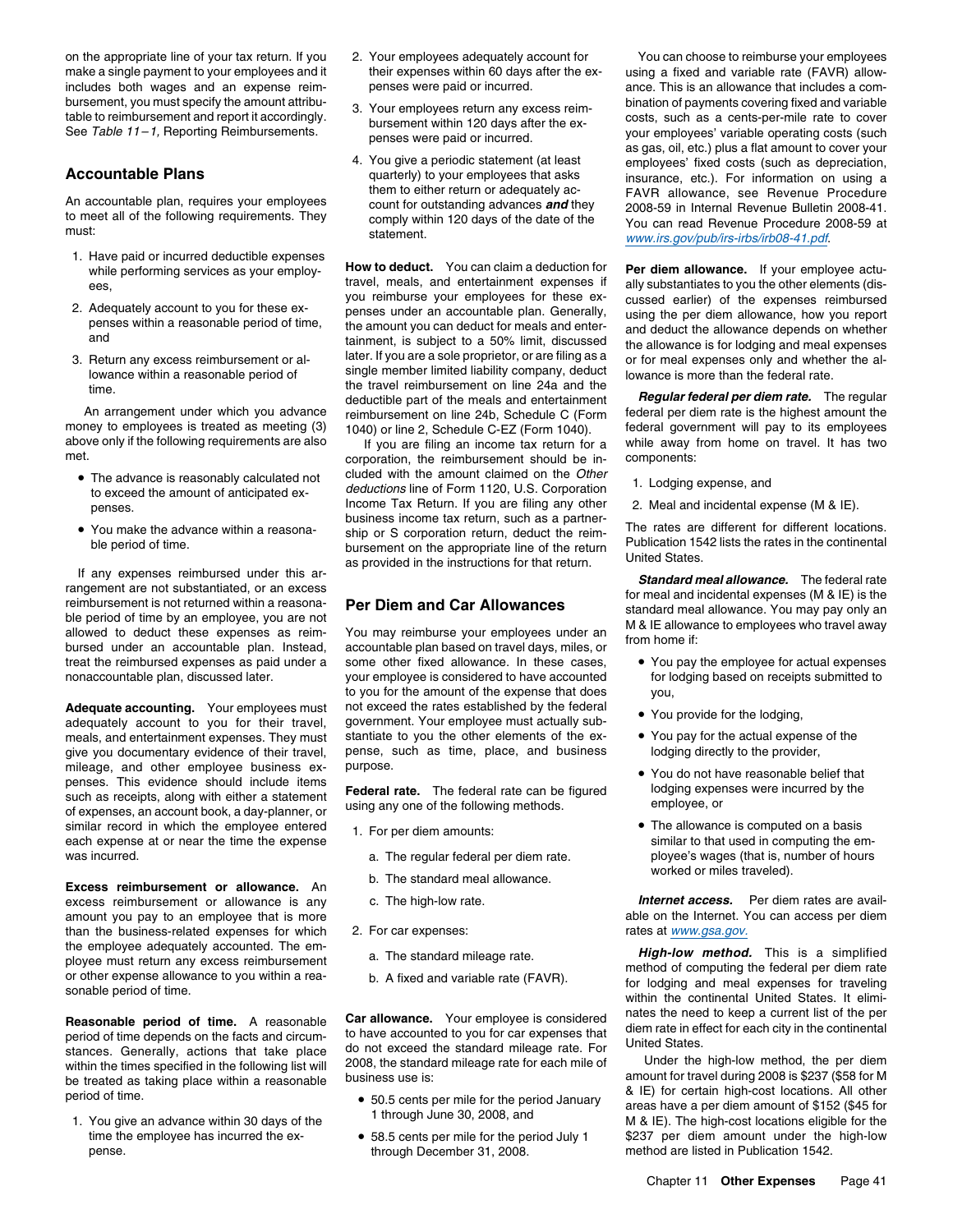**Reporting per diem and car allowances.** • The per diem allowance. The manned end a nonaccountable plan are reported as The following discussion explains how to report **•** The federal rate for M & IE. we are subject per diem and car allowances. The manner in **•** The federal rate for M & IE. to income tax withholding, social security, Mediper diem and car allowances. The manner in which you report them depends on how the

rate. If your allowance for the employee is less travel as an expense for food and beverages. If the allowable amount as compensation or than or equal to the appropriate federal rate, that the per diem allowance you provid than or equal to the appropriate federal rate, that the per diem allowance you provide is less than wages on the appropriate line of your i<br>allowance is not included as part of the em-the federal per diem rate for the area ployee's pay in box 1 of the employee's Form you can treat 40% of the per diem allowance as Generally, amounts paid for meals, enter-<br>W-2. Deduct the allowance as travel expenses the amount for food and beverages. The theo W-2. Deduct the allowance as travel expenses the amount for food and beverages.<br>including meals that may be subject to the 50% and the amount for food and beverages.<br>als who are not your employees are not subject

explained above). This part of the allowance is reated as reimbursed under an accountable **De minimis (minimal) fringe benefit.** The Expenses that exceed \$600 and are re-<br>Fig. limit does not apply to an expense for food quired to be reported on an information

federal rate in box 1 (and in boxes 3 and 5 if they income of an employee because it is a de See the General Instructions for Forms<br>apply) of the employee's Form W-2 Deduct it as minimis fringe benefit. See Publication 15apply) of the employee's Form W-2. Deduct it as minimis fringe benefit. See Publication 15-B for 1099, 1098, 5498, and W-2G for more in<br>wages subject to income tax withholding, social additional information on de minimis f wages subject to income tax withholding, social additional information on de minimis fringe bensecurity, Medicare, and federal unemployment efits.<br>
taxes. This part of the allowance is treated as expression and the method of the cost of providing meals, entertain-

Find the cost of providing meals, entertain-<br>
deduct only 50% of any otherwise deductioned entiminis fringe benefit, discussed in Publica-<br>
business-related meal and entertainment ex-<br>
business-related meal and entertainme

**Application of the 50% limit.** The 50% de- ing recreational, social, or similar activities (induction limit applies to reimbursements you cluding the use of a facility) for your employees make to your employees for expenses they incur is deductible. The benefit must be primarily for **Miscellaneous**<br>for meals while traveling away from home on your employees who are not highly compenbusiness and for entertaining business custom-<br>
ers at your place of business, a restaurant, or For this purpose, a highly compensated em-<br> **Expenses** another location. It applies to expenses incurred ployee is an employee who meets either of the In addition to travel, meal, and entertainment<br>at a business convention or reception, business following requirements.<br>meeting

**Related expenses.** Taxes and tips relating the amployee is treated as owning any in-<br>
to a meal or entertainment activity you reim-<br>
burse to your employee under an accountable<br>
plan are included in the amount subject to 50% limit. However, the cost of transportation to For example, the expenses for food, bever- activities may be allowed, however, these and from an otherwise allowable business meal ages, and entertainment for a company-wid and from an otherwise allowable business meal ages, and entertainment for a company-wide expenses are subject to the 50% limit.<br>The subsiness-related entertainment activity is picnic are not subject to the 50% limit. or a business-related entertainment activity is picnic are not subject to the 50% limit.<br>• Amounts paid that are directly related to not subject to the 50% limit.

**Amount subject to 50% limit.** If you provide **Nonaccountable Plans** meetings or conventions of certain vour employees with a per diem allowance only your employees with a per diem allowance only<br>for meal and incidental expenses, the amount A nonaccountable plan is an arrangement that zations include business leagues, chamfor meal and incidental expenses, the amount A nonaccountable plan is an arrangement that treated as an expense for food and beverages is does not meet the requirements for an account- bers of commerce, real estates boards, the lesser of the following. **able plan. All amounts paid, or treated as paid,** and trade and professional associations.

- 
- 

**Allowance less than or equal to the federal** equal to the federal M & IE rate for the area of ity tests for employees' pay in chapter 2. Deduct the employees' pay in chapter 2. Deduct and the interest or the employee is l the federal per diem rate for the area of travel,

(including meals that may be subject to the 50% (including meals that may be subject to the 50% limits. For tax years beginning in  $\alpha$  allowance more than the federal rate. If  $\alpha$  allowance more than the federal rate. I

plan.<br>.16% limit does not apply to an expense for food quired to be reported on an information<br>.1699-MISC not under that is or heverage that is excluded from the gross return, for example, Form 1099-MISC Include the amount that is more than the or beverage that is excluded from the gross return, for example, Form 1099-MISC.<br>Include the amount that is more than the or beverage that is excluded from the gross see the General

business premises is deductible. This includes the entertainment you furnish to your cus-<br>the cost of maintaining the facilities for providing tomers, such as a floor show, is a busi-**Meals and Entertainment** the cost of maintaining the facilities for providing the tomers, such as a floor show, is a busi-<br>the food and beverages. These expenses are ness expense that is fully deductible. the food and beverages. These expenses are Under an accountable plan, you can generally subject to the 50% limit unless they qualify as a<br>deduct only 50% of any otherwise deductible de minimis fringe benefit, discussed in Publica-<br>ment or recreational facilities to

**Employee activities.** The expense of provid-

- furnish on your premises to your employees. These during the year or the preceding year. Amounts paid for the reasonable cost of advertising that are directly related to your
	-

which you report them depends on how the<br>allowance that covers lodging, meals, and inci-<br>Table 11-1. Table 11-1. Table 11-1. Table 11-1. Table 11-1. Table 11-1.

- 
- 
- example of the allowance is treated as<br>
transition of the allowance is treated as<br>
reimbursed under a nonaccountable plan as exception of the cost of food and beverages you<br>
plained later under Nonaccountable Plans.<br>
plain
	-

- 
- 
- and necessary for attending business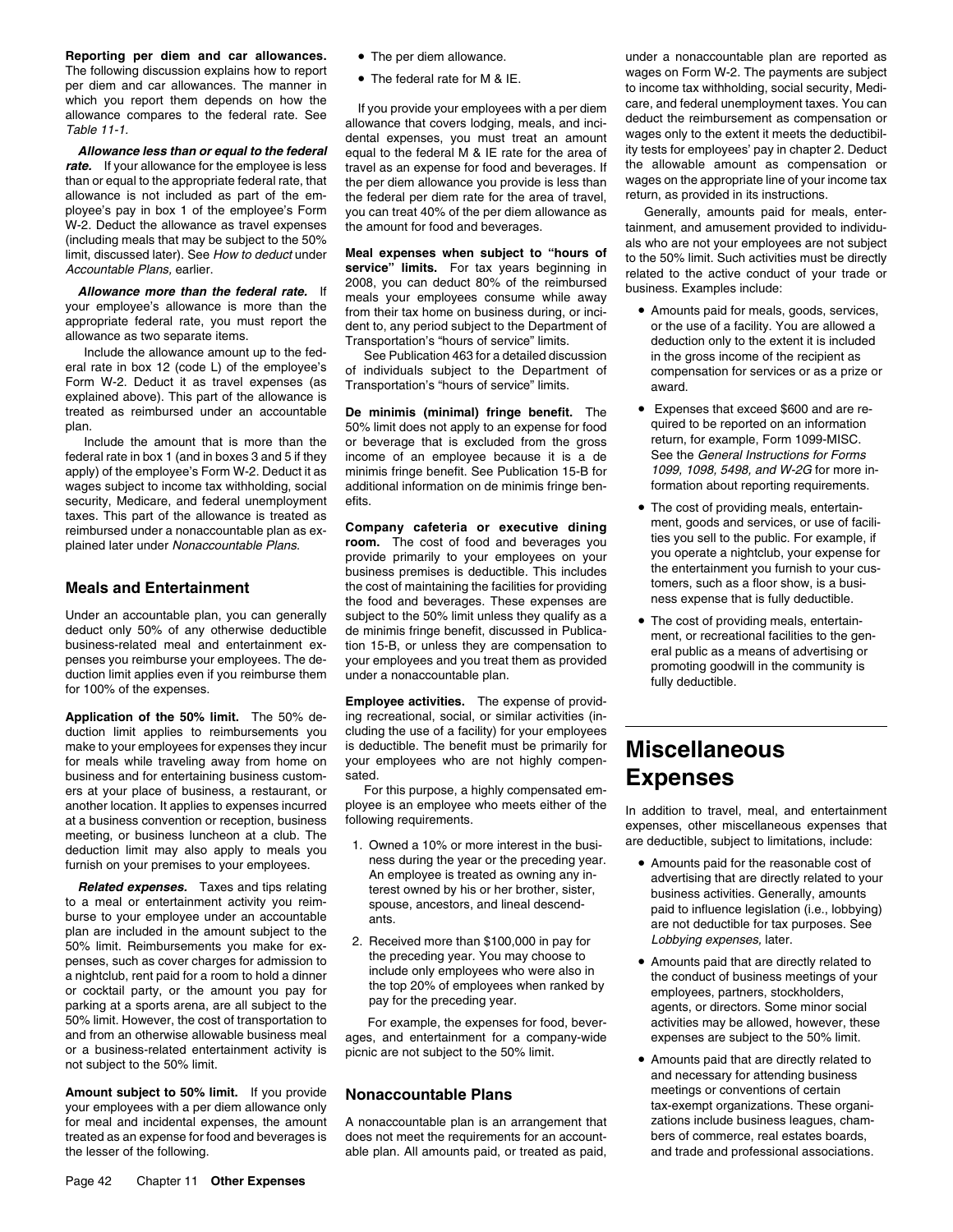**Advertising expenses.** You can usually de- are deductible. For more information on how to **Damages recovered.** Special rules apply to duct as a business expense the cost of institu-<br>tional or goodwill advertising to keep your name<br>tained as a result of patent infringement, breach tional or goodwill advertising to keep your name before the public if it relates to business you<br>reasonably expect to gain in the future. For ex-<br>an organization charitable or otherwise may be tions. You must include this compensation in reasonably expect to gain in the future. For ex- an organization, charitable or otherwise, may be tions. You must include this compensation in ample, the cost of advertising that encourages deductible as business expenses ample, the cost of advertising that encourages deductible as business expenses if the pay-your income. However, you may be able to take<br>people to contribute to the Red Cross, to buy ments are not charitable contributions o

or reserves for anticipated liabilities are not de- corporations) can deduct charitable contribu- • The amount you received or accrued for during the tax vear reduced by the during subject to damages in the tax vear reduce ductible. For example, assume you sold 1-year tions on their income tax returns, subject to damages in the tax year reduced by the TV service contracts this year totaling \$50,000. limitations. See the *Instructions for Form 1120* amount you paid or incurred in the year to anount you paid or incurred in the year to recoment of the year to recoment. From experience, you know you will have ex-<br>penses of about \$15,000 in the coming year for in a partnership, or shareholders in an S corpo-<br>say the second that the coming year for in a partnership, or shareholders in an S penses of about \$15,000 in the coming year for in a partnership, or shareholders in an S corpo-<br>these contracts. You cannot deduct any of the ration may be able to deduct charitable contribu-<br>deducted \$15,000 this year by charging expenses to a tions made by their business on Schedule A deducted. reserve or liability account. You can deduct your (Form 1040). expenses only when you actually pay or accrue **Demolition expenses or losses.** Amounts **Demolition expenses or losses.** Amounts them, depending on your accounting method. **Example.** You paid \$15 to a local church for paid

**Bribes and kickbacks.** Engaging in the pay-<br>
ment of bribas of half-page ad in a program for a concert it is deductible. These a mounts are added to the<br>
ment of bribas of the and where the demolished structure<br>
matter. S

**Meaning of "generally enforced."** A state<br>law is considered generally enforced unless it is<br>never enforced or enforced only for infamous<br>never enforced or enforced only for infamous<br>persons or persons whose violations are

property is given to someone as payment for<br>influencing a third party to purchase from, use **Exception.** The following organizations are more information on education expenses, see<br>the services of or otherwise deal with th the services of, or otherwise deal with the per- not treated as clubs organized for business, son who pays the kickback. In many cases, the pleasure, recreation, or other social purpose unson who pays the kickback. In many cases, the pleasure, recreation, or other social purpose un-<br>person whose business is being sought or en-<br>joyed by the person who pays the kickback is not entertainment activities for mem

becomes of repairing only in the captains of the repair bills as<br>
in the vessels it repairs. Although this practice of eturning 10% of the repair bills as<br>
the vessels it repairs. Although this practice is<br>
Chambers of com The vessels it repairs. Although this practice is<br>
considered an ordinary and necessary expense<br>
of getting business, it is clearly a violation of a Civic or public service organizations.<br>  $\begin{array}{ccc}\n & 2. & \text{Payable at least annually for the entire  
\nterm of the transfer agreement$ of getting business, it is clearly a violation of a state law that is generally enforced. These ex-<br>• Professional organizations such as bar asstate law that is generally enforced. These ex-<br>penditures are not deductible for tax purposes,<br>whether or not the owners of the shipyard are<br>whether or not the owners of the shipyard are<br>whether or not the owners of the s

ing a car, truck, or other vehicle in your business expense. The state of the state of acilities within a specified area.

people to contribute to the Red Cross, to buy<br>U.S. Savings Bonds, or to participate in similar the payments are charitable contributions or gifts. If a special deduction. The deduction applies only<br>causes is usually deduct

- 
- 
- 
- 
- 
- 
- 

are deductible on your income tax return in re-<br>gards to information reporting. See Form<br>1099-MISC for more information. eept their cards. This fee when paid or incurred one of the parties to the agreement the right to Car and truck expenses. The costs of operat- by the business can be deducted as a business distribute, sell, or provide goods, services, or

- 
- 

them, depending on your accounting method. **Example.** You paid \$15 to a local church for paid or incurred to demolish a structure are not paid or incurred to demolish a structure are not paid or the search is deductible. T

Violation of the law results in enforcement only<br>
under unusual circumstances.<br> **Kickbacks.** A kickback is a payment for reception, or other social purpose include, but<br>
law results in enforcement only are not limited to c

aware of the payment.<br>
For example, the Yard Corporation is in the with access to entertainment facilities.<br>
business expense only if your payments are part<br>
business of repairing ships. It engages in the example, the Yard

- 
- 
- 

subsequently prosecuted. • Real estate boards. When determining the term of the transfer<br>
— state boards. • The transfer agreement, include all renewal options and any Form 1099-MISC. It does not matter <br>whether any kickbacks paid during the tax year<br>are deductible on your income tax return in re-<br>are deductible on your income tax return in re-<br>are deductible on your income tax return in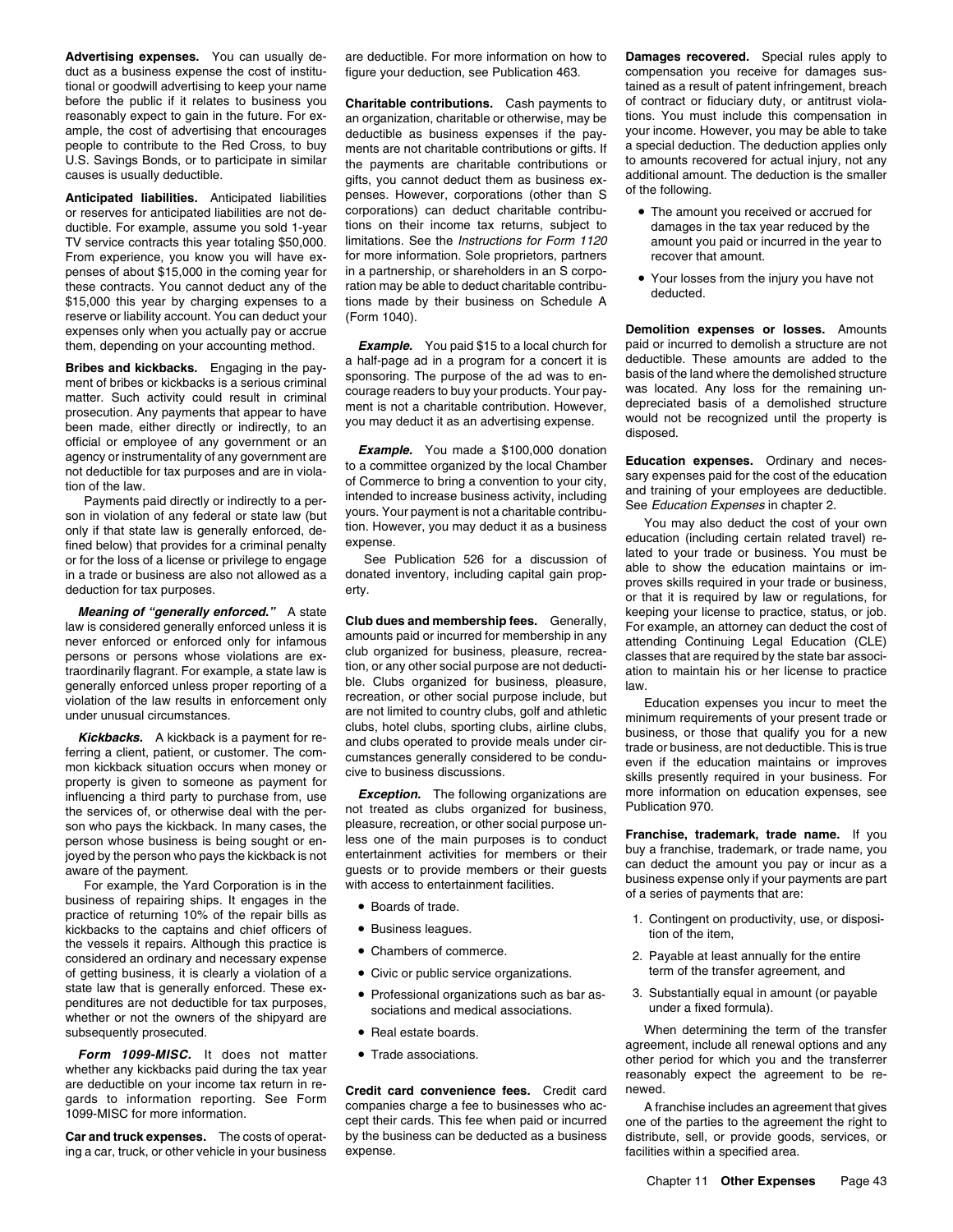**Impairment-related expenses.** If you are dis- Legal fees relating to personal tax advice 2. The Vice President.

- 
- A physical or mental impairment that sub-<br>stantially limits one or more of your major you itemize deductions. b. Has been designated by the President<br>life activities. you can also claim a husiness deduction for as having C

- Your work clearly requires the expense for
- The goods or services purchased are
- 

Influencing legislation.<br>
Influencing legislation.<br>
Influencing legislation.<br>
Participating in or intervening in any politi-<br>
Participating in or intervening in any politi-<br>
Intervening in any politi-<br>
Intervening in any p

Internet-related expenses. Generally, you date for public office.<br>
can deduct internet-related expenses including<br>
date for public office.<br>  $\bullet$  Attempting to influence the general public,<br>  $\text{$2,000 (excluding overhead expenses)}$ . domain registrations fees and webmaster con-<br>sulting costs. If you are starting a business you or segments of the public, about elections, sulting costs. If you are starting a business you or segments of the public, about elections, <br>may have to amortize these expenses as legislative matters, or referendums. In the trade or business of lobbying (promay have to amortize these expenses as legislative matters, or referendums.<br>start-up costs. For more information about am-<br>e Communicating directly with covered ex-<br>fessional lobbyists) on behalf of another start-up costs. For more information about am-<br>oriting start-up and organizational costs, see securive branch officials (defined later) in person (but does apply to payments by the ortizing start-up and organizational costs, see ecutive branch officials (defined later) in person (but does apply to payments by the ecutive branch officials (defined later) in the ecutive branch officials conter person t

by accountants and attorneys that are ordinary You cannot claim a charitable or business and necessary expenses directly related to open sexpense deduction for amounts paid to an orcoutplacement services. The costs of out-<br>erating your business are deductible as busi-<br>ness expenses. However, usually legal fees be a matter of direct financial interest counseling, résumé assistance, skills as-<br>ble. These costs are added to the basis of the the boyour business.<br>property. The costs of outplacement services may<br>property. The costs of

personal nature (such as drafting a will, or dam-<br>ages arising from a personal injury), are not prohibit a business deduction for lobbying of telephone calls made under this service and ages arising from a personal injury), are not prohibit a business deduction on Schedule C expenses. allowed as a business deduction on Schedule C expenses. The expense of renting allowed as rental expense the cost of renting or C-EZ. If the invoice includes both business and the interval or C-EZ. If the invoice includes both business contact the interval or C-EZ. If the invoice includes both business and the interval or contact the interval or and personal charges, compute the business If a tax-exempt organization, other than a sec-<br>portion as follows: multiply the total amount of tion 501(c)(3) organization, provides you with a placement services is includable portion as follows: multiply the total amount of tion 501(c)(3) organization, provides you with a placement service in the plancement services in the plancement services in the bill by a fraction, the numerator of which i the bill by a fraction, the numerator of which is notice on the part of dues that is allocable to ees' income, see Publication 15-B.<br>the amount attributable to business matters, the nondeductible lobbying and political exp the amount attributable to business matters, the nondeductible lobbying and political expension of which is the total amount paid. you cannot deduct that part of the dues. denominator of which is the total amount paid. you cannot deduct that part of the dues. **Penalties and fines.** Penalties paid for late The result is the portion of the invoice attributa-<br>ble to business expenses. The portion attributa-<br>purposes of this discussion, a covered executive are generally deductible. For instance, you own ble to business expenses. The portion attributa-<br>ble to personal matters is the difference branch official is any of the following.<br>between the total amount and the business por-<br>tion (computed above).<br>1. The President.<br>1.

 A physical or mental disability (for exam- tax professional, such as a C.P.A., to prepare ple, blindness or deafness) that function-<br>ally limits your being employed. These as a sole proprietor is deductible on Sched-<br>Executive Schedule under section 5312 ness as a sole proprietor is deductible on Sched-<br>Executive Schedule under section 5312 ule C or Schedule C-EZ. Any remaining cost of title 5, United States Code, •

You can also claim a business deduction for The expense qualifies as a business expense<br>
tax deficiencies for your business operated as a<br>
sole proprietor.<br>
sole proprietor.<br>
sole proprietor.<br>
sole proprietor.

The goods or services purchased are annually to state or local governments generally clearly not needed or used, other than inclearly not needed or used, other than in-<br>cidentally, in your personal activities.<br>cidentally, in your personal activities.<br>providence to be amortized. See chapter 8 for more Communicativity, in your personal activities.<br>■ have to be amortized. See chapter 8 for more nicating with, any local council or similar<br>overning body concerning its legislation

- 
- 
- 
- Communicating directly with covered exchapter 8. other person to the lobbyist for lobbying<br>any attempt to influence the official actions of the person to the lobbyist for lobbying<br>**Interview expense allowances.** Reimburse- or positions of those officials.
	-

- 
- 

- 
- abled, you can deduct expenses necessary for may be deductible on Line 22, Schedule A<br>
you to be able to work (impairment-related ex-<br>
penses) as a business expense, rather than as a<br>
medical expense.<br>
The cost of hiring a
	- -
		-
		-

you to satisfactorily perform that work.<br>The goods or services purchased are<br>The goods or services purchased are<br>annually to state or local governments generally the following.

- Their treatment is not specifically provided information.<br>
for under other tax law provisions.<br>
in the legislation of difor under other tax law provisions.<br> **Example.** You are blind. You must use a<br>
reader to do your work, both at and away from<br>
your place of work. The reader's services are<br>
your place of work. The reader's services are<br>  $\$ 
	- Participating in or intervening in any politi-<br>
	cal campaign for, or against, any candi-<br>
	covered executive branch official if those covered executive branch official if those
		-

ments you make to job candidates for transportation or other expenses related to interviews for<br>attion or other expenses related to interviews for<br>dinating any of the preceding activities.<br>deduct the reimbursements as a bu

Fees that include payments for work of a  $\bullet$  A principal purpose of your contribution is cover more than one deduction category. For a set of the cost of the cost of the cost of the cost of the rules discussed earlier tha

1. The President. The President. The President. Computed above the construction delays, the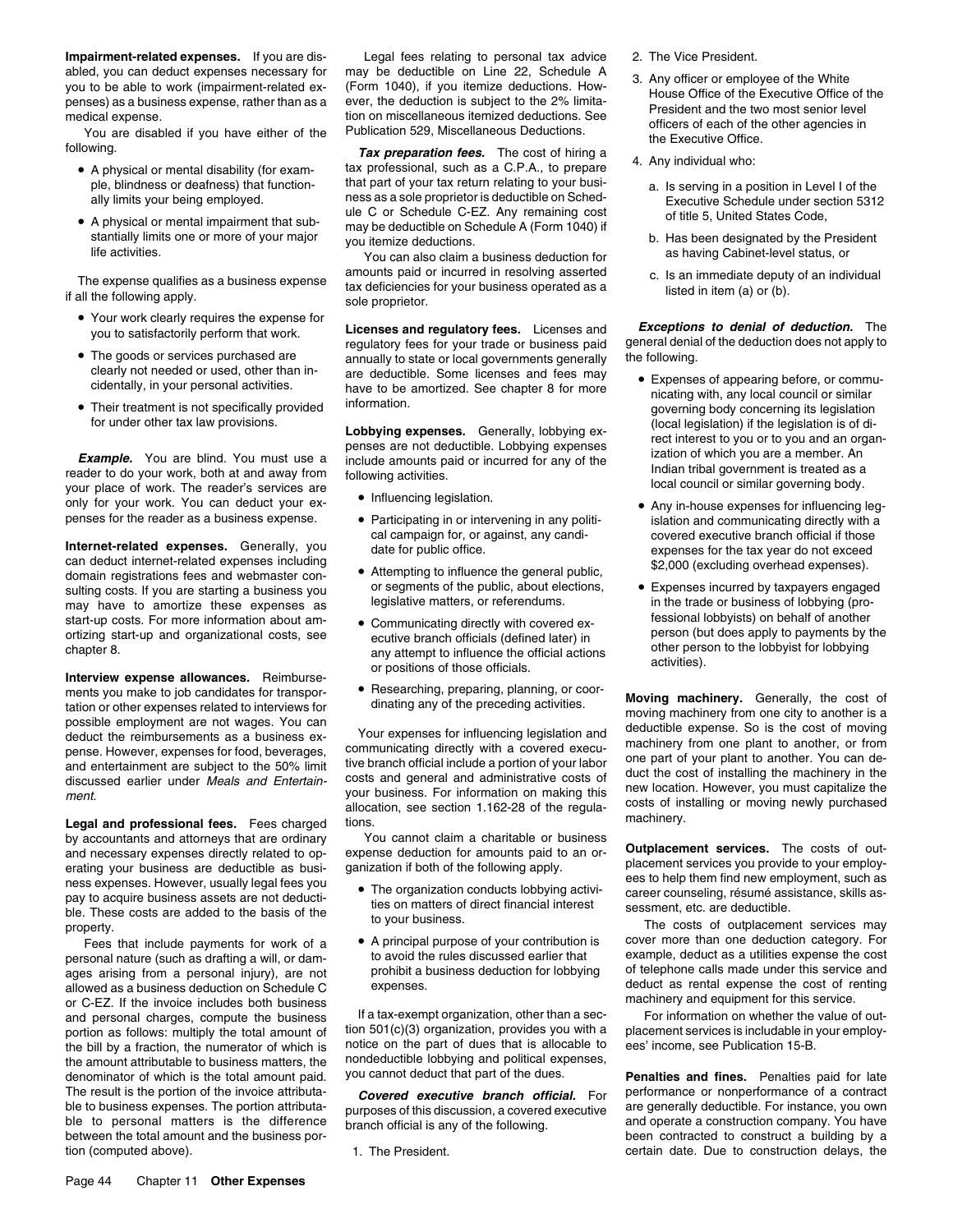building is not completed and ready for occu- function are for, or intended for, the use of methods and use the method that results in less pancy on the date stipulated in the contract. You a political party or candidate. The stax. are now required to pay an additional amount for  $\bullet$  Admission to an inaugural ball, gala, each day that completion is delayed beyond the and the contraction of the antique of the antique of the contract of the contract of the contract of the contr<br>completion date stipulated in the contract. These additional costs are deduction date stipulated in the contrac

- 
- 
- 
- Forfeited as collateral posted for a pro-<br>ceeding that could result in a fine or pen-<br>of a building, of a building, on the figure of a building,

- 
- Fines paid by truckers for violating state
- 
- 

A fine or penalty does not include any of the which you repaid it.<br>**Type of deduction.** The type of deduction *Type of deduction*. The type of deduction

- Legal fees and related expenses to defend
- Court costs or stenographic and printing
- Compensatory damages paid to a govern-

**Indirect political contributions.** You can-<br>not deduct indirect political contributions and duction that is not subject to the 2% limitation.<br>costs of taking part in political activities as busi-<br>ness expenses. Examples o

- Advertising in a convention program of a
- Admission to a dinner or program (includ-

On the other hand, penalties or fines paid to **Repairs.** The cost of repairing or improving or improving steps. any government agency or instrumentality be- property used in your trade or business is either<br>cause of a violation of any law are not deducti- a deductible or capital expense. Routine mainte- 1. Figure your tax for 2008 w following amounts.<br>
cient operating condition, but that does not 2. Refigure your tax from the earlier year<br>
materially increase the value or substantially without including in income the amount materially increase the value or substantially without including in<br>• Paid because of a conviction for a crime or prolong the useful life of the property is deducti-• Paid because of a conviction for a crime or<br>
after a plea of guilty or no contest in a<br>
criminal proceeding.<br>
• Paid as a nenalty imposed by federal<br>
• Paid as a nenalty imposed by federal<br>
• Paid as a nenalty imposed by • Paid as a penalty imposed by federal, the property. See Form 4562 and its instructions on your return for the earlier year. This is the amount of your credit. State, or local law in a civil action, includ- for how to com

amounts and assessable penalties im-<br>
posed by the Internal Revenue Code. Iabor, supplies, and certain other items. The <sup>1)</sup> labor, supplies, and certain other items. The value of your own labor is not deductible. Examples of repairs include: • Paid in settlement of actual or possible value of your own labor is not deductible. Examently for Method 1 results in less tax, deduct the

- or criminal. **of deduction. Conditioning floors** (but not replace- of deduction.
	- of a building,
	-
- Fixing plumbing leaks (but not replace-

Fines paid by truckers for violating state<br>
maximum highway weight laws.<br> **Repayments.** If you had to repay an amount<br> **Period is and tax for both years are as follows:**<br> **Repayments.** If you had to repay an amount<br> **Perio** ■ Civil penalties for violating federal laws re-<br>**With an earlier which you repaid it.** Or, if the amount repaid in an earlier persist of the amount • Civil penalties for violating federal laws re-<br>garding mining safety standards and dis-<br>charges into navigable waters.<br>to take a credit against your tax for the year in Tax \$1,863 \$1,113

you are allowed in the year of repayment de-<br>pends on the type of income you included in the yourself in a prosecution or civil action for pends on the type of income you included in the Income \$49,950 \$44,950<br>a violation of the law imposing the fine or earlier year. For instance, if you repay an amount you previo Court costs or stenographic and printing gain, deduct the repayment as a capital loss on Your tax under Method 1 is \$7,588. Your tax<br>Court costs or stenographic and printing Schedule D (Form 1040). If you reported it as a ness deduction on Schedule C or Schedule ment. C-EZ (Form 1040) or Schedule F (Form 1040).

Folitical contributions. Contributions or gifts<br>playment compensation, or other nonbusiness<br>paid to political parties or candidates are not<br>deductible. In addition, expenses paid or in-<br>curred to take part in any political

• Advertising in a convention program of a<br>payment—over \$3,000. If the amount<br>any of the proceeds from the publication if<br>are for, or intended for, the use of a politi-<br>cal party or candidate.<br>cal party or candidate. The u income under a "claim of right." This means that **Year of deduction (or credit).** If you use ing, but not limited to, galas, dances, film at the time you included the income, it appeared the cash method of accounting, you can take the presentations, parties, and sporting that you had an unrestricted right to it. If you deduction (or credit, if applicable) for the tax

expenses.<br>On the other hand nenalties or fines paid to **Repairs.** The cost of repairing or improving steps.

- 
- 
- 
- ing certain additions to tax and additional deduction.<br>
The cost of repairs includes the costs of  $\frac{2008}{2008}$  figured without the deduction (step

liability for a fine or penalty, whether civil ples of repairs include: amount repaid as discussed earlier under Type<br>or criminal and a Besonditioning floors (but not replace of deduction.

■ Forfeited as collateral posted for a pro-<br>
■ Profeited as collateral posted for a pro-<br>
If Method 2 results in less tax, claim the equation is a collateral posted for a pro-

• Cleaning and repairing roofs and gutters, **Example.** For 2007, you filed a return and Examples of nondeductible penalties and<br>fines include the following.<br>Fixing plumbing leaks (but not replace-<br>Fixing plumbing leaks (but not replace-<br>Fines for violating city housing codes<br>Fixing plumbing leaks (but not rep Fines for violating city housing codes.<br>ment of fixtures). gross income under a claim of right. Your filing ment of fixtures).

|                   | 2007<br><b>With Income</b>                      | 2007<br><b>Without Income</b> |
|-------------------|-------------------------------------------------|-------------------------------|
| Taxable<br>Income | \$15,000                                        | \$10,000                      |
| Tax               | \$1.863                                         | \$1,113                       |
|                   | 2008<br><b>Without Deduction With Deduction</b> | 2008                          |
|                   |                                                 |                               |
| Taxable<br>Income | \$49.950                                        | \$44.950                      |

| Tax previously determined for 2007                   | \$1.863 |
|------------------------------------------------------|---------|
| Less: Tax as refigured $\ldots \ldots \ldots -1,113$ |         |
| Decrease in 2007 tax                                 | \$750   |
| Regular tax liability for $2008 \ldots$ \$8,838      |         |
| Less: Decrease in 2007 tax                           | $-750$  |
| Refigured tax for 2008                               | \$8.088 |

- 
- 
- 

events) if any of the proceeds from the qualify for this choice, figure your tax under both year in which you actually make the repayment.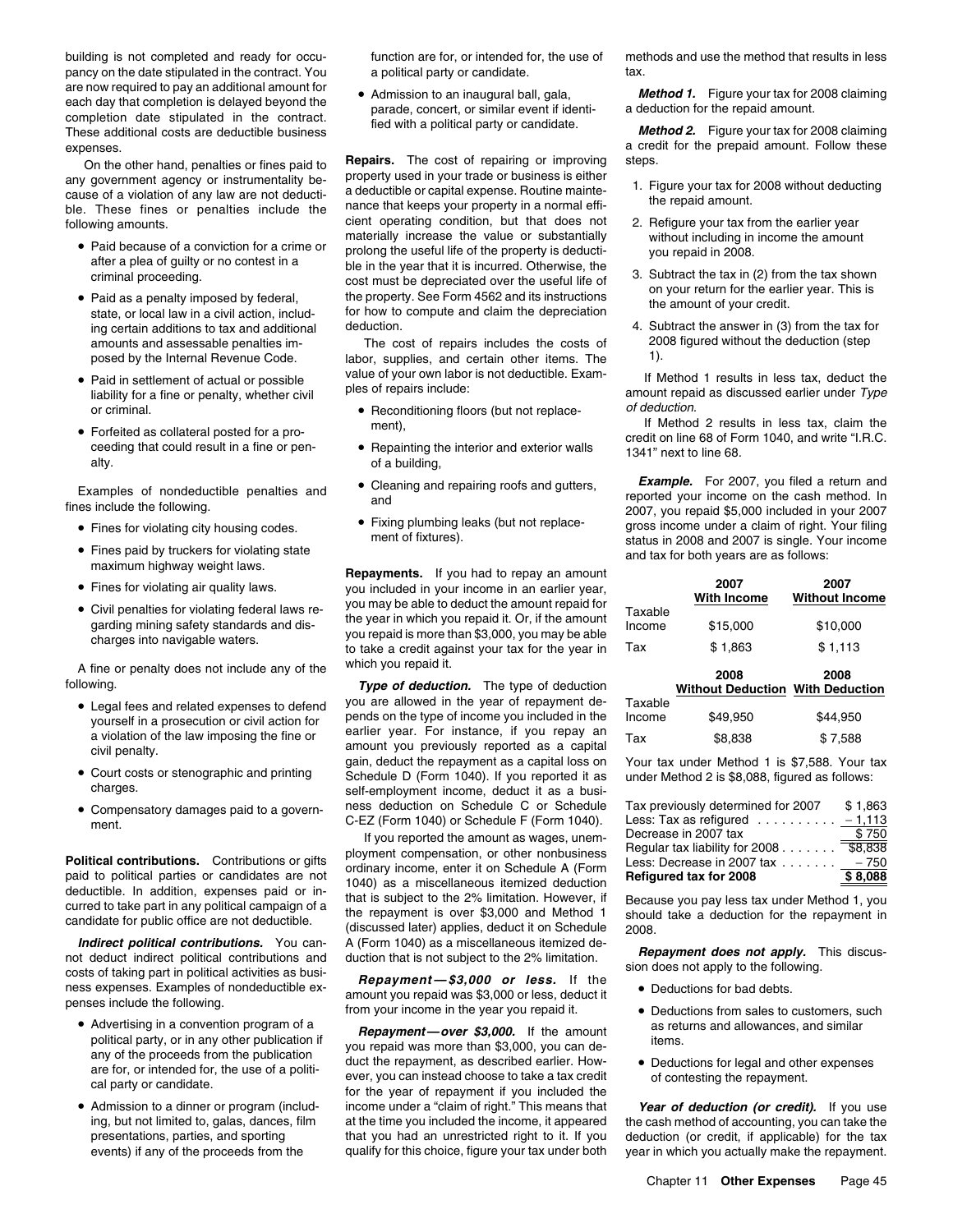If you use any other accounting method, you can **Contacting your Taxpayer Advocate.** The IRS acknowledges receipt of your e-filed deduct the repayment or claim a credit for it only Taxpayer Advocate Service (TAS) is an inde-<br>for the tax year in which it is a proper deduction pendent organization within the IRS whose em- paper return. If you filed For for the tax year in which it is a proper deduction pendent organization within the IRS whose em- paper return. If you filed Form 8379 with under your accounting method. For example, if ployees assist taxpayers who are expe under your accounting method. For example, if ployees assist taxpayers who are experiencing your return, wait 14 weeks (11 weeks if you use the accrual method, you are entitled to economic harm, who are seeking help in res you use the accrual method, you are entitled to economic harm, who are seeking help in resolv-<br>the deduction or credit in the tax year in which ing tax problems that have not been resolved tax return available so you can p the deduction or credit in the tax year in which ing tax problems that have not been resolved tax return available so you can provide<br>through normal channels, or who believe that an your social security number, your filing

**Subscriptions.** Subscriptions to professional, should. The state of your refund. The state of your refund. The state of your refund. The state of your refund. The state of your refund. The state of the state of the state

- Vote do not keep a record of the *Low Income Taxpayer Clinics (LITCs). Low Income Taxpayer Clinics (LITCs).*
- 
- 

sional instruments, equipment, etc., if you nor- provides information on clinics in your area. It is a small business.<br>mally use them within a year. However, if the available at www.irs.gov or your local IRS office. mally use them within a year. However, if the usefulness of these items extends substantially<br>beyond the year they are placed in service, you are available, get Publication 910, IRS Guide to<br>generally must recover their costs through de-<br>preciation. For more informati

Telephone. The cost of basic local tele-<br>
phone service (including any taxes) for the first paring your return is available nationwide from<br>
telephone line you have in your home, even IRS-trained volunteers. The Volunteer

# **Internet.** You can access the IRS web-<br>site at www.irs.gov 24 hours a day, 7<br>days a week to: **Help** site at a week of the status of the status

You can get help with unresolved tax issues,<br>
order free publications and forms, ask tax ques-<br>
tions, and get information from the IRS in sev-<br>  $\frac{1}{2}$  available free to eligible taxpayers.<br>  $\frac{1}{2}$  available free to eral ways. By selecting the method that is best • Check the status of your 2008 refund. Go hours after the IRS acknowledges receipt for you, you will have quick and easy access to to www.irs.gov and click on Where's My of your e-filed return, or 3 to 4 weeks after<br>Refund. Wait at least 72 hours after the mailing a paper return. If you filed Form

the obligation for the repayment accrues. through normal channels, or who believe that an your social security number, your filing<br>IRS system or procedure is not working as it status, and the exact whole dollar amount IRS system or procedure is not working as it

technical, and trade journals that deal with your<br>business field are deductible.<br>TTY/TDD 1-800-829-4059 to see if you are eligi-<br>TTY/TDD 1-800-829-4059 to see if you are eligi-<br>tions. **Supplies and materials.** Unless you have de-<br>ducted the cost in any earlier year, you generally<br>can deduct the cost of materials and supplies<br>actually consumed and used during the tax year.<br>If you keep incidental material If you keep incidental materials and supplies can file Form 911, Request for Taxpayer Advo-<br>on hand, you can deduct the cost of the inciden-<br>tal materials and supplies you bought during the Taxpayer Assistance Order), or a tax year if all the following requirements are met. ployee to complete it on your behalf. For more • Figure your withholding allowances using • You do not keep a record of when they are information, go to *www.irs.gov/advocate*. The withholding calculator online at

• You do not take an inventory of the an interest of the completed by build be filed by<br>vide low income taxpayers with representation using our Alternative Minimum Tax (AMT) • You do not take an inventory of the<br>amount on hand at the beginning and end<br>of the tax year. The detail tax controversies with the IRS for free<br>or for a nominal charge. The clinics also provide<br>or for a nominal charge. • This method does not distort your income tax education and outreach for taxpayers who . Sign up to receive local and national tax This method does not distort your income. tax education and outreach for taxpayers who sign up to rece<br>speak English as a second language. Publica- news by email. You can also deduct the cost of books, profes-<br>
onal instruments, equipment, etc., if you nor-<br>
provides information on clinics in your area. It is<br>
a small business.

IRS-trained volunteers. The Volunteer Income • Solving problems. You can get<br>Tax Assistance (VITA) program is designed to face-to-face help solving tax problems though you have an office in your home is not Tax Assistance (VITA) program is designed to face-to-face help solving tax problems<br>deductible. However, charges for business help low-income taxpayers and the Tax Coun- every deductible. However, charges for business help low-income taxpayers and the Tax Coun- every business day in IRS Taxpayer As-<br>long-distance phone calls on that line, as well as seling for the Elderly (TCE) program is design seling for the Elderly (TCE) program is designed the cost of a second line into your home used to assist taxpayers age 60 and older with their plain IRS letters, request adjustments to exclusively for business, are deductible busi-<br>exclusively for business, are deductibl exclusively for business, are deductible busi- tax returns. Many VITA sites offer free electronic your account, or help you set up a pay-<br>ness expenses ness expenses. https://experess. filing and all volunteers will let you know about ment plan. Call your local Taxpayer Assis-<br>credits and deductions you may be entitled to the cance Center for an appointment. To find credits and deductions you may be entitled to tance Center for a<br>claim. To find the nearest Vita or TCE site, call the number, go to claim. To find the nearest Vita or TCE site, call 1-800-829-1040. www.irs.gov/localcontacts or look in the

> As part of the TCE program, AARP offers the phone book under United States Govern-<br>c-Aide counseling program. To find the near-<br>ment, Internal Revenue Service. Tax-Aide counseling program. To find the nearest AARP Tax-Aide site, call 1-888-227-7669 or <br>visit AARP's website at example at the example of the example of the example of the example of the example of



- 
- Refund. Wait at least 72 hours after the mailing a paper return. If you filed Form

- 
- 
- 
- 
- 
- 
- 
- 
- 

- Depreciate Property.<br>
Depreciate Property.<br>
Depreciate Property.<br>
Utilities. Business expenses for heat, lights,<br>
TeleTax topics (recorded tax information) you<br>
TeleTax topics (recorded tax information) you<br>
can listen to
	- Asking tax questions. Call the IRS with
	-

- **12.**<br>
WE CONTRACT TO SERVICE ARP's website at<br>
www.aarp.org/money/taxaide.<br>
To Get Tax upper right-hand corner.<br>
www.irs.gov and enter keyword "VITA" in the<br>
upper right-hand corner.<br>
To Get Tax upper right-hand corner.<br>
	-
	- days a week to:  **Refund information.** To check the status of ■ E-file your return. Find out about commer-<br>
	sight a vergeneration and a file services<br>
	during business hours or 1-800-829-4477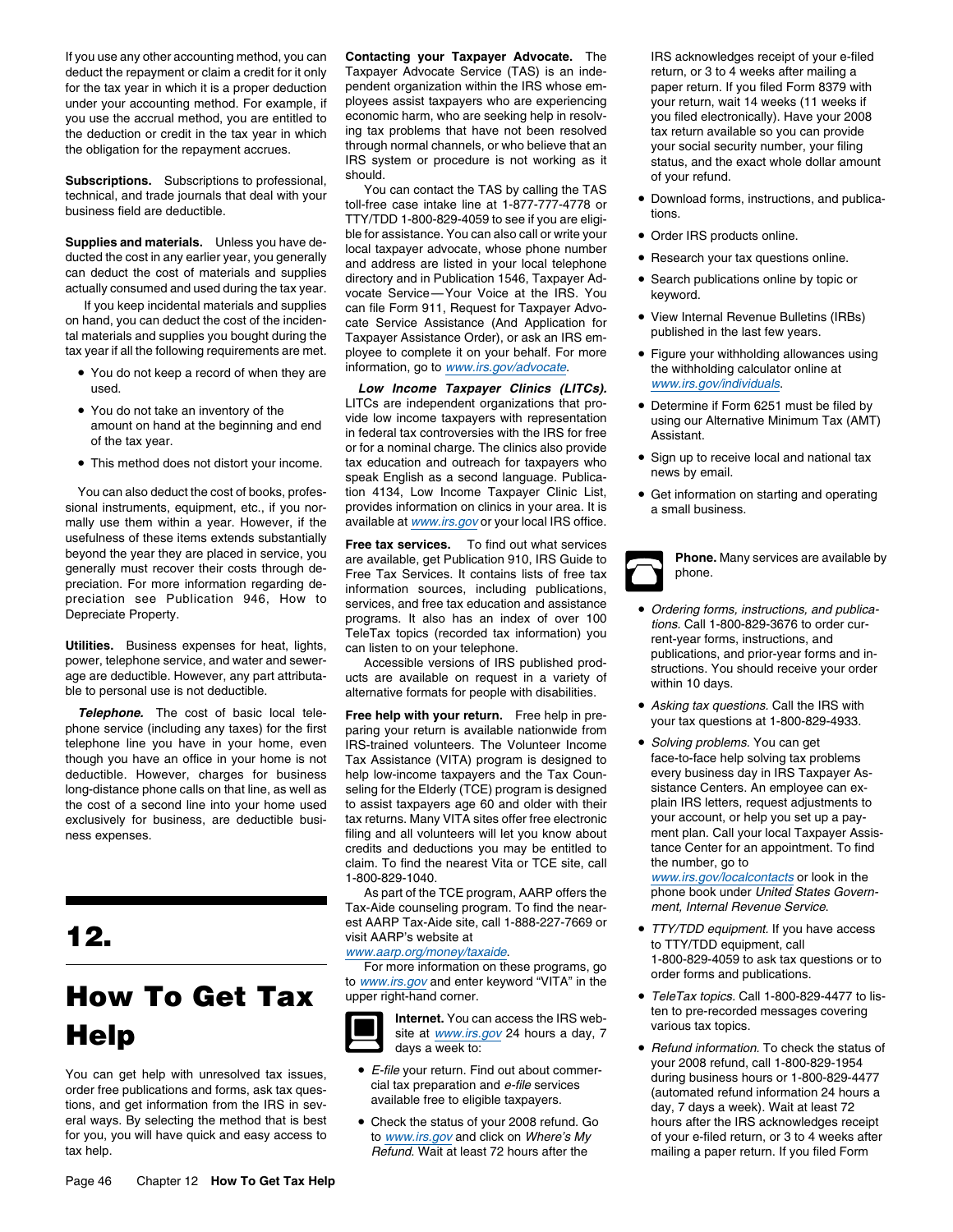weeks if you filed electronically). Have Center where you can spread out your vertubled Toll-free and email technical support.<br>
your 2008 tax return available so you can vecords and talk with an IRS representayour 2008 tax return available so you can provide your social security number, your tive face-to-face. No appointment is nec- • Two releases during the year. filing status, and the exact whole dollar essary—just walk in. If you prefer, you - The first release will ship the beginning amount of your refund. Refunds are sent can call your local Center and leave a of January 2009.<br>
out weekly on Fridays. If you check the message requesting an appointment to re-<br>
— The final relea out weekly on Fridays. If you check the head to message requesting an appointment to re- hearth and and are not given the heginning<br>status of your refund and are not given the solve a tax account issue. A representa- heart

*services.* To ensure IRS representatives give ment. To find the number of your local **Small Business Resource Guide** accurate, courteous, and professional answers, office, go to www.irs.gov/localcontacts or **2009.** This online guide is a must for we use several methods to evaluate the quality look in the phone book under United every sma we use several methods to evaluate the quality look in the phone book under United of our telephone services. One method is for a States Government, Internal Revenue of our telephone services. One method is for a States Government, Internal Revenue payer about to start a business. This year's second IRS representative to listen in on or Service. second IRS representative to listen in on or Service. The second IRS representative to listen in on or Service. record random telephone calls. Another is to ask<br>some callers to complete a short survey at the **Fig. 1.1 Mail.** You can send your order for **•** Helpful information, such as how to pre-<br>record random telephone calls. Anoth



- *Products.* You can walk in to many post littlerinal Revenue Service offices, libraries, and IRS offices to pick up 1201 N. Mitsubishi Motorway<br>certain forms, instructions, and publica-<br>Bloomington, IL 61705-6613 certain forms, instructions, and publica-<br>tions. Some IRS offices, libraries, grocery<br>stores, copy centers, city and county gov-<br>ernment offices, credit unions, and office<br>ernment offices, credit unions, and office<br>example ernment offices, credit unions, and office  $\begin{bmatrix} \bullet \\ \bullet \end{bmatrix}$  Publication 1796 supply stores have a collection of products  $\begin{bmatrix} \bullet \\ \bullet \end{bmatrix}$  DVD, and obtain: available to print from a CD or photocopy <br>
• Current-year forms, instructions, and pub-<br>
nizations. Current-year forms, instructions, and pub- from reproducible proofs. Also, some IRS lications. •ences and ibraries have the Internal Revenue (and Internal Revenue of Prior-year forms, instructions, and publica-<br>
Bulletins, and Cumulative Bulletins avail-<br>
Bulletins, and Cumulative Bulletins avail-<br> **Bulletins**, and C able for research purposes.
- Services. You can walk in to your local finding aid. •Taxpayer Assistance Center every busi-<br>ness deviating arranged face to face to: Tax law frequently asked questions. The gives practical tips for teens about starting<br>ness day for personal, face-to-face tax<br>help. An employee can explain IRS letters, Tax Topics from the IRS telephone re-<br>request adjustm or help you set up a payment plan. If you<br>  $\bullet$  Internal Revenue Code—Title 26 of the<br>  $\bullet$  ILC Code<br>  $\bullet$  LLC Code

8379 with your return, wait 14 weeks (11 visit your local Taxpayer Assistance • Internal Revenue Bulletins. next week before checking back. days to schedule an in-person appoint-<br>
Purchase the DVD from National Technical • Other refund information. To check the ment at your convenience. If you have an • Other refund information. To check the ment at your convenience. If you have an information Service (NTIS) at<br>status of a prior year refund or amended ongoing, complex tax account problem or<br>return refund, call 1-800-829

Some callers to complete a short survey at the **Mail.** You can send your order for<br>end of the call.<br>Walk-in. Many products and services are available on a walk-in basis.<br>are available on a walk-in basis.<br>The address below.



- 
- tions.  $\bullet$  A site map of the guide to help you navi-
- Tax Map: an electronic research tool and gate the pages with ease.
- 
- 
- 
- fortable talking with someone in person, forms. The state of the state of the state of the state of the state of the state of the state of the state of the state of the state of the state of the state of the state of the s
- 
- 
- -
- 



- 
- manage a business.
- Tax law changes for 2009.
- 
- supply stores have a collection of products DVD, and obtain: cies, business associations, and IRS orga-
	-
	-
	- An interactive "Teens in Biz" module that

or help you set up a payment plan. if you<br>need to resolve a tax problem, have ques-<br>tions about how the tax law applies to your<br>individual tax return, or you are more com-<br>individual tax return, or you are more com-<br>indivi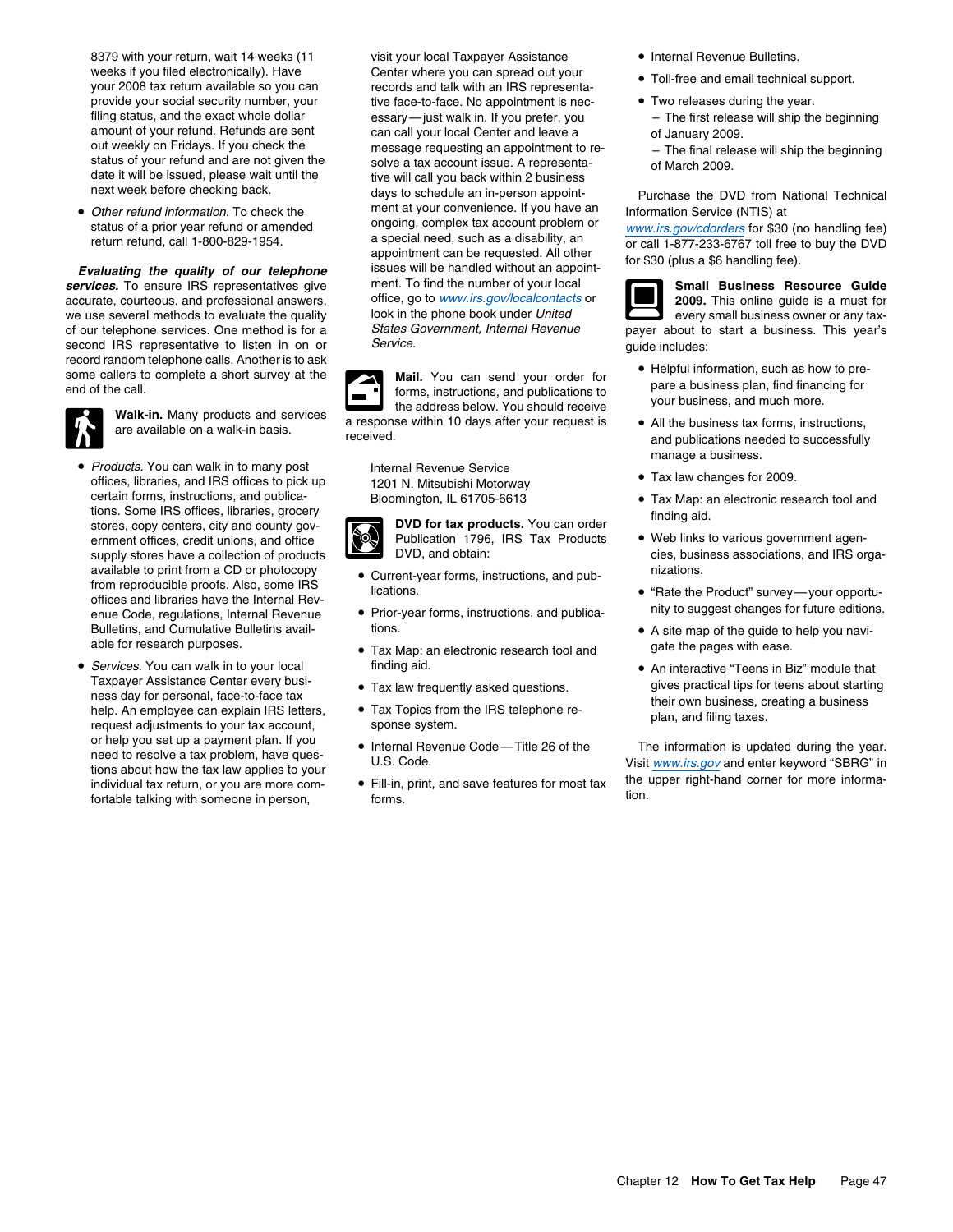To help us develop a more useful index, please let us know if you have ideas for index entries.<br>**Index** See "Comments and Suggestions" in the "Introduction" for the ways you can reach us.

| Advertising <u>4</u>                                                                                                                                                                                                                               |
|----------------------------------------------------------------------------------------------------------------------------------------------------------------------------------------------------------------------------------------------------|
| Amortization:                                                                                                                                                                                                                                      |
| Anti-abuse rule<br>Anti-churning rules                                                                                                                                                                                                             |
|                                                                                                                                                                                                                                                    |
| Atmospheric pollution control                                                                                                                                                                                                                      |
|                                                                                                                                                                                                                                                    |
| Corporate organization                                                                                                                                                                                                                             |
|                                                                                                                                                                                                                                                    |
| Dispositions of section 197                                                                                                                                                                                                                        |
| intangibles<br>Experimental costs                                                                                                                                                                                                                  |
|                                                                                                                                                                                                                                                    |
| Geological and geophysical                                                                                                                                                                                                                         |
|                                                                                                                                                                                                                                                    |
|                                                                                                                                                                                                                                                    |
| Incorrect amount                                                                                                                                                                                                                                   |
|                                                                                                                                                                                                                                                    |
| Partnership organization                                                                                                                                                                                                                           |
| Costs<br>Costs<br>Pollution control facilities<br>Reforestation costs<br>Related person<br>Related person<br>Costantino Contract Costal<br>Related person<br>Costantino Costal Contract Costal<br>Costal Costal Costal Costal Costal Costal<br>Cos |
|                                                                                                                                                                                                                                                    |
|                                                                                                                                                                                                                                                    |
|                                                                                                                                                                                                                                                    |
| Research costs …………. <u>{</u>                                                                                                                                                                                                                      |
| Section 197 intangibles                                                                                                                                                                                                                            |
| defined <u>?</u>                                                                                                                                                                                                                                   |
| Starting a business                                                                                                                                                                                                                                |
|                                                                                                                                                                                                                                                    |
| Start-up costs $\ldots$ <sup>7</sup>                                                                                                                                                                                                               |
| Anticipated liabilities <u>4</u>                                                                                                                                                                                                                   |
| Assessments, local <u>.</u> <u>1</u>                                                                                                                                                                                                               |
| At-risk limits                                                                                                                                                                                                                                     |
| Attorney fees 4                                                                                                                                                                                                                                    |
|                                                                                                                                                                                                                                                    |
|                                                                                                                                                                                                                                                    |

| bau uebis:                                   |  |
|----------------------------------------------|--|
| Defined  38                                  |  |
|                                              |  |
| Recovery  39                                 |  |
| Types of $\dots\dots\dots\dots\dots\dots 38$ |  |
| When worthless  39                           |  |
| <b>Bonuses:</b>                              |  |
|                                              |  |
| Royalties  37                                |  |
|                                              |  |
| <b>Brownfields</b> (See Environmental        |  |
| cleanup costs)                               |  |
| <b>Business:</b>                             |  |
|                                              |  |
| Books and records $\dots \dots 28$           |  |
| Meal expenses  42                            |  |
|                                              |  |
|                                              |  |

| Campaign contribution  4             |
|--------------------------------------|
| Capital expenses                     |
| Capitalization of interest  1        |
| Car allowance  4                     |
| Car and truck expenses  4            |
| Carrying charges  2                  |
| Charitable contributions  4          |
| <b>Circulation costs, newspapers</b> |
| and periodicals 2000 12              |

| Advertising 43                                                                                                       |                                                                                                           | Fees:                                                                  | Life insurance policies $\ldots$ 13                                         |
|----------------------------------------------------------------------------------------------------------------------|-----------------------------------------------------------------------------------------------------------|------------------------------------------------------------------------|-----------------------------------------------------------------------------|
| Amortization:                                                                                                        | <b>Club dues</b> 43                                                                                       | Commitment  13                                                         | Not deductible  13                                                          |
| Anti-abuse rule  30                                                                                                  | Comments on publication  1                                                                                | Legal and professional $\overline{44}$                                 | Refunds of  14                                                              |
| Anti-churning rules  29                                                                                              | Commitment fees  13                                                                                       | Loan origination  13                                                   | When to deduct  14                                                          |
| Atmospheric pollution control                                                                                        | Computer software  29                                                                                     | Regulatory  44                                                         | Internet-related                                                            |
| facilities $\ldots \ldots \ldots \ldots \ldots$ 32                                                                   | Constant-yield method,                                                                                    | Tax return preparation  44                                             |                                                                             |
| Corporate organization                                                                                               |                                                                                                           |                                                                        | Interview expenses  44                                                      |
|                                                                                                                      |                                                                                                           | Forgone interest  14                                                   | <b>Contract Contract Contract Contract</b>                                  |
| Dispositions of section 197<br>Experimental costs  32<br>Geological and geophysical<br>Incorrect amount              | <b>Contributions:</b><br>Charitable  43<br>Cost of getting lease  10, 27                                  | Form:<br>8826  25                                                      | <b>Key person</b> 13<br>Kickbacks  43                                       |
| deducted $\ldots \ldots \ldots \ldots$ 30                                                                            | Cost of goods sold $\ldots \ldots \frac{2}{5}$ T $\ldots \ldots \ldots \ldots \ldots \ldots \frac{37}{5}$ |                                                                        | Leases:                                                                     |
| Partnership organization<br>Pollution control facilities  32<br>Reforestation costs  31<br>Reforestation expenses 24 | Covenant not to<br>compete  28<br><b>Credit card convenience</b>                                          | <b>Franchise</b> 28, 43<br>Franchise taxes  17<br><b>Fuel taxes</b> 17 | Cost of getting $\ldots$ 10, 27<br>Improvements by lessee 10<br>Mineral  37 |
| $\mathbf{D}$ alated is a second $\mathbf{D}$                                                                         |                                                                                                           |                                                                        | 37<br>$\bigcap$ il and gas $\bigcap$                                        |

| <b>JEURULI 197 IIIIAIIUIUIES</b>                       |                               |                                                         |                                                   |
|--------------------------------------------------------|-------------------------------|---------------------------------------------------------|---------------------------------------------------|
|                                                        | <b>De minimis OID</b> 12      | Gas wells  36                                           | Legal and professional                            |
| Starting a business                                    | Debt-financed                 | Geological and geophysical                              |                                                   |
|                                                        | distributions  12             | costs:                                                  | Licenses  28, 44                                  |
|                                                        | <b>Definitions:</b>           | Development, oil and                                    | Life insurance coverage  7                        |
| Anticipated liabilities  43                            | Business bad debt38           |                                                         | Limit on deductions  5                            |
| Assessments, local  16                                 | Necessary expense  2          | Exploration, oil and gas  31                            | Line of credit  12                                |
| At-risk limits  4                                      | Ordinary expense  2           | Geothermal wells  21, 36                                | Loans:                                            |
| Attorney fees 44                                       | Section 197 intangibles  28   |                                                         | Below-market interest                             |
|                                                        | Demolition expenses  43       | Going into business  3, 26                              | rate  14                                          |
|                                                        | Depletion:                    | Goodwill  28                                            | Discounted  14                                    |
|                                                        | Mineral property  33          | <u> 1980 - Johann Barnett, fransk politik (d. 1980)</u> | Origination fees  13                              |
| в                                                      | Oil and gas wells  34         |                                                         | Loans or Advances 8                               |
| <b>Bad debts:</b>                                      | Percentage table  36          | H                                                       |                                                   |
|                                                        |                               | Health insurance, deduction for                         | Lobbying expenses  44                             |
| Defined $\ldots \ldots \ldots \ldots \ldots \ldots$ 38 | Who can claim  33             | self-employed $\ldots \ldots \ldots \ldots 18$          | Long-term care                                    |
| How to treat $\ldots \ldots \ldots \ldots 39$          |                               | Heating equipment  3                                    | $insurance \ldots \ldots \ldots \ldots \ldots 18$ |
|                                                        | <b>Depreciation</b> (See Cost |                                                         |                                                   |
| Types of $\dots \dots \dots \dots \dots 38$            | recovery)                     |                                                         | At-risk limits 4                                  |
| When worthless  39                                     | Development costs,            |                                                         | Net operating  4                                  |
| <b>Bonuses:</b>                                        |                               | Impairment-related                                      | Passive activities  4                             |
|                                                        |                               |                                                         |                                                   |
|                                                        |                               |                                                         |                                                   |
|                                                        | Drilling and development      | By lessee  10                                           | м                                                 |
| <b>Brownfields</b> (See Environmental                  |                               | For disabled and elderly  24                            | Machinery parts  3                                |
| cleanup costs)                                         | Dues, membership  43          |                                                         | <b>Meals</b> 40                                   |
| Rueinaee:                                              |                               |                                                         | Meals and entertainment<br>$\Lambda$              |

|  | 32                                                                                                                                                                                                                                                |
|--|---------------------------------------------------------------------------------------------------------------------------------------------------------------------------------------------------------------------------------------------------|
|  |                                                                                                                                                                                                                                                   |
|  | Economic interest  33<br>Economic performance  4<br>Education expenses  7, 43<br>for  24<br>Employment taxes  17<br>Entertainment  40<br>(remediation) costs  23<br>Excise taxes  17<br>Experimentation costs  21,<br><b>Exploration costs</b> 22 |

|                                                                                                                                                                                                                                                                                                           | Cleanup costs,                                                                                                                                                             |                                                                                               | Forgone  14                                                                                                                                             |  |
|-----------------------------------------------------------------------------------------------------------------------------------------------------------------------------------------------------------------------------------------------------------------------------------------------------------|----------------------------------------------------------------------------------------------------------------------------------------------------------------------------|-----------------------------------------------------------------------------------------------|---------------------------------------------------------------------------------------------------------------------------------------------------------|--|
| lvertising 43                                                                                                                                                                                                                                                                                             | environmental 23                                                                                                                                                           | Fees:                                                                                         | Life insurance policies  13                                                                                                                             |  |
| nortization:                                                                                                                                                                                                                                                                                              | <b>Club dues</b> 43                                                                                                                                                        | Commitment $\ldots \ldots \ldots \ldots$ 13                                                   | Not deductible  13                                                                                                                                      |  |
| Anti-abuse rule  30                                                                                                                                                                                                                                                                                       | Comments on publication  1                                                                                                                                                 | Legal and professional $\ldots$ $\frac{44}{4}$                                                |                                                                                                                                                         |  |
| Anti-churning rules  29                                                                                                                                                                                                                                                                                   | <b>Commitment fees</b> 13                                                                                                                                                  | Loan origination  13                                                                          | When to deduct  14                                                                                                                                      |  |
| Atmospheric pollution control                                                                                                                                                                                                                                                                             | Computer software  29                                                                                                                                                      |                                                                                               | Internet-related                                                                                                                                        |  |
| facilities  32                                                                                                                                                                                                                                                                                            | Constant-yield method,                                                                                                                                                     | Tax return preparation  44                                                                    |                                                                                                                                                         |  |
| Corporate organization                                                                                                                                                                                                                                                                                    |                                                                                                                                                                            |                                                                                               | Interview expenses  44                                                                                                                                  |  |
|                                                                                                                                                                                                                                                                                                           | Contested liability  4                                                                                                                                                     | Forgone interest  14                                                                          |                                                                                                                                                         |  |
| Dispositions of section 197<br>Experimental costs  32<br>Geological and geophysical<br>How to deduct $\ldots \ldots \ldots \overline{25}$<br>Incorrect amount<br>Partnership organization<br>Pollution control facilities 32<br>Reforestation costs  31<br>Reforestation expenses 24<br>Related person 29 | <b>Contributions:</b><br>Political  45<br>Copyrights  28<br>Cost of getting lease  10, 27<br><b>Covenant not to</b><br><b>compete</b> 28<br><b>Credit card convenience</b> | Form:<br>$\overline{37}$<br>Franchise $28, 43$<br>Franchise taxes  17<br><b>Fuel taxes</b> 17 | ĸ<br><b>Key person</b> 13<br>Kickbacks  43<br>Leases:<br>Cost of getting $\ldots$ 10, 27<br>Improvements by lessee 10<br>Mineral  37<br>Oil and gas  37 |  |
|                                                                                                                                                                                                                                                                                                           |                                                                                                                                                                            |                                                                                               | $O = 1$ and $P = 1$ and $P = 1$ and $P = 1$                                                                                                             |  |

|                             |                            | Legal and professional     |
|-----------------------------|----------------------------|----------------------------|
| Debt-financed               | Geological and geophysical |                            |
| distributions  12           | costs:                     | Licenses  28, 44           |
| <b>Definitions:</b>         | Development, oil and       | Life insurance coverage  7 |
| Business bad debt38         |                            | Limit on deductions  5     |
| Necessary expense  2        | Geothermal wells  21, 36   | Line of credit  12         |
| Ordinary expense  2         | Gifts, nominal value  7    | Loans:                     |
| Section 197 intangibles  28 |                            | Below-market interest      |
| Demolition expenses  43     | Going into business  3, 26 |                            |
| <b>Depletion:</b>           | Goodwill  28               |                            |
| Mineral property 33         |                            | Origination fees 13        |

| Health insurance, deduction for |  |
|---------------------------------|--|
| self-employed  18               |  |
| Heating equipment  3            |  |

| <b>Bonuses:</b>                                     |                                 | Impairment-related                               | Passive activities  4        |
|-----------------------------------------------------|---------------------------------|--------------------------------------------------|------------------------------|
|                                                     | Disabled, improvements          | expenses $\dots\dots\dots\dots\dots44$           |                              |
| Royalties  37                                       |                                 |                                                  |                              |
|                                                     | Drilling and development        |                                                  | м                            |
| <b>Brownfields</b> (See Environmental               |                                 | For disabled and elderly  24                     | Machinery parts  3           |
| cleanup costs)                                      | Dues, membership  43            | Income taxes $\dots\dots\dots\dots\dots\dots$ 16 | <b>Meals</b> 40              |
| Business:                                           |                                 | Incorrect amount of                              | Meals and entertainment  42  |
|                                                     | Е                               | amortization deducted<br>30                      |                              |
| Books and records  28                               | Economic interest  33           | Insurance:                                       | Medical expenses  44         |
| Meal expenses  42                                   | Economic performance  4         | Capitalized premiums 20                          | Methods of accounting  4     |
| Use of car $\ldots$ 4, $\overline{43}$              |                                 | Deductible premiums  17                          | Mining:                      |
| Use of home  3                                      | Education expenses  7, 43       | Nondeductible                                    | Depletion  36                |
|                                                     | Elderly, improvements           |                                                  | Development costs  22        |
|                                                     |                                 | Self-employed                                    | Exploration costs  22        |
|                                                     | <b>Employee benefit</b>         | individuals  18                                  |                              |
| Campaign contribution  45                           |                                 | Intangible drilling costs  21                    | <b>Moving expenses,</b>      |
| Capital expenses $\,\ldots\, \ldots\, \ldots\, \,3$ | Employment taxes  17            | Intangibles, amortization  27                    | machinery  44                |
| Capitalization of interest  14                      | Entertainment  40               | Interest:                                        |                              |
| $Car$ allowance $\ldots \ldots \ldots \ldots 41$    | <b>Environmental cleanup</b>    |                                                  |                              |
| Car and truck expenses  43                          | (remediation) costs $\ldots$ 23 | Below-market  14                                 | N                            |
| Carrying charges 21                                 |                                 | Business expense for  10                         | Natural gas<br>36            |
| <b>Charitable contributions 43</b>                  | Experimentation costs  21,      |                                                  | Nonqualifying                |
| <b>Circulation costs, newspapers</b>                | $\frac{32}{5}$                  | Carrying charge  21                              |                              |
| and periodicals  23                                 | Exploration costs  22           | Deductible  12                                   | Not-for-profit activities  5 |
|                                                     |                                 |                                                  |                              |

| Interview expenses  44      |  |
|-----------------------------|--|
|                             |  |
| Internet-related            |  |
| When to deduct  14          |  |
| Refunds of  14              |  |
| Not deductible  13          |  |
| Life insurance policies  13 |  |
| Forgone  14                 |  |
|                             |  |

| .                    |  |  |  |  |  |  |  |  |  |  |
|----------------------|--|--|--|--|--|--|--|--|--|--|
| <b>Key person</b> 13 |  |  |  |  |  |  |  |  |  |  |
| Kickbacks  43        |  |  |  |  |  |  |  |  |  |  |

| dequated  30                                                | COSt Of goods sold $\ldots \ldots \ldots$           |                                                  | ьсаэсэ.                         |
|-------------------------------------------------------------|-----------------------------------------------------|--------------------------------------------------|---------------------------------|
| Partnership organization                                    |                                                     | Franchise $28, 43$                               |                                 |
|                                                             | <b>Covenant not to</b>                              |                                                  | Cost of getting $\ldots$ 10, 27 |
| Pollution control facilities  32                            | <b>compete</b> 28                                   | Franchise taxes  17                              | Improvements by lessee  10      |
| Reforestation costs 31                                      | <b>Credit card convenience</b>                      |                                                  | Leveraged  9                    |
| Reforestation expenses 24                                   |                                                     | Fuel taxes  17                                   |                                 |
|                                                             |                                                     |                                                  |                                 |
| Related person <mark>29</mark><br>Research costs   32       |                                                     |                                                  | Sales distinguished  9          |
| Section 197 intangibles                                     |                                                     |                                                  |                                 |
| defined  28                                                 |                                                     | Gas wells  36                                    | <b>Legal and professional</b>   |
| Starting a business                                         | <b>Debt-financed</b>                                | Geological and geophysical                       |                                 |
|                                                             | distributions $\ldots \ldots \ldots \ldots$ 12      | costs:                                           | Licenses  28, 44                |
| Start-up costs <mark>26</mark>                              | <b>Definitions:</b>                                 | Development, oil and                             | Life insurance coverage  7      |
| nticipated liabilities  43                                  | Business bad debt 38                                | gas 31                                           | Limit on deductions  5          |
| ssessments, local  16                                       | Necessary expense  2                                | Exploration, oil and gas $\dots$ $\overline{31}$ | Line of credit  12              |
| $-$ risk limits $\ldots \ldots \ldots \ldots 4$             | Ordinary expense  2                                 | Geothermal wells  21, 36                         | Loans:                          |
| torney fees 44                                              | Section 197 intangibles  28                         |                                                  | Below-market interest           |
| vards 6, 7                                                  | Demolition expenses  43                             | Going into business  3, 26                       | rate  14                        |
|                                                             | Depletion:                                          | Goodwill  28                                     |                                 |
|                                                             | Mineral property  33                                |                                                  | Origination fees  13            |
|                                                             | Oil and gas wells $\dots \dots \dots \overline{34}$ | H                                                | Loans or Advances 8             |
| เd debts:                                                   | Percentage table  36                                |                                                  | Lobbying expenses  44           |
| Defined  38                                                 |                                                     | Health insurance, deduction for                  | Long-term care                  |
| How to treat  39                                            | Who can claim $\ldots \ldots \ldots \overline{33}$  | self-employed  18                                |                                 |
| Recovery $\ldots \ldots \ldots \ldots \ldots \overline{39}$ | <b>Depreciation</b> (See Cost                       | Heating equipment  3                             |                                 |
| Types of $\ldots \ldots \ldots \ldots \ldots \overline{38}$ | recovery)                                           |                                                  | At-risk limits  4               |
| When worthless  39                                          | Development costs,                                  |                                                  | Net operating  4                |
| onuses:                                                     |                                                     | Impairment-related                               | Passive activities  4           |
|                                                             |                                                     |                                                  |                                 |

| Machinery parts  3          |  |
|-----------------------------|--|
| Meals  40                   |  |
| Meals and entertainment  42 |  |
| Meals and lodging 7         |  |
| Medical expenses  44        |  |
| Methods of accounting  4    |  |
| Mining:                     |  |
| Depletion  36               |  |
| Development costs  22       |  |
| Exploration costs  22       |  |
|                             |  |
| Moving expenses,            |  |
| machinery  44               |  |
|                             |  |

| <b>Natural gas</b> 36           |  |
|---------------------------------|--|
| Nonqualifyinq                   |  |
|                                 |  |
| Not-for-profit activities ……… 5 |  |